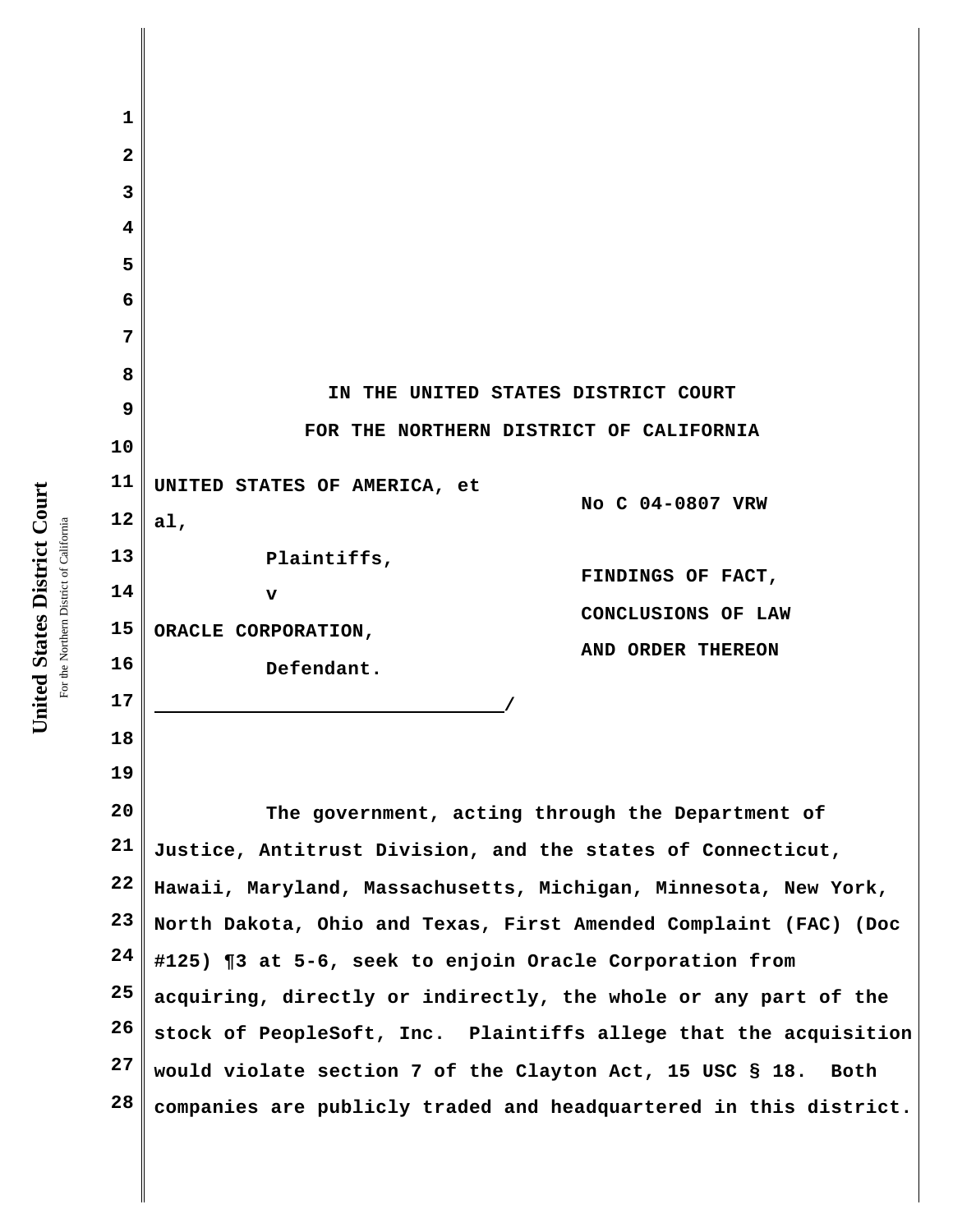**1 2 3 4 Jt Stip Fact (Doc #218) at 1-2. The court has subject matter jurisdiction under 15 USC § 25 and 28 USC §§ 1331, 1337(a) and 1345. There is no dispute about the court's personal jurisdiction over the defendant.**

**5 6 7 8 9 10 11 12 13 14 Oracle initiated its tender offer for the shares of PeopleSoft on June 6, 2003. Jt Stip of Fact (Doc #128) at 2; Ex P2040. Plaintiffs brought suit on February 26, 2004. Compl (Doc #1). The case was tried to the court on June 7-10, 14-18, 21-25, 28-30 and July 1, 2004, with closing arguments on July 20, 2004, and further evidentiary proceedings on August 13, 2004. Based on the evidence presented and the applicable law, the court concludes that plaintiffs have failed to carry the burden of proof entitling them to relief and, therefore, orders that judgment be entered for defendant and against plaintiffs.**

## *INTRODUCTORY FINDINGS: INDUSTRY OVERVIEW*

#### *Products at Issue*

**18 19 20 21 22 23 24 25 26 27 Of the many types of computer software, such as operating system software, database software, integration software (sometimes called "middleware" in software parlance) and utilities software, this case involves only one -- application software. And within this type, the present case deals with only applications that automate the overall business data processing of business and similar entities; these applications are called "enterprise application software" (EAS). Jt Definitions (Doc #332) at 6. There are three main kinds of EAS. Plaintiffs single out one.**

**28**

**Some EAS programs are mass market PC-based applications**

**15**

**16**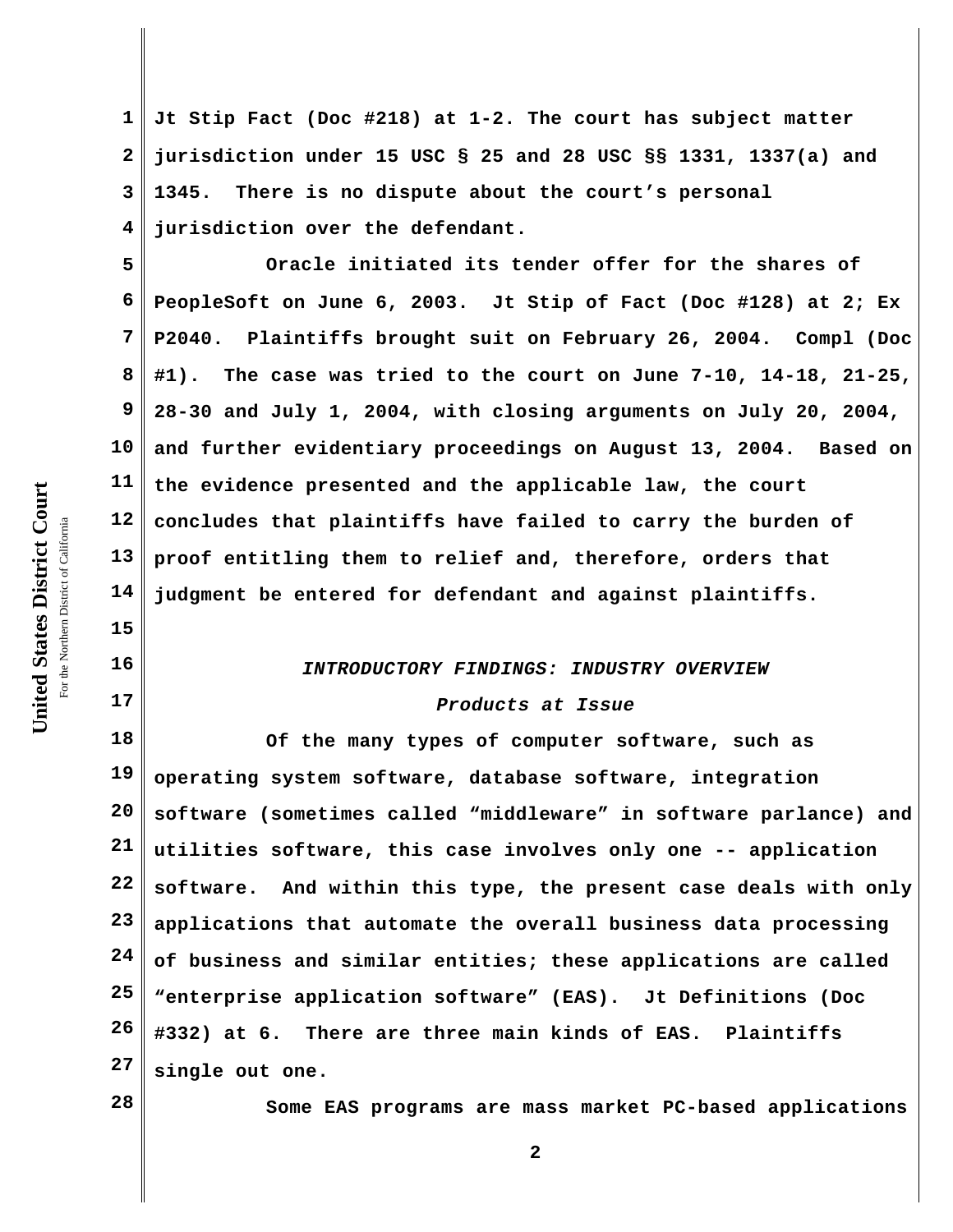**1 2 3 4 5 6 7 8 9 10 11 12 13 of fairly limited "functionality" (meaning capability). Id (Doc #332) at 5. See Daniel E O'Leary, Enterprise Resource Planning Systems at 19 (Cambridge, 2000). Other EAS programs are developed by or for a specific enterprise and its particular needs; most large organizations had such specially designed EAS (called "legacy software") prior to the advent of the products in suit. Plaintiffs focus their claims on the third, intermediate category of EAS -- enterprise resource planning (ERP) system software. Jt Sub Definitions (Doc #332) at 6. ERP is packaged software that integrates most of an entity's data across all or most of the entity's activities. See O'Leary, Enterprise Resource Planning Systems at 27-38. Oracle and PeopleSoft develop, produce, market and service ERP software.** 

**14 15 16 17 18 19 20 21 22 23 24 25 26 27 28 These copyrighted software programs are licensed ("sold" is the term applied to these license transactions) to end users along with a continued right to use license which usually includes maintenance or upgrades of the software. To the customer, the fees to license and maintain ERP software are generally a small part, 10 to 15 percent, of the total cost of the installation and maintenance of an ERP system. Tr at 133:12- 15 (Hatfield); 655:2-4 (Maxwell); 1385:6-11 (Gorriz). An ERP installation, because of its complexity, usually requires substantial and expensive personnel training, consulting and other services to integrate the program into the customer's preexisting or "legacy" software. Jt Sub Definitions (Doc #332) at 6. See also O'Leary, Enterprise Resource Planning Systems at 19. ERP software vendors often provide some of those services, but they are typically also performed and augmented by the customer's**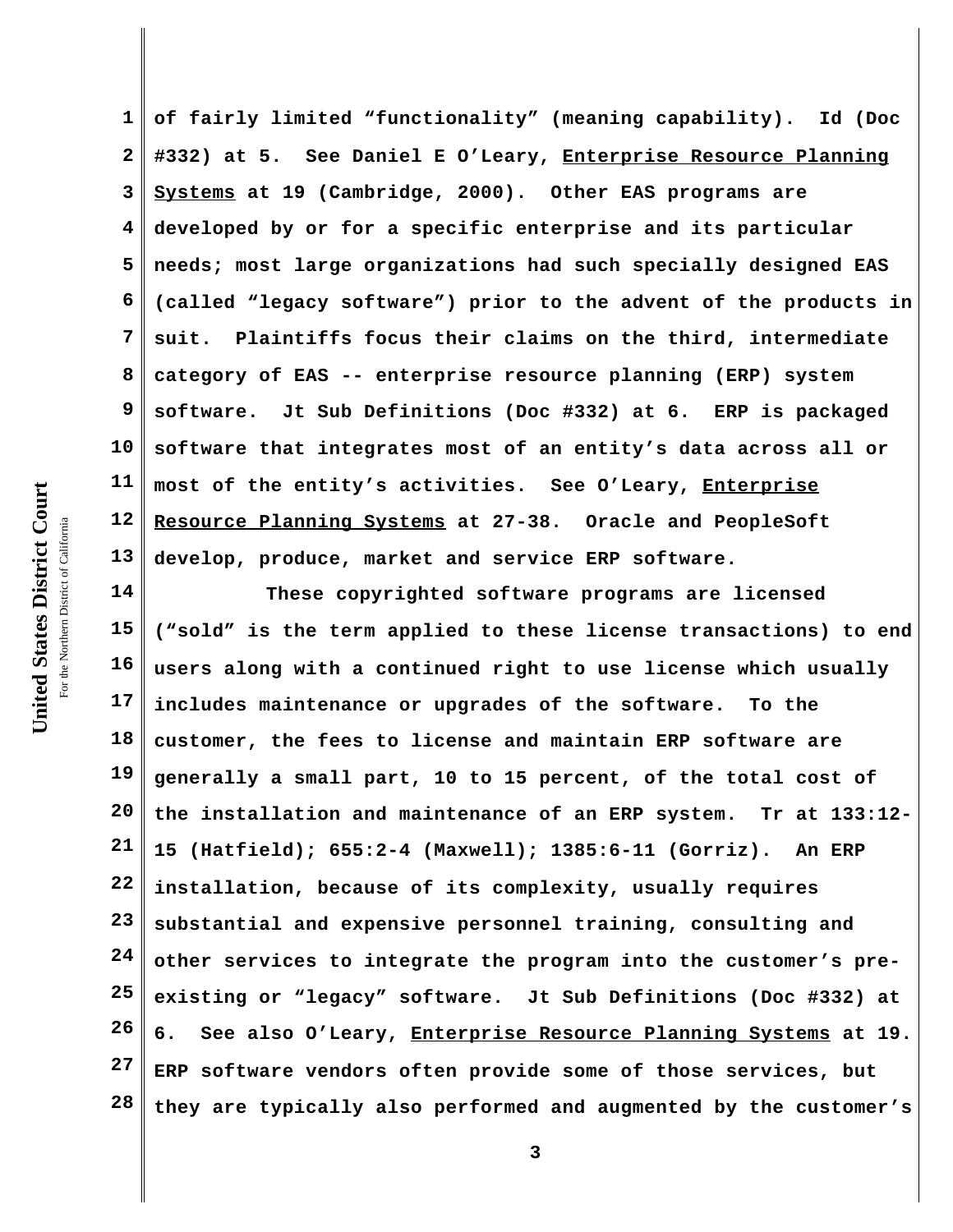United States District Court **United States District Court** For the Northern District of California the Northern District of California

**1 2 own staff, obtained from providers other than ERP vendors or both.** 

**3 4 5 6 7 8 9 10 11 12 13 14 15 16 17 18 Many ERP programs were developed to address the needs of particular industries, such as banking and finance, insurance, engineering, construction, healthcare, government, legal and so forth (in industry lingo, these are called "verticals"). See Martin Campbell-Kelly, From Airline Reservations to Sonic the Hedgehog, at 169-73 (MIT, 2003). Vertical-specific ERP programs, although well suited to the needs of firms engaged in a particular industry, often are not well suited to the needs of firms in other verticals. An enterprise that relies on verticalspecific ERP software products, but whose operations embrace more than one vertical faces the task of integrating the programs. The largest and most complex organizations face particular difficulty. "[O]nly custom-written software or carefully tailored and integrated cross-industry packages [can] handle larger firms' historically idiosyncratic accounting systems and diverse overseas operations." Id at 172.**

**19 20 21 22 23 24 25 26 27 ERP programs have been developed to handle the full range of an enterprise's activities; these include human relations management (HRM), financial management systems (FMS), customer relations management (CRM), supply chain management (SCM), Product Life Cycle Management, Business Intelligence (BI), among many others. These are called "pillars." Although ERP encompasses many pillars, see Ex D5572, plaintiffs assert claims with respect to only two pillars, HRM and FMS. FAC (Doc #125) ¶23 at 12-13.** 

**28**

**Within these two pillars, plaintiffs further limit**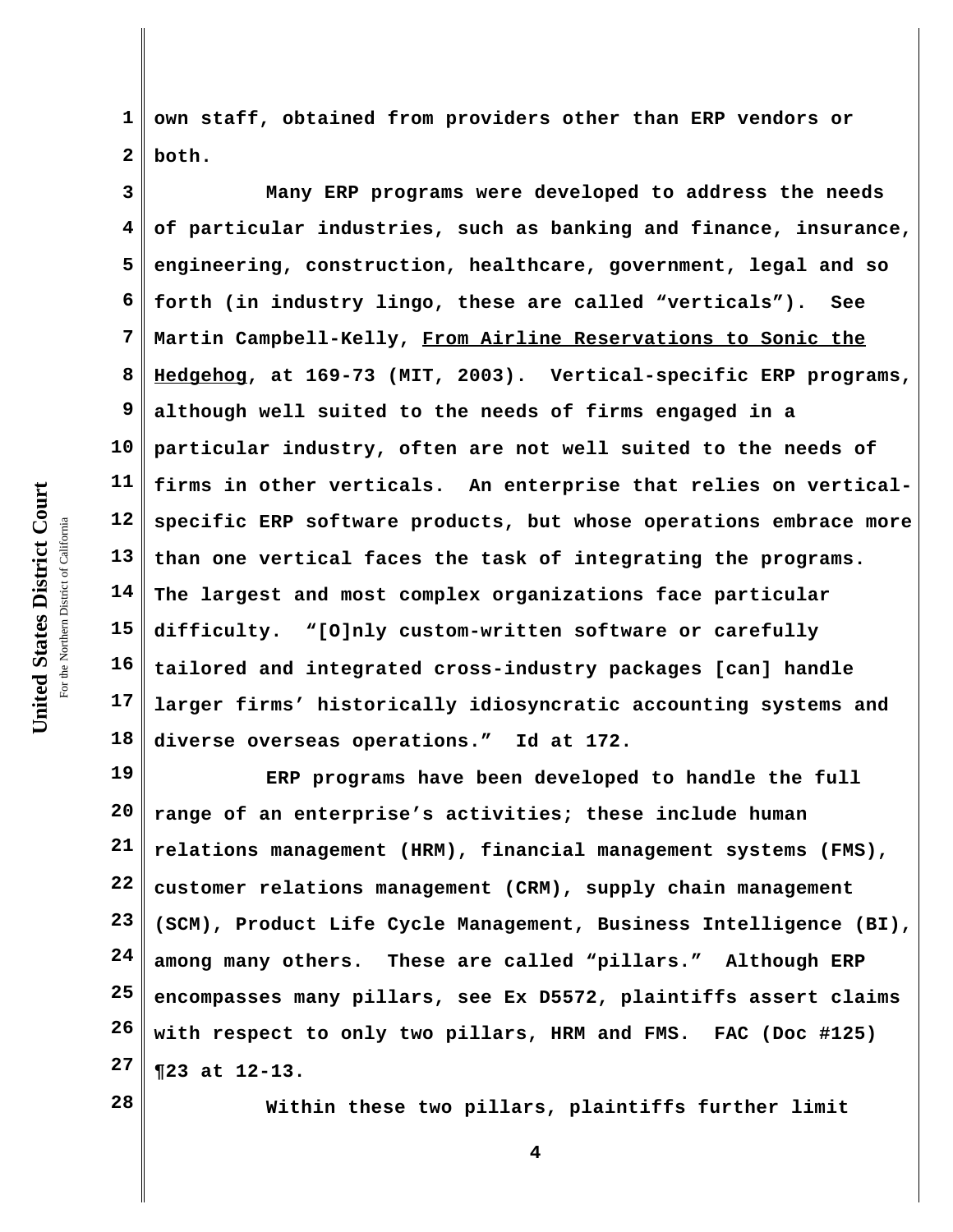**1 2 3 4 5 6 7 8 their claims to only those HRM and FMS products able to meet the needs of large and complex enterprises with "high functional needs." Id at ¶14 at 9. Plaintiffs label HRM and FMS products capable of meeting these high function needs "high function HRM software" and "high function FMS software," respectively. Id ¶23(a)-(b) at 12-13. ERP pillars incapable of meeting these high function needs are called "mid-market" software by plaintiffs. Id ¶13 at 9.**

**9 10 11 12 13 14 15 16 "High function software" is a term adopted by plaintiffs to describe what they contend is the separate and distinct line of commerce in which they contend competition would be lessened by the proposed acquisition. Id at ¶23 at 13-14. Plaintiffs apply the term "high function" to both HRM and FMS. "High function software," as defined by plaintiffs, has no recognized meaning in the industry. See Tr at 349:7-10 (Bergquist); 2298:6-20 (Elzinga).**

**17 18 19 20 21 22 23 24 25 26 27 Rather, industry participants and software vendors use the terms "enterprise" software, "up-market" software and "Tier One" software to denote ERP that is capable of executing a wide array of business processes at a superior level of performance. See Tr at 274:24-275:7 (Bergquist); Tr at 1771:5-1772:1 (Wilmington); Tr at 1554:25-1555:7 (Wolfe); Tr at 2180:22-2181:5 (Iansiti). Software vendors use these terms to focus sales and marketing initiatives. Tr 2816:6-2818:8 (Knowles) (testifying that SAP divided mid-market and large enterprise at \$1.5 billion based on SAP's sales resources and estimated amount of IT "spend" available from those customers).**

**28**

**Each ERP pillar consists of "modules" that automate**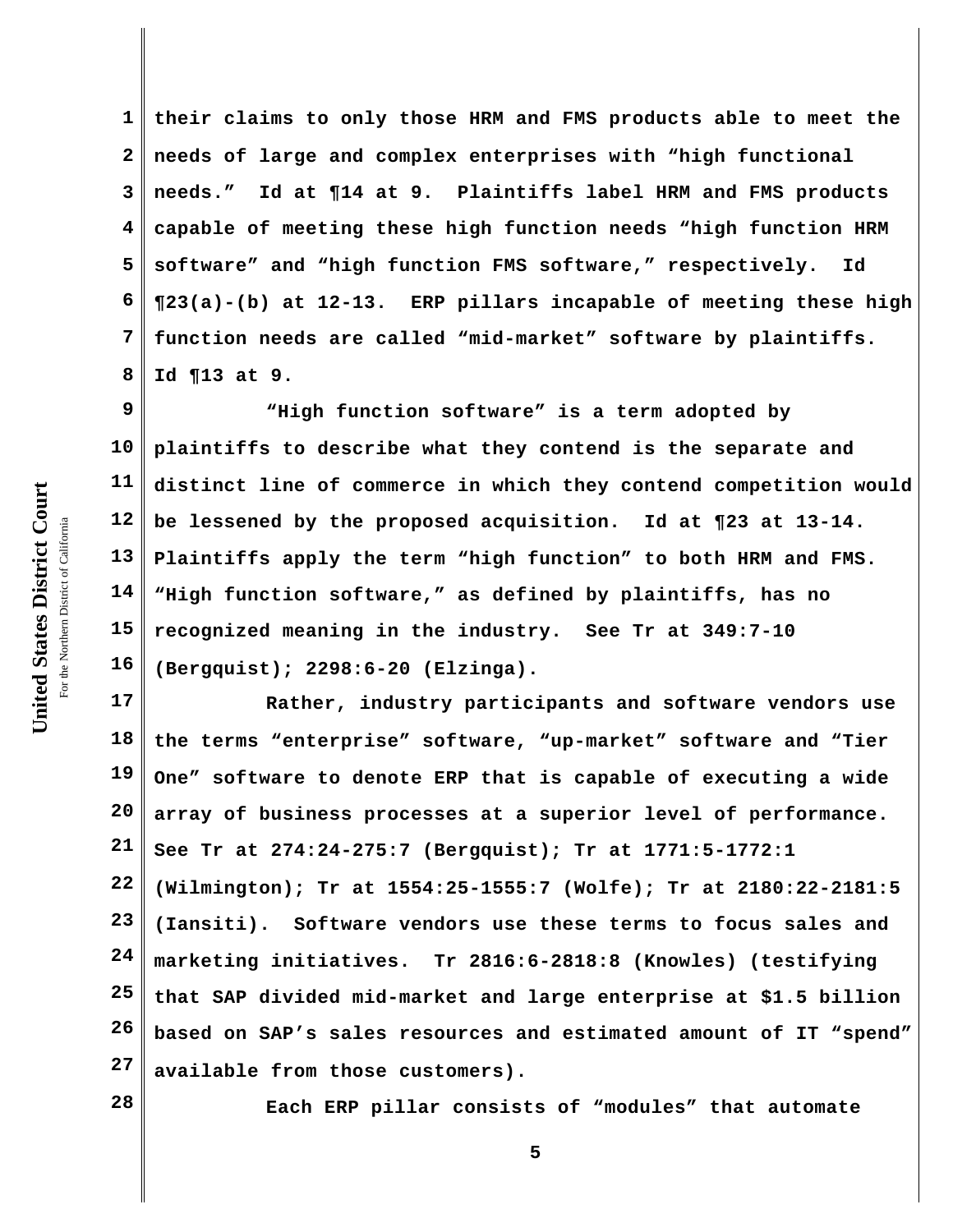**1 2 3 4 5 6 7 particular processes or functions. HRM and FMS software each consists of numerous modules. Exs P3010, P3011. Tr at 268:8- 269:11, 270:5-271:12 (Bergquist). HRM modules include such functions as payroll, benefits, sales incentives, time management and many others. Ex P3010. FMS modules include such functions as general ledger, accounts receivable, accounts payable, asset management and many others. Ex P3011.**

**8 9 10 11 12 13 14 15 16 17 18 19 20 21 22 23 24 25 26 27 28 "Core" HRM modules are those specific ERP modules that individually or collectively automate payroll, employee tracking and benefits administration. Core FMS modules are those ERP modules that individually or collectively track general ledger, accounts receivable, accounts payable and cash and asset management business processes. Core FMS and HRM modules are offered by all the ERP vendors that have HRM and FMS offerings. Ex P3179 (Ciandrini 1/16/04 Dep) at Tr 256:2-257:10. Large enterprise customers rarely, if ever, buy core HRM or FMS modules in isolation. Tr at 3461:14-23 (Catz). Customarily, FMS and HRM software are purchased in bundles with other products. Tr at 3807:21-3808:1 (Hausman). See also Tr at 3813:12-13 (Hausman). Customers purchase a cluster of products such as Oracle's E-Business Suite that provide the customer with a "stack" of software and technology, which may include core HRM or FMS applications, add-on modules, "customer-facing" business applications such as CRM software, and the infrastructure components (application servers and database) on which the applications run. Tr at 3461:14-3462:5 (Catz); Tr at 3807:21- 3808:1 (Hausman). See, e g, Exs P1000-P1322 (Oracle discount request forms).**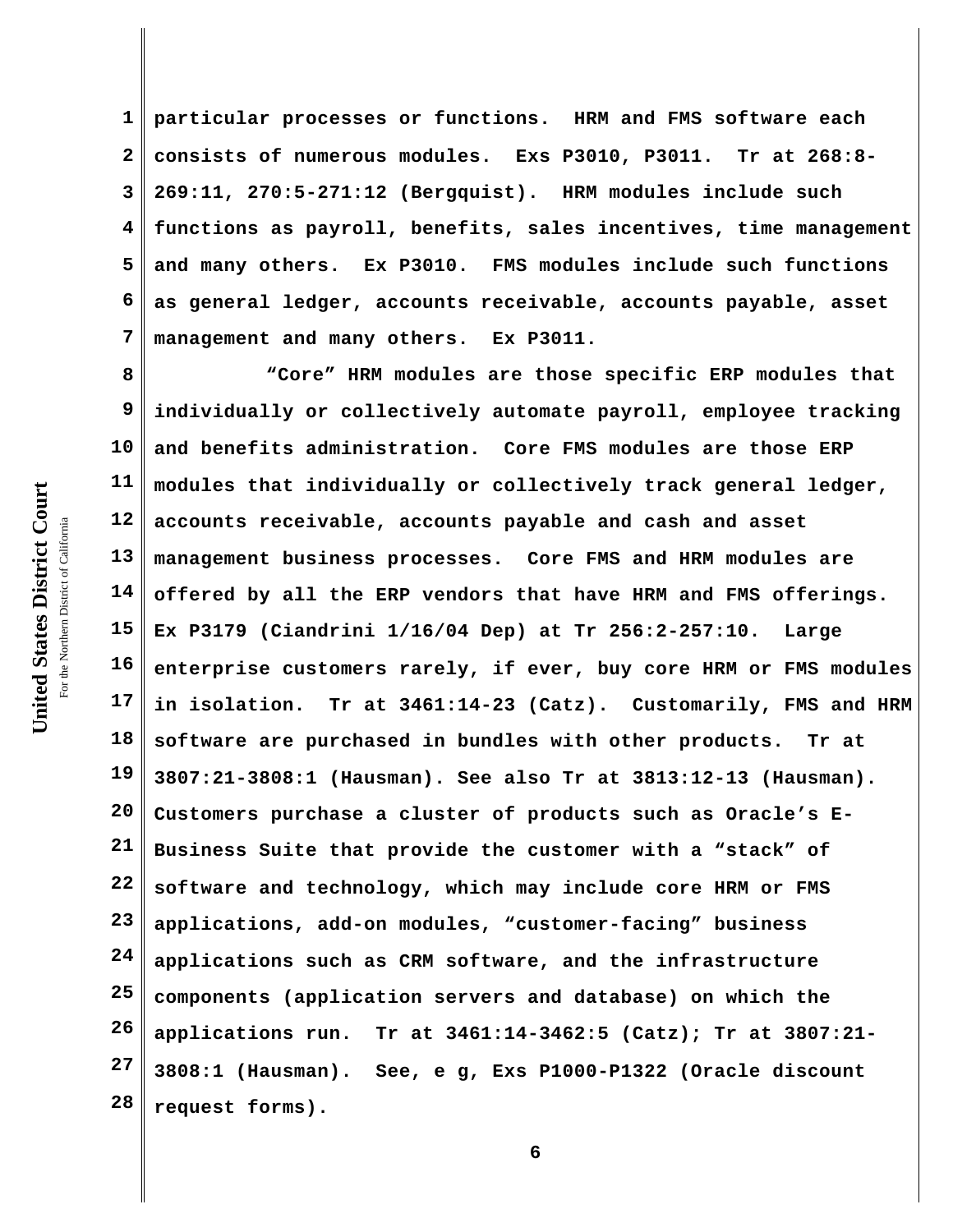**1 2 3 4 5 6 7 8 9 10 11 12 ERP vendors, including Oracle and PeopleSoft, sell modules individually as well as integrated suite products. Some ERP vendors sell only one or a few modules. Individual modules are referred to as "point solutions" as they address a particular need of the enterprise. ERP vendors that sell products for only one or a limited number pillars are referred to as point solution or "best of breed" providers. A customer licensing a particular module because it fits the specific needs of the enterprise is sometimes said to be seeking a best of breed or point solution. An ERP customer that acquires best of breed or point solutions faces the task of integrating these solutions with one another and with the customer's existing ERP or legacy footprint.**

**13 14 15 16 17 18 19 Although the production cost of ERP applications is negligible, vendors bear significant development and marketing expenses and substantial costs of pre- and post- sales support and ongoing maintenance and enhancement. ERP vendors employ and bear substantial costs of account managers, technical sales forces and personnel for user training, product documentation and post-sale support.**

#### *Customers at Issue*

**22 23 24 25 26 27 "Large Complex Enterprises" (LCE) is a term adopted by plaintiffs to describe the ERP customers that have "high function software" needs. Based on the testimony described hereafter, the court finds that industry participants and software vendors do not typically use this term and it has no widely accepted meaning in the industry.**

**28**

**20**

**21**

**While many in the software industry differentiate**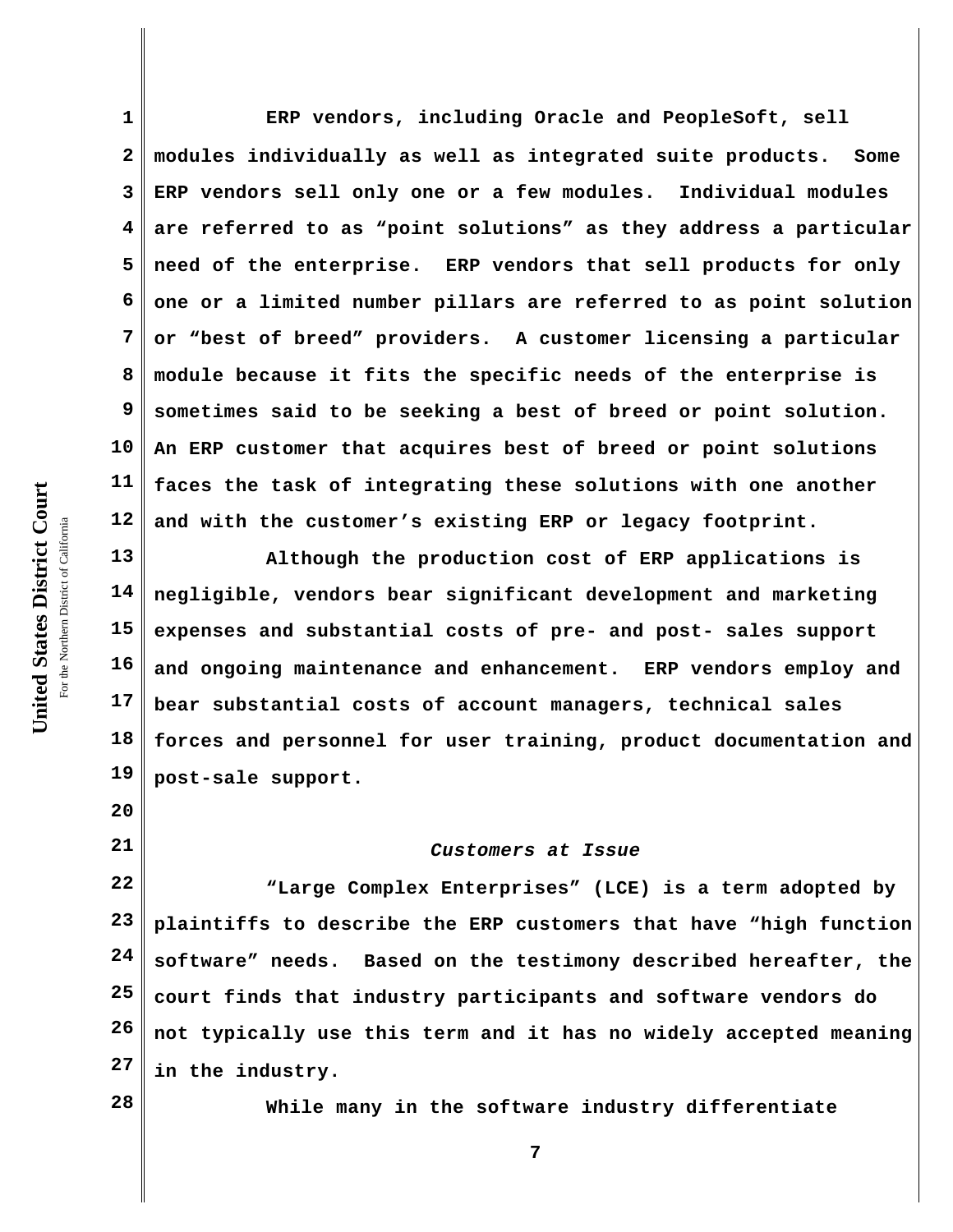**1 2 3 4 5 6 7 8 9 10 11 12 13 14 15 16 17 18 19 20 21 22 between large customers and mid-market customers, there is no "bright line" test for what is a "large" or "up-market" customer. Tr 348:23-349:3 (Bergquist) (acknowledging "different parties tend to define it differently"); Tr 2033:1-12 (Iansiti); Ex P3032 (Henley 5/4/04 Dep) at Tr 98:20-25. Likewise, there is no "bright line" test for what is a "mid-market" customer. Tr at 2820:9-19 (Knowles) (SAP executive noting that the separation between mid-market and large enterprise customers is "not an exact science"); Ex D7174 (Pollie 5/26/04 Dep) at Tr 54:14-55:3 (testifying that the meaning of the term mid-market "varies from, from everyone you talk to"); Ex P3191 (Block 12/16/03 Dep) at Tr 88:12-21, 94:19-95:3 (noting the term mid-market is used in many different ways by many different people). ERP vendors, analysts, systems integrators and others in the industry define the midmarket variously. Compare Tr at 864:19-865:2 (Keating) (noting variability of definitions and that Bearing Point generally refers to mid-market as customers in its General Business Group, which is synonymous with companies having less than \$2 billion in revenue) with Tr at 1846:17-1847:15 (Wilmington) (PeopleSoft formerly defined mid-market as less than \$500 million revenue, but after acquiring J D Edwards, it raised mid-market to include companies with less than \$1 billion revenue).** 

**23 24 25 26 27 28 Prior to Oracle's tender offer, PeopleSoft used a proxy of \$500 million in revenue to distinguish mid-market customers from large customers. Tr at 348:5-18 (Bergquist). SAP defines its "large enterprise" market as companies with more than \$1.5 billion in revenues. Tr at 2819:12-20 (Knowles). Oracle segments the market based on the customers' revenue level or**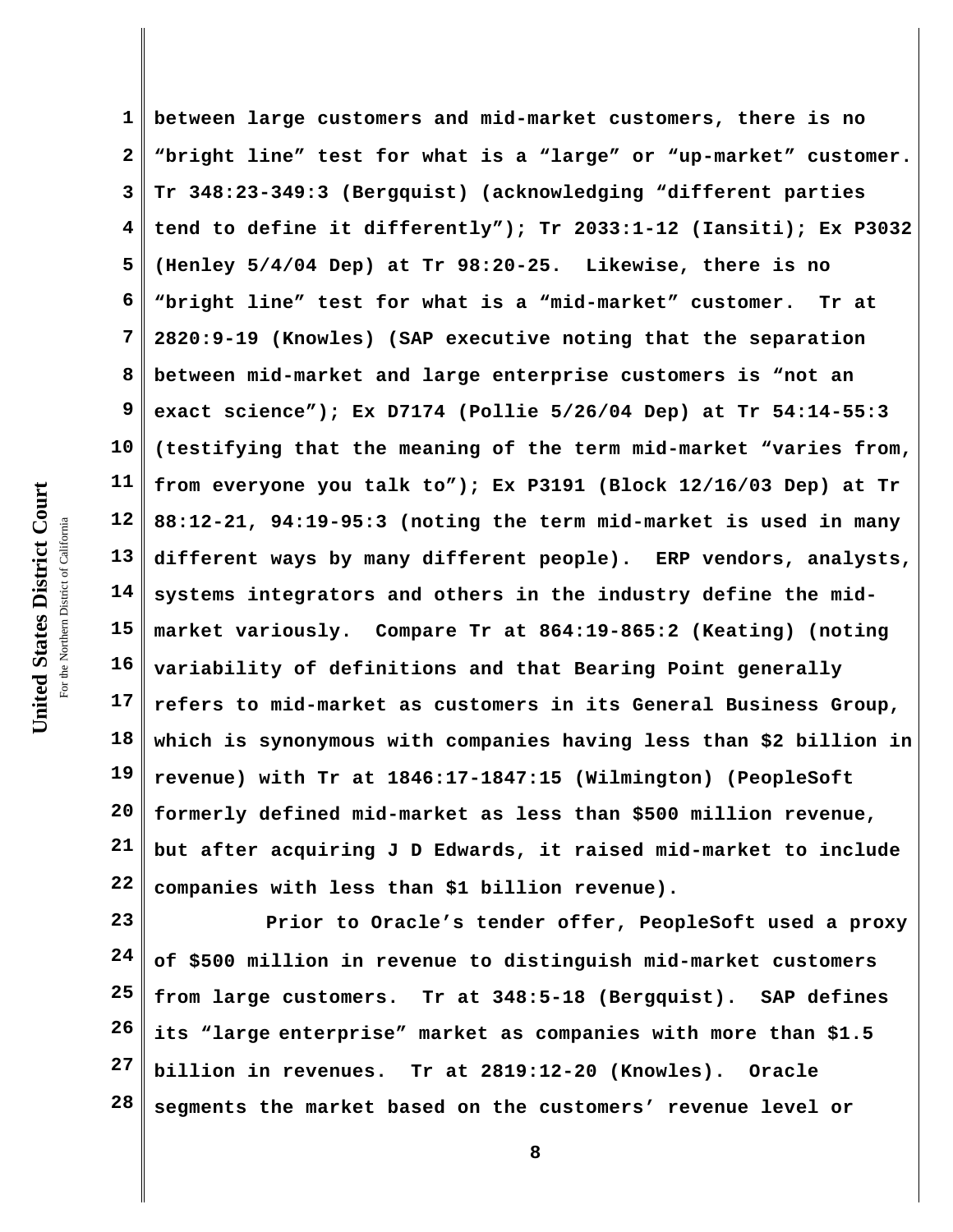United States District Court **United States District Court** For the Northern District of California the Northern District of California

**7**

**8**

**1 2 number of employees. Ex P3070 (Prestipino 5/18/04 Dep) at Tr at 21:5-23:11.** 

**3 4 5 6 Plaintiffs failed to show ERP vendors distinguish midmarket customers from large customers on the amount of money spent in an ERP purchase. Yet, as discussed below, this was the basis on which plaintiffs attempted to quantify the ERP market.**

## *Vendors at Issue*

**9 10 11 12 13 14 15 16 17 18 Many firms develop, produce, market and maintain ERP software. Ex 5543 at 8-17. Some ERP software vendors, notably Oracle, PeopleSoft and a German company, SAP AG, developed crossindustry applications or "suites" of "generalized integrated software that could be customized for virtually any large business," Campbell-Kelly, From Airline Reservations to Sonic the Hedgehog at 172. It is to the products of these three vendors that plaintiffs direct their allegations. Although not alone in the ERP business, these three firms have the most comprehensive ERP software offerings.**

**19 20 21 22 23 24 25 26 27 28** *Oracle***. Oracle is headquartered in Redwood Shores, California. Oracle has over 41,000 employees and offices in 80 countries and sells product in over 120 countries. Tr at 3485:10-12, 3486:16-18 (Catz). Oracle's E-Business suite is a fully integrated suite of more than 70 modules for FMS, internet procurement, BI, SCM, manufacturing, project systems, HRM and sales and service management. Ex P2209 at xiv. As of December 2002, Oracle had over 5000 customers of its E-Business Suite, Release 11i. Ex P2208 at ORLIT-EDOC-00244117; Ex P3038. Oracle's ERP products have enjoyed success with**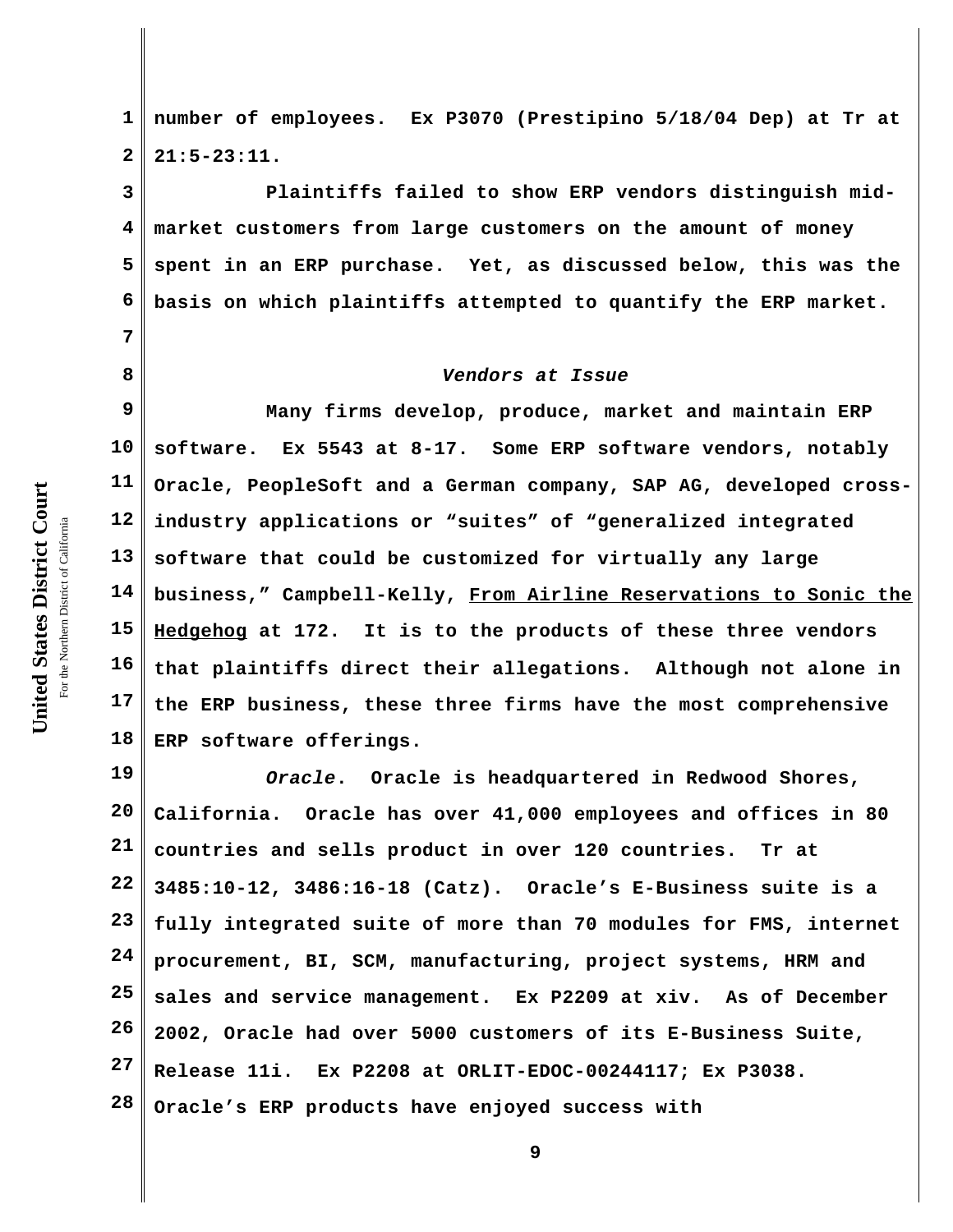**1 2 3 telecommunications and financial services customers. Oracle is a major producer of relational database software which accounts for a much larger share of its revenue than its ERP business.**

**4 5 6 7 8 9 10 11 12 13 14 15 16** *PeopleSoft***. PeopleSoft is headquartered in Pleasnton, California and has 8300 employees. PeopleSoft sells software "in most major markets." Ex 7149 at 7. It has offices in Europe, Japan, Asia-Pacific, Latin America and other parts of the world. Id. PeopleSoft was formed in 1987 to develop an HRM product, and it continues to enjoy widespread customer acceptance of its HRM offerings. PeopleSoft now sells, in addition to HRM products, FMS, SCM and CRM products and related consulting services. Jt Stip Fact (Doc #218) at 2. In 2003, Peoplesoft generated about \$1.7 billion in revenue, derived almost entirely from ERP-related business. PeopleSoft v8 is PeopleSoft's current integrated suite offering. It competes with Oracle's E-Business suite, Release 11i.**

**17 18 19 20 21 22 23 24 25 26 27 28** *SAP***. SAP AG is headquartered in Waldorf, Germany. SAP AG has global operations, including major business operations in more than a dozen countries and customers in more than 120 countries around the globe. Tr at 2805:20-2806:2 (Knowles). SAP AG has over 30,000 employees and sells a product called MySAP ERP Suite, which includes HRM, FMS, corporate controlling and corporate services. Tr at 2811:7-13 (Knowles). SAP AG offers a product called All-in-One, which is "essentially a scaled-down version of MySAP ERP with a lot of functionality turned off." Tr at 2813:20-2814:2 (Knowles). All-in-One is marketed both through an indirect channel of resellers to the \$200 million-and-below customer revenue segment and by SAP's direct sales force. Tr at**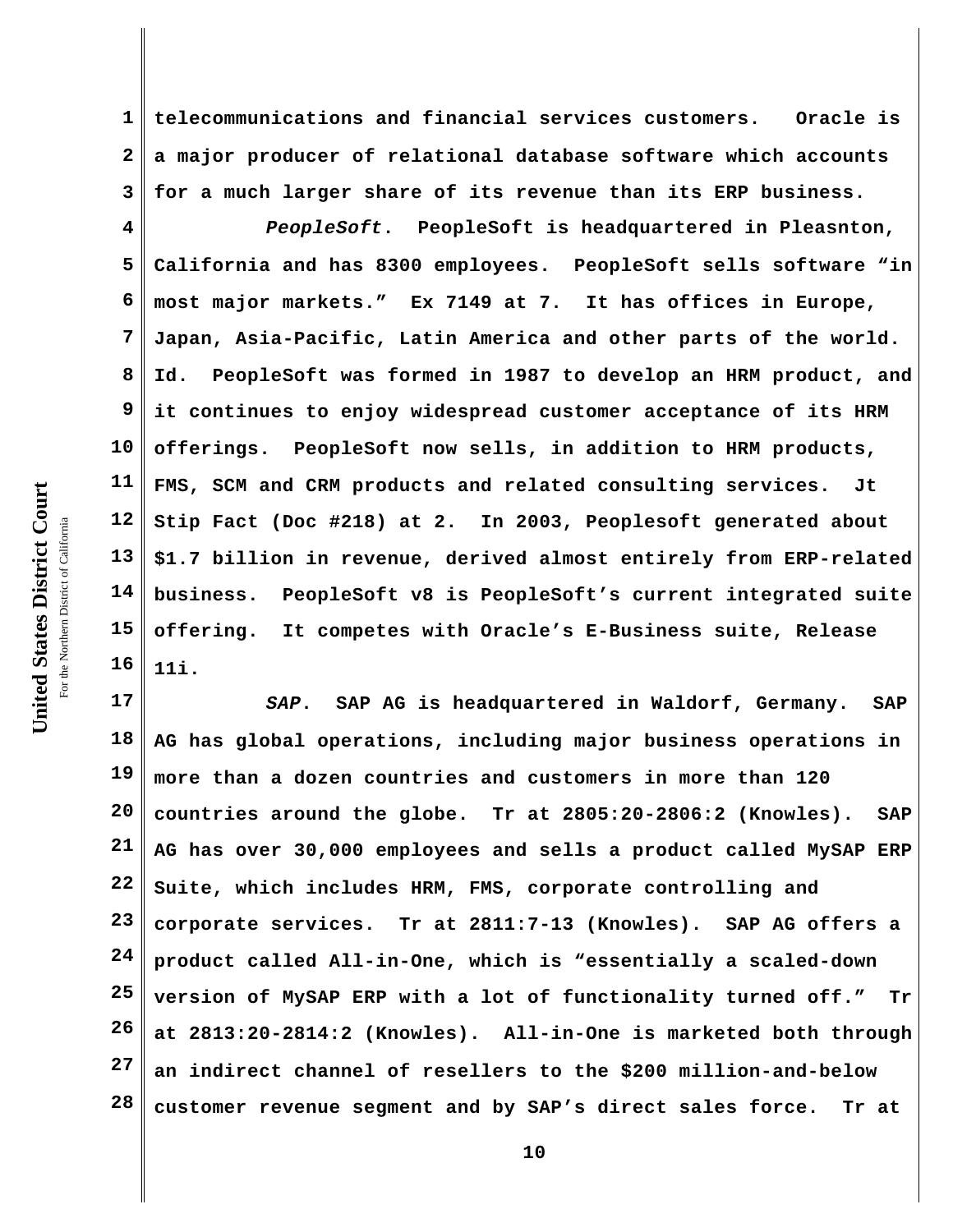**1 2 3 4 5 6 7 8 9 10 11 12 13 2813:20-2814:2 (Knowles). SAP AG also offers a product called Business One, which is a "packaged software offering" targeting the \$200 million-and-below customer revenue segment and sold through an indirect channel of resellers. Tr at 2813:10-17 (Knowles). SAP has six sales regions worldwide. SAP America, Inc is responsible for sales in the United States and Canada. Tr at 2808:16-19 (Knowles). SAP America sells software solutions created by SAP AG. Tr at 2808:8-15, 2806:16-17 (Knowles). In addition to selling software solutions created by SAP AG, the largest price discounts offered by SAP America must be approved by SAP AG. Tr 2836:22-24 (Knowles). SAP products have won wide acceptance in the aerospace and petroleum industries. Tr at 899:9-900:19, 947:10-21 (Keating).**

**14 15 16 17 18 19 20 21 22 23 24 25 26 27 28** *Lawson***. Lawson is headquartered in Saint Paul, Minnesota and has 1700 employees. Lawson was founded in the mid-1970s and has 2000 customers, mostly in North America and Europe. Lawson offers FMS, HRM, procurement products, merchandising products, enterprise performance management (EPM), service automation and a unique function called surgery instrument management. Tr at 3591:5-10 (Coughlan). In 2003, Lawson generated more than \$360 million in annual revenue. Tr at 3589:19 (Coughlan). Lawson has tended to do extremely well in the healthcare and retail verticals. Tr at 3591:1-2 (Coughlan). As Professor Jerry Hausman testified, and the court will hereafter find, although Lawson does not now compete in all the industry verticals in which Oracle, PeopleSoft and SAP compete, Lawson has sufficient resources and capabilities to reposition to any industry vertical it so chooses. Tr at 3841:3-13 (Hausman).**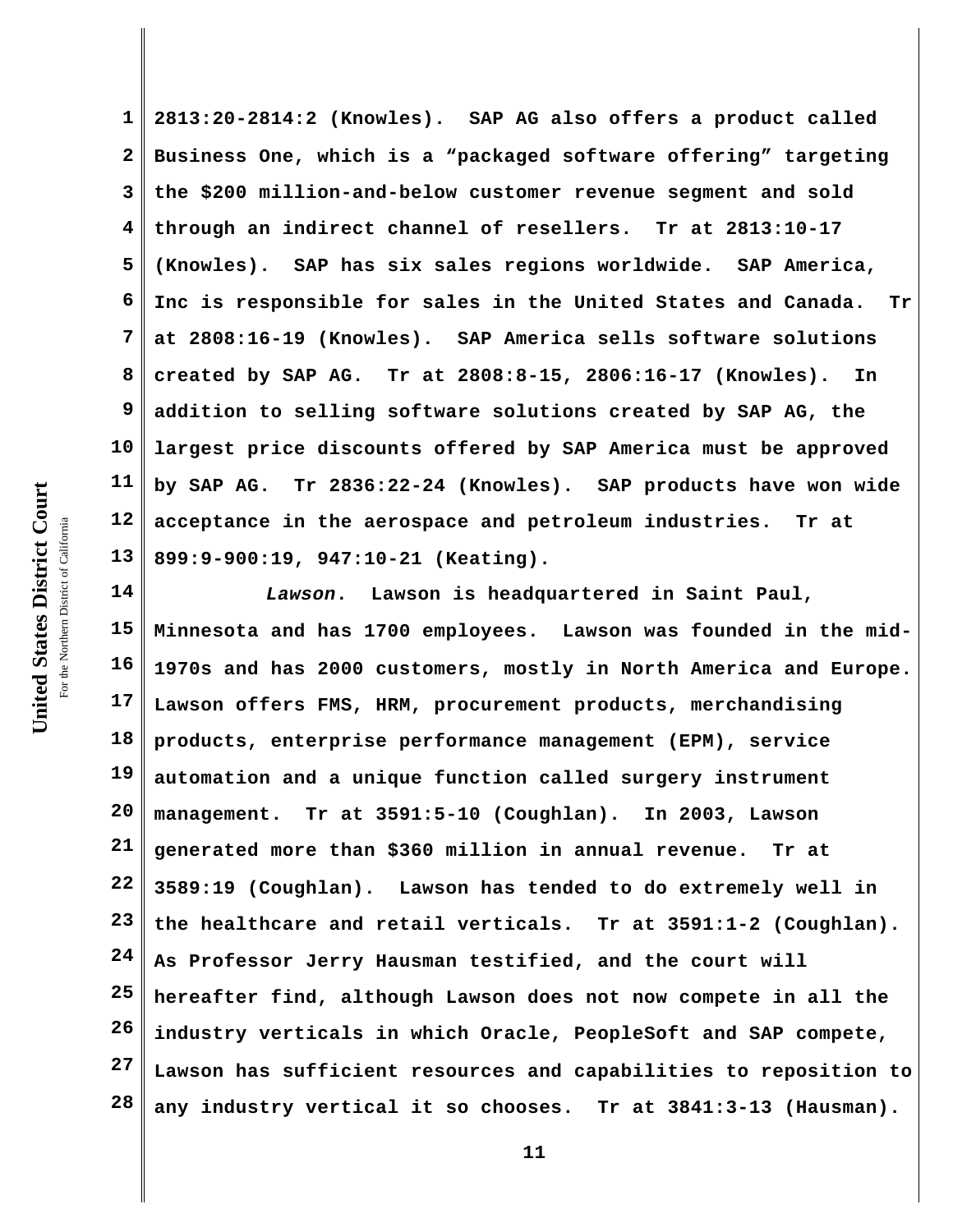**1 2 3 4 5 6 7 8 9 10 11 12 13 14 15** *AMS***. AMS is an ERP vendor that was recently acquired by CGI, headquartered in Montreal, Quebec, with offices in North America, Europe and Asia-Pacific. As an ERP vendor, AMS offers FMS, HRM, procurement, tax and revenue software, CRM, CMS, environmental compliance software, performance management and budgeting and contracting software to government entities. See P3034 (Morea 5/7/04 Dep) at Tr 14:19-23. AMS has been successful in its sales to state and federal governmental agencies, often competing head to head with commercial ERP vendors. Tr at 972:6- 15 (Keating) (agreeing that AMS is a "viable competitor for large and complex federal procurements"). In fact, only a short time after this action was initiated, the United States Department of Justice chose AMS FMS over the FMS offerings of Oracle, PeopleSoft and SAP. See D7166 (Morea 5/7/04 Dep) at Tr 21:22- 22:7.**

**16 17 18 19 20 21 22 23 24 25 26 27 28** *Microsoft***. Microsoft is headquartered in Redmond, Washington, and sells a wide range of software products. In 2001 Microsoft acquired Great Plains Software and renamed it Microsoft Great Plains. Microsoft now has a division called Microsoft Business Solutions (MBS), which was created in 2002 when Microsoft Great Plains acquired the Danish software company Navison. Tr at 2972:19-2973:9, 2973:8-9 (Burgum). MBS has four existing ERP product lines: Navison, Great Plains, Axapta and Solomon. Tr at 2996:16 (Burgum). Great Plains offers FMS, HRM, E-commerce, retail management, CRM, analytics and reporting. See http://www.microsoft.com/BusinessSoluions/GreatPlains/default.asp x. Solomon provides FMS only. Tr at 2998:4 (Burgum). Navison offers FMS, SCM, CRM and E-commerce. See**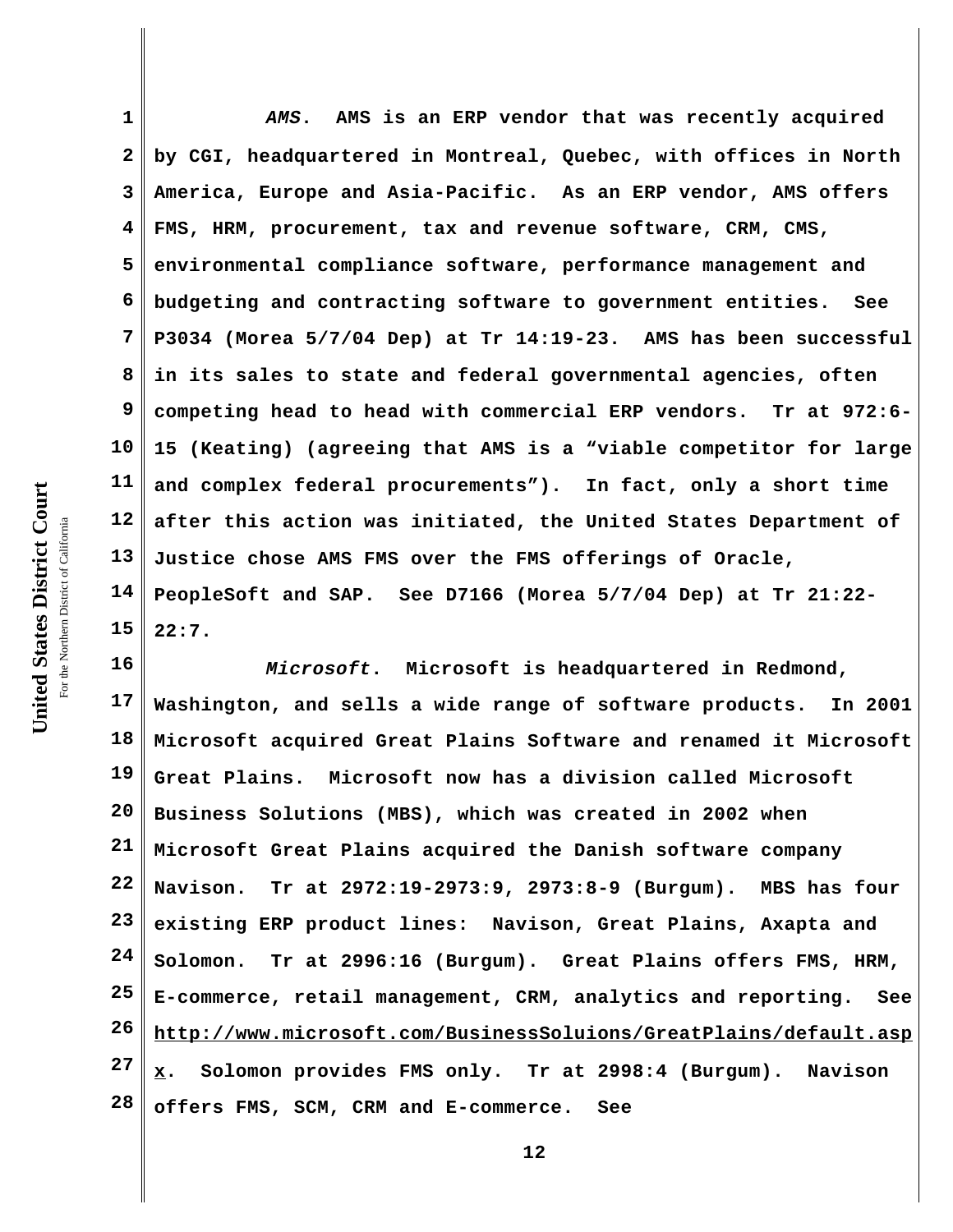**1 2 3 4 http://www.microsoft.com/BusinessSolutions/Navison/default.aspx. Finally Axapta offers FMS, HRM, SCM, E-commerce, CRM and analytics. See http://www.microsoft.com/BusinessSolutions/ Axapta/default.aspx.**

**5 6 7 8 9 10 11 12 13 14 15 16 17 18 19 20 21** *Best of breed vendors.* **Ninety percent of ERP sales are purchases of software "bundles" containing several pillars; rarely does a consumer purchase a single pillar. Tr at 3815:10- 13 (Hausman). FMS and HRM pillars typically are sold in a bundle along with additional kinds of ERP, such as CRM or SCM. Further, the discounts that are offered to potential consumers are based on the value of the entire bundle, not simply based upon the presence of an HRM or FMS pillar. Tr at 3813:23-3814:1 (Hausman). Accordingly, when Oracle or PeopleSoft offers a discount on a bundle, it is doing so in order to ensure that the customer purchases all the pillars from Oracle or PeopleSoft, rather than turn to a best of breed vendor that specializes in selling a single kind of pillar. One best of breed vendor, Siebel, sells individual pillars of CRM. Testimony suggests Siebel is recognized industry-wide as selling high-quality CRM, equal to or better than the CRM pillars in Tier One software. Tr at 3814:15-17 (Hasuman).**

**22 23 24 25 26 27 28** *Outsourcing***. Because of the extensive amount of training and maintenance involved in implementing ERP packages purchased from ERP vendors, some companies have chosen an alternative solution -- outsourcing. Outsourcing occurs when a company hires another firm to perform business functions, often HRM functions. Tr at 2198:15-2198:3 (Elzinga). A company may outsource a single HRM function, such as benefits, pensions or**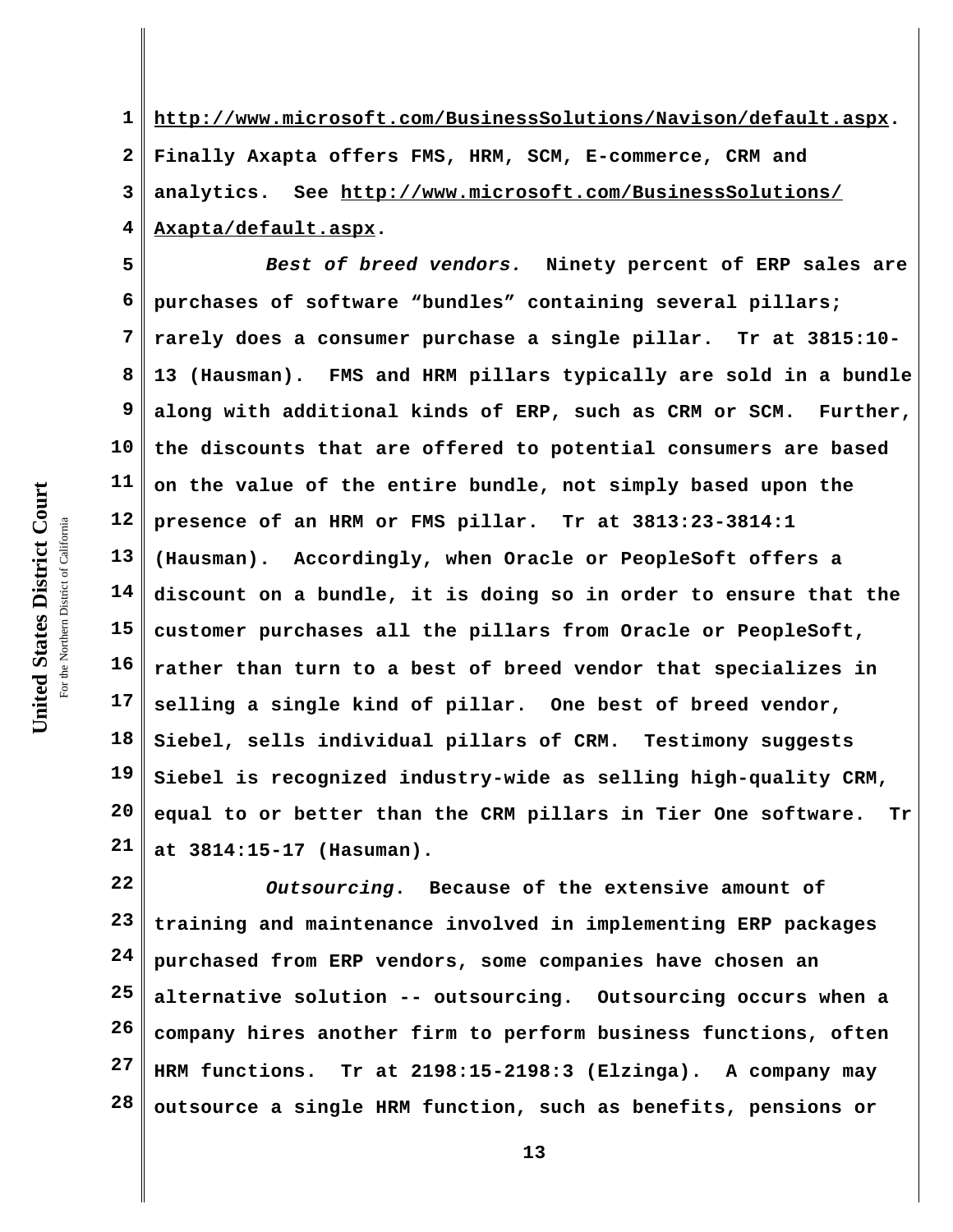**1 2 3 4 5 6 7 8 9 payroll, or it may choose to outsource its entire continuum of HRM needs. Tr at 1648:14-22 (Bass). Many firms have outsourcing capabilities. Some of the outsourcers discussed at trial include: Accenture, Fidelity, ADP, Mellon, Exult, Hewitt, Aon and Convergys. Outsourcing firms may process a company's HR data using HRM software manufactured by an ERP vendor, such as Oracle, but some outsourcing firms use internally created HRM software (such as Fidelity using HR Access). Tr at 3152:18-3153:23 (Sternklar).**

**10 11 12 13 14 In addition to individual vertical success, ERP vendors have tended to enjoy varying degrees of success in different geographic regions. SAP, for example, has been more successful at selling ERP to financial institutions in Europe than in North America. Tr at 996:20-997:15 (Keating).** 

**15 16 17 18 19 20 21 22 23 24 25 26 27 28 The FMS and HRM software sold to large customers is the same as that sold to mid-market customers. Tr at 819:8-11 (Allen); Tr at 1787:25-1788:2 (Wilmington); Tr at 3436:24-3437:11 (Catz); Ex D7166 (Morea 5/17/04 Dep) at Tr 18:15-19:2 (AMS); Ex P3179 (Ciandrini 1/16/04 Dep) at Tr 235:15-22. All the vendors - - including Oracle, SAP, and PeopleSoft -- have a single product "and that one product is sold up and down the line" to customers of all sizes. Ex P3171 (Ellison 1/20/04 Dep) at Tr 148:10- 151:15. While some ERP vendors have introduced special licensing packages of FMS and HRM that are marketed to smaller customers, the actual software code in the FMS and HRM products sold to both large and mid-market customers is not different. Ex P3070 (Prestipino 5/18/04 Dep) at Tr 35:19-36:10 (Oracle); Tr at 3437:5-9 (Catz). Oracle has recently launched its E-Business**

**United States District Court** For the Northern District of California the Northern District of California

United States District Court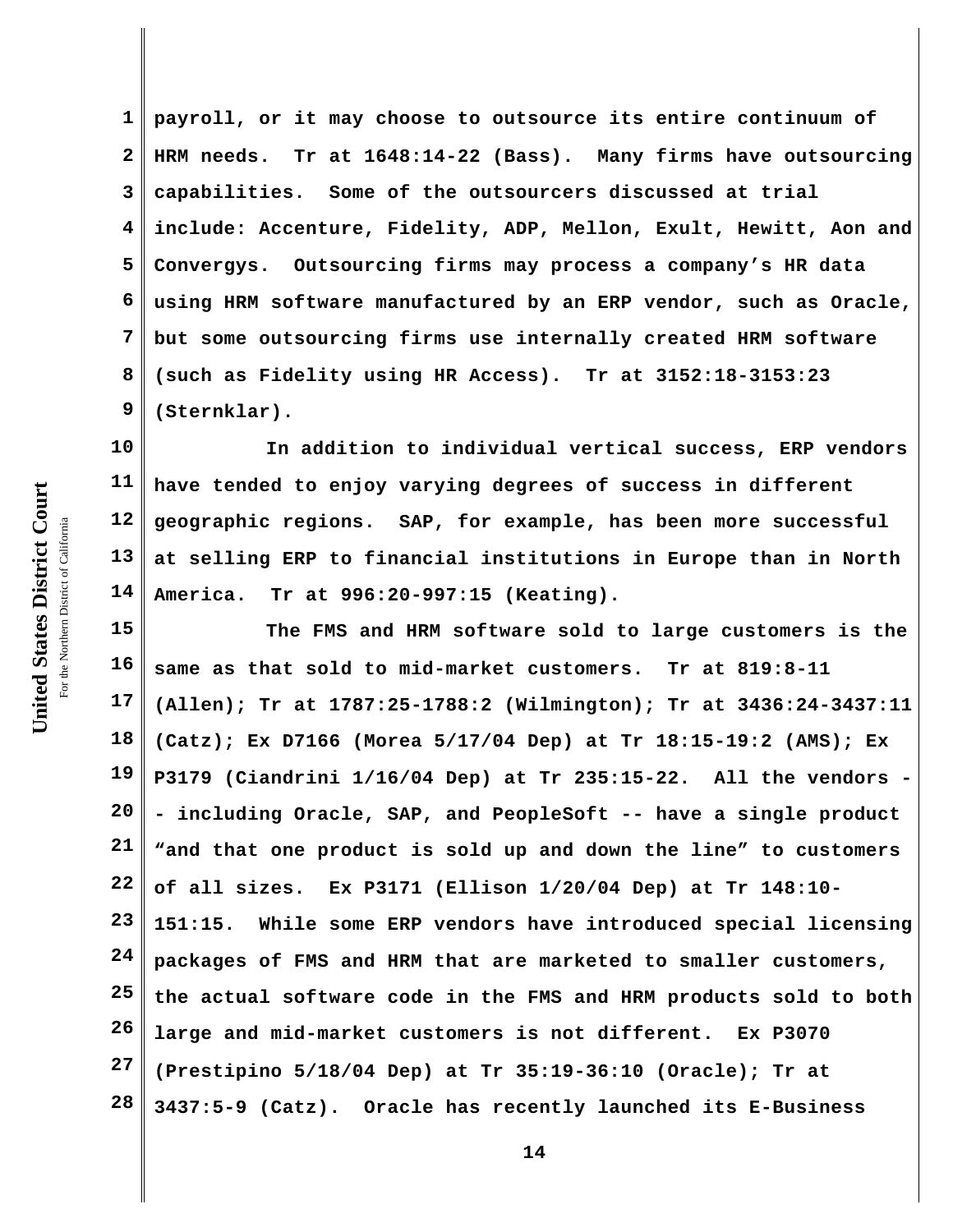**1 2 3 4 5 6 7 8 Suite Special Edition to appeal to its smallest customers - those who can use only 50 seats or less. It contains the same code as the software sold to the largest and middle-sized customers, but it arrives pre-configured by the consulting organization. Tr at 3436:24-3438:5 (Catz). It contains a subset of the modules found in Oracle's E-Business Suite, including FMS but excluding HRM. Tr at 3437:5-11 (Catz); Ex P3070 (Prestipino 5/18/04 Dep) at Tr 25:5-22, 32:19-33:19.**

**9 10 11 12 13 14 15 16 17 18 19 20 21 Despite the identity of code in each company's ERP packaged product, ERP product offerings are not homogeneous. Whlie the ERP products offered by Oracle and PeopleSoft and other vendors perform the same or similar functions, these products are not uniform in their architecture, scalability, functionality or performance characteristics. Tr at 897:23-899:3, 899:9-900:19, 901:6-902:15, 903:6-15, 946:18-20, 947:4-9, 992:23-993:7, 993:16- 994:2, 996:20-997:15 (Keating). The product of each vendor possesses certain features or qualities so that none is a perfect substitute for any other. As the testimony indicated, and the court finds, no vendor is capable of meeting all of the high function needs, as defined by plaintiffs, of all customers. Tr at 2085:3-5 (Iansiti).** 

**22 23 24 25 26 27 28 Furthermore, because each packaged ERP product must be customized and configured to fit the software footprint of the customer, a packaged ERP product may, as fitted to one customer's information technology footprint, differ significantly from the same packaged ERP product fitted to another customer's footprint. Because of these facts, the court finds the ERP products in suit to be differentiated products.**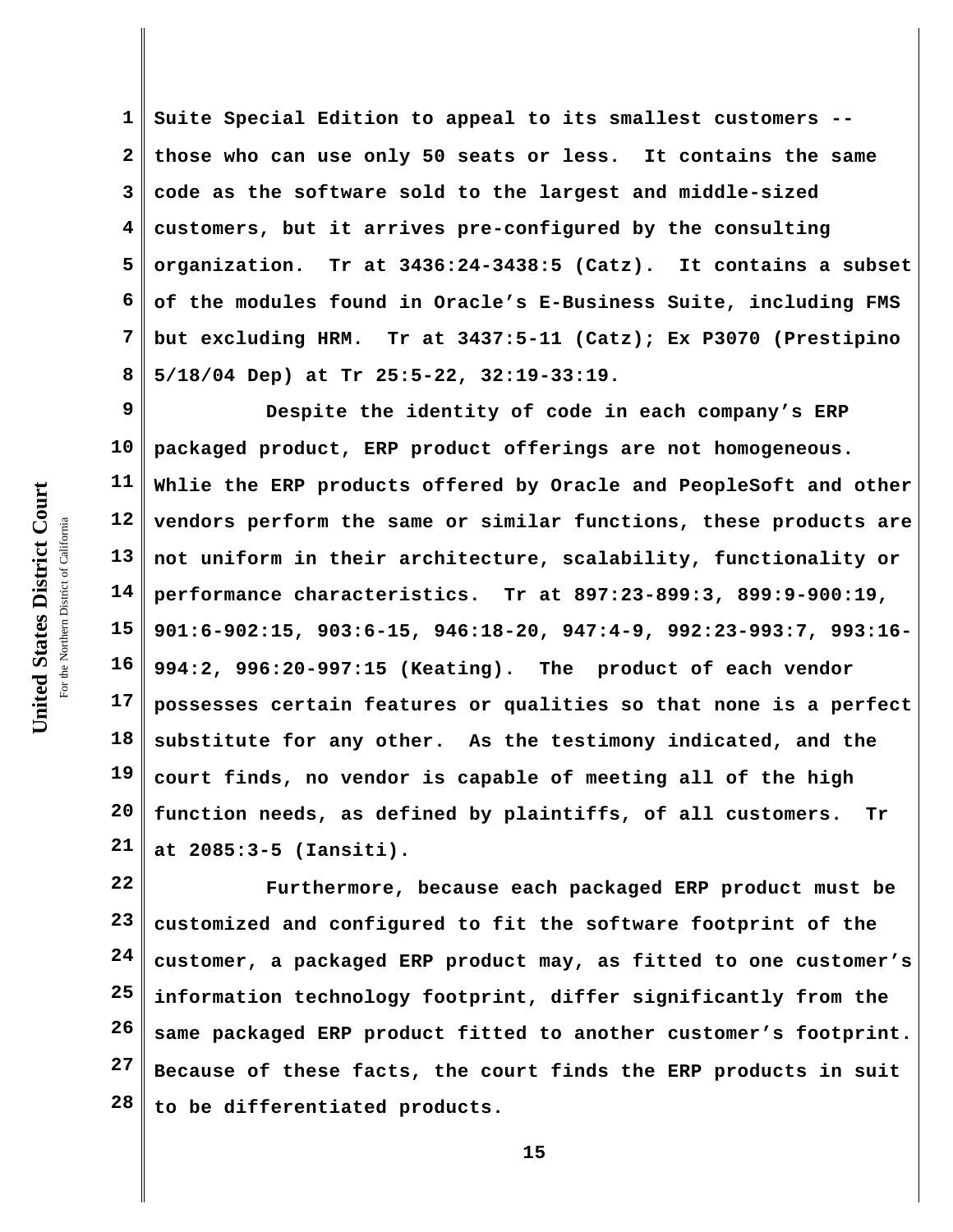**1 2 3 4 The court also finds that ERP software is highly durable and, therefore, regarded by customers as a capital good. Campbell demo #5,6,19; see also Tr at 189:12-18 (Hatfield); Tr at 1107:16-19 (Cichnowicz); Tr at 1572:14-18 (Wolfe).**

**5 6 7 8 9 10 11 12 13 Customers almost always purchase a cluster of products such as Oracle's E-Business Suite that provide the customer with a stack of software and technology, which may include core HRM or FMS applications, add-on modules, customer-facing business applications such as CRM software and the infrastructure components (application servers and database) on which the applications run. Tr at 3461:14-3462:5 (Catz); Tr at 3807:21- 3808:1 (Hausman). See, e g, Exs P1000-P1322 (Oracle discount request forms).** 

**14 15**

*Plaintiffs' Claim of Threatened Injury to Competition* 

**16 17 18 19 Plaintiffs allege that the HRM and FMS sold by Oracle, PeopleSoft and SAP are the only HRM and FMS products that can appropriately be deemed "high function HRM and FMS." FAC (Doc #125) ¶9 at 8.**

**20 21 22 23 24 25 26 27 28 Plaintiffs allege that these "high function" HRM and FMS products have the "scale and flexibility to support thousands of simultaneous users and many tens of thousands of simultaneous transactions and the ability to integrate seamlessly into bundles or 'suites' of associated HRM and FMS functions." Id ¶14 at 9. Plaintiffs allege that "high function" HRM and FMS products compete in a market that is separate and distinct from that of all other ERP products, such as SCM, CRM or mid-market HRM and FMS, the latter being HRM or FMS products designed for**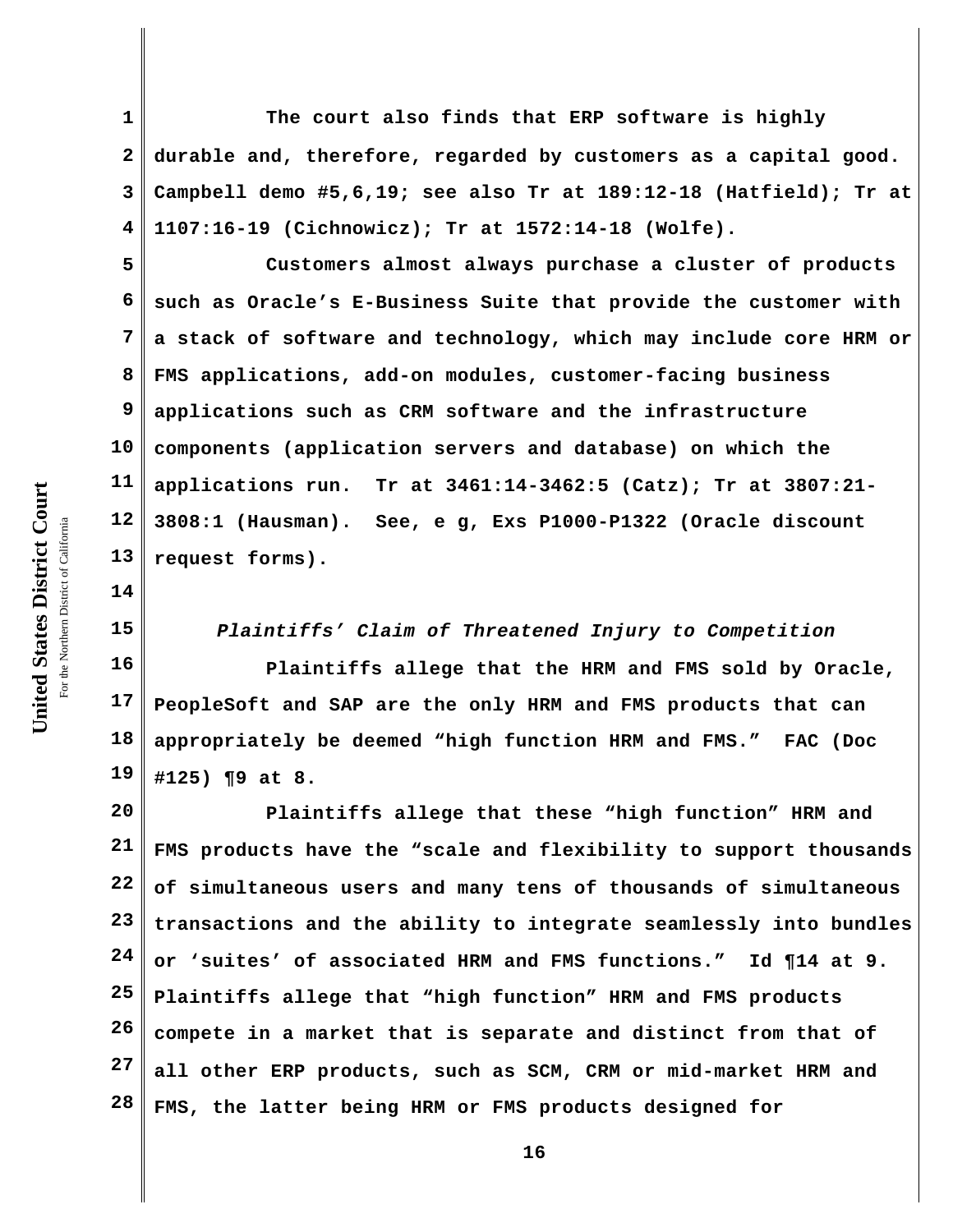**1 2 3 4 organizations having less demanding needs. These mid-market products include Oracle's E-Business Suite Special Edition, SAP's MySAP and All-in-One, PeopleSoft's PeopleSoft EnterpriseOne and the products of ERP vendors such as Lawson and AMS.** 

**5 6 7 8 9 10 11 12 13 Moreover, plaintiffs allege that this competition is geographically confined to the United States. Id at ¶¶24, 26 at 13. Within this narrowly defined product and geographic market, plaintiffs allege that with limited and specially explained exceptions, only Oracle, PeopleSoft and, to a lesser degree, SAP's United States arm, SAP America, are in effective competition. The proposed merger would therefore, in plaintiffs' view, constrict this highly concentrated oligopoly to a duopoly of SAP America and a merged Oracle/PeopleSoft.**

**14 15 16 17 18 19 20 21 22 23 24 25 26 27 28 Oracle, predictably enough, contends that plaintiffs' market definition is legally and practicably too narrow. Oracle contends that (1) "high function" HRM and FMS software does not exist; "high function" is simply a label created by plaintiffs; (2) there is just one market for all HRM and FMS ERP products; (3) many firms other than the three identified by plaintiffs compete in the business of developing, producing, marketing and maintaining HRM and FMS ERP software; (4) this competition plays out in many more products than those in the HRM and FMS pillars; (5) price competition comes from sources in addition to ERP software vendors and includes competition from firms that provide outsourcing of data processing, the integration layer of the "software stack" and from the durability and adaptability of enterprises' installed base or legacy systems; (6) the geographic area of competition is worldwide or, at the very least, the**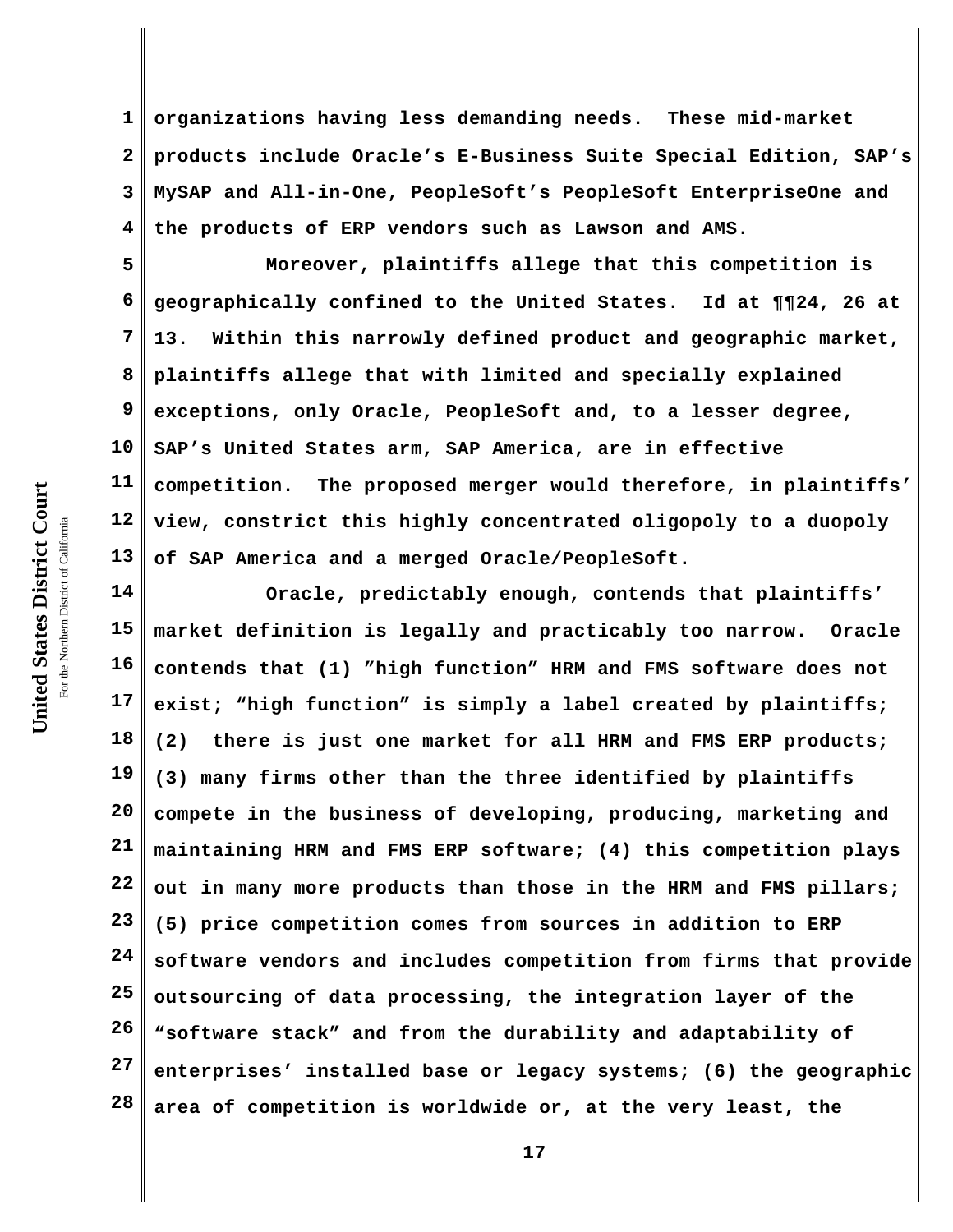**1 2 3 4 5 United States and Europe; (7) the knowledgeable and sophisticated customers of ERP software would impede the exercise of any market power by a merged Oracle/PeopleSoft; and (8) potential entrants are poised to enter into competition, so that the proposed merger will not have an anticompetitive effect.** 

**6 7 8 9 10 11 12 13 14 15 16 17 18 19 20 Taking up this dispute, the court first discusses the applicable law and economic principles that underlie its decision and then describes the parties' contentions and evidence along with the court's resolution of the disputed factual issues not previously discussed. This begins with the parties' sharply differing definitions of the product and geographic markets and whether there is a level of concentration sufficient to trigger the presumption under United States v Philadelphia Nat Bank, 374 US 321 (1963), that the proposed transaction will lead to a substantial lessening of competition under the principles set forth in the Department of Justice and Federal Trade Commission Horizontal Merger Guidelines (Apr 2, 1992, as revised Apr 8, 1997) ("Guidelines"). The court then turns to an efficiency defense offered by Oracle before setting forth its conclusions of law.**

**21 22 In brief summary, for the reasons explained at length herein, the court's findings and conclusions are as follows:** 

**23 24 25 ! plaintiffs have not proved that the product market they allege, high function HRM and FMS, exists as a separate and distinct line of commerce;**

**26 27 28 ! plaintiffs have not proved the geographic market for the products of the merging parties is, as they allege, confined to the United States alone;**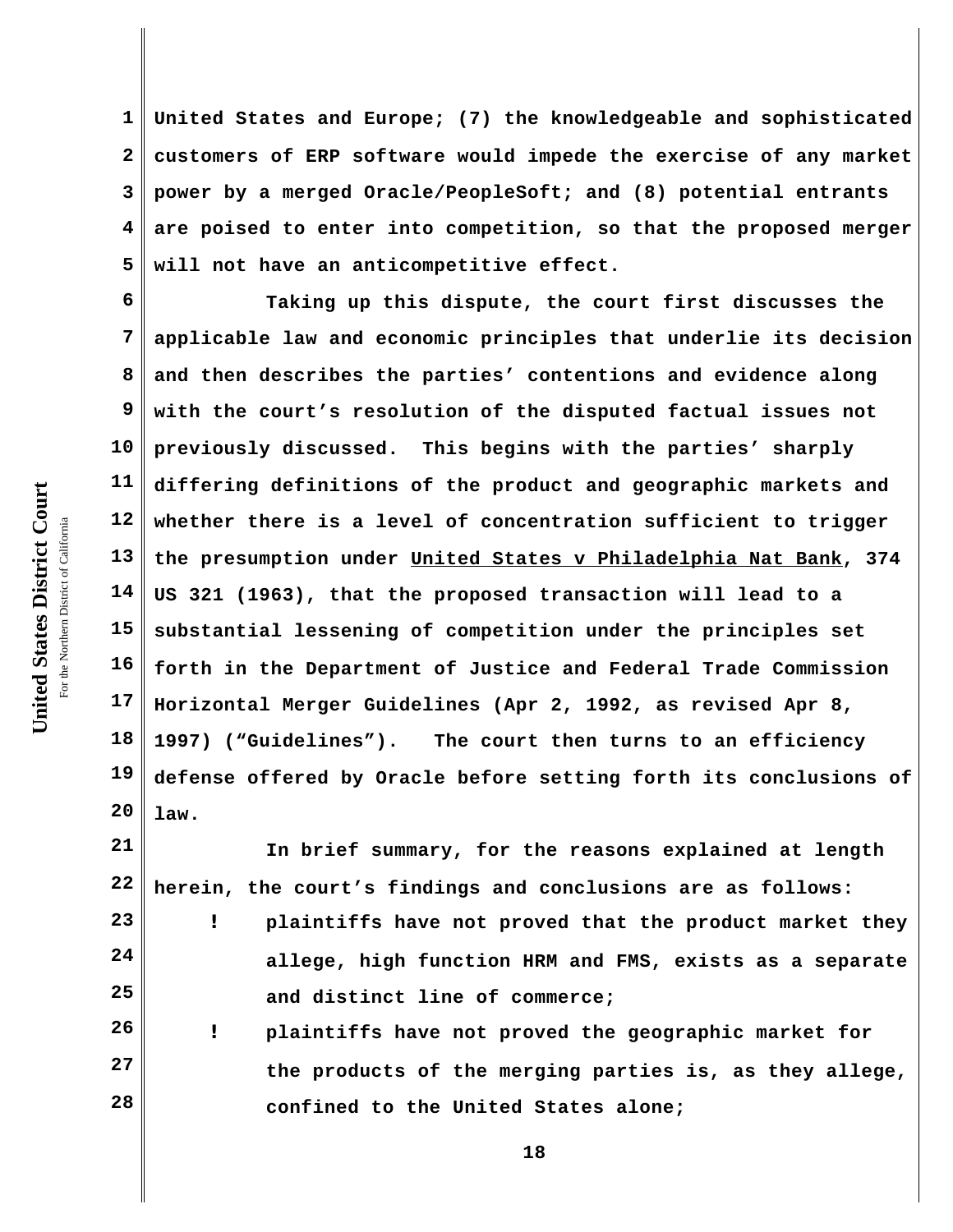**! plaintiffs have not proved that a post-merger Oracle would have sufficient market shares in the product and geographic markets, properly defined, to apply the burden shifting presumptions of Philadelphia Nat Bank; ! plaintiffs have not proved that the post-merger level of concentration (HHI) in the product and geographic markets, properly defined, falls outside the safe harbor of the Horizontal Merger Guidelines (Guidelines);**

**! plaintiffs have not proved that the ERP products of numerous other vendors, including Lawson, AMS and Microsoft, do not compete with the ERP products of Oracle, PeopleSoft and SAP and that these other vendors would not constrain a small but significant non-transitory increase in price by a post-merger Oracle;**

**! plaintiffs have not proved that outsourcing firms, such as Fidelity and ADP, would not constrain a small but significant non-transitory increase in price by a postmerger Oracle;**

**21 22 23 24 25 26 27 ! plaintiffs have not proved that the ability of systems integrators to adapt, configure and customize competing ERP vendors' products to the needs of the group of customers that plaintiffs contend constitute a separate and distinct product market would not constrain a small but significant non-transitory increase in price by a post-merger Oracle;**

**! plaintiffs have not proved that a post-merger Oracle**

**19**

**1**

**2**

**3**

**4**

**5**

**6**

**7**

**8**

**9**

**10**

**11**

**12**

**13**

**14**

**15**

**16**

**17**

**18**

**19**

**20**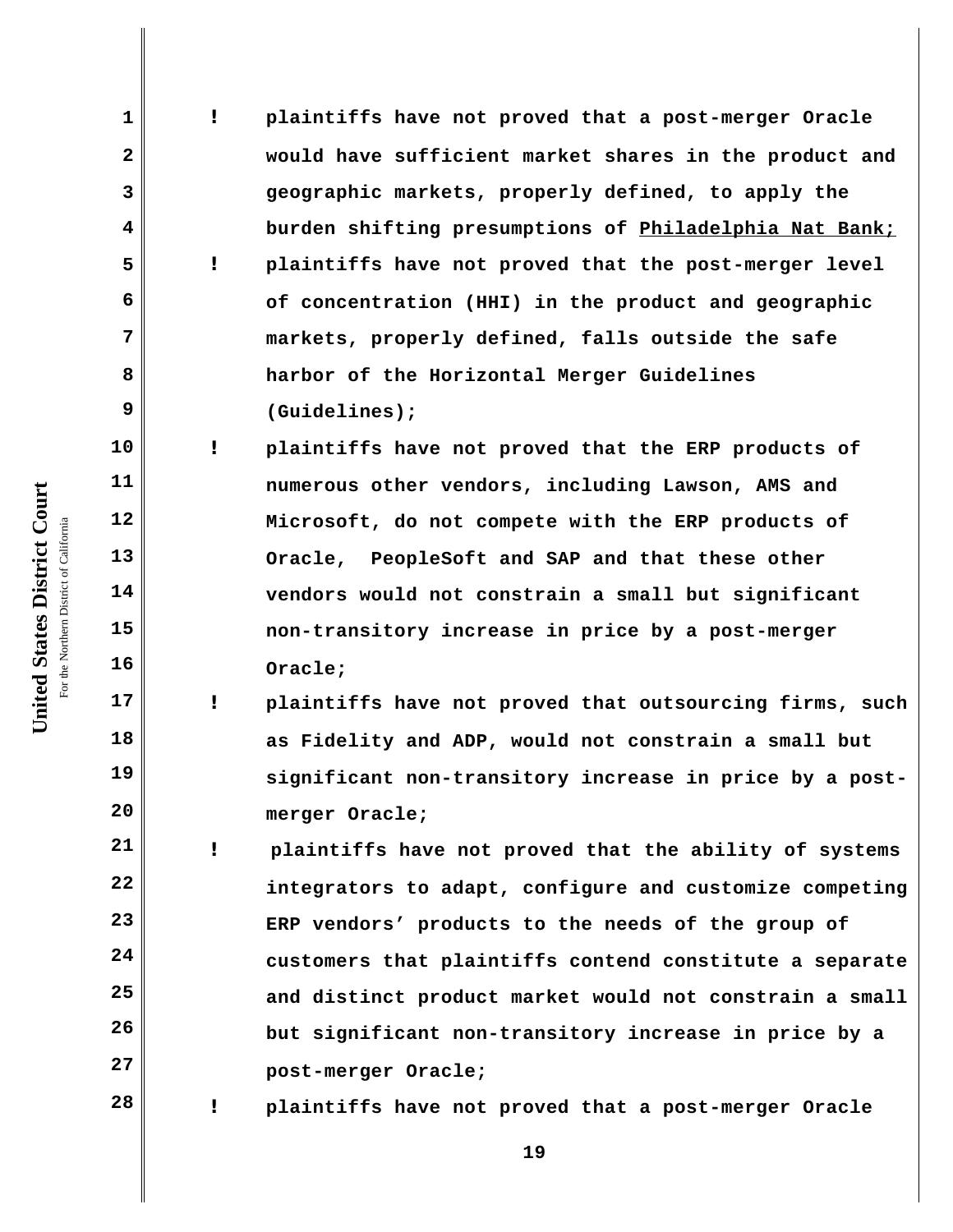**and SAP would likely engage in coordinated interaction as the products of Oracle and SAP are not homogeneous, but are differentiated products, and that the pricing of these products is not standardized or transparent; ! plaintiffs have not proved localized product or geographic competition between Oracle and PeopleSoft that will be lessened as a result of the proposed merger as the merger would not create a dominant firm occupying a product or geographic space in which there is no serious competition;**

**! assuming that localized product or geographic competition exists between Oracle and PeopleSoft, plaintiffs have not proved that SAP, Microsoft and Lawson would not be able to reposition themselves in the market so as to constrain an anticompetitive price increase or reduction in output by a post-merger Oracle;** 

**! plaintiffs have proved that products in the integration layer of the computer software industry and the presence of incumbent ERP systems would not constrain anticompetitive conduct on the part of a post-merger Oracle;**

**23 24 25 26 27 28 ! Oracle has not proved efficiencies from the proposed merger sufficient to rebut any presumption of anticompetitive effects; should the court's principal findings and its conclusion that plaintiffs have not proved the proposed merger will likely lead to a substantial lessening of competition not be upheld on**

United States District Court **United States District Court** For the Northern District of California the Northern District of California

**1**

**2**

**3**

**4**

**5**

**6**

**7**

**8**

**9**

**10**

**11**

**12**

**13**

**14**

**15**

**16**

**17**

**18**

**19**

**20**

**21**

**22**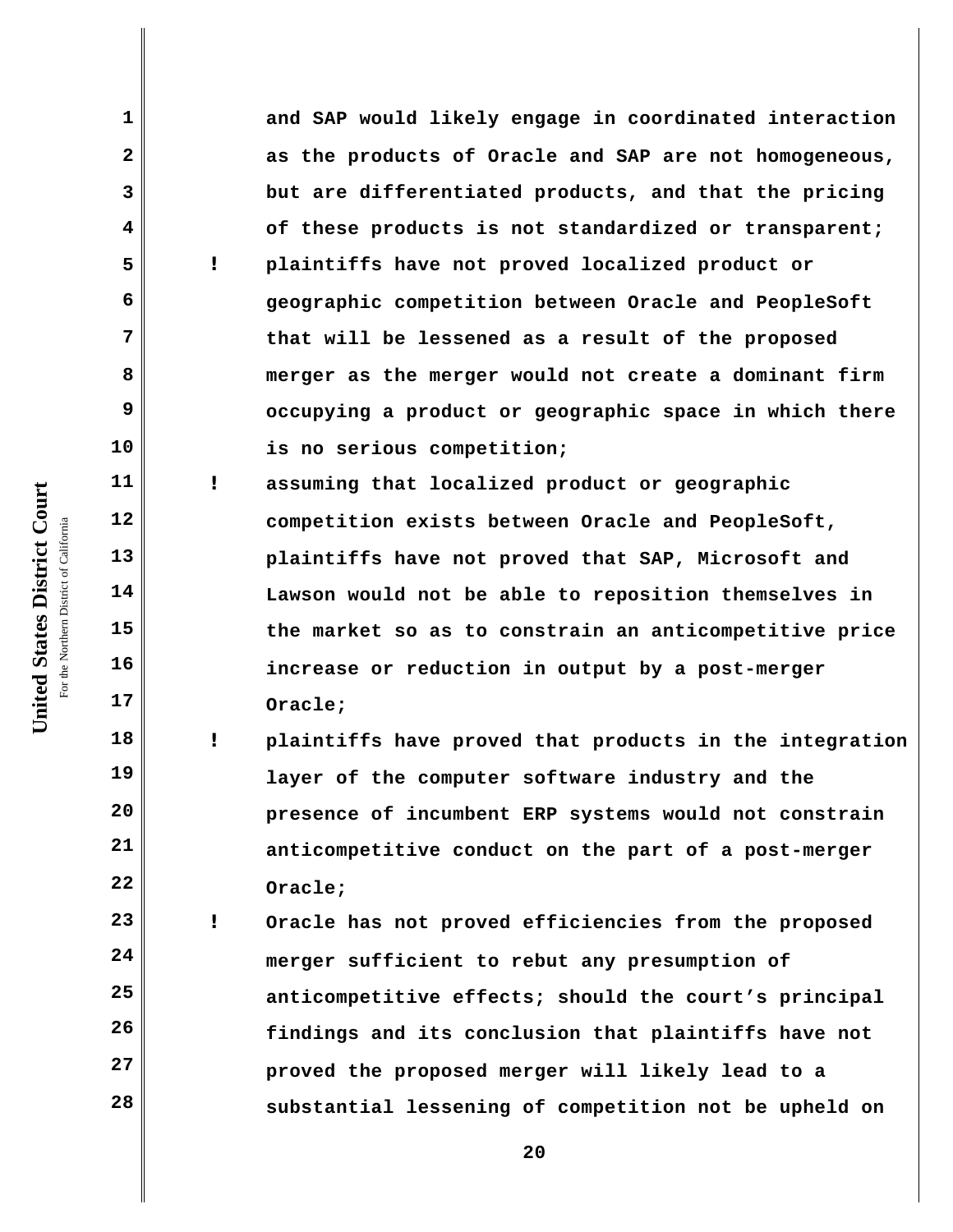**appeal, Oracle's efficiency defense should not require further trial court proceedings.** 

#### *HORIZONTAL MERGER ANALYSIS*

**5 6 7 8 9 10 11 12 13 14 15 16 Section 7 of the Clayton Act prohibits a person "engaged in commerce or in any activity affecting commerce" from acquiring "the whole or any part" of a business' stock or assets if the effect of the acquisition "may be substantially to lessen competition, or to tend to create a monopoly." 15 USC § 18. The United States is authorized to seek an injunction to block the acquisition, 15 USC § 25, as are private parties and the several states, California v American Stores Co, 495 US 271 (1990); Hawaii v Standard Oil Co of Cal, 405 US 251, 258-59 (1972), and district courts have jurisdiction over such actions. 15 USC § 25; 28 USC § 1337(a). Plaintiffs have the burden of proving a violation of section 7 by a preponderance of the evidence.** 

**17 18 19 20 21 22 23 24 25 26 27 28 To establish a section 7 violation, plaintiffs must show that a pending acquisition is reasonably likely to cause anticompetitive effects. See United States v Penn-Olin Chem Co, 378 US 158, 171 (1964) (noting that a section 7 violation is established when "the 'reasonable likelihood' of a substantial lessening of competition in the relevant market is shown"); United States v Marine Bancorp, Inc, 418 US 602, 622-23 (1974); FTC v H J Heinz Co, 246 F3d 708, 713, 719 (DC Cir 2001). "'Congress used the words "may be substantially to lessen competition" (emphasis supplied) to indicate that its concern was with probabilities, not certainties.'" Id at 713 (quoting Brown Shoe Co v United States, 370 US 294, 323 (1962)). "Section 7**

**1**

**2**

**3**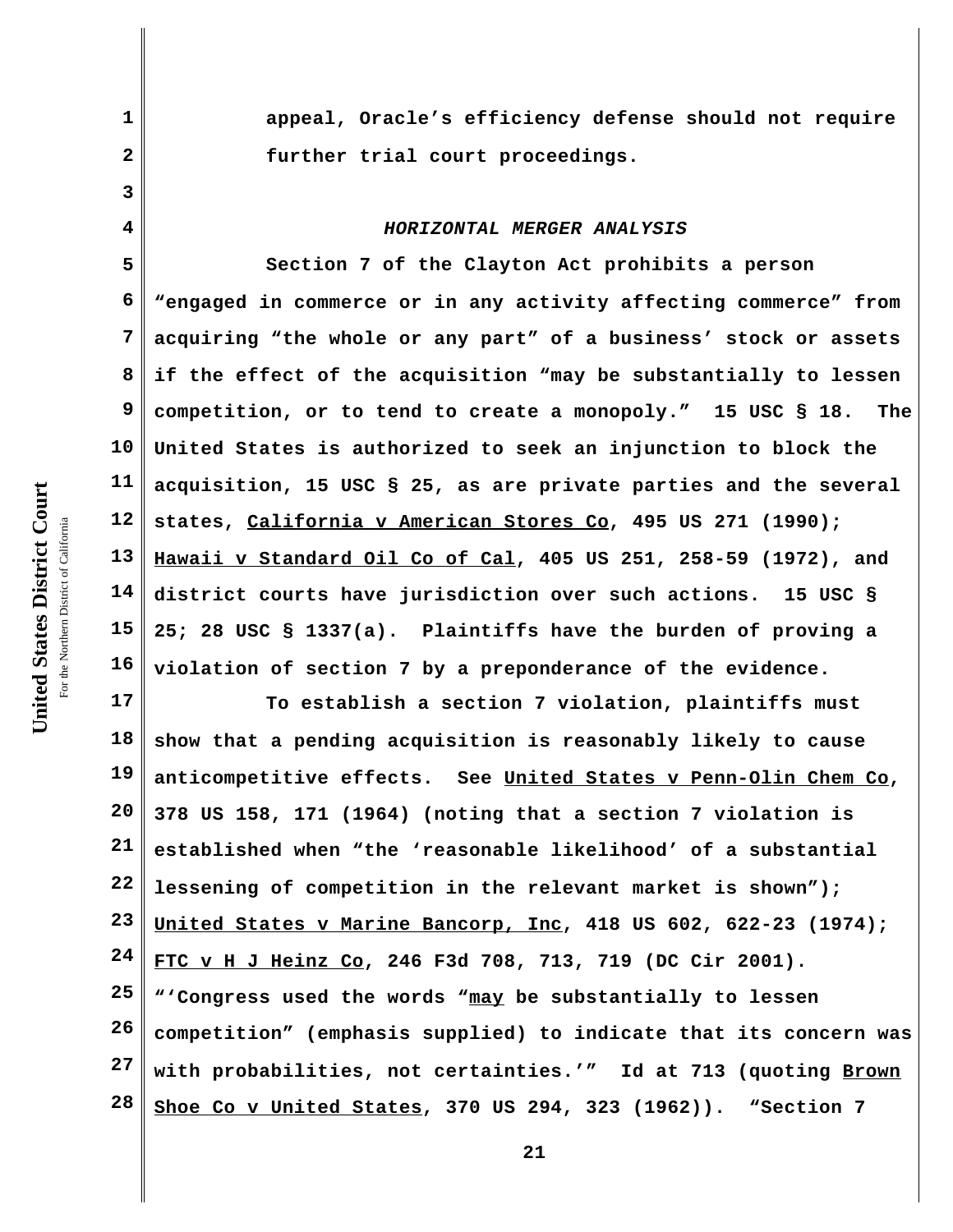**1 2 3 4 5 6 7 8 9 10 does not require proof that a merger or other acquisition [will] cause higher prices in the affected market. All that is necessary is that the merger create an appreciable danger of such consequences in the future." Hospital Corp of Am v FTC, 807 F2d 1381, 1389 (7th Cir 1986). Substantial competitive harm is likely to result if a merger creates or enhances "market power," a term that has specific meaning in antitrust law. See Eastman Kodak Co v Image Tech Servs, Inc, 504 US at 451, 464 (1992); Rebel Oil Co v Atlantic Richfield Co, 51 F3d 1421, 1434 (9th Cir 1995).**

# *Market Definition*

**13 14 15 16 17 18 19 20 21 22 23 24 25 26 27 28 In determining whether a transaction will create or enhance market power, courts historically have first defined the relevant product and geographic markets within which the competitive effects of the transaction are to be assessed. This is a "necessary predicate" to finding anticompetitive effects. United States v du Pont & Co, 353 US 586, 593 (1957). Market definition under the case law proceeds by determining the market shares of the firms involved in the proposed transaction, Philadelphia Nat Bank, 374 US 321, the overall concentration level in the industry and the trends in the level of concentration. United States v Aluminum Co of Am, 377 US 271, 277-79 (1964); United States v Von's Grocery Co, 384 US 270, 272- 74 (1966). A significant trend toward concentration creates a presumption that the transaction violates section 7. United States v Baker Hughes Inc, 908 F2d 981, 982-83 (DC Cir 1990) (Thomas, J). See also United States v Citizens & S Nat Bank, 422**

**11**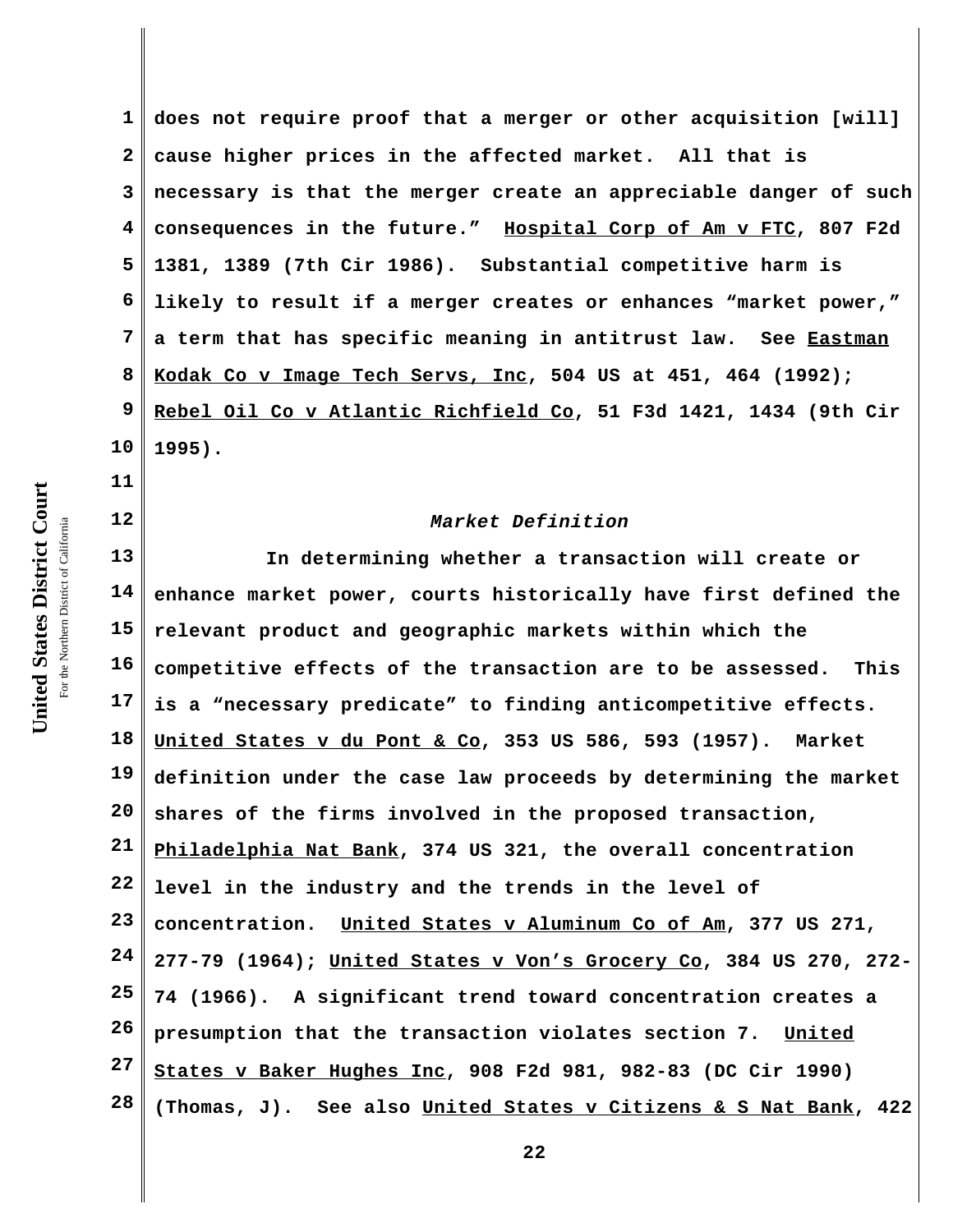**1 2 3 4 5 6 7 8 9 10 11 12 US 86, 120-22 (1975). In other words, plaintiffs establish a prima facie case of a section 7 violation by "show[ing] that the merger would produce 'a firm controlling an undue percentage share of the relevant market, and [would] result [ ] in a significant increase in the concentration of firms in that market.'" Heinz, 246 F3d at 715 (quoting Philadelphia Nat Bank, 374 US at 363) (alterations in original). Under Philadelphia Nat Bank, a post-merger market share of 30 percent or higher unquestionably gives rise to the presumption of illegality. 374 US at 364 ("Without attempting to specify the smallest market share which would still be considered to threaten undue concentration, we are clear that 30% presents that threat.").** 

**13 14 15 16 17 18 19 20 21 22 23 24 25 26 27 28 To rebut this presumption, defendant may "show that the market-share statistics give an inaccurate account of the merger's probable effects on competition in the relevant market." Heinz, 246 F3d at 715 (internal quotation marks and alterations omitted). See also Baker Hughes, 908 F2d at 987; California v Am Stores Co, 872 F2d 837, 842-42 (9th Cir 1989), rev'd on other grounds, 495 US 271 (1990); FTC v Warner Communs, 742 F2d 1156, 1164 (9th Cir 1984); Olin Corp v FTC, 986 F2d 1295, 1305-06 (9th Cir 1993). Arguments related to efficiencies resulting from the merger may also be relevant in opposing plaintiffs' case. See FTC v Tenet Health Care Corp, 186 F3d 1045, 1054-55 (8th Cir 1999); FTC v Staples, Inc, 970 F Supp 1066, 1088 (D DC 1997). "'If the defendant successfully rebuts the presumption [of illegality], the burden of producing additional evidence of anticompetitive effects shifts to [plaintiffs], and merges with the ultimate burden of persuasion, which remains with the**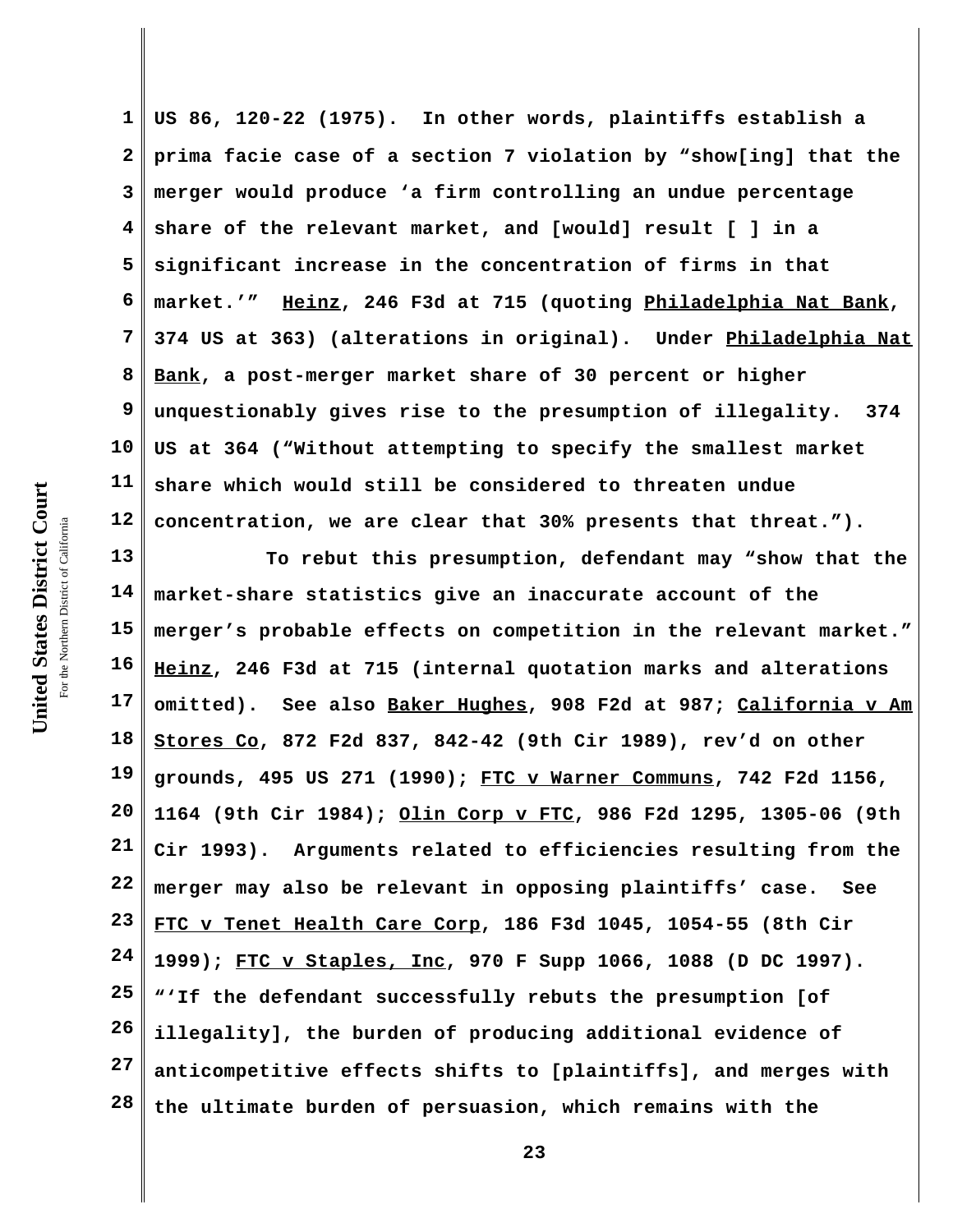United States District Court **United States District Court** For the Northern District of California the Northern District of California

**1 2 government at all times.'" Heinz, 246 F3d at 715 (quoting Baker Hughes, 908 F2d at 983) (first alteration in original).**

**3 4 5 6 7 8 9 10 11 12 13 An application of the burden-shifting approach requires the court to determine (1) the "line of commerce" or product market in which to assess the transaction; (2) the "section of the country" or geographic market in which to assess the transaction; and (3) the transaction's probable effect on competition in the product and geographic markets. See Marine Bancorporation, 418 US at 618-23; FTC v Harbour Group Investments LP, 1990 WL 198819 at \*2 n3 (D DC). See also FTC v Swedish Match, 131 F Supp 2d 151, 156 (D DC 2000); FTC v Cardinal Health, Inc, 12 F Supp 2d 34, 45 (D DC 1998); Staples, 970 F Supp at 1072.**

**14 15 16 17 18 19 20 21 22 23 24 25 26 27 28 Both the Supreme Court and appellate courts acknowledge the need to adopt a flexible approach in determining whether anticompetitive effects are likely to result from a merger. Reflecting their "generality and adaptability," Appalachian Coals, Inc v United States, 288 US 344, 360 (1933), application of the antitrust laws to mergers during the past half-century has been anything but static. Accordingly, determining the existence or threat of anticompetitive effects has not stopped at calculation of market shares. In Hospital Corp of Am the court upheld the FTC's challenge to the acquisition of two hospital chains, but noted that "the economic concept of competition, rather than any desire to preserve rivals as such, is the lodestar that shall guide the contemporary application of the antitrust laws, not excluding the Clayton Act." 807 F2d at 1386. Hence, the court held that it was appropriate for the FTC to**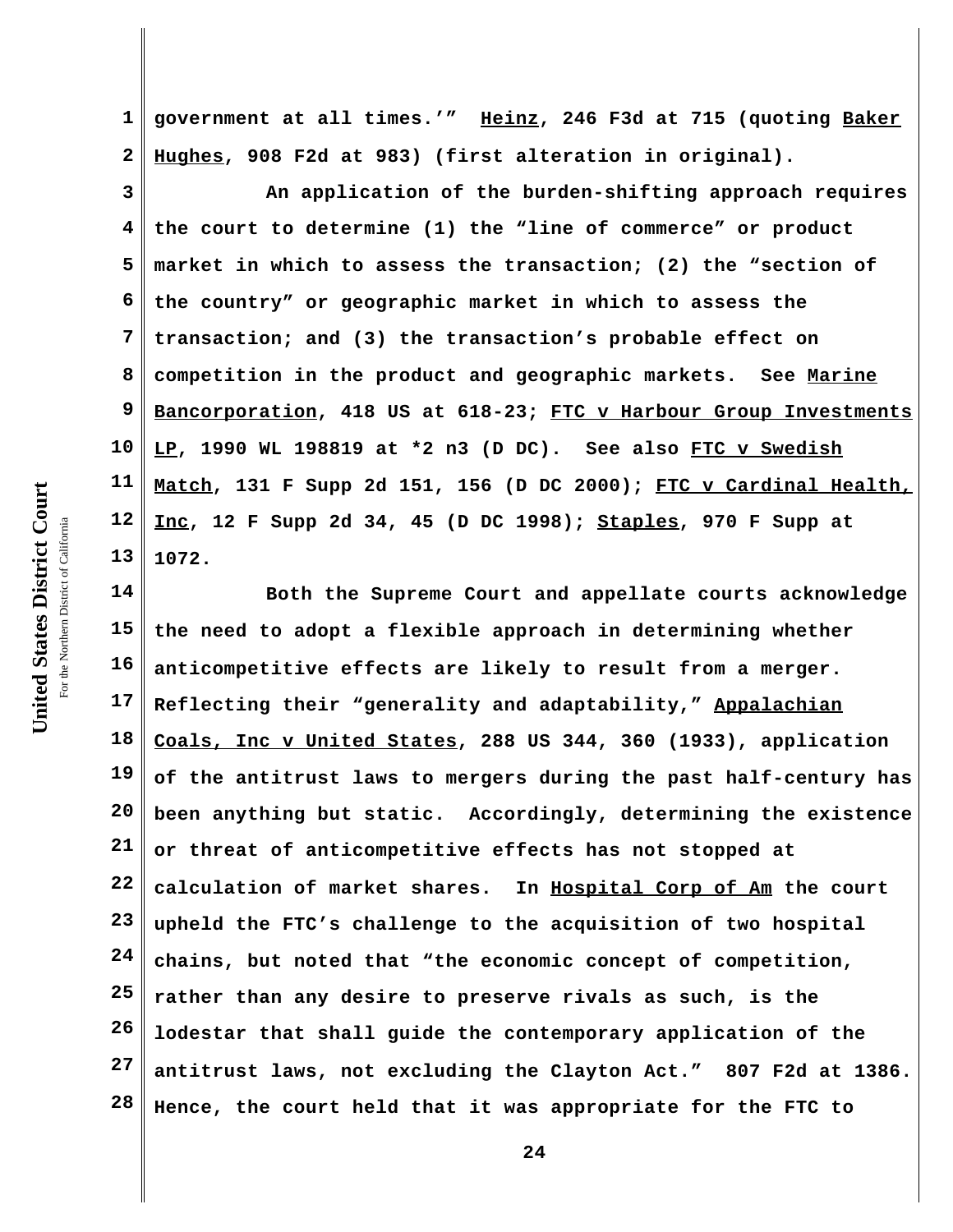**1 2 3 4 5 6 7 8 eschew reliance solely on market percentages and the "very strict merger decisions of the 1960s." Id at 1386. In addition to market concentration, probability of consumer harm in that case was established by factors such as legal barriers to new entry, low elasticity of consumer demand, inability of consumers to move to distant hospitals in emergencies, a history of collusion and cost pressures creating an incentive to collude. 807 F2d at 1388-89.**

**9 10 11 12 13 14 15 16 17 18 19 In United States v Waste Management, 743 F2d 976 (2d Cir 1984), the court of appeals reversed a finding of a section 7 violation based on market shares and prima facie illegality under Philadelphia Nat Bank, one made even though there were few barriers to new entry into the market. The trial court had erroneously ignored the Supreme Court's holding in United States v General Dynamics, 415 US 486 (1974), that a prima facie case may still be rebutted by proof that the merger will not have anticompetitive effects. A finding of market shares and consideration of the Philadelphia Nat Bank presumptions should not end the court's inquiry.**

**20 21 22 23 24 25 26 27 28 The trend in these cases away from the "very strict merger decisions of the 1960s," Hospital Corp of Am, 807 F2d at 1386, is also reflected in the Guidelines. The Guidelines view statistical and non-statistical factors as an integrated whole, avoiding the burden shifting presumptions of the case law. The Guidelines define market power as "the ability profitably to maintain prices above competitive levels for a significant period of time." Guidelines § 0.1. Five factors are relevant to the finding of market power: (1) whether the merger would**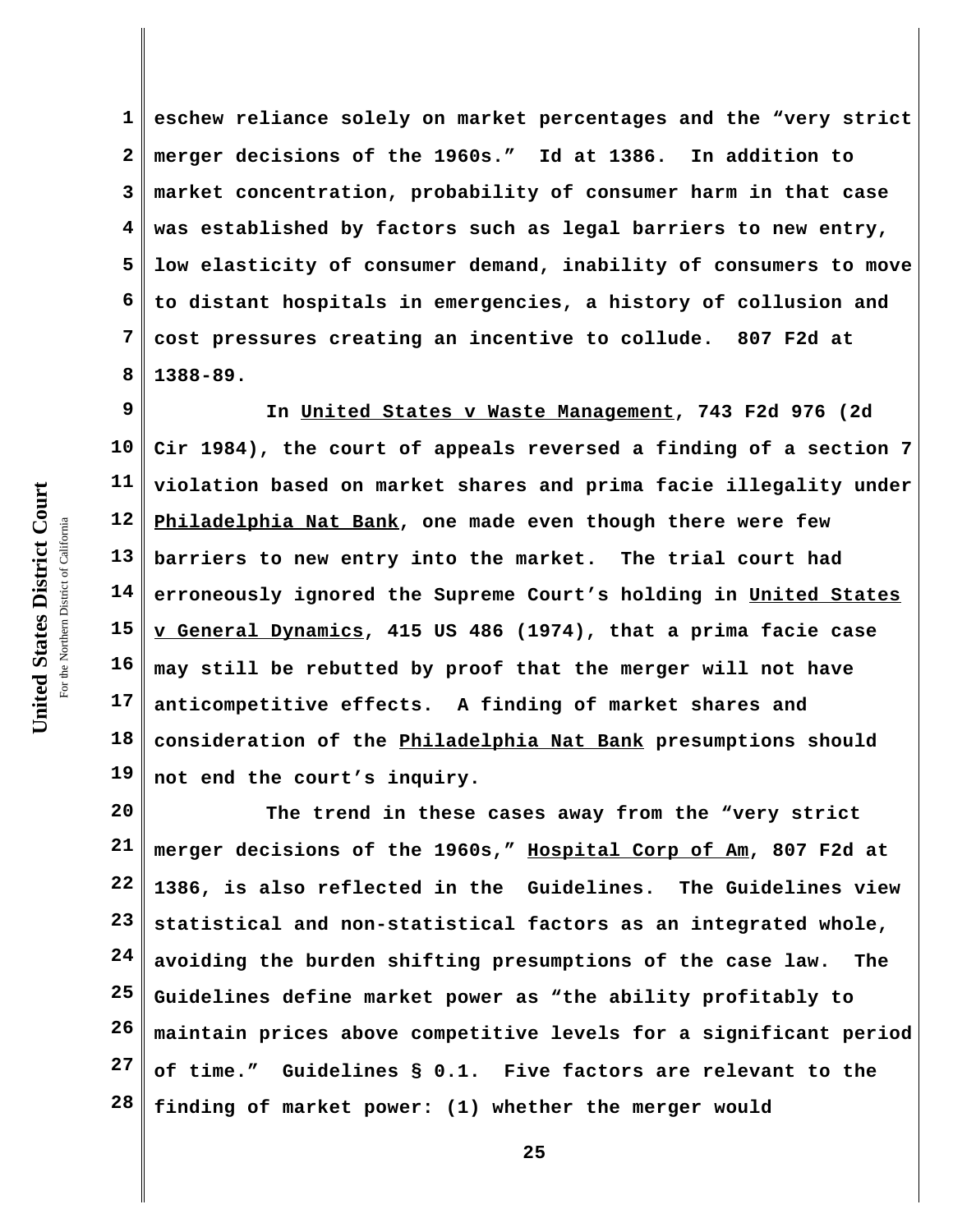**1 2 3 4 5 6 7 8 significantly increase concentration and would result in a concentrated market, properly defined; (2) whether the merger raises concerns about potential adverse competitive effects; (3) whether timely and likely entry would deter or counteract anticompetitive effects; (4) whether the merger would realize efficiency gains that cannot otherwise be achieved; and (5) whether either party would likely fail in the absence of the merger. Guidelines, § 0.2.**

**9 10 11 12 13 14 15 16 17 18 19 20 21 22 23 24 25 26 27 28 In defining the market, the Guidelines rely on consumer responses. Starting with the smallest possible group of competing products, the Guidelines then ask "whether 'a hypothetical monopolist over that group of products would profitably impose at least a "small but significant and nontransitory" [price] increase ["(SSNIP)"],'" generally deemed to be about five percent lasting for the foreseeable future. United States v Sungard Data Sys, Inc, 172 F Supp 2d 172, 182 (D DC 2001) (quoting Guidelines § 1.11). If a significant number of customers respond to a SSNIP by purchasing substitute products having "a very considerable degree of functional interchangeability" for the monopolist's products, then the SSNIP would not be profitable. du Pont, 351 US at 399. See Guidelines § 1.11. Accordingly, the product market must be expanded to encompass those substitute products that constrain the monopolist's pricing. The product market is expanded until the hypothetical monopolist could profitably impose a SSNIP. Id § 1.11. Similarly, in defining the geographical market, the Guidelines hypothesize a monopolist's ability profitably to impose a SSNIP, again deemed to be about five percent, in the**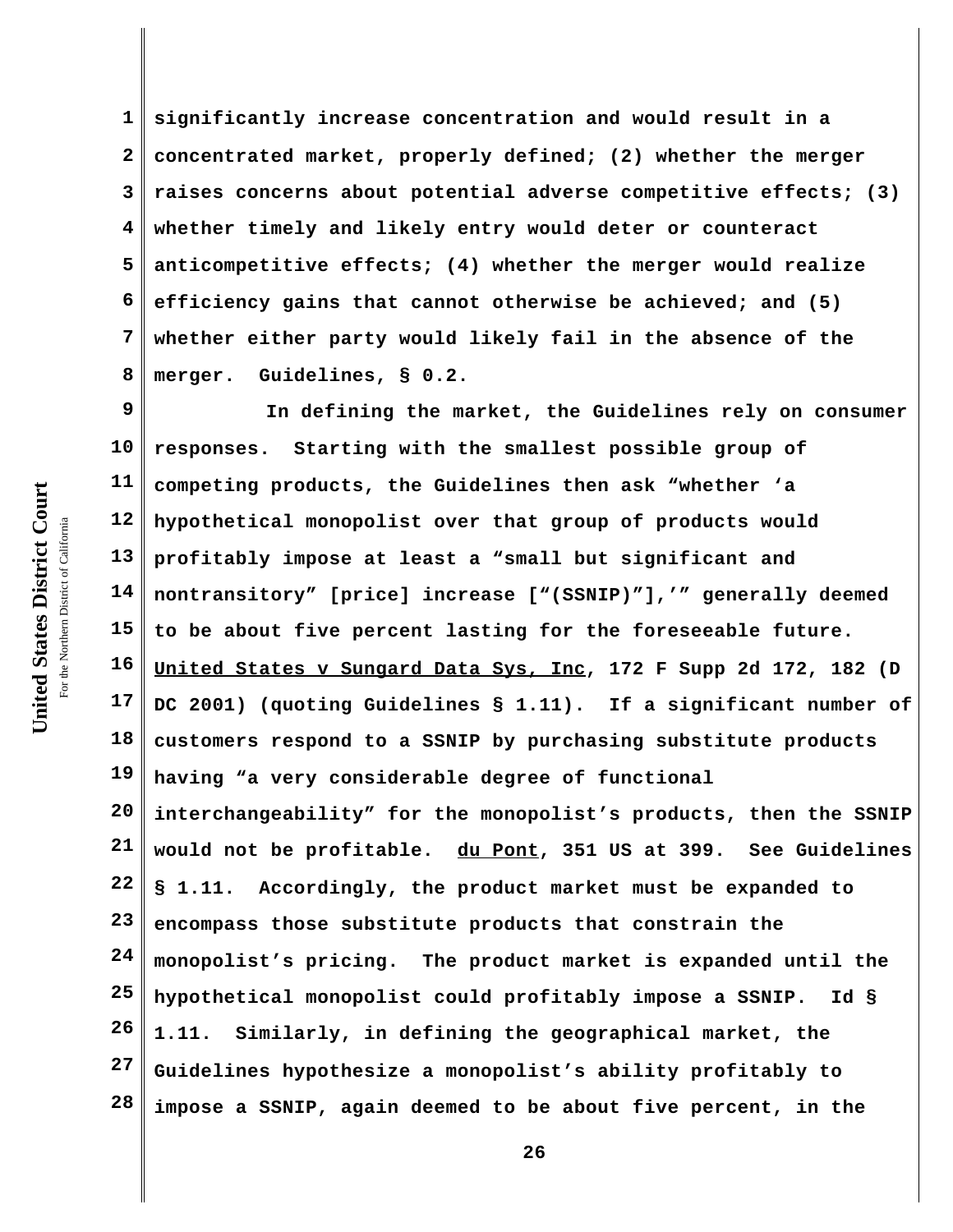United States District Court **United States District Court** For the Northern District of California the Northern District of California

**1 2 3 4 smallest possible geographic area of competition. Id § 1.21. If consumers respond by buying the product from suppliers outside the smallest area, the geographic market boundary must be expanded. Id.** 

**5 6 7 8 9 10 11 12 13 14 15 16 17 18 19 20 21 22 23 24 25 26 27 Once the market has been properly defined, the Guidelines set about to identify the firms competing in the market and those likely to enter the market within one year. Guidelines § 1.32. Following these steps, the Guidelines calculate the market share of each participant, followed by the Herfindahl-Hirschman Index (HHI) concentration measurement for the market as a whole. Guidelines § 1.5. The HHI is calculated by squaring the market share of each participant, and summing the resulting figures. Id. The concentration standards in the Guidelines concern the (1) pre-merger HHI (HHI1), (2) the postmerger HHI (HHI2) and (3) the increase in the HHI resulting from** the merger, termed delta HHI (AHHI). See Andrew I Gavil, William **E Kovacic and Jonathan B Baker, Antitrust Law in Perspective: Cases, Concepts and Problems in Competition Policy, 480-84 (Thomson West, 2002). The Guidelines specify safe harbors for mergers in already concentrated markets that do not increase concentration very much. For example if the post-merger HHI is between 1000 and 1800 (a moderately concentrated market) and the** )**HHI is no more than 100 points, the merger is unlikely to be presumed illegal. Guidelines § 1.51. Likewise, if the postmerger HHI is above 1800 (a highly concentrated market) and the** )**HHI is no more than 50 points, the merger will not be presumed illegal. Id.**

**28**

**Notwithstanding these statistical data, the Guidelines**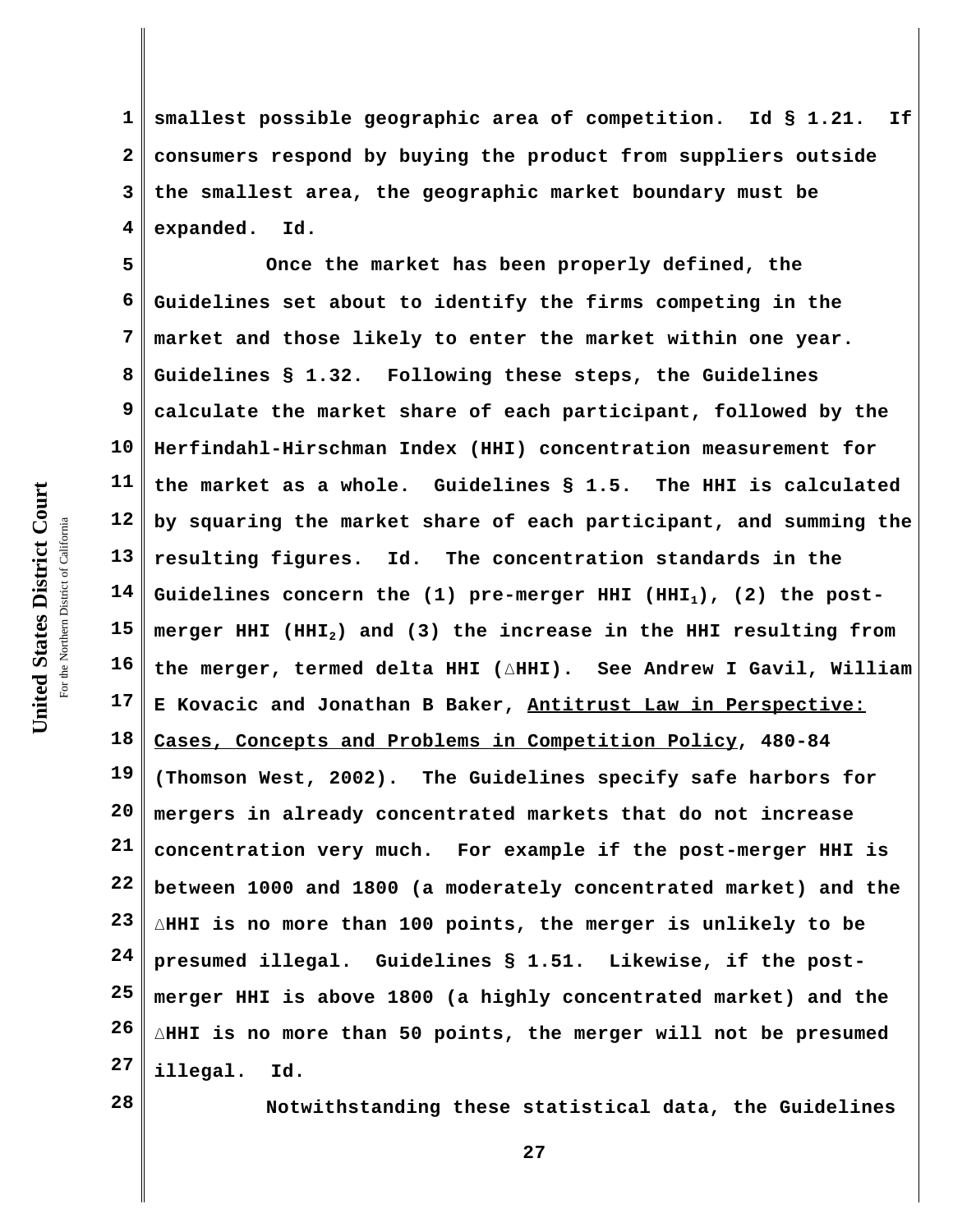**1 2 3 4 5 6 7 8 9 10 next focus on the likely competitive effects of the merger. Guidelines § 2.0; Baker Hughes, 908 F2d at 984 ("Evidence of market concentration simply provides a convenient starting point for a broader inquiry into future competitiveness \* \* \*.). The Guidelines recognize that anticompetitive effects may arise in two contexts. First, the Guidelines address the lessening of competition through coordinated interaction between the merged firm and remaining rivals. Guidelines § 2.1. Second, the Guidelines address the anticompetitive effects based on unilateral action. Id § 2.2.**

# *Anticompetitive Effects*

#### *Coordinated Effects*

**14 15 16 17 18 19 20 21 22 23 24 25 26 27 28 In analyzing potential coordinated effects, a court is concerned that the merger may diminish competition by "enabling the firms \* \* \* more likely, more successfully, or more completely to engage in coordination interaction." Guidelines § 2.1. This behavior can be express or tacit (implied by silence), and the behavior may or may not be lawful in and of itself. Id. The Guidelines explicitly recognize that successful coordinated interaction "entails reaching [1] terms of coordination that are profitable to the firms involved and [2] an ability to detect and punish [cheating]." Id § 2.1. See also FTC v Elders Grain, Inc, 868 F2d 901, 905 (7th Cir 1989); Hospital Corp of Am, 807 F2d at 1386-87. Examples of "terms that are profitable" include common pricing, fixed price differentials, stable market shares and customer or territorial restrictions. Guidelines § 2.11 Factors that increase the likelihood of coordination**

United States District Court **United States District Court** For the Northern District of California the Northern District of California

**11**

**12**

**13**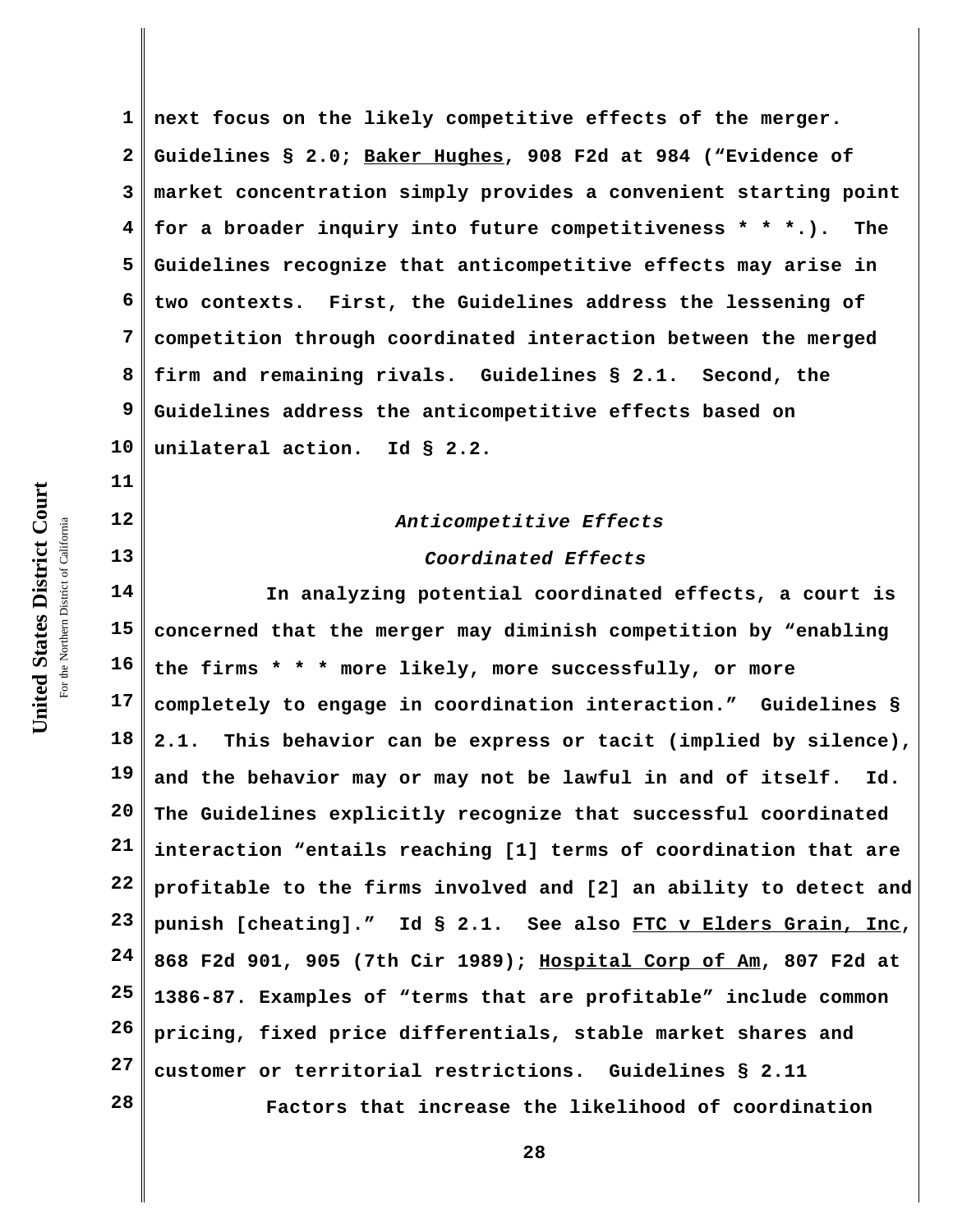**7**

**8**

**1 2 3 4 5 6 include product homogeneity, pricing standardization and pricing transparency. Brooke Group Ltd v Brown & Williamson Tobacco Corp, 509 US 209, 238 (1993); Elders Grain, 868 F2d at 905. Plaintiffs do not contend that any of those conditions are presented in the proposed merger which must, therefore, be analyzed for unilateral anticompetitive effects.** 

### *Unilateral Effects*

**9 10 11 12 13 14 15 16 There is little case law on unilateral effects merger analysis. Few published decisions have even discussed the issue, at least using the term "unilateral effects." See, e g, Swedish Match, 131 F Supp 2d at 168; New York v Kraft Gen Foods, Inc, 926 F Supp 321, 333-35 (SDNY 1995); Guidelines § 2.2. But, as the court demonstrates below, "unilateral effects" is primarily a new term to address antitrust issues that courts have in other contexts considered for quite some time.**

**17 18 19 20 21 22 23 24 25 26 27 28 Unilateral effects result from "the tendency of a horizontal merger to lead to higher prices simply by virtue of the fact that the merger will eliminate direct competition between the two merging firms, even if all other firms in the market continue to compete independently." Carl Shapiro, Mergers with Differentiated Products, 10 Antitrust 23, 23 (Spring 1996). Unilateral effects are thought to arise in primarily two situations, only the second of which is alleged in this case. See Roscoe B Starek III & Stephen Stockum, What Makes Mergers Anticompetitive?: "Unilateral Effects" Analysis Under the 1992 Merger Guidelines, 63 Antitrust LJ 801, 803 (1995); Guidelines §§ 2.21, 2.22; Phillip E Areeda, Herbert Hovenkamp & John L Solow, 4**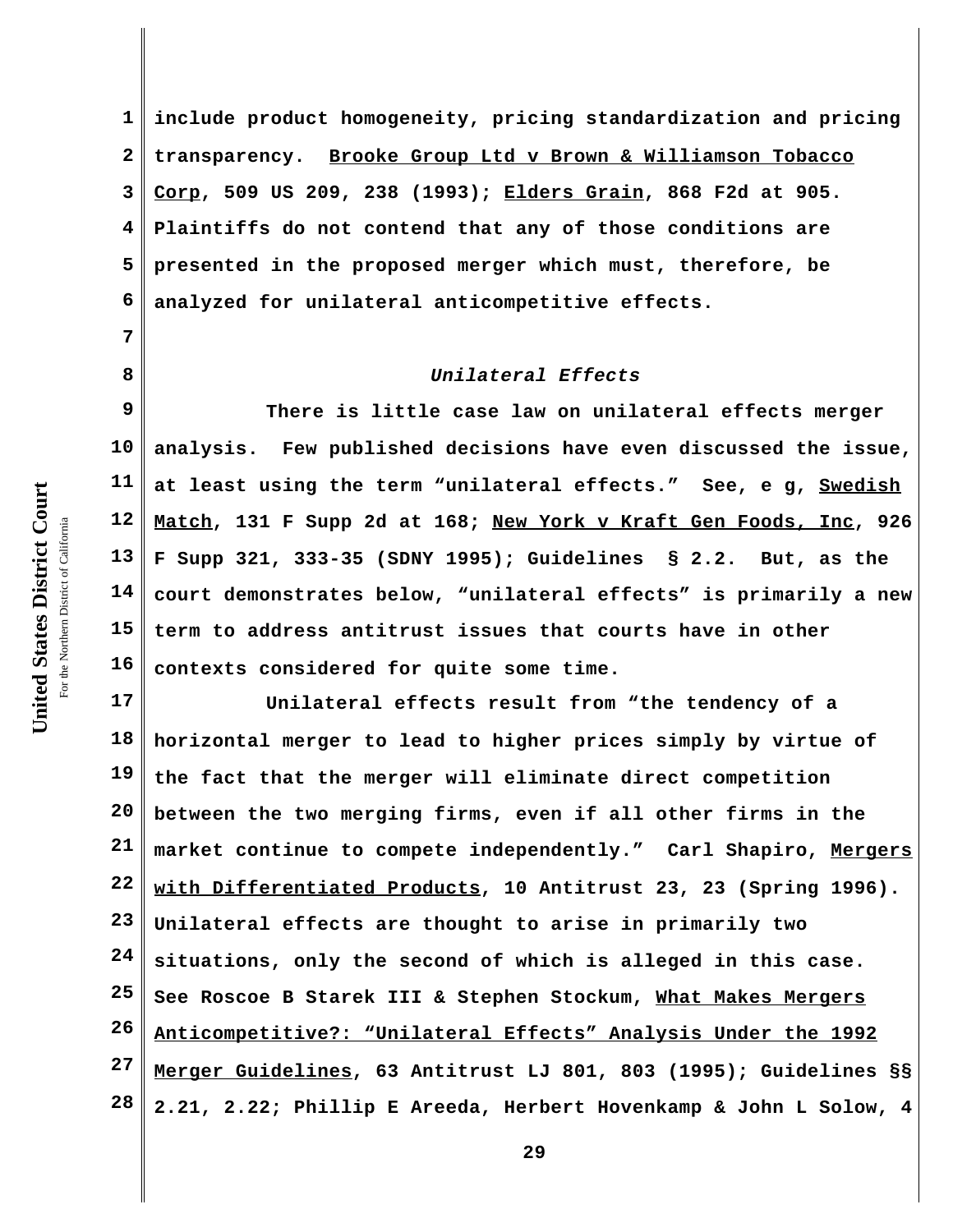**1 2 Antitrust Law ¶910 (Aspen, rev ed 1998) (subdividing unilateral effects theories into four categories).** 

**3 4 5 6 7 8 The first situation involves a "dominant firm and a 'fringe' of competitors producing a homogeneous product." Starek & Stockum, 63 Antitrust LJ at 803. In this situation, the dominant firm has a substantial cost advantage over the fringe competitors and, therefore, can restrict output to obtain an above-marginal cost price.**

**9 10 11 12 13 14 15 16 17 18 19 20 The second situation, and the one here applicable, concerns differentiated products. Starek & Stockum, 63 Antitrust LJ at 803; Guidelines § 2.21. Competition in differentiated product markets, such as ERP products, is often described as "monopolistic competition." There is a notable and interesting literature on this subject commencing with the path-breaking and independent insights of two notable economists. See Edward Chamberlin, The Theory of Monopolistic Competition (Harvard, 1933, 1938); Joan Robinson, The Theory of Imperfect Competition (St Martin's, 1933, 2d ed 1969). The admirably clear exposition found in Paul A Samuelson & William D Nordhaus, Economics 187-89 (McGraw-Hill, 17th ed 2001) makes apparent this nomenclature.** 

**21 22 23 24 25 26 27 28 The market demand curve shows the quantity of a good that would be purchased in the market at each price, other things being equal. Id at 760. A seller's "own," or "residual," demand curve shows the quantity of the good offered by the seller that would be purchased from the seller at each price, other things being equal. Under perfect competition, the individual seller faces a horizontal (each additional unit brings the same revenue), or perfectly elastic, demand curve because nothing the**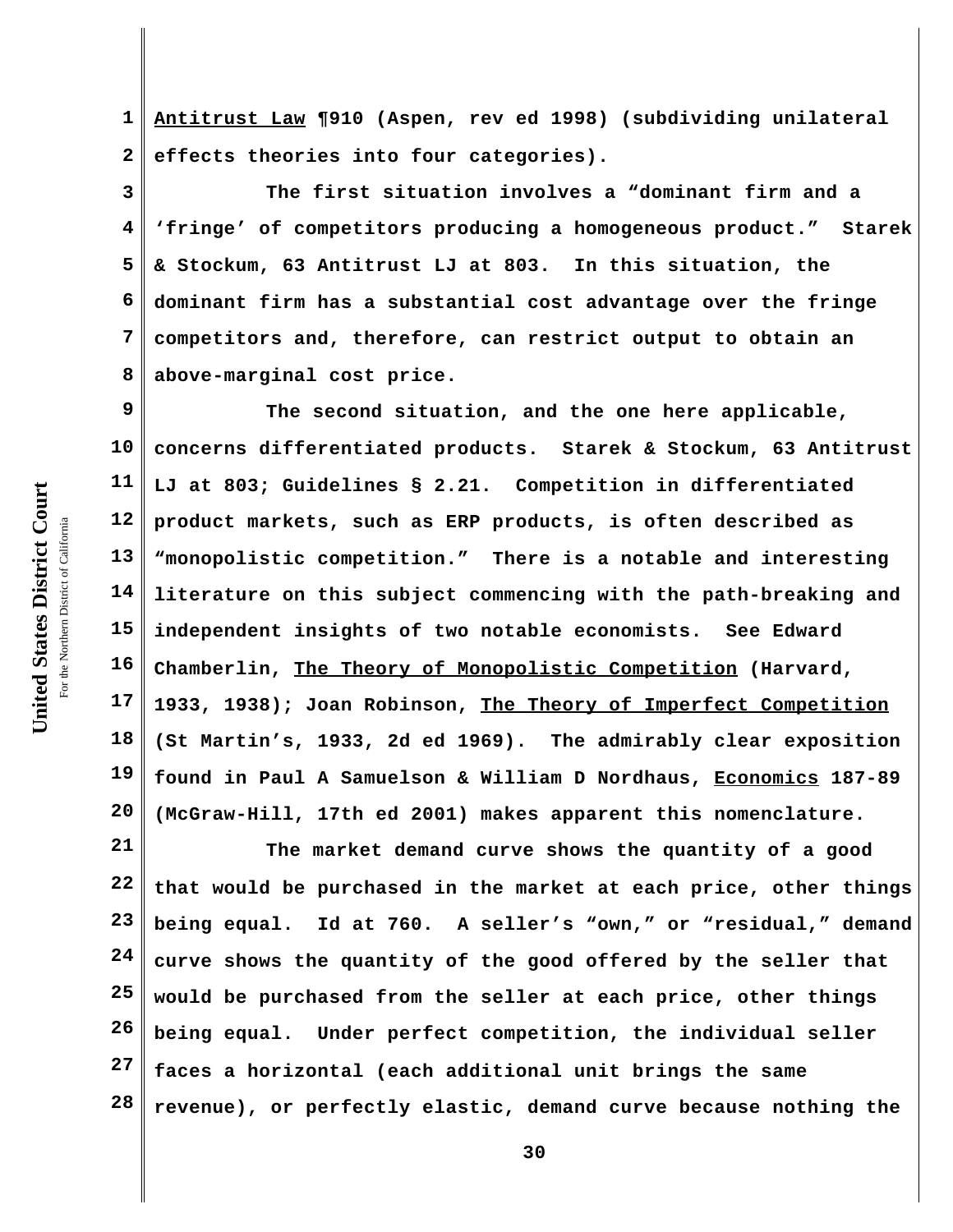



**seller can do alters demand for the seller's product. Id at 148. The seller is a price taker. Because the seller's demand curve is horizontal, the seller's marginal revenue curve is also horizontal and the seller continues to produce until its marginal cost is equal to the market price or average revenue and profits, as economists define them, are zero. See id fig 8-2 and text at 148-50.** 

**The adjacent figure, borrowed from Samuelson & Nordhaus, Economics fig 9-4 at 178, illustrates the different picture facing the monopolist. Its demand curve is not horizontal but reflects the inverse relationship between price and the quantity demanded. Because it is the only seller of the product, the pure or natural monopolist faces not the horizontal demand curve of the perfectly competitive firm, but**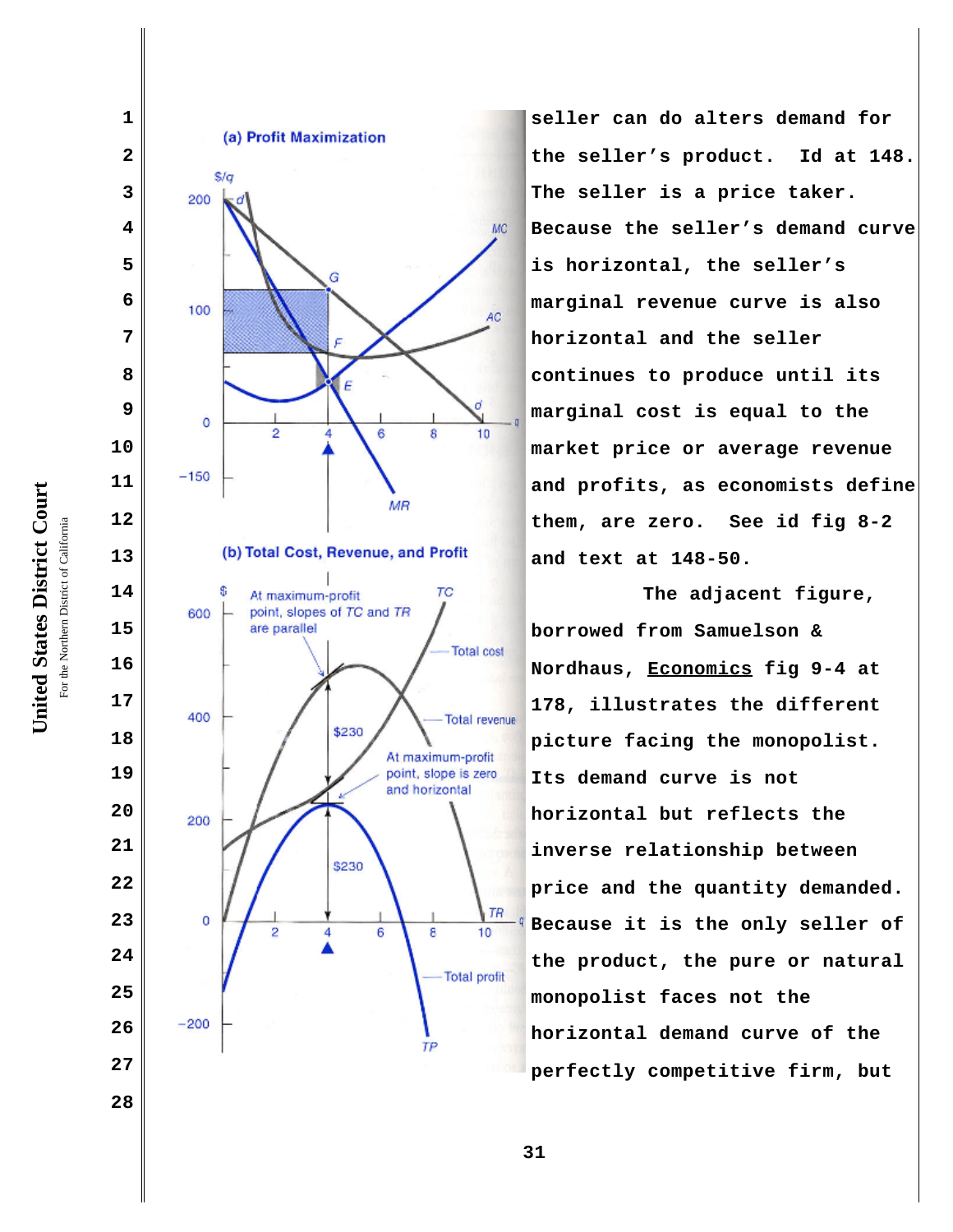**1 2 3 4 5 6 7 8 9 the sloping demand curve of the entire market. In the graph, the monopolist is able to maximize profit at the intersection of marginal cost and revenue by reducing output to 4 and raising the price to \$120, which exceeds marginal cost. The monopolist thus derives a "monopoly rent" equal to the number of units sold times the difference between the market price (G) and the monopolist's average cost (F), algebraically, (G - F) x 4. It is this reduction in output and elevation of price that has been the historic concern of antitrust.**

**10 11 12 13 14 15 16 17 18 Firms in perfect competition "produce homogeneous product" so that "price is the only variable of interest to consumers, and no firm can raise its price above marginal cost without losing its entire market share." Jean Tirole, The Theory of Industrial Organization at 277 (MIT, 1988). Differentiated products are imperfect substitutes representing as they do different features or characteristics that appeal variously to different customers. Because no product is a perfect substitute of another in a differentiated products market, each seller**



FIGURE 10-3. Monopolistic Competitors Produce Many **28 Similar Goods** 

**continues to face a downward sloping demand curve. Like a pure monopolist, the seller of a differentiated product, facing a downward sloping, or less than perfectly elastic, demand curve, maximizes its profit by pricing above marginal cost. See Samuelson & Nordhaus, Economics fig 10-3 and text at 188-89.** 

United States District Court **United States District Court** For the Northern District of California the Northern District of California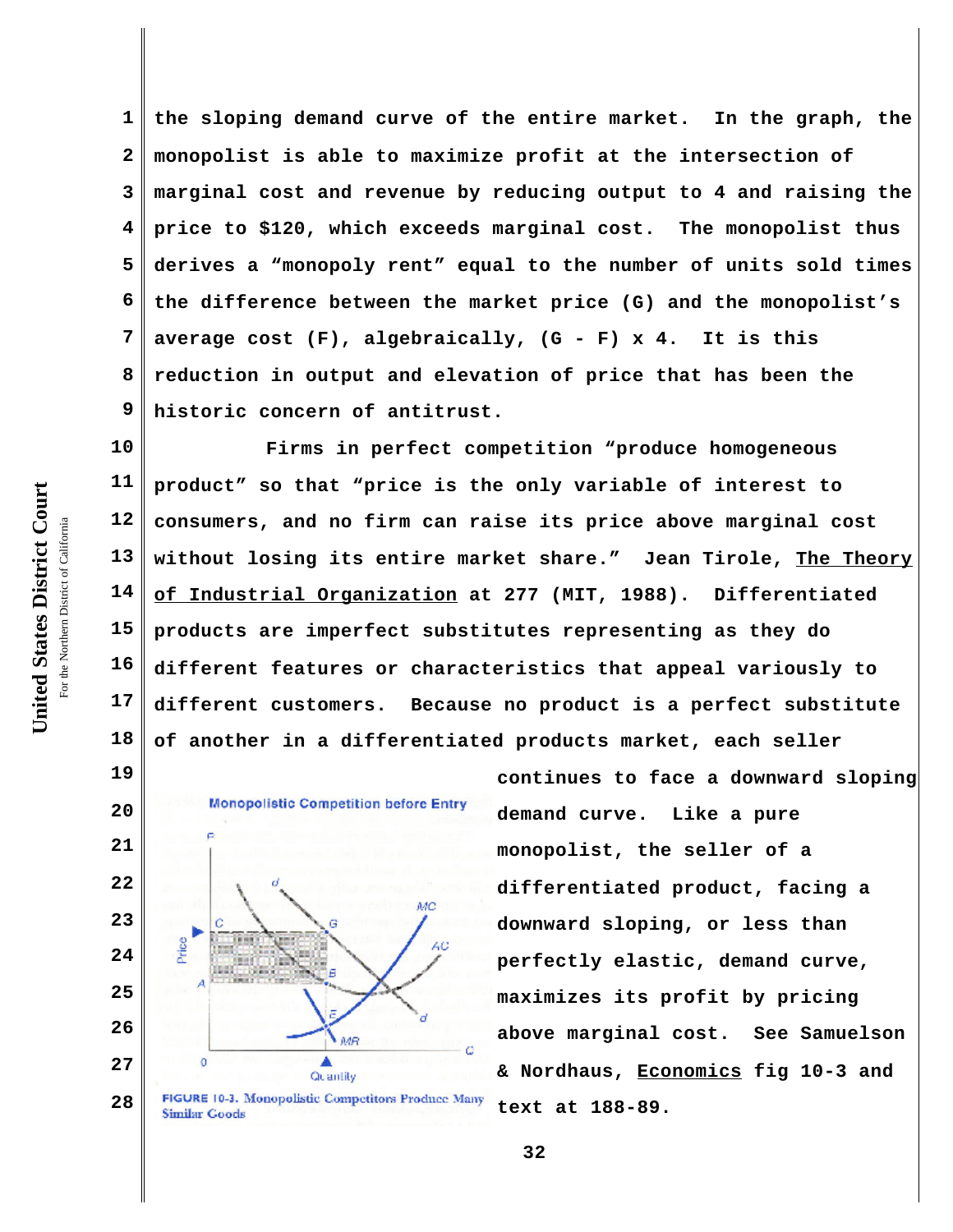



**Like a seller in a perfectively competitive market, however, sellers in a "competitive" differentiated products market do not obtain monopoly rents. In differentiated product markets with few barriers to entry, firms will introduce products that are increasingly close, although not perfect substitutes, for the other**

**11 12 13 14 15 16 17 products in the market. The introduction of additional products causes the demand curve faced by each seller to shift downward and leftward until, at long run equilibrium, the demand curve intersects the average cost curve of the seller (defined as economists define costs to include a reasonable profit) eliminating the monopolistic rent (ACGB). See id fig 10-4 and text at 188-89.**

**18 19 20 21 22 23 24 25 26 27 Differentiated product markets hence share some characteristics of both a pure monopoly and perfect competition, in that "prices are above marginal costs but economic profits have been driven down to zero." Id at 189 (describing "economic profits" as supra-normal profits or monopoly rents). Firms selling differentiated products have some "market power" in that they are able to exert some control over the prices they obtain although this does not rise to the level of "monopoly power." See Shapiro, 63 Antitrust LJ 24 n4 (citing the economic literature).** 

**28**

**The Guidelines provide some instruction on the**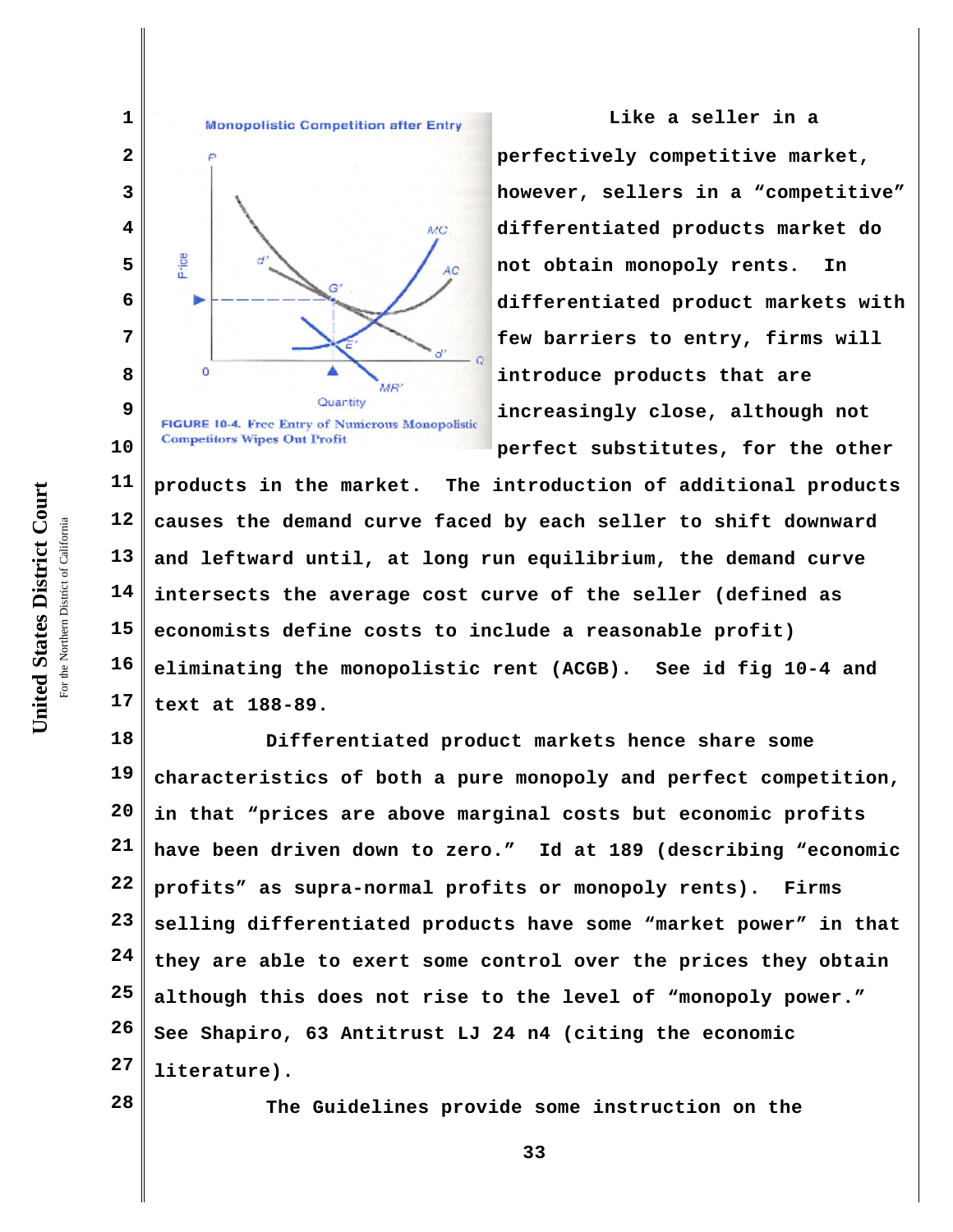**1 2 necessary elements of a unilateral effects claim involving differentiated products under section 7.** 

**Substantial unilateral price elevation in a market for differentiated products requires [1] that there be a significant share of sales in the market accounted for by consumers who regard the products of the merging firms as their first and second choices, and [2] that repositioning of the non-parties' product lines to replace the localized competition lost through the merger be unlikely.** 

**11 Guidelines § 2.21.**

**12 13 14 15 16 17 18 19 20 21 22 23 24 25 26 Although the Guidelines' discussion quoted above may be a helpful start, the factors described therein are not sufficient to describe a unilateral effects claim. First, the Guidelines' discussion, at least in section 2.21, emphasizes only the relative closeness of a buyer's first and second choices. But the relative closeness of the buyer's other choices must also be considered in analyzing the potential for price increases. The Guidelines later acknowledge as much in section 2.212, which recognizes that if a buyer's other options include "an equally competitive seller not formerly considered, then the merger is not likely to lead to a unilateral elevation of prices." Accordingly, a plaintiff must prove not only that the merging firms produce close substitutes but also that other options available to the buyer are so different that the merging firms likely will not be constrained from acting anticompetitively.**

**27 28 Second, the Guidelines require only a demonstration of some "significant share of sales in the market accounted for by**

United States District Court **United States District Court** For the Northern District of California the Northern District of California

**3**

**4**

**5**

**6**

**7**

**8**

**9**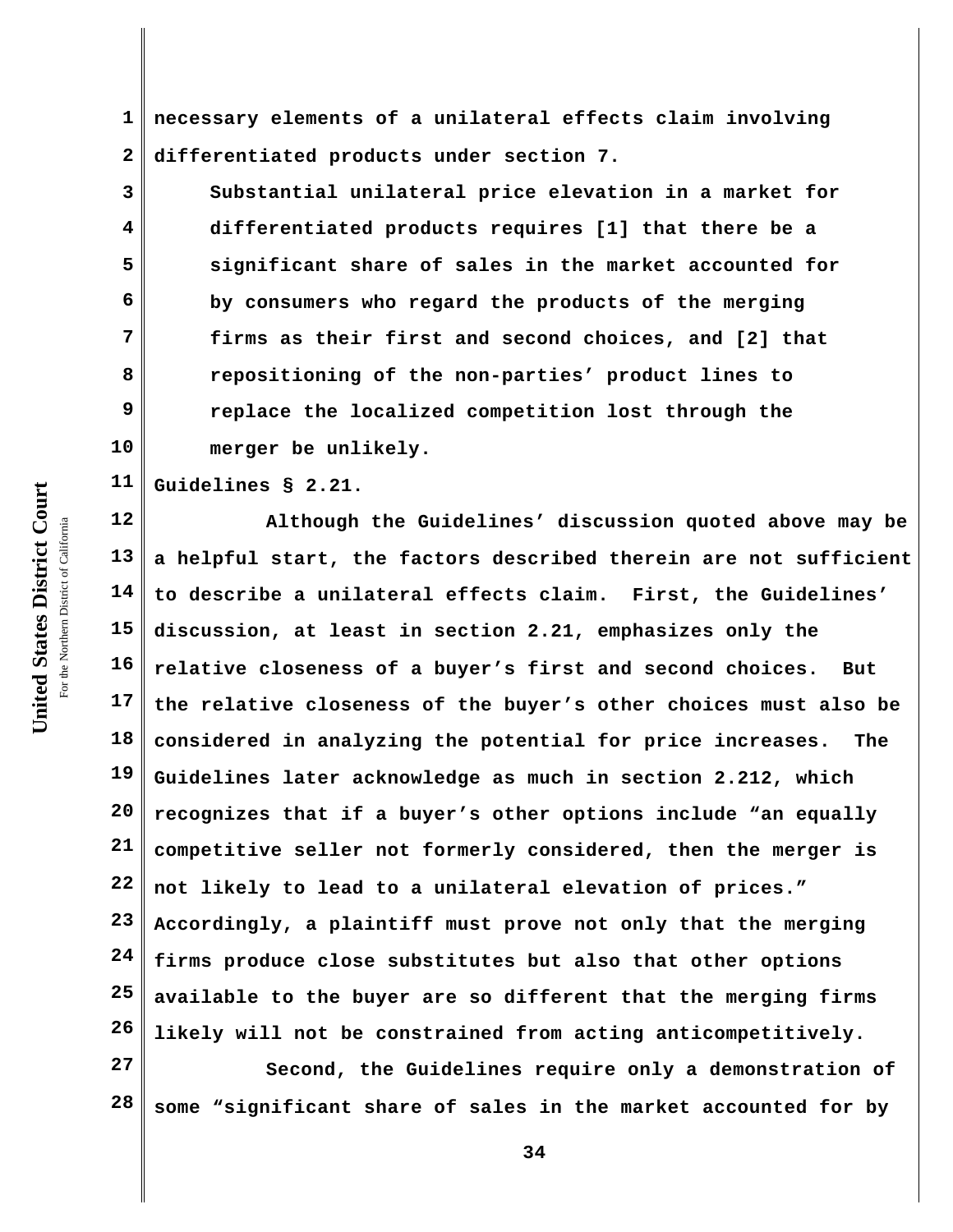**1 2 3 4 5 6 7 8 9 10 11 12 13 14 15 customers" that rank the merging firms first and second. Id § 2.21. "Measures of the 'closest substitutes' or 'second choices' of inframarginal purchasers of Product A are only relevant to the degree that inframarginal and marginal consumers have similar preferences. However, essentially by definition, marginal and inframarginal consumers do not share similar preferences." Christopher A Vellturo, Creating an Effective Diversion: Evaluating Mergers with Differentiated Products, 11 Antitrust 16, 18 (Spring 1997); Gregory J Werden & George A Rozanski, The Application of Section 7 to Differentiated Products Industries: The Market Definition Dilemma, 8 Antitrust 40, 41 (Summer 1994) ("[T]here is no reason why the shares in any delineated market in a differentiated products industry are indicative of the relative importance of each merging firm as a direct competitor of the other.").**

**16 17 18 19 20 21 22 23 24 25 26 27 28 In sum, it appears that four factors make up a differentiated products unilateral effects claim. First, the products controlled by the merging firms must be differentiated. Products are differentiated if no "perfect" substitutes exist for the products controlled by the merging firms. See Samuelson & Nordhaus, Economics at 187-89; Areeda, Hovenkamp & Solow, 4 Antitrust Law ¶914d ("By 'significant' we mean product differentiation that goes to fairly fundamental differences in product design, manufacturing costs, technology, or use of inputs."). Second, the products controlled by the merging firms must be close substitutes. Products are close substitutes if a substantial number of the customers of one firm would turn to the other in response to a price increase. Third, other products**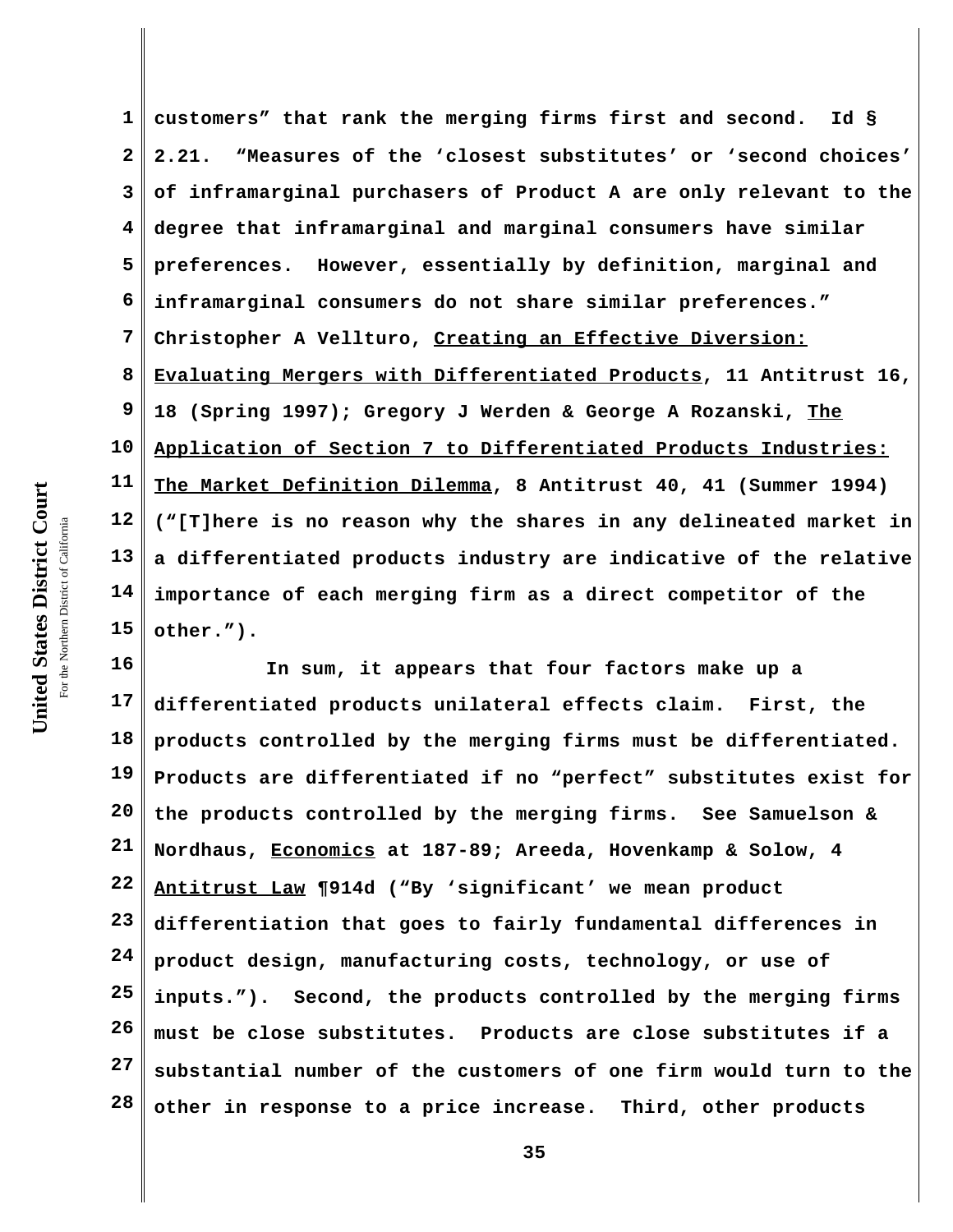**1 2 3 4 5 6 7 8 9 10 11 must be sufficiently different from the products controlled by the merging firms that a merger would make a small but significant and non-transitory price increase profitable for the merging firms. Finally, repositioning by the non-merging firms must be unlikely. In other words, a plaintiff must demonstrate that the non-merging firms are unlikely to introduce products sufficiently similar to the products controlled by the merging firms to eliminate any significant market power created by the merger. These four factors substantially track the analysis in Areeda, Hovenkamp and Solow. Areeda, Hovenkamp & Solow, 4 Antitrust Law ¶914f at 68-69.**

**12 13 14 15 16 17 18 19 20 21 22 23 24 25 26 27 The essential elements of such a differentiated products unilateral effects claim are quite similar to those in "standard" antitrust analysis. In standard antitrust analysis, the court considers both "demand elasticity" and "supply elasticity" in determining whether anticompetitive effects are likely. Rebel Oil, 51 F3d at 1436. In other words, courts determine the degree to which price increases will cause marginal buyers to turn to other products or marginal suppliers to increase output of the product. Considerations of demand and supply elasticity also motivate the factors outlined by the court for a differentiated products unilateral effects analysis. The factors considering the relative substitutability of the products of the merging and non-merging firms, factors 1 to 3, essentially address demand-side substitutability and the repositioning factor, factor 4, essentially addresses supply-side substitutability.**

**28**

**Antitrust analysis of differentiated product markets is**

United States District Court **United States District Court** For the Northern District of California the Northern District of California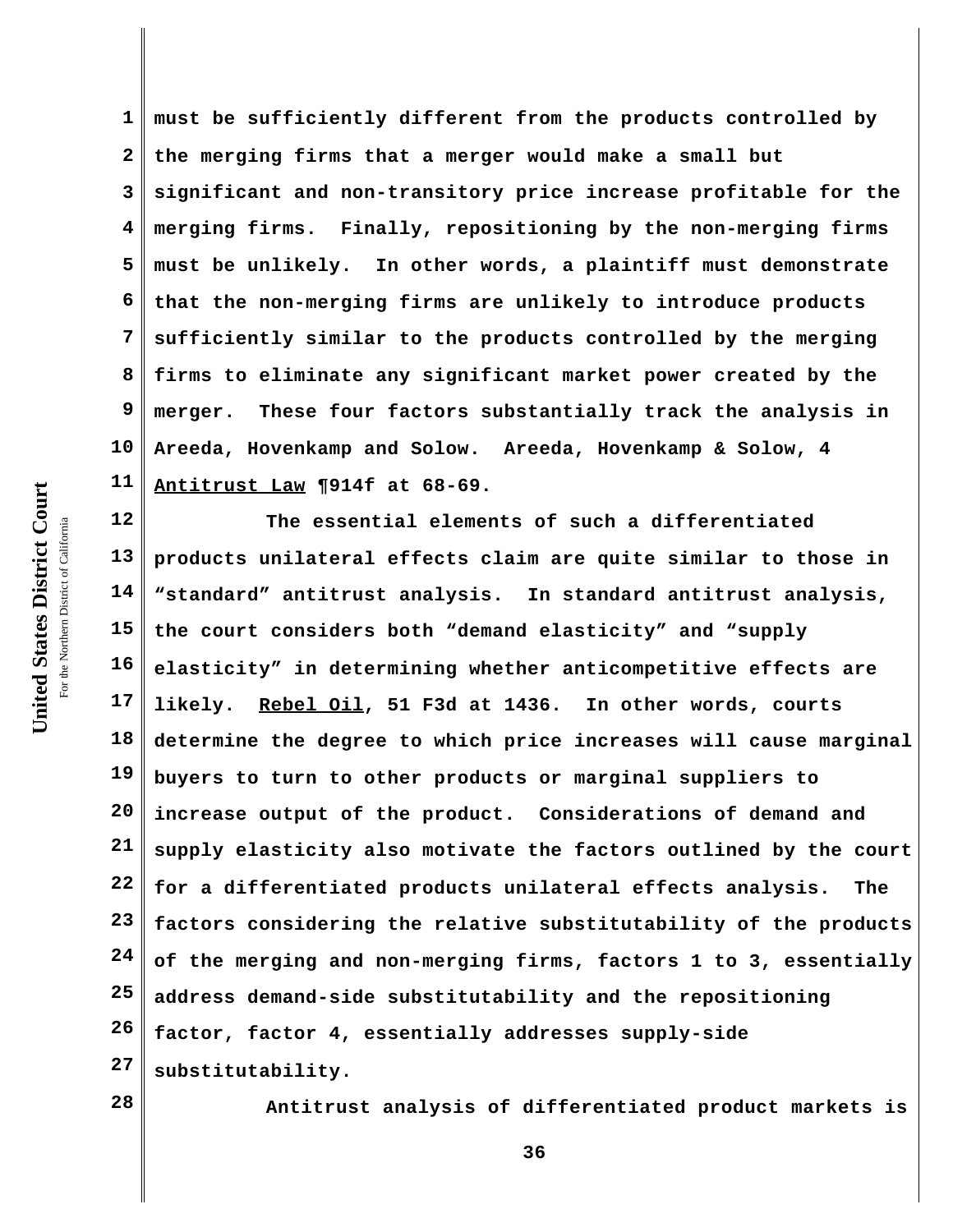**1 2 3 4 5 6 7 8 hardly new. See, e g, du Pont, 351 US at 392-93 (describing the concepts of monopolistic competition and differentiated product markets); Areeda, Hovenkamp & Solow, 4 Antitrust Law ¶914c (suggesting that early railroad merger cases could be viewed as unilateral effects cases). Indeed, as noted above, defining a geographic market involves exactly same concept of localized competition that motivates differentiated products unilateral effects analysis.**

**9 10 11 12 13 14 15 16 17 18 19 20 21 22 23 24 Areeda, Hovenkamp and Solow persuasively contend that "the appropriate conclusion [under a unilateral effects analysis] is that the merger has facilitated the emergence of a new grouping of sales capable of being classified as a relevant market." Id ¶913b. This "new grouping of sales" is one "in which the merging firms have either a monopoly or else a dominant share." Id ¶914f at 69. In an example of two merging firms, B and C, Areeda, Hovenkamp and Solow state that "the merger does not create such a market because a cartel of firms B and C would also have been able to increase price profitably, indicating that B and C were already a relevant market." Id ¶914a at 60. But of course, "before their union, B and C felt one another's competition, as well as that of other firms, more significantly than after the merger." Id. Areeda, Hovenkamp and Solow also later note that "the sufficiently similar output of other firms must be included" in the relevant market. Id ¶914f at 70.**

**25 26 27 28 In a unilateral effects case, a plaintiff is attempting to prove that the merging parties could unilaterally increase prices. Accordingly, a plaintiff must demonstrate that the merging parties would enjoy a post-merger monopoly or dominant**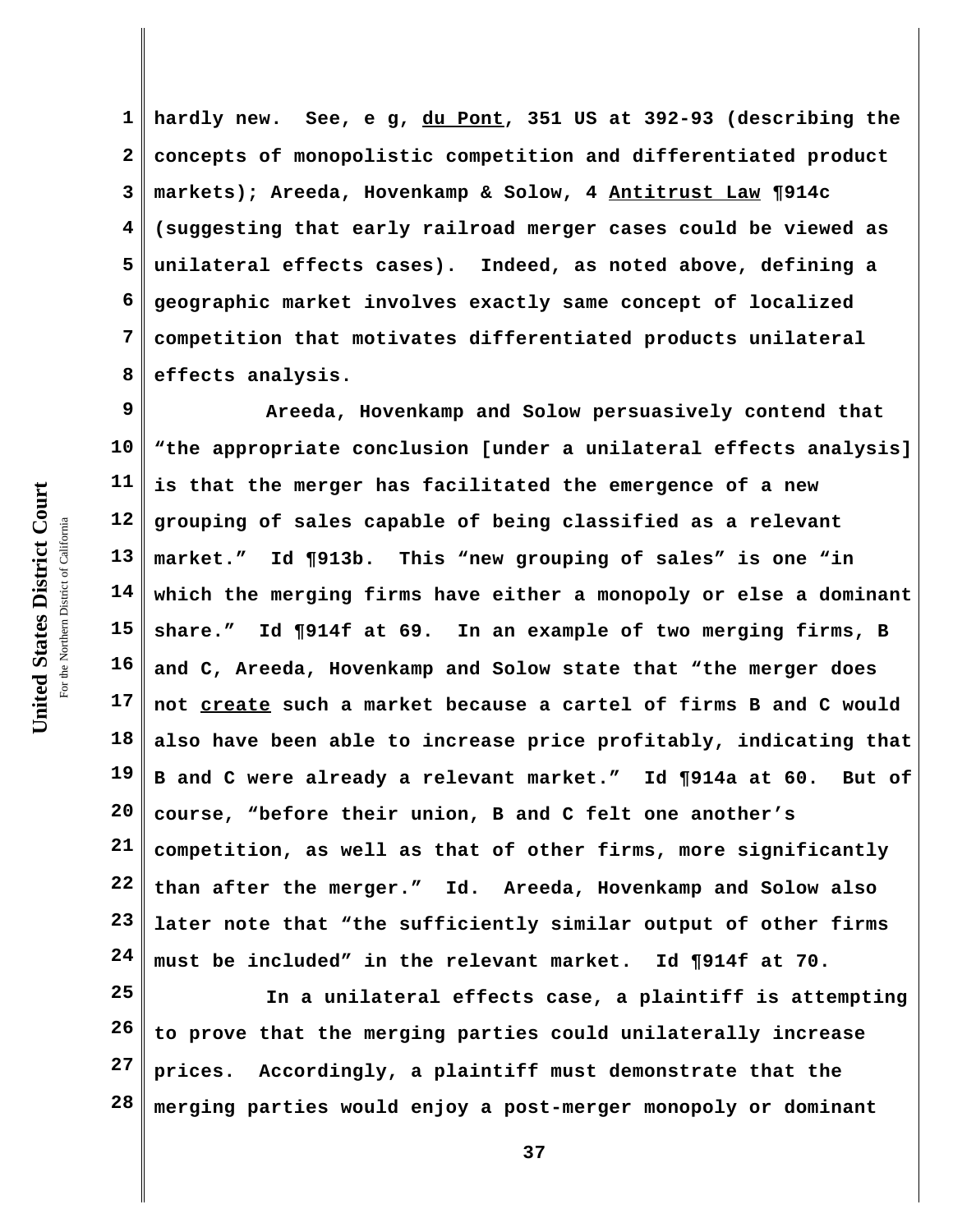**1 position, at least in a "localized competition" space.** 

**2 3 4 Unilateral effects analysis shares many similarities with standard coordinated effects antitrust analysis. But there are also notable differences.**

**5 6 7 8 9 10 11 Relevant markets defined in terms of "localized competition" may be much narrower than relevant markets defined in typical cases in which a dominant position is required. Judicial experience cautions against the use of qualitative factors to define narrow markets. This judicial experience arises, in part, from the rise (and fall) of the "submarkets" doctrine.**

**12 13 14 15 16 17 18 19 20 In Brown Shoe, the Supreme Court stated that submarkets may constitute relevant product markets. "The outer boundaries of a product market are determined by the reasonable interchangeability of use or the cross-elasticity of demand between the product itself and substitutes for it. However, within this broad market, well-defined submarkets may exist which, in themselves, constitute product markets for antitrust purposes." Brown Shoe, 370 US at 325 (citing du Pont, 353 US at 593-95) (footnote omitted).**

**21 22 23 24 25 26 27 28 Properly construed, Brown Shoe suggests merely that the technical definition of a relevant market in an antitrust case may be smaller than a layperson would normally consider to be a market. The use of the term "submarket" may be useful in "overcom[ing] the first blush or initial gut reaction" to a relatively narrowly defined market. See Staples, 970 F Supp at 1074 (defining the relevant market as "the sale of consumable office supplies through office supply superstores").**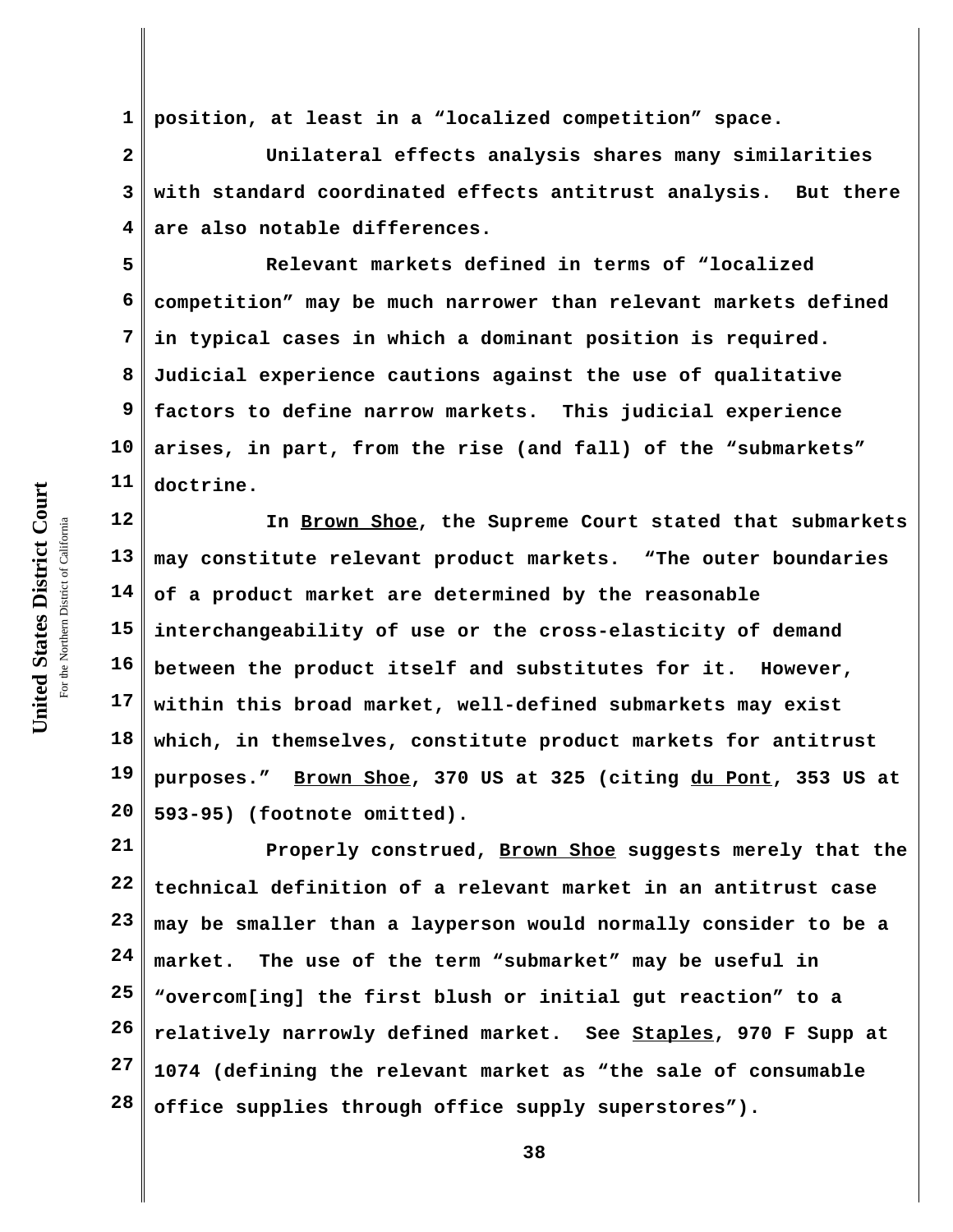**1 2 3 4 5 6 7 8 9 10 11 12 13 14 15 16 17 Focusing on "submarkets" may be misleading, however, because "the same proof which establishes the existence of a relevant product market also shows (or \* \* \* fails to show) the existence of a product submarket." H J, Inc v International Tel & Tel Corp, 867 F2d 1531, 1540 (8th Cir 1989). See also Olin, 986 F2d at 1301. Defining a narrow "submarket" tends to require a relatively long laundry list of factors, which creates the danger of narrowing the market by factors that have little economic basis. Courts and commentators suggest that the use of the submarkets doctrine has, in fact, misled courts into "identify[ing] artificially narrow groupings of sales on the basis of noneconomic criteria having little to do with the ability to raise price above cost." Areeda, Hovenkamp & Solow, 4 Antitrust Law ¶914a at 60. See also Allen-Myland, Inc v IBM, 33 F3d 194, 208 n16 (3d Cir 1994); Satellite Television & Associated Resources v Continental Cablevision of Va, Inc, 714 F2d 351, 355 n5 (4th Cir 1983).**

**18 19 20 21 22 23 24 25 26 The similarities between the submarkets doctrine generally and localized competition in unilateral effects cases are difficult to miss. Indeed, commentators have been quick to note the potential for "localized competition" analysis to devolve into an unstructured submarket-type analysis. See Areeda, Hovenkamp & Solow, 4 Antitrust Law ¶914a at 60; Starek & Stockum, 63 Antitrust LJ at 814-15 (arguing that the Guidelines' focus on localized competition should not "be used as a tool for rehabilitating discredited 'submarket' analysis").** 

**27 28 Furthermore, judicial rejection of markets narrowly defined to a single manufacturer's product has been even more**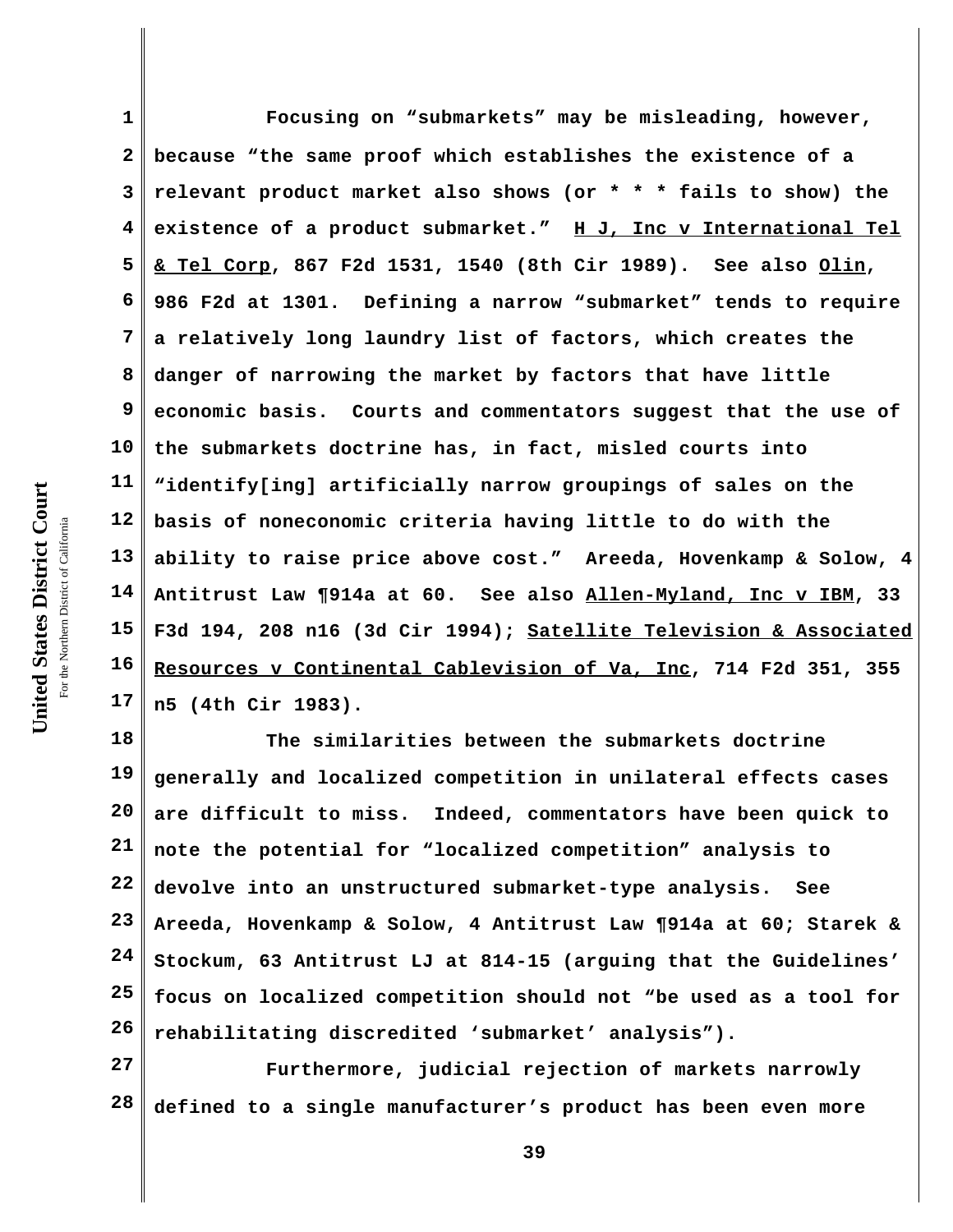**1 2 3 4 5 6 7 8 9 10 11 12 13 pronounced than judicial skepticism about narrowly defined submarkets. See, e g, du Pont, 351 US at 392-93 (refusing to define a market limited to cellophane); TV Communs Network, Incv Turner Network Television, Inc, 964 F2d 1022, 1025 (10th Cir 1992) (refusing to define a market limited to TNT cable provision in the greater Denver area); Town Sound & Custom Tops, Inc v Chrysler Motors Corp, 959 F2d 468, 479-80 (3d Cir 1992) (en banc) (refusing to define a market limited to Chrysler products); Gall v Home Box Office, Inc, 1992 WL 230245 at \*4 (SDNY) ("[T]he natural monopoly every manufacturer has in its own product simply cannot serve as the basis for antitrust liability."). Cf Eastman Kodak, 504 US at 481-82 (upholding denial of summary judgment in an installed base context).**

**14 15**

**As emphasized in du Pont:**

**16 17 18 19 20 21 22 23 [O]ne can theorize that we have monopolistic competition in every nonstandardized commodity with each manufacturer having power over the price and production of his own product. However, this power that, let us say, automobile or soft-drink manufacturers have over their trademarked products is not the power that makes an illegal monopoly. Illegal power must be appraised in terms of the competitive market for the product.**

**24 351 US at 393 (footnotes omitted).** 

**25 26 27 28 Merely demonstrating that the merging parties' products are differentiated is not sufficient. Instead, a plaintiff must demonstrate product differentiation sufficient to sustain a small but significant and non-transitory price increase.**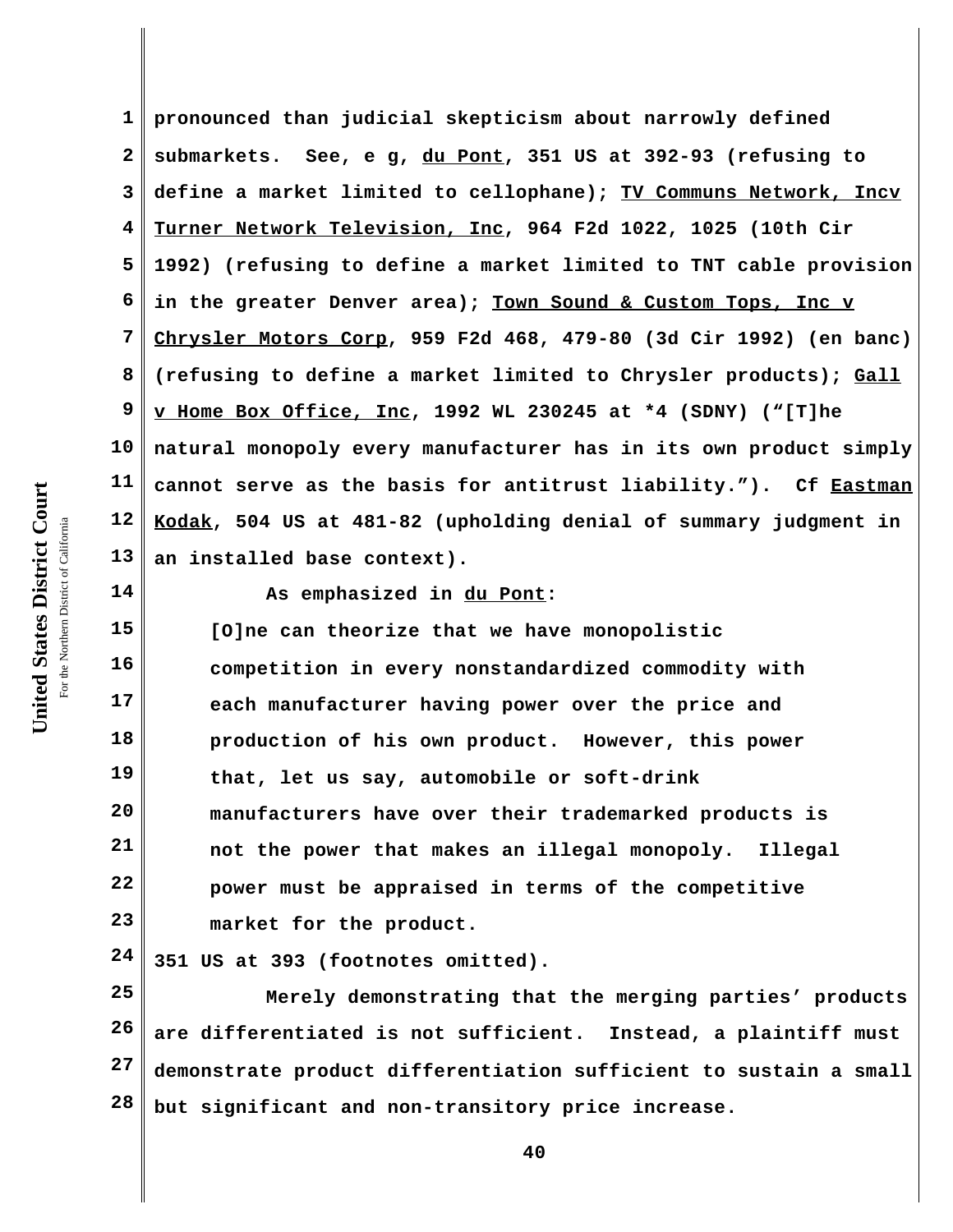**United States District Court** For the Northern District of California the Northern District of California

United States District Court

**1 2 3 4 5 6 7 8 9 10 11 12 13 14 15 16 17 Additionally, defining markets in terms of "localized competition" may result in markets defined so narrowly that one begins to question whether the market constitutes a "line of commerce" as required by section 7. One concern is that the market is defined so narrowly that it encompasses an insubstantial amount of commerce. In Philadelphia Nat Bank, the Supreme Court found a "workable compromise" between a geographic market narrowly defined in terms of bank offices in the immediate neighborhood or more expansively defined to include the banks available only to large borrowers. 374 US at 360-61. Another concern is that the market is defined so narrowly it fails to capture the potential effects of the merger. For example, it might be inappropriate to focus on a single city in analyzing the effects of a merger between sellers who compete on a much larger scale. Cf Staples, 970 F Supp at 1073 & nn5-6 (analyzing the likelihood of anticompetitive effects in forty-two metropolitan areas).**

**18 19 20 21 22 23 24 25 26 27 28 Even if a narrow market definition would be appropriate, it may be more difficult to identify "clear breaks in the chain of substitutes" sufficient to justify bright-line market boundaries in differentiated products unilateral effects cases. The conventional ideal market boundary divides products within the market, which are freely substitutable with one another, from products outside the market, which are poor substitutes for the products within the market. See United States v Rockford Memorial Corp, 717 F Supp 1251, 1260 (ND Ill 1989) (emphasis added), aff'd, 898 F2d 1278 (7th Cir 1990). In differentiated products unilateral effects cases, a "spectrum" of**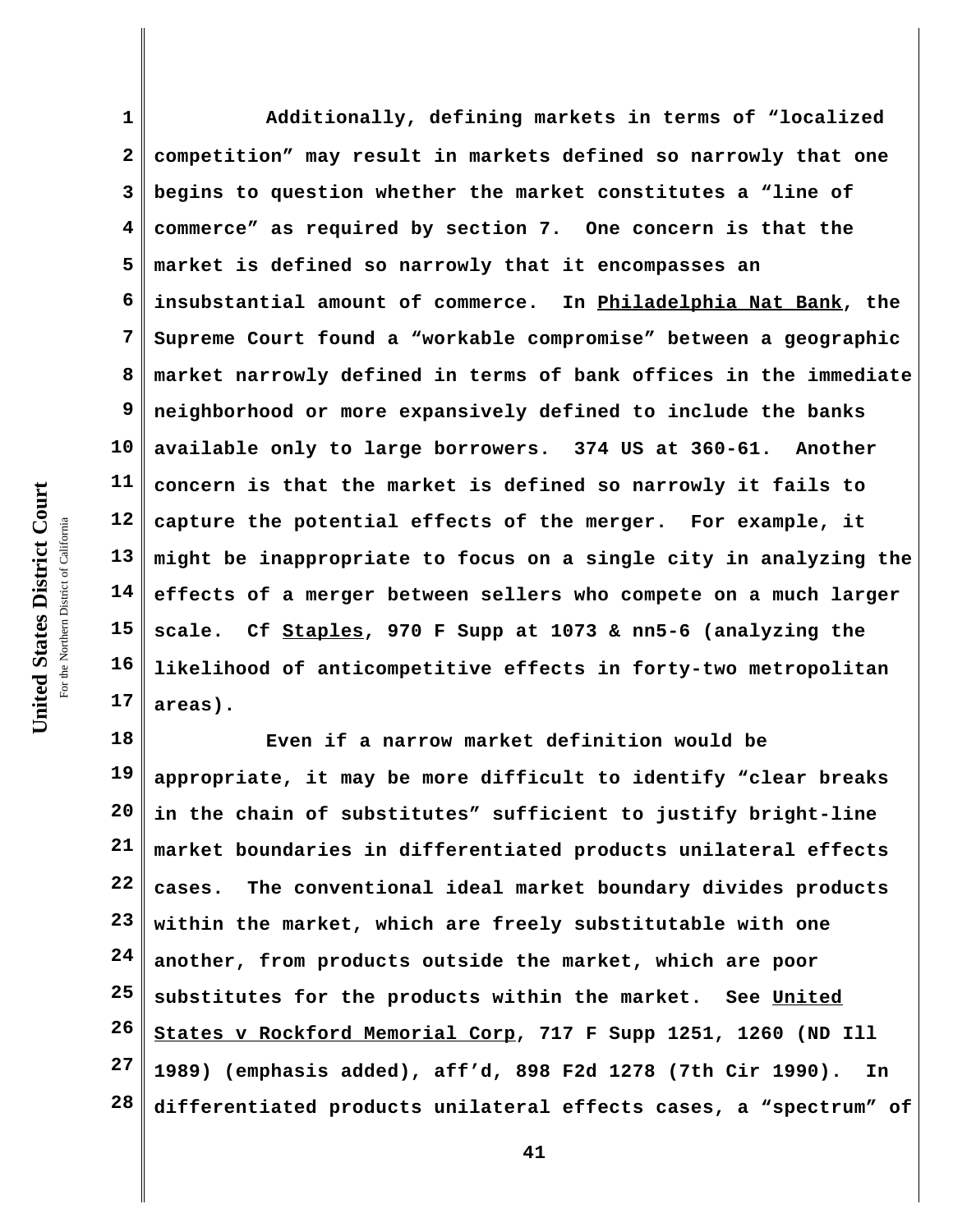**1 2 3 4 5 6 product differences, inside and outside the market boundary, is more likely. In re Super Premium Ice Cream Distribution Antitrust Litig, 691 F Supp 1262 (ND Cal 1988), aff'd sub nom, Haagen-Dazs Co v Double Rainbow Gourmet Ice Creams, Inc, 895 F2d 1417 (9th Cir 1990) (table). In discussing unilateral effects, Shapiro has written:**

**[A]ny attempt to make a sharp distinction between products "in" and "out" of the market can be misleading if there is no clear break in the chain of substitutes: if products "in" the market are but distant substitutes for the merging products, their significance may be overstated by inclusion to the full extent that their market share would suggest; and if products "out" of the market have significant cross-elasticity with the merging products, their competitive significance may well be understated by their exclusion.**

**17 18 19 Shapiro, 10 Antitrust at 28. See also Edward Chamberlin, Product Heterogeneity and Public Policy, 40 Am Econ Rev (Papers & Procs) 85, 86-87 (1950).** 

**20 21 22 23 24 25 Additionally, to the extent that clear breaks are difficult to identify, attempts to create defensible market boundaries are likely to be based on relatively vague product characteristics. Product characteristics that are too vague do not meet section 7's requirement that the relevant market be "well-defined." See Tenet Healthcare, 186 F3d at 1052.**

**26 27 28 A closer look at product differentiation demonstrates further difficulties in defining the relevant market in differentiated product unilateral effects cases. Price is one,**

**7**

**8**

**9**

**10**

**11**

**12**

**13**

**14**

**15**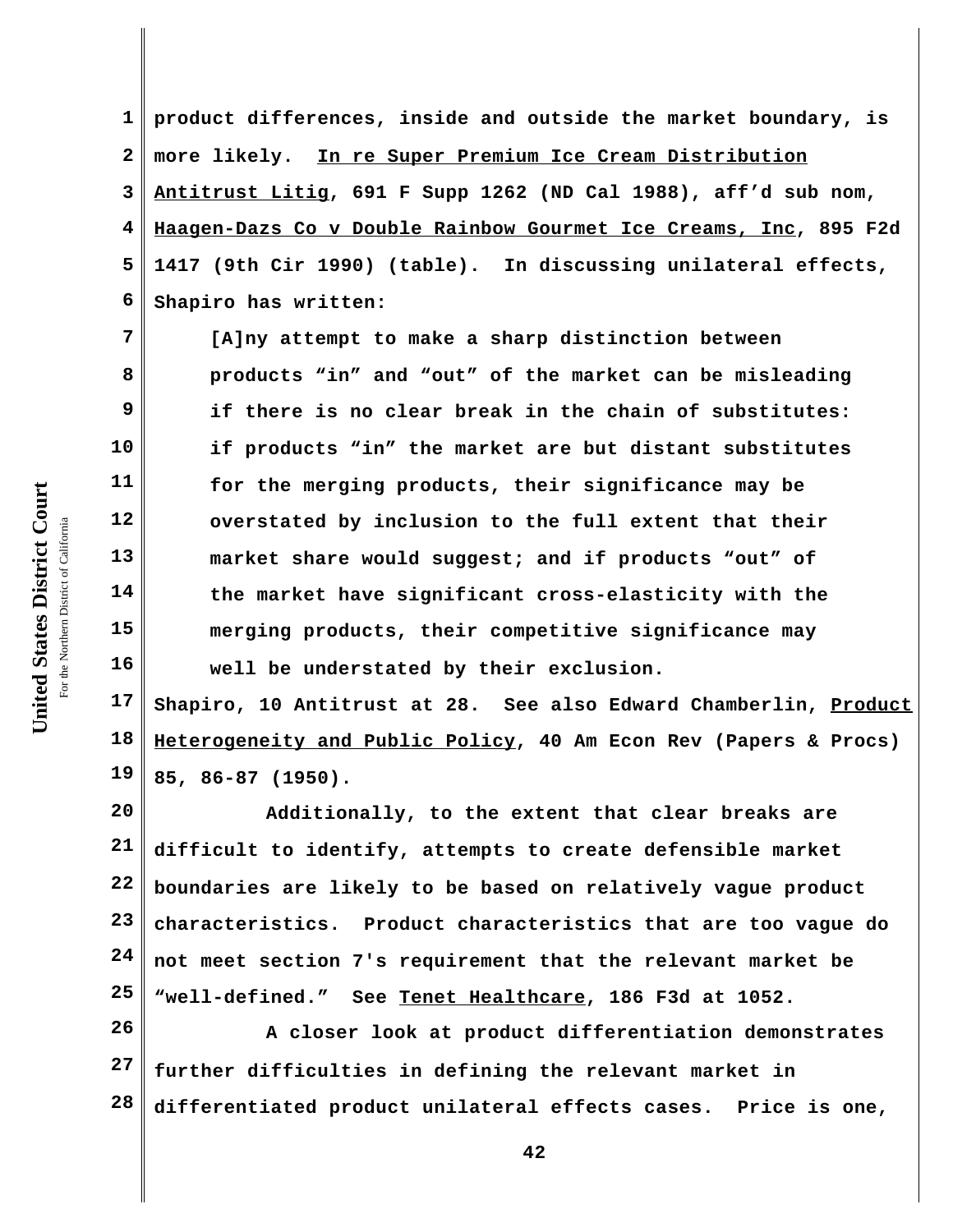**1 2 3 4 5 6 7 8 9 10 11 but only one, of many ways in which to differentiate a product. A market of homogeneous goods can be seen as a market in which sellers have only one dimension in which to differentiate their product. One expects sellers in such a market to "differentiate" their products by lowering the price until price equals marginal cost. On the other hand, a differentiated product "market" is a market in which sellers compete along more dimensions than price. As a result, products competing against one another in a differentiated product market may have widely different prices. That products with widely different prices may, in fact, be in the same market complicates market definition considerably.**

**12 13 14 15 16 17 18 19 20 The "Cellophane fallacy" may complicate matters even further. This phenomenon takes its name from an error in the Supreme Court's logic du Pont. In du Pont, the plaintiff was the primary manufacturer of cellophane. The Supreme Court held that the relevant market included "all flexible wrappings" because cross-price elasticities of demand indicated that an increase in the price currently charged for cellophane would cause a significant number of purchasers to turn to other flexible wrapping products.** 

**21 22 23 24 25 26 27 28 The error in the logic of du Pont is that "'[t]he existence of significant substitution in the event of further price increases or even at the current price does not tell us whether the defendant already exercises significant market power.'" Eastman Kodak, 504 US at 471 (quoting Phillip Areeda & Louis Kaplow, Antitrust Analysis ¶340(b) (Aspen, 4th ed 1988)). Stated slightly differently, because a monopolist exercises market power by increasing price until the cross-price elasticity**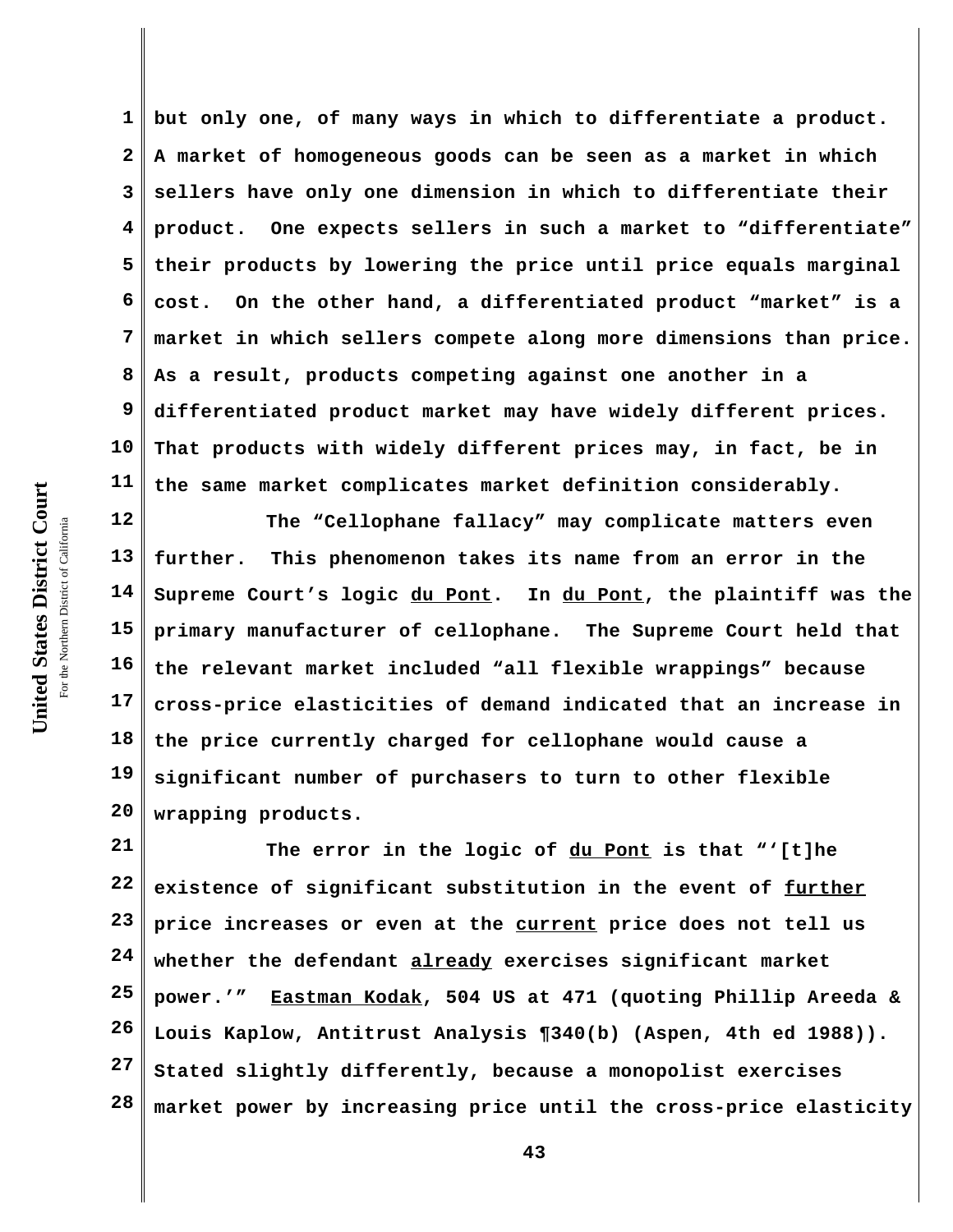**3 4 5 6 7 8 prices, by itself, does not demonstrate that the seller lacks market power. The implications of the Cellophane fallacy on market**

**9 10 11 12 13 definition in differentiated product market cases would seem to suggest caution. Courts should be wary of defining markets so broadly that a seller's existing market power is missed. On the other hand, in differentiated product markets, some measure of market power is inherent and an unduly narrow product market definition proves too much. In merger analysis, the court is concerned primarily with determining whether the merger would enhance market power, not whether market power currently exists.** 

**of demand is so high that a further price increase would be**

**unprofitable, a high cross-price elasticity of demand at current**

**14 15 16 17 18 19 In sum, defining the relevant market in differentiated product markets is likely to be a difficult task due to the many non-price dimensions in which sellers in such markets compete. Further, it may be difficult to determine currently existing market power and separate this from enhanced market power due to the merger.**

**20 21 22 23 24 25 26 27 28 The inability clearly to define a market suggests that strong presumptions based on mere market concentration may be ill-advised in differentiated products unilateral effects cases. As noted by Starek and Stockum, "it is generally misleading to suggest that a firm "controls" a certain market share in the absence of an analysis beyond market concentration." Starek & Stockum, 63 Antitrust LJ at 804. See also Jerry A Hausman & Gregory K Leonard, Economic Analysis of Differentiated Products Mergers Using Real World Data, 5 Geo Mason L Rev 321, 337-39**

**1**

**2**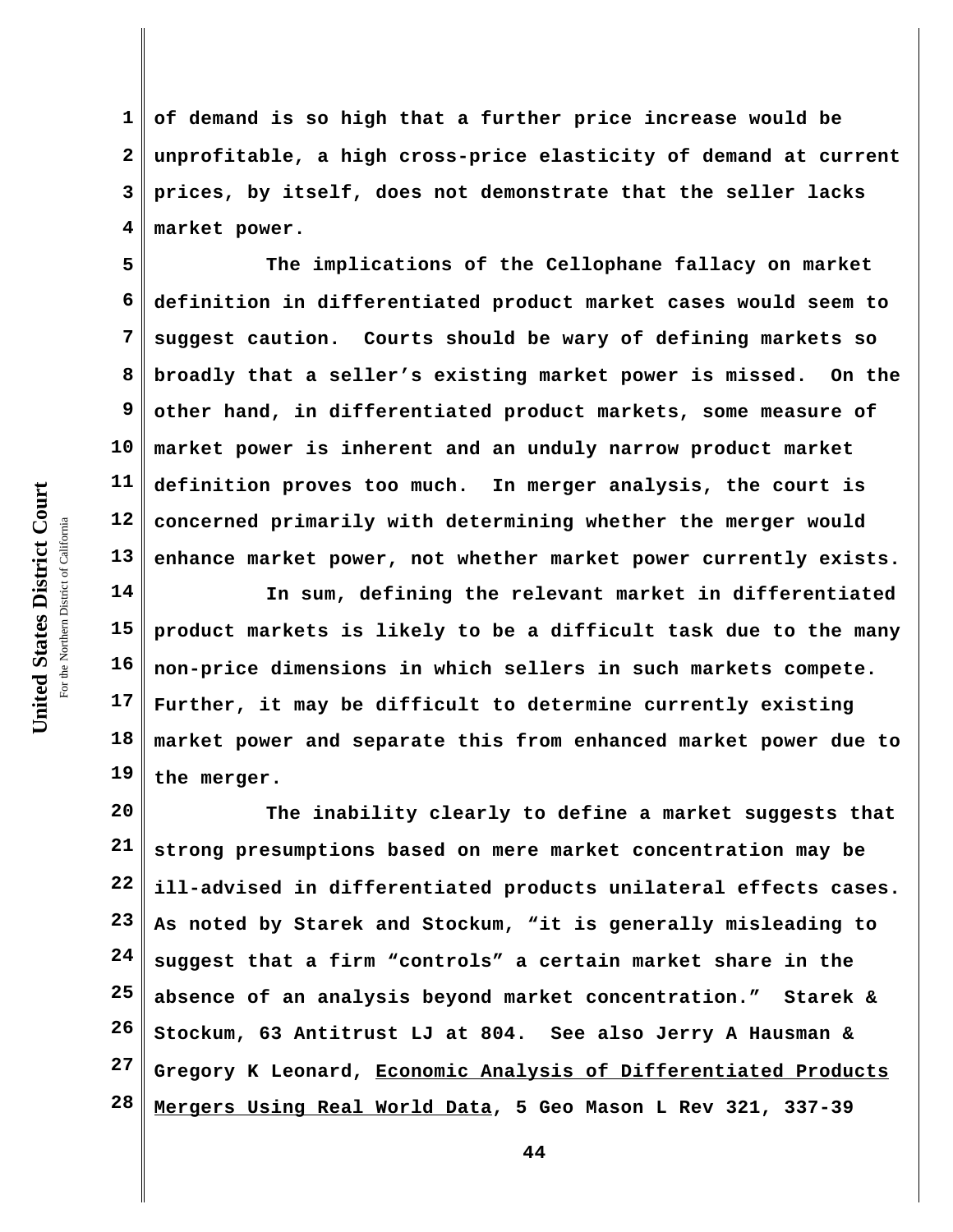**1 2 3 4 5 6 7 8 9 (1997). Such a concern applies with equal force to differentiated products unilateral effects claims. Furthermore, in differentiated products unilateral effects cases, the merging parties' combined market shares relative to competitors may be less relevant than the size of their market shares in determining whether anticompetitive effects are likely. See Gregory J Werden & Luke M Froeb, The Effects of Mergers in Differentiated Products Industries: Logit Demand and Merger Policy, 10 J L Econ & Org 407, 413 (1994).**

**10 11 12 Accordingly, a strong presumption of anticompetitive effects based on market concentration is especially problematic in a differentiated products unilateral effects context.**

**13 14 15 16 17 18 19 20 21 22 23 24 25 26 27 28 Despite the problems with qualitative analyses, modern econometric methods hold promise in analyzing differentiated products unilateral effects cases. Merger simulation models may allow more precise estimations of likely competitive effects and eliminate the need to, or lessen the impact of, the arbitrariness inherent in defining the relevant market. For example, some merger simulation methods compensate for potential errors in market definition. A model advanced by Werden and Froeb uses a set of "inside goods" and a set of "outside goods." Id at 410. The model contains a parameter, beta, that controls for the substitutability among the inside goods and another parameter, epsilon, that controls for the substitutability between the inside and outside goods. Id. To the extent the set of goods considered as "inside goods" is defined narrowly, epsilon increases. Id at 424-25. The increase in epsilon increases the predicted amount of substitution to outside goods. Accordingly,**

United States District Court **United States District Court** For the Northern District of California the Northern District of California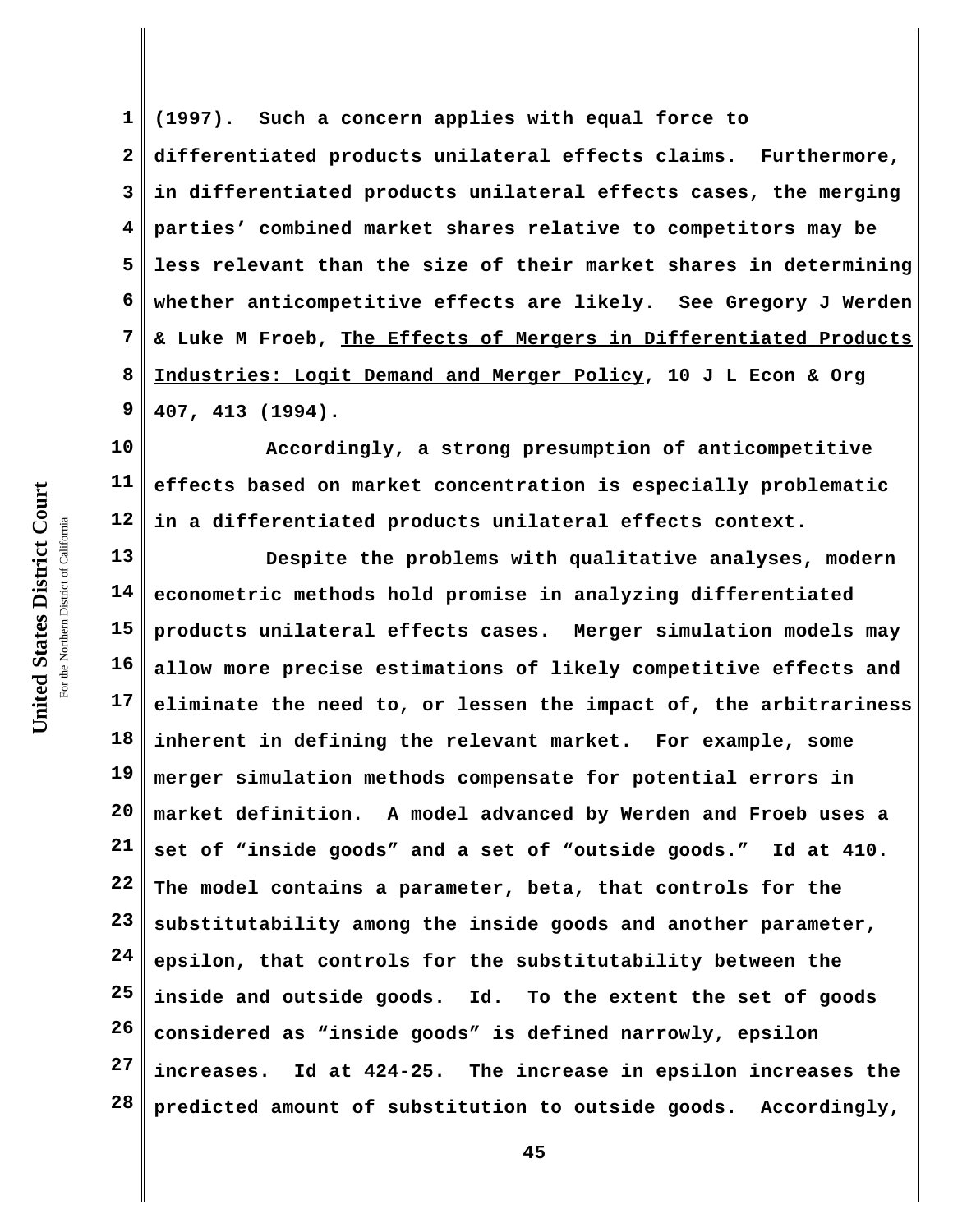**1 2 error in defining the product market too narrowly will be offset, at least to some extent, by the increase in epsilon.** 

**3 4 5 6 7 In sum, differentiated products unilateral effects analysis shares many similarities to "standard" antitrust analysis. The primary differences are that the relevant market is likely to be smaller and more difficult to define and that quantitative analyses may be robust.**

**8 9 10 11 12 13 14 15 16 17 18 19 20 21 22 In analyzing antitrust claims, courts have considered both "circumstantial" and "direct" evidence of anticompetitive effects. See Rebel Oil, 51 F3d at 1434. Even though "direct" evidence of the potential for anticompetitive harm from a merger is not literally available, merger analyses range from highly qualitative ("circumstantial") to highly quantitative ("direct"), depending on the data available for a particular market. Qualitative analyses of antitrust claims are most often structural. In a structural analysis, anticompetitive effects are presumed if a plaintiff demonstrates undue concentration in a well-defined market. See Philadelphia Nat Bank, 374 US at 363; Baker Hughes, 908 F2d at 982. A relevant market may be defined by reference to Brown Shoe's "practical indicia." 370 US at 325. Once the relevant market is defined, market shares are calculated and inferences are drawn from the degree of concentration.**

**23 24 25 26 27 28 The Guidelines adopt a structural approach for addressing unilateral effects claims that closely mirrors traditional structural analysis. See Guidelines § 2.211. The biggest weakness in the Guidelines' approach appears to be its strong reliance on particular market share concentrations. Under the Guidelines, anticompetitive effects are presumed "[w]here**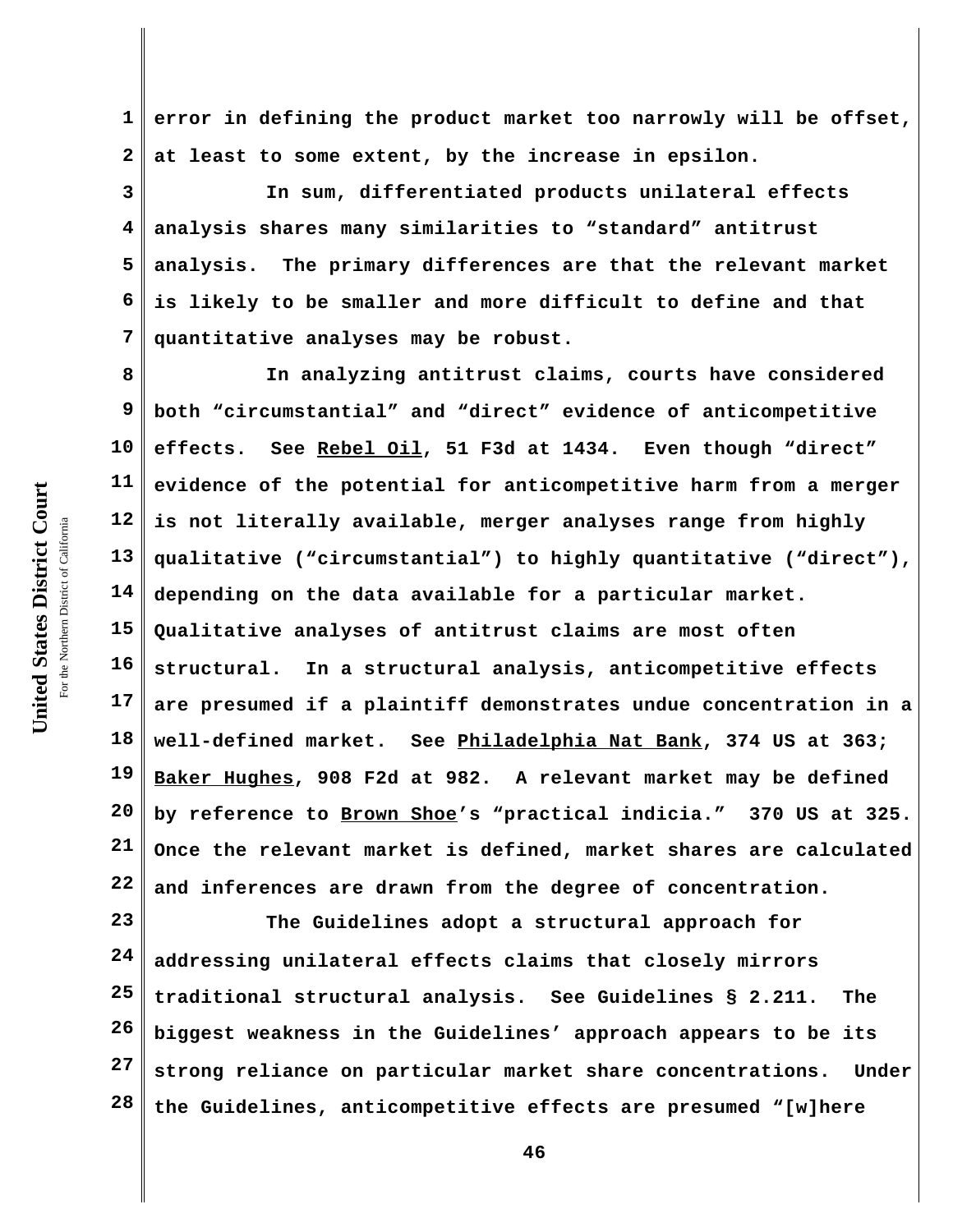**1 2 3 4 5 6 7 8 market concentration data fall outside the safeharbor regions of Section 1.5, the merging firms have a combined market share of at least thirty-five percent, and where data on product attributes and relative product appeal show that a significant share of purchasers of one merging firm's product regard the other as their second choice," unless "rival sellers likely would replace any localized competition lost through the merger by repositioning their product lines." Id at §§ 2.211, 2.212.** 

**9 10 11 12 13 14 15 16 17 A presumption of anticompetitive effects from a combined share of 35% in a differentiated products market is unwarranted. Indeed, the opposite is likely true. To prevail on a differentiated products unilateral effects claim, a plaintiff must prove a relevant market in which the merging parties would have essentially a monopoly or dominant position. In Rebel Oil, the Ninth Circuit noted that a market share of 30% is "presumptively insufficient to establish the power to control price." 51 F3d at 1438.** 

**18 19 20 21 Market definitions, statistical presumptions and likelihood of unilateral anticompetitive effects are all issues on which the parties contended vigorously and presented much evidence. To these, the court now turns.** 

**22**

**23**

## *CONTENTIONS, EVIDENCE AND FINDINGS*

**24 25 26 27 28 "Defining the relevant market is critical in an antitrust case because the legality of the proposed merger[] in question almost always depends upon the market power of the parties involved." Cardinal Health, 12 F Supp 2d at 45. Yet the precise characteristics that plaintiffs have used to describe the**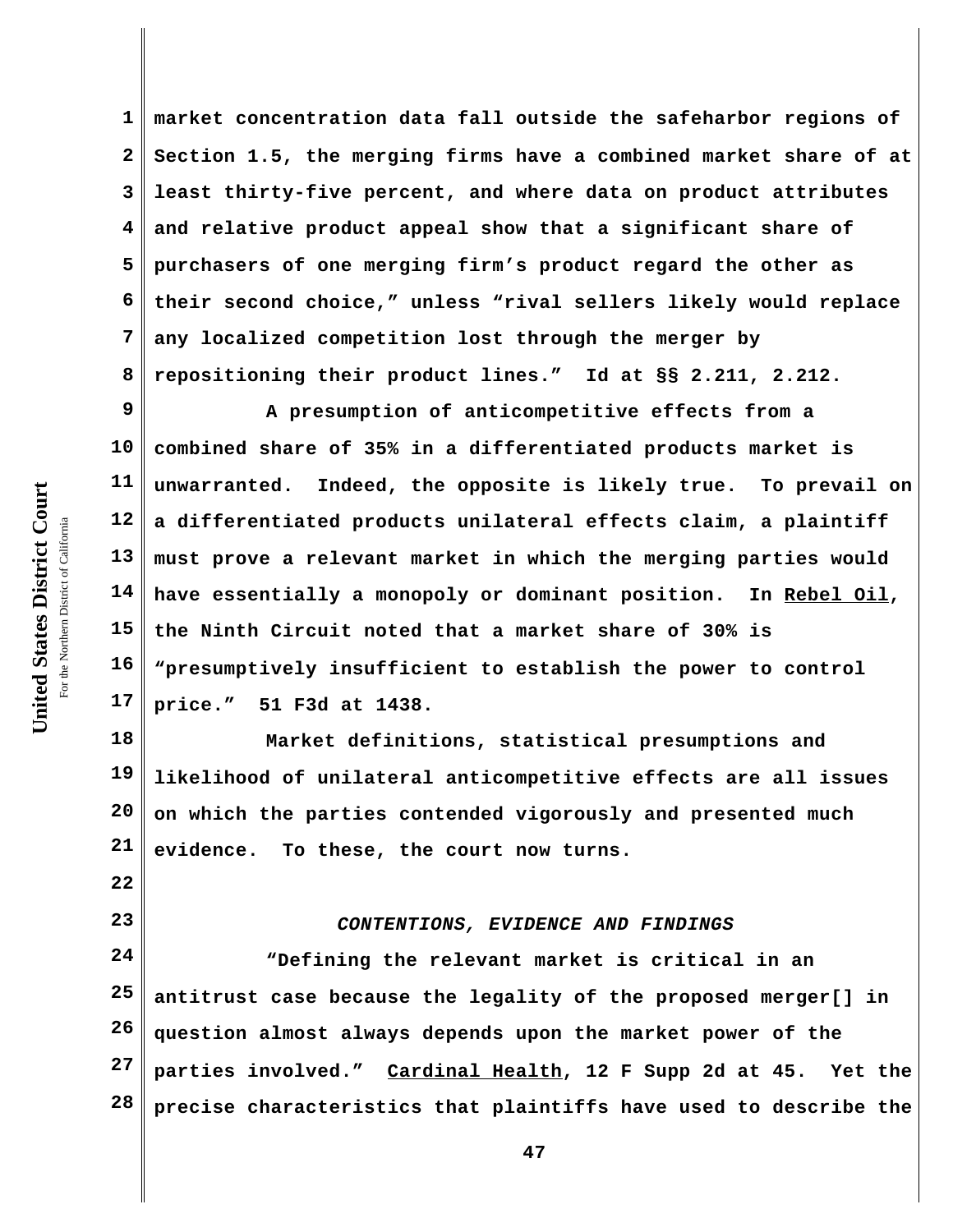**7**

**8**

**1 2 3 4 5 6 line of commerce allegedly affected by the proposed transaction changed throughout the course of this litigation. And the evidence of market shares presented to enable the court to apply the Philadelphia Nat Bank presumptions or make the HHI calculations of the Guidelines is, given the mountain of evidence plaintiffs presented, startling sparse.** 

*Plaintiffs' Proposed Product Market Definition*

**9 10 Plaintiffs offer a product market of high function HRM and FMS and a geographic market of the United States.** 

**11 12 13 14 15 16 17 Four elements constitute plaintiffs' definition of high function HRM software as alleged in the FAC: "[1] Human Resource Management (HRM) [2] software and accompanying services [3] that can be integrated into suites of associated functions from a single vendor [4] with performance characteristics that meet the demands of multifaceted organizations with high-level functional needs." FAC (Doc #125) ¶23(a) at 12.**

**18 19 20 21 22 23 24 25 Likewise, four elements constitute plaintiffs' definition of high function FMS software as alleged in the FAC: "[1] Financial Management Services (FMS) [2] software and accompanying services [3] that can be integrated into suites of associated functions from a single vendor [4] with performance characteristics that meet the demands of multifaceted organizations with high-level functional needs." Id ¶23(b) at 12-13.**

**26 27 The FAC also notes certain performance characteristics of high function software:** 

**28**

**Customers with high-level functional needs ("enterprise**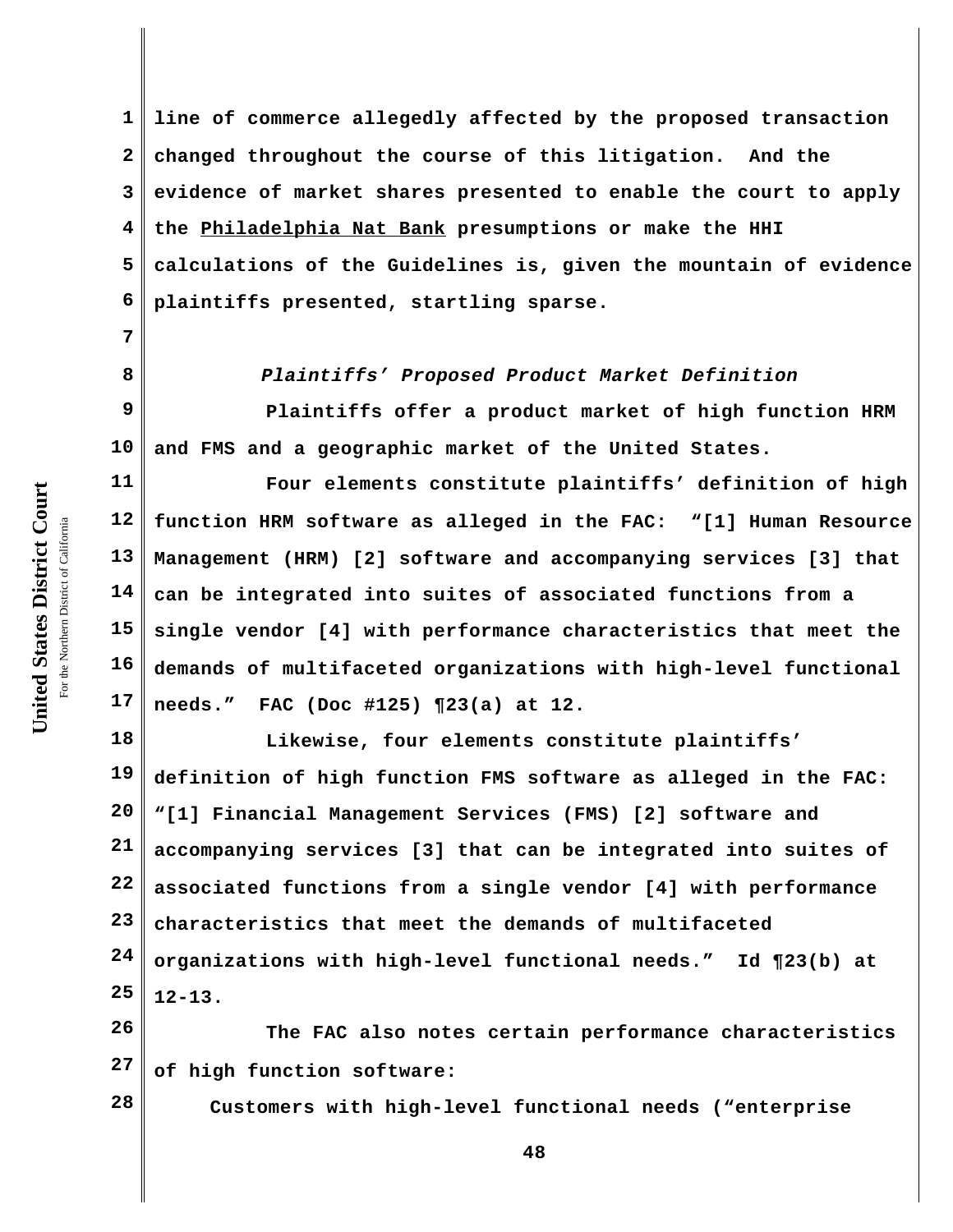**customers") require products that can support their ongoing business processes and reporting requirements that may stretch across multiple jurisdictions (often requiring support for foreign languages and reporting requirements), multiple legal entities or divisions within the organization and multiple lines of business. These products must have the scale and flexibility to support thousands of simultaneous users and many tens of thousands of simultaneous transactions, and the ability to integrate seamlessly into bundles or "suites" of associated HRM and FMS functions. Most importantly, these products must have the flexibility through configuration options or other means to be matched to the administrative and reporting processes of each unique customer.**

**16 Id ¶14 at 9.**

**17 18 19 20 21 22 23 24 25 26 27 28 Plaintiffs clarified their allegations at the request of the court during the trial by submitting a statement of definitions, some of which were joined by defendant. Jt Sub Definitions (Doc #332). In these definitions, plaintiffs omitted "and accompanying services" from the second element alleged in the FAC. Plaintiffs also relegated the FAC's third element regarding integration to a mere sub-element of the performance characteristics described in the FAC's fourth element. Finally, plaintiffs describe four "performance capabilities." Products in the market are (1) "highly" configurable, (2) "seamlessly" integrated software products that support (3) "multiple" languages, currencies and legal regimes with (4) "virtually**

**1**

**2**

**3**

**4**

**5**

**6**

**7**

**8**

**9**

**10**

**11**

**12**

**13**

**14**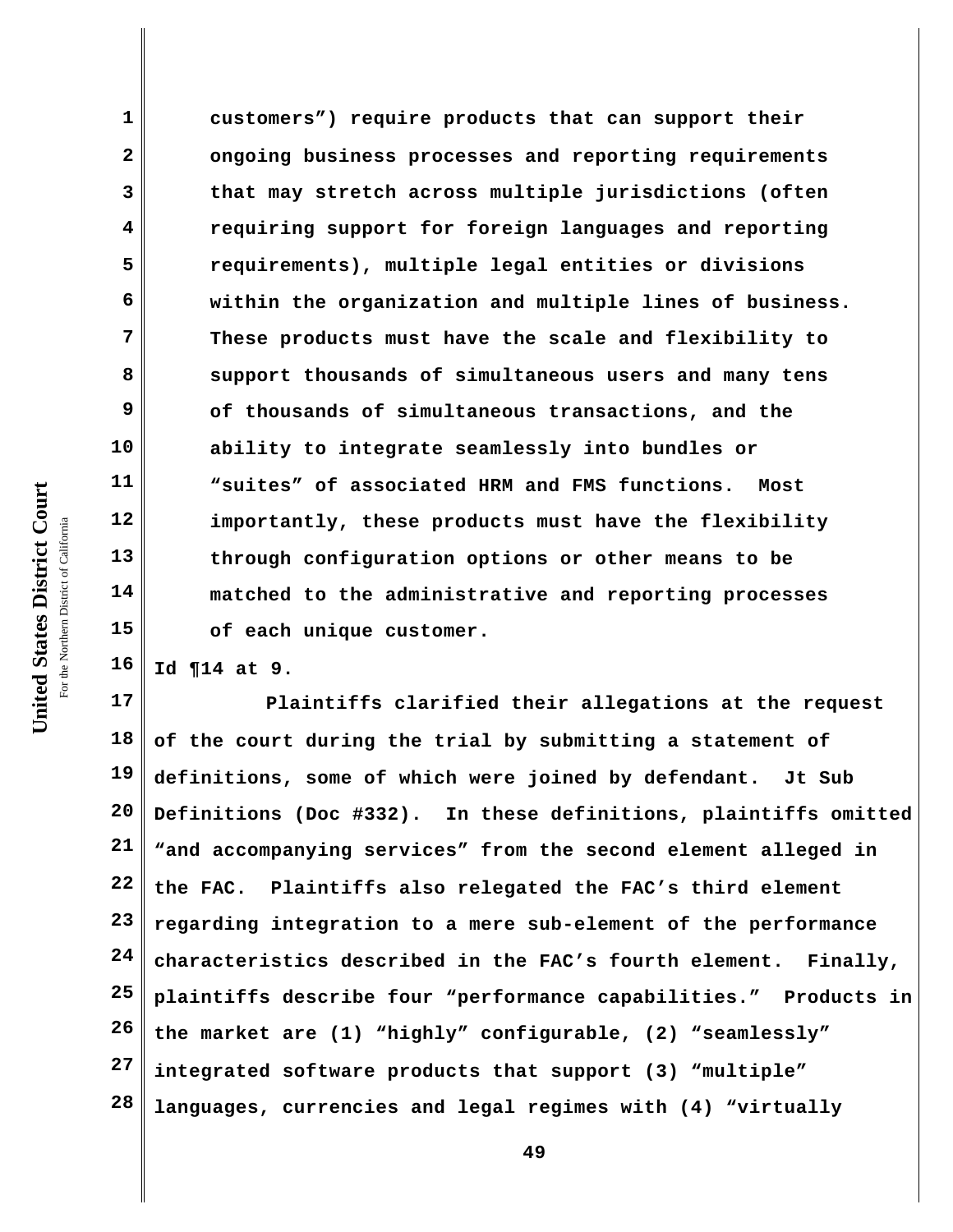**1 unlimited" scalability. See id at 2-4 & n2.**

**2 3 4 5 6 7 8 9 10 This definition shifted somewhat in plaintiffs' proposed findings of fact and conclusions of law. Plaintiffs clarified the definition to include "licensing and maintenance" rather than "licensing and accompanying services," as alleged in the FAC's second element. See Pls Prop FF (Doc #356) at ¶¶3.1.1 - 3.1.2. Plaintiffs also added an element to the formal definition, claiming that high function software "provid[es] robust functionality that allows organizations to go beyond the basics." Id at ¶3.1.3.4.**

**11 12 13 14 Even though not stated as part of the formal definition of high function software, plaintiffs scatter throughout their proposed findings of fact other characteristics of ERP software in an apparent attempt further to narrow the relevant market.**

**15 16 17 First, plaintiffs point to the claimed strength of high function software in "core" applications. See, e g, id at ¶3.6.2.1.**

**18 19 Second, plaintiffs emphasize that high function customers purchase high function software. Id (Doc #356).**

**20 21 22 23 24 Third, plaintiffs emphasize the brand value of the software vendor. Factors that promote vendor brand value include previous experience in a particular industry, research and development spending and local sales forces. See, e g, id (Doc #356) at ¶¶3.2.4.3 - 3.2.4.5.** 

**25 26 27 28 Fourth, plaintiffs note the incumbent advantage software vendors have in competing for further sales with a customer who has that vendor's product as part of its existing footprint. See, e g, id at ¶7.3.2.1.18 (pointing to testimony**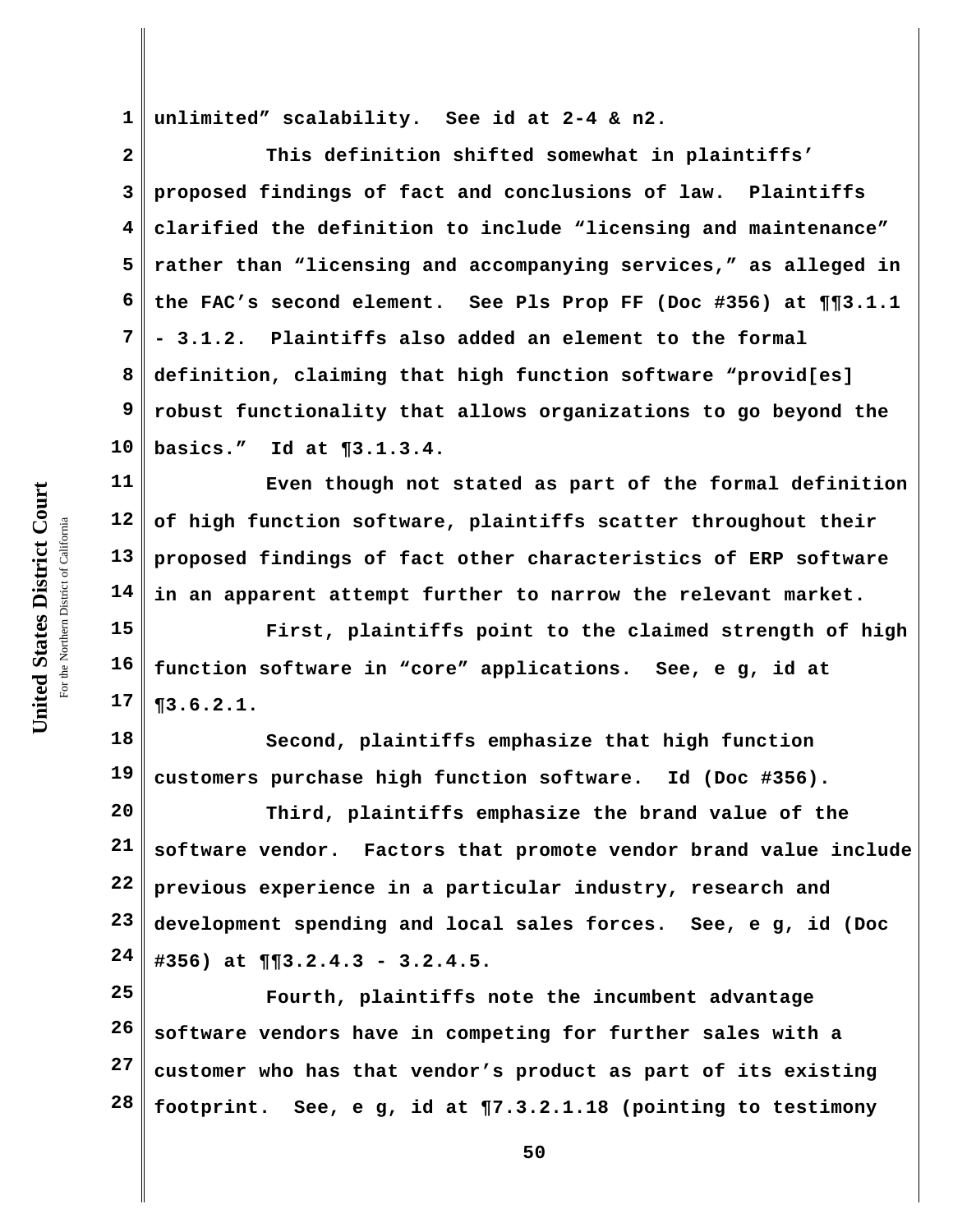**1 2 that "Bearing Point has identified more than 1,200 companies that now have an Oracle Financials and PeopleSoft HR footprint").** 

**3 4 5 Fifth, plaintiffs emphasize the alleged strength of Oracle and PeopleSoft in certain industry verticals, such as insurance. See, e g, id at ¶¶7.2.3.10 - 7.2.3.13.**

**6 7 8 Sixth, plaintiffs describe high-function software as being "Able to Accommodate Rapid Growth, Acquisitions and Reorganizations." Id at ¶2.2.5.**

**9 10 11 12 Seventh, plaintiffs define high function software as allowing users to consolidate data across multiple organizations while still allowing the user to drill down to the original data. Id at ¶2.2.6.**

**13 14 15 16 17 18 19 In their post-trial brief too, plaintiffs adjusted their proposed product market definition. They eliminated the "robust functionality" factor and incorporated two of the factors scattered throughout their proposed findings of fact into the more formal definition of high function software. The newly incorporated factors are that high function software must accommodate rapid growth and complicated business structures.**

**20 21 22 23 24 At closing argument, plaintiffs disclaimed reliance on high function software's claimed strength in "core" functionality in defining the relevant market and accused Oracle of creating confusion "by limiting the relevant market to basic 'core' functionality." Pl Post Brief (Doc #366) at 10 n17.**

**25 26 27 28 Added together, plaintiffs propose a very restricted product market definition: HRM and FMS integrated suites sold to large complex enterprises ("high function FMS and HRM market"). See id (Doc #366) at 8. Plaintiffs have defined the asserted**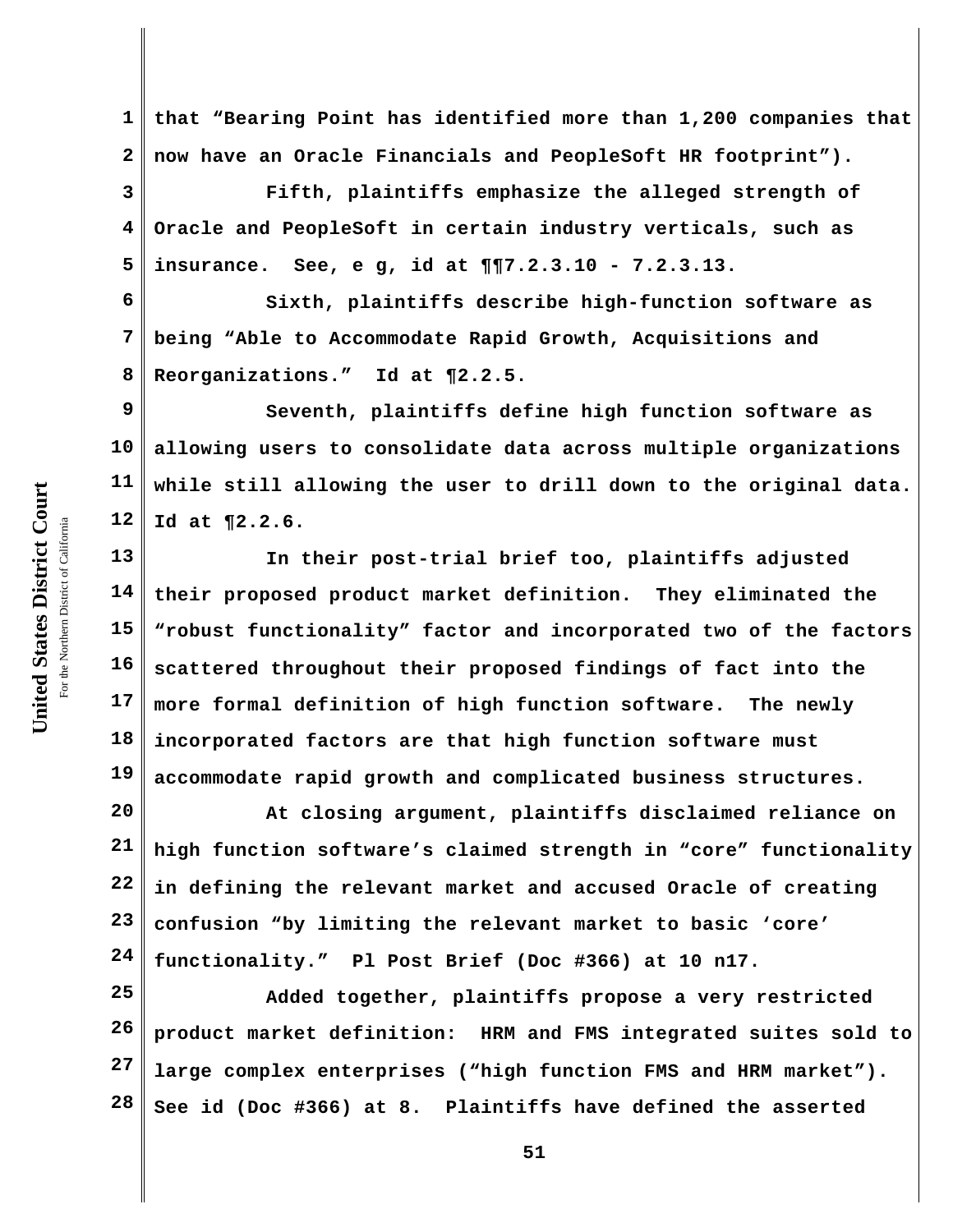**1 2 3 4 5 6 7 8 9 10 11 12 13 14 15 16 17 18 19 20 21 22 23 24 25 26 27 28 52 relevant product market using a large number of factors. In sum, the competition between Oracle and PeopleSoft that plaintiffs claim will be impaired bears the following characteristics: Product characteristics: • Software licensing and maintenance; • HRM and FMS (as separate markets); Customer characteristics: • High function needs; • Oracle or PeopleSoft are major vendors in their software footprint; Performance characteristics: • Scalable; • Highly configurable; • Seamlessly integratable; • Able to accommodate rapid growth, acquisitions and reorganizations; • Able to reflect actual units of business; and • Able to adapt to industry specific requirements. Plaintiffs contend that this product market does not include midmarket vendors, best-of-breed solutions, incumbent solutions or outsourcing. Id (Doc #366) at 14-19.** *Plaintiffs' Evidence of a High Function HRM & FMS Market* **In support of their proposed product market definition and theory of anticompetitive effects, plaintiffs presented at trial or through deposition ten customer witnesses, five industry witnesses, two systems integration witnesses, three expert witnesses, a few others who appear mostly to have been presented**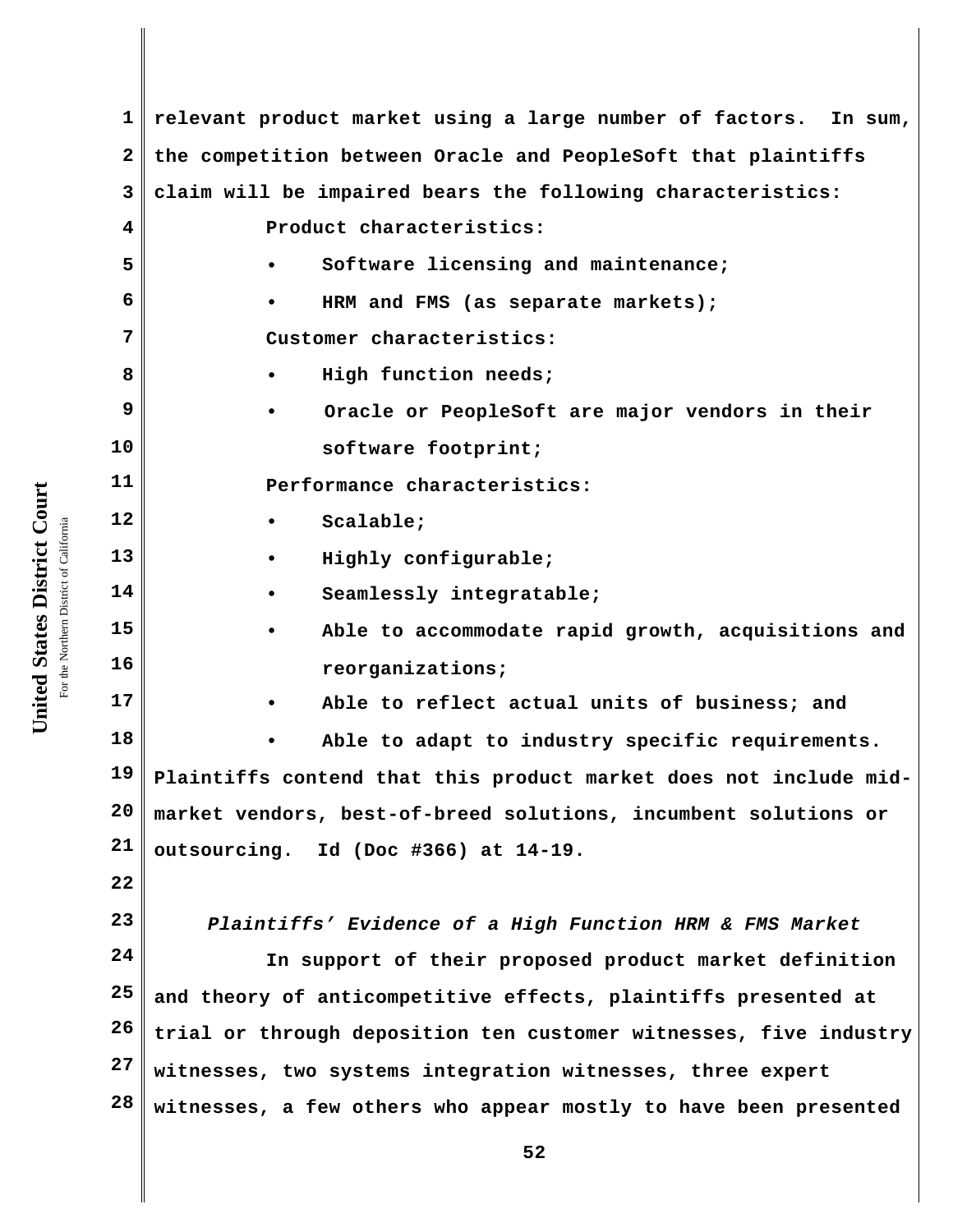**1 2 3 4 5 6 7 8 9 10 11 to fill a gap or two in the evidence or, because every trial seems to need some, for spice (e g, the Ellison and Phillips videotape deposition testimony) and a plethora of exhibits, some of these also for spice (e g, Ex P2290). The court will not attempt to recount or even summarize the entire evidentiary record. Given the quantity of evidence, that would be unduly time-consuming and is unnecessary. It suffices to note that the laboring oar of the plaintiffs' case was pulled by the customer witnesses (whom plaintiffs' counsel described as their strongest witnesses), by some of the systems integrator and industry witnesses and by the experts.**

## *Customer Witnesses*

**14 15 16 17 18 19 20 21 22 23 24 25 26 27 28 Michael Gorriz, Vice President of Information Technology Business at DaimlerChrysler (Daimler), testified about his company's large and complex needs regarding HRM software. Tr at 1368 (Gorriz). Daimler has about 365,000 employees worldwide in about 100 manufacturing facilities. Tr at 1368:6-13 (Gorriz). Since 1996, Daimler has used SAP as its financial management software. Tr at 1370:4-10 (Gorriz). Daimler requires highly functional HRM to accommodate its large number of employees and to comply with the differing labor laws and union agreements in different countries. Tr at 1371:9-12 (Gorriz). For its HRM needs, Daimler currently uses PeopleSoft. Daimler chose PeopleSoft based upon its reputation and the fact that companies of comparable size to Daimler have had success with PeopleSoft HRM. Tr at 1375:13-21 (Gorriz). But when Daimler was first searching for an HRM vendor in 1996, Gorriz stated that "only**

**12**

**13**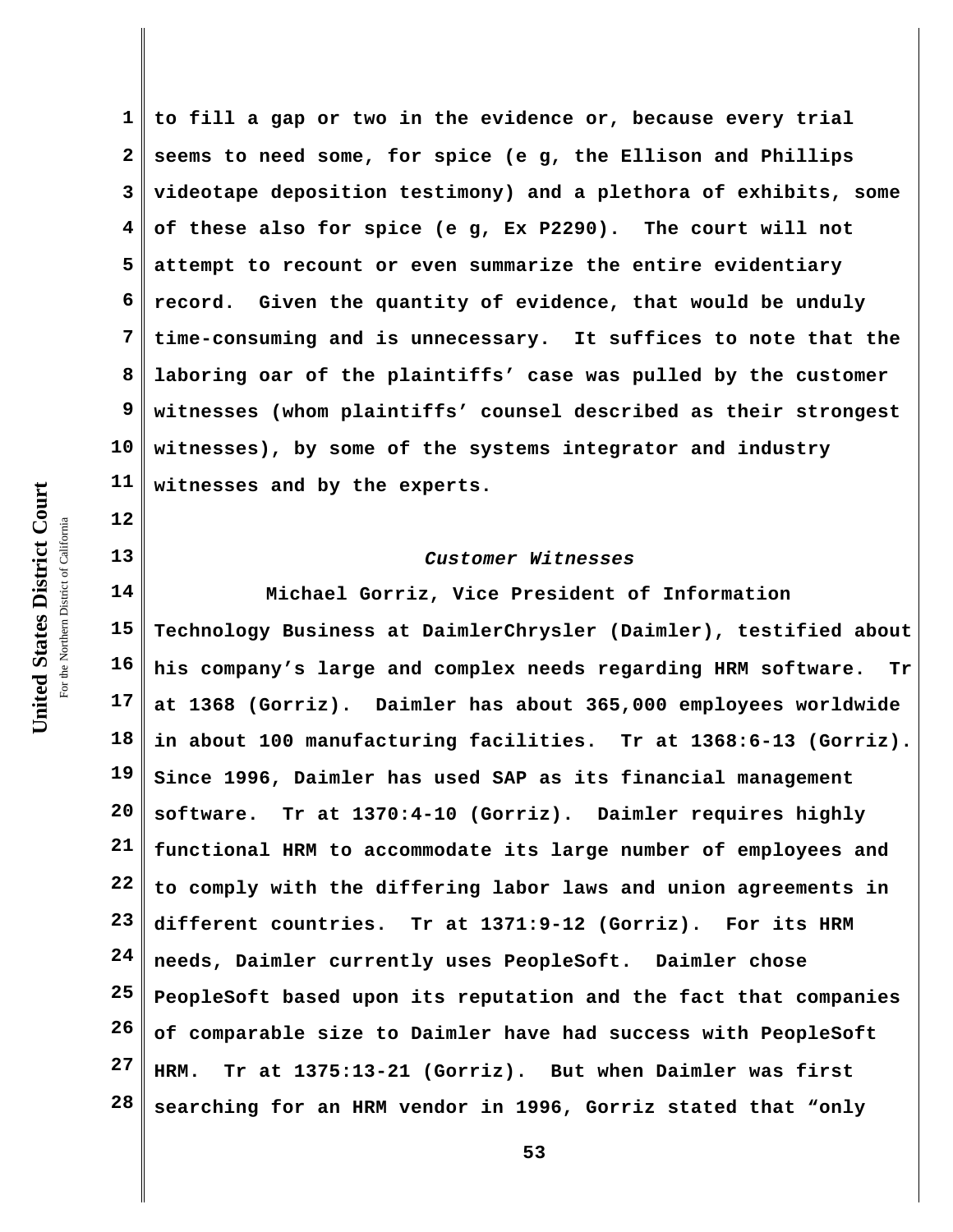**1 2 3 4 5 6 7 8 9 10 11 SAP, PeopleSoft or Oracle could serve [Daimler's] needs for the HR management." Tr at 1376:9-11 (Gorriz). Gorriz stated that Daimler considered no other vendors. Tr at 3716:18-19 (Gorriz). Daimler's legacy system was "too old" for the company seriously to consider upgrading. Tr at 1376:24 (Gorriz). Daimler did not consider outsourcing to be an option because Daimler's HRM requirements were, Gorriz testified, "too complex." Tr at 1377:24-25 (Gorriz). Further, if Oracle, SAP or PeopleSoft were to increase their price for HRM by 10 percent, Gorriz stated that Daimler "would not consider any offer" from any other vendors. Tr at 1381:16 (Gorriz).** 

**12 13 14 15 16 17 18 19 20 21 22 23 24 25 26 27 28 Bob Bullock, Senior Vice President and Chief Information Officer of CH2M Hill, testified about the ERP needs of that civil and environmental engineering firm. CH2M Hill has 14,000 employees, 200 worldwide offices and over \$2 billion in annual revenue. CH2M Hill has used Oracle FMS since 1993, but in 2002 the company decided to replace its legacy HRM software. Bullock stated that through consultation with the Gartner Group, CH2M Hill was given a list of HRM vendors. CH2M Hill did not seriously consider SAP, as it "was a very complex product" and had a "reputation for being a costly product." Tr at 207:19-20 (Bullock). In Bullock's opinion, there were only two candidates, Oracle and PeopleSoft. Id at 208:7-8 (Bullock). CH2M Hill never considered outsourcing, Lawson or remaining on its legacy system. Tr at 210:8, 211:12, 216:8-9 (Bullock). Oracle and PeopleSoft both offered initial bids between \$1.5 and 41.6 million. Bullock stated that if this price had been 10 percent higher, CH2M Hill would not walked away from the deal with Oracle or PeopleSoft.**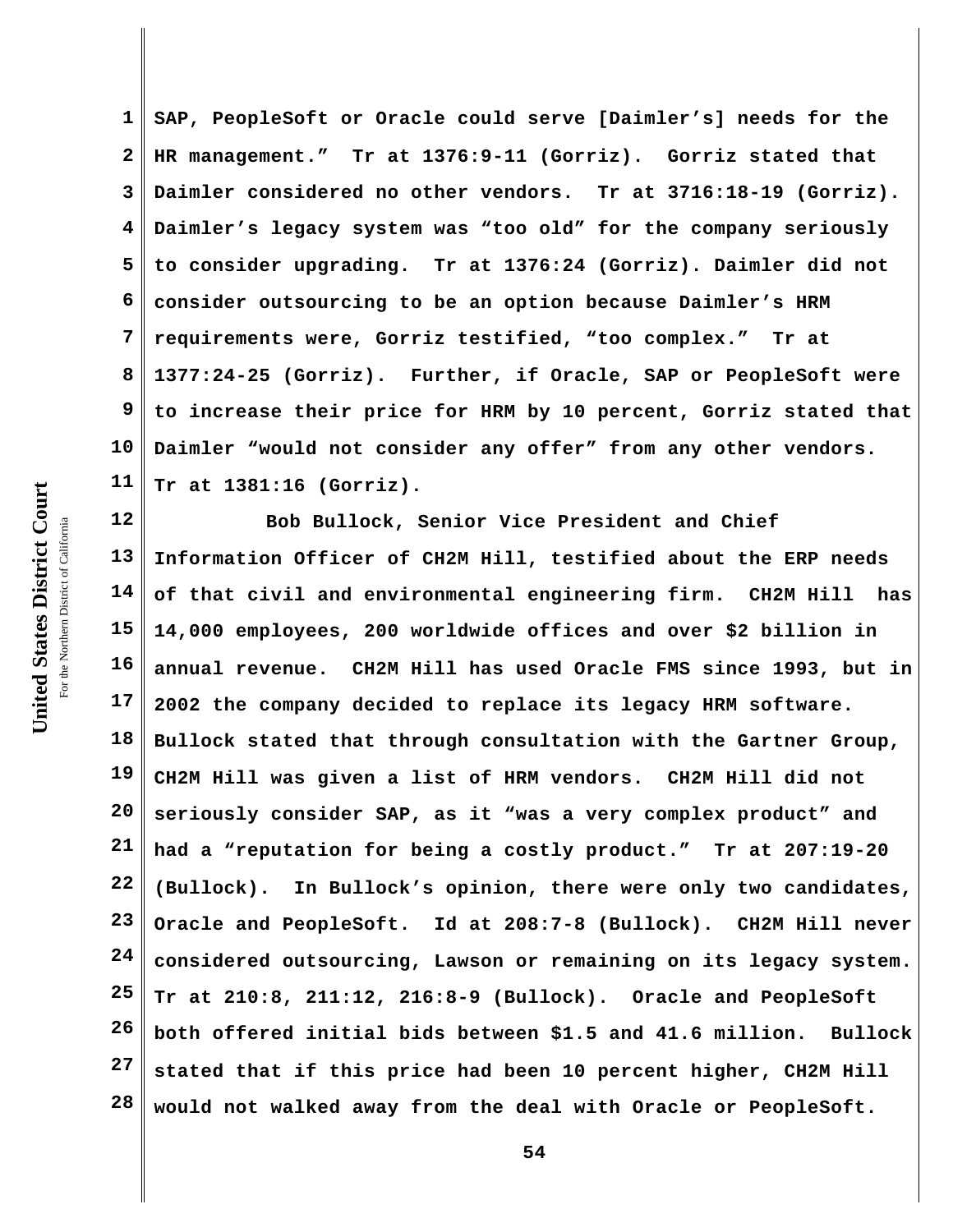United States District Court **United States District Court** For the Northern District of California the Northern District of California

**1 Tr at 218-19 (Bullock).** 

**2 3 4 5 6 7 8 9 10 11 12 13 14 15 16 17 18 19 20 21 22 23 24 Curtis Wolfe, CIO for the State of North Dakota, testified about the state's process of picking an ERP vendor. Tr at 1532 (Wolfe). North Dakota has approximately 10,000 full and part-time employees, 58 state agencies and a budget of \$5 billion. Tr at 1533 (Wolfe). In 2002, the state decided to buy a full ERP program that included FMS and HRM. Tr at 1534:10-16 (Wolfe). North Dakota had a unique need in that it required that its ERP serve the state's higher education facilities as well. Id. North Dakota had six vendors submit proposals: Oracle, PeopleSoft, SAP, SCT, Jenzabar (a partner of Lawson) and Microsoft's Great Plains. Tr at 1543:21-22 (Wolfe). The state eliminated SAP, Great Plains and Jenzabar almost immediately. SAP was too expensive, while Jenzabar and Great Plains did not have the required functionality. Tr at 1545-46 (Wolfe). SCT did not make the final round; while SCT met the functionality for the higher education area, it could not do so with state agency needs. Tr at 1551:1-4 (Wolfe). Oracle and PeopleSoft were in head to head competition and Wolfe testified that he believes that this caused the state to get a \$6 to \$8 million lower final bid from each vendor. Tr at 1561:10-11 (Wolfe). If these final offers had been 10 percent higher, Wolfe stated that North Dakota would not have turned to Lawson, Microsoft, SCT, outsourcing or writing its own software. Tr at 1569-1570 (Wolfe).** 

**25 26 27 28 Kenneth Johnsen, Chief of Technology for Pepsi Americas, testified as to his concerns about the Oracle/PeopleSoft merger. Pepsi Americas is the second largest bottler of Pepsi-brand soft drinks within the Pepsi system and**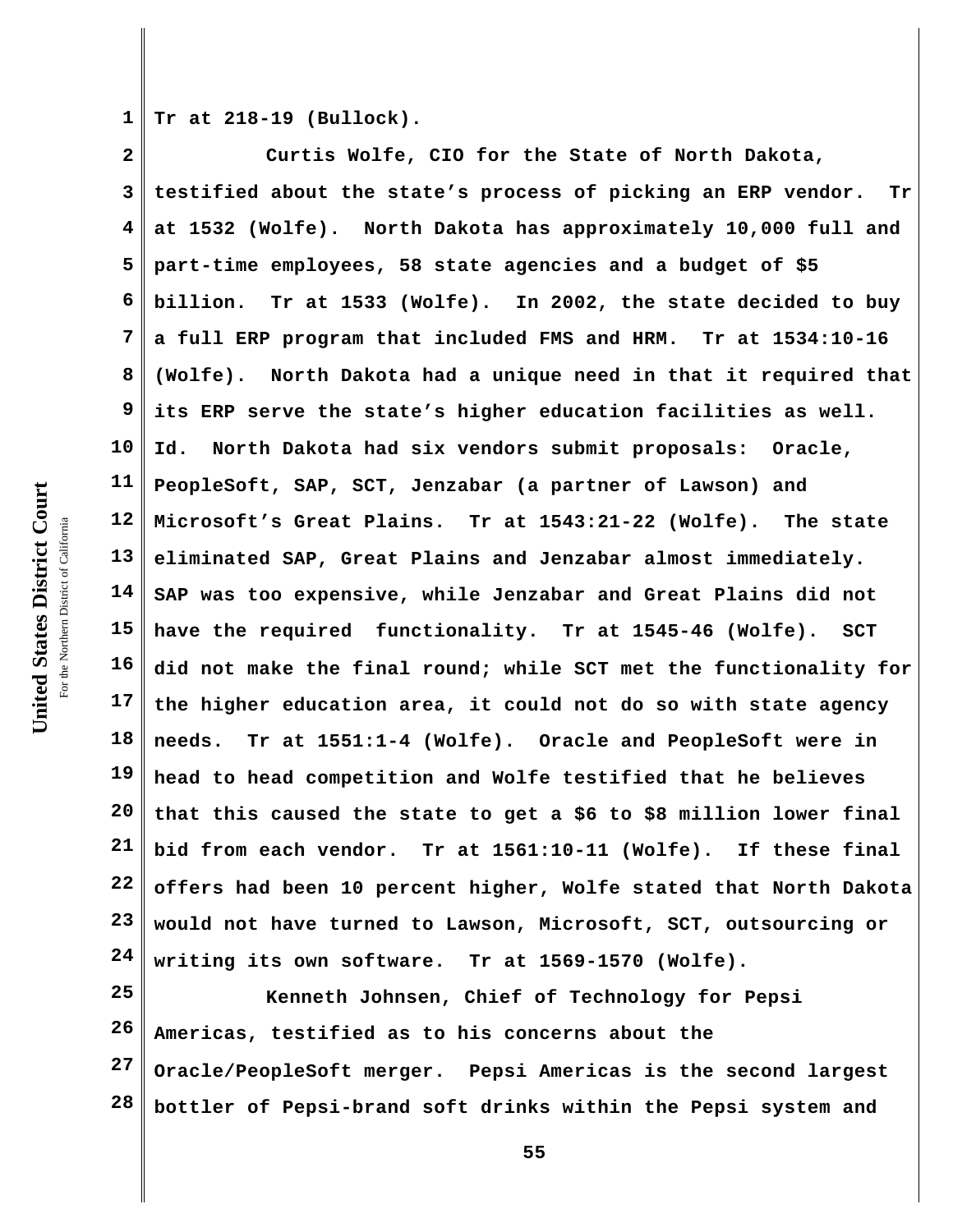**the third largest bottler worldwide. Tr at 1723:25-1724:1 2 (Johnsen). Pepsi Americas has over 15,000 employees and annual 3 revenues of about \$3.2 billion. Tr at 1724:5-10 (Johnsen). 4 Pepsi Americas uses PeopleSoft ERP in its North America 5 operations and SAP ERP in its European operations. Tr at 6 1727:13-14 (Johnsen). Johnsen testified that he has "a concern" 7 about the impact of this merger on the long-term effectiveness of 8 the PeopleSoft ERP. Tr at 1734:23 (Johnsen). Johnsen is 9 concerned that a post-merger Oracle, while agreeing to maintain 10 the PeopleSoft ERP, will not provide enhancements to the 11 functionality of the software (i e, upgrades). Tr at 1737: 1-9** United States District Court **United States District Court 12 (Johnsen). To Johnsen this leaves Pepsi Americas with two** For the Northern District of California the Northern District of California **13 options: constantly upgrade with point solutions (not his desired 14 choice) or buy ERP from a new vendor. When asked what vendors he 15 could turn to meet his ERP needs, Johnsen claims there are no 16 options outside of Oracle, PeopleSoft and SAP. Tr at 1739:14 17 (Johnsen).**

**18 19 20 21 22 23 24 25 26 27 28 Scott Wesson, Senior Vice President and Chief Information Officer of AIMCO, discussed the company's choices for FMS and HRM software. Tr at 1126 (Wesson). AIMCO is the largest owner and operator of apartment buildings in the United States. Tr at 1127:7-8 (Wesson). The company owns approximately 2000 complexes in 47 states and the District of Columbia. AIMCO has over 6,500 employees and an annual revenue of about \$1.5 billion. Tr at 1127:9-24 (Wesson). For its FMS, AIMCO uses PeopleSoft's financial suite. For its HR payroll systems, AIMCO currently uses Lawson. Tr at 1129:8,21 (Wesson). In 2002, AIMCO began to reevaluate its HRM options and it hired Towers Perrin consult in**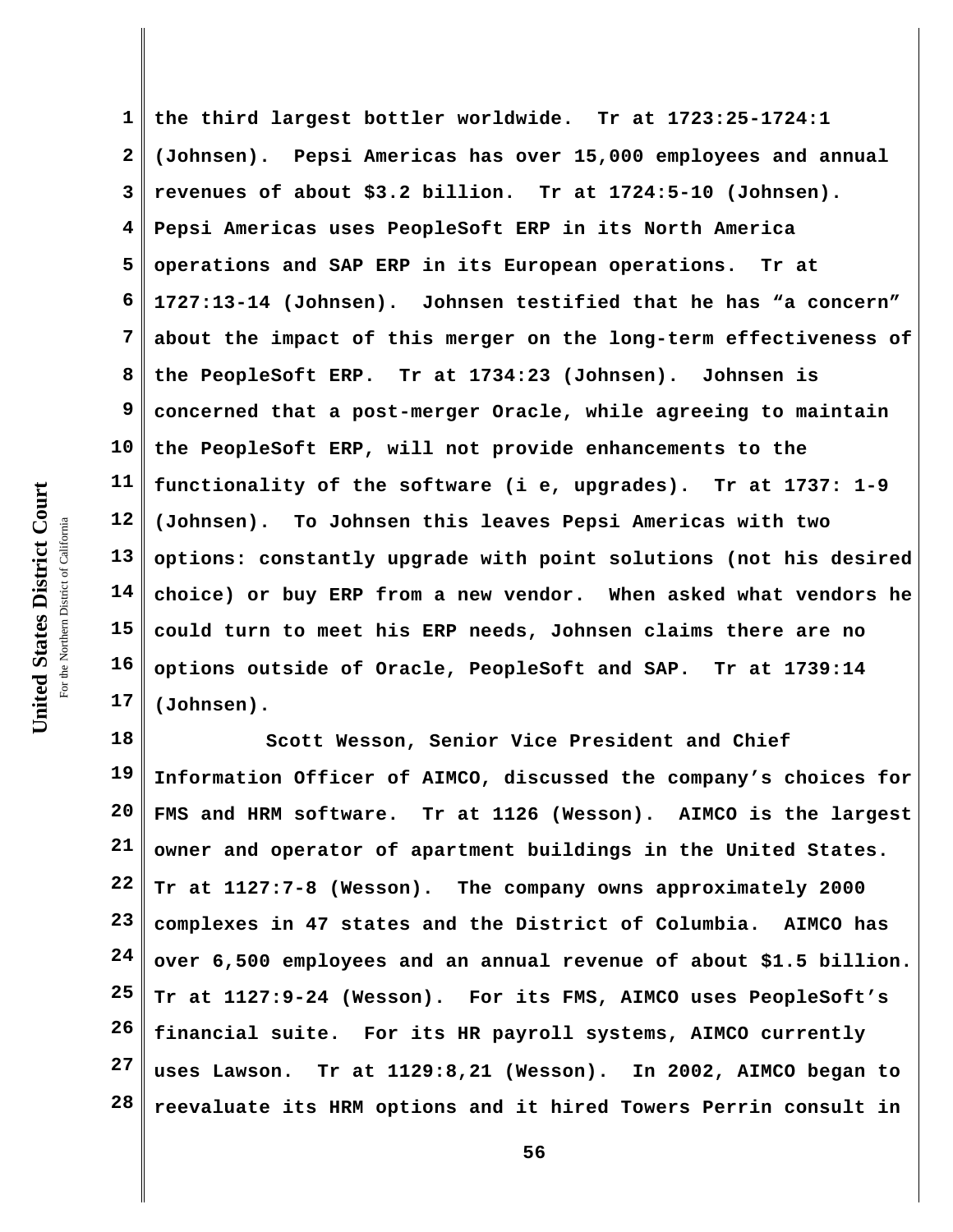**1 2 3 4 5 6 7 8 9 10 11 12 13 14 15 16 17 18 19 20 21 22 23 24 this process. Towers Perrin told AIMCO that only three vendors could meet AIMCO's HRM needs: PeopleSoft, Oracle and SAP. Tr at 1132:7-8 (Wolfe). (There was no objection to the question that elicited this response). Wesson stated that AIMCO decided not to upgrade to the latest version of Lawson because it would have cost AIMCO "about the same \* \* \* as it would to go with a new system" and also, Lawson "[was] lacking some key features" that AIMCO was looking for. Tr at 1133:5-11 (Wolfe). AIMCO was deciding between Oracle and PeopleSoft when Oracle first made its tender offer to PeopleSoft. Tr at 1143: 9-10 (Wolfe). Wesson stated that because of this proposed merger, he believes PeopleSoft gave him a "very good deal" on the HRM. Tr at 1144:17 (Wolfe). Wesson testified that Oracle agreed to match any price offered by PeopleSoft. Tr at 1145:5 (Wolfe). Wesson said AIMCO ultimately chose PeopleSoft because PeopleSoft had guaranteed to pay AIMCO three times the contract price should there be a "change of ownership" at PeopleSoft. Tr at 1146:14, 1147:6-16 (Wolfe). AIMCO is expecting to implement the PeopleSoft system in late 2004 or early 2005. Tr at 1148:10 (Wolfe). Moreover, Wesson stated, AIMCO does not consider outsourcing to be a viable option because it is not quick to respond to "last minute changes," such as new benefits programs. Tr at 1150:10 (Wolfe). Best of breed solutions are too expensive for AIMCO to consider. Tr at 1150:22-24 (Wolfe).**

**25 26 27 28 Richard Cichanowicz, Vice President of Systems Integration of Nextel, testified about the wireless services company's ERP needs. Nextel has 13 million subscribers, over \$8 billion in annual revenue 17,000 [transcript incorrect]**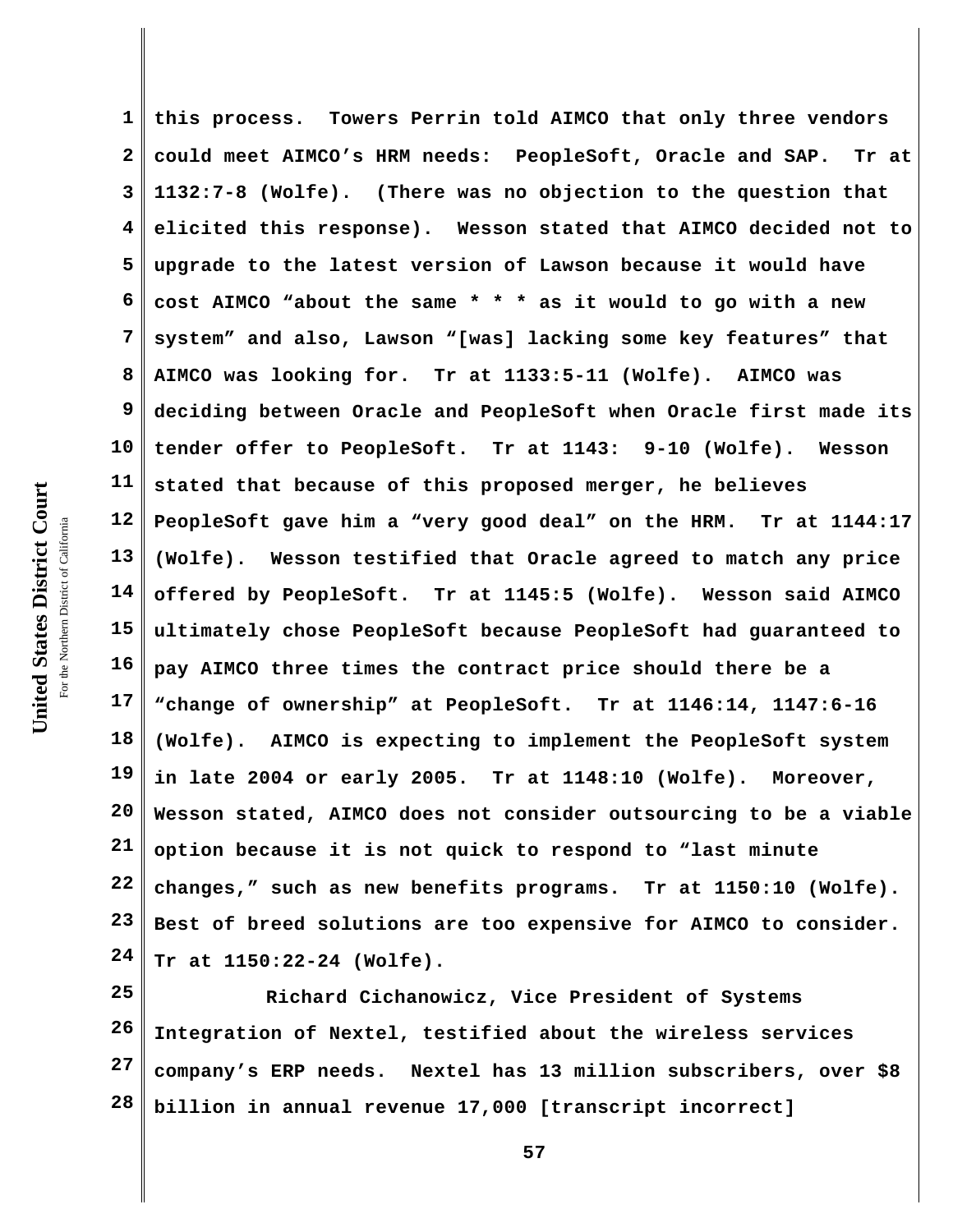**1 2 3 4 5 6 7 8 9 10 11 12 13 14 15 16 17 18 19 20 21 22 23 24 25 employees. See Tr at 1052:25-1053:3 (Cichanowicz). Before 2002, Nextel had been using PeopleSoft HRM, Oracle FMS and Ariba SCM. Tr at 1058:9-11 (Cichanowicz). In 2002, however, Nextel determined that using one integrated solution would provide more operational efficiency. Tr at 1061:7-9 (Cichanowicz). Nextel received advice from six consulting firms, which informed Nextel that Oracle, SAP and PeopleSoft could meet those software needs. Tr at 1066:13-19 (Cichanowicz). Nextel then sent RFPs to Oracle and Peoplesoft. Tr at 1067:25-1068:3 (Cichanowicz). Nextel did not seriously consider SAP because it was already using Oracle for FMS and PeopleSoft for HRM and believed that conversion costs and risks for those two vendors would be lower. Tr at 1068:4-17 (Cichanowicz). Nextel ultimately chose Peoplesoft, based on its scoring of vendor criteria such as functionality, ease of integration, scalability, audits, costs and relationship confidence. See Tr at 1071:20-1072-22 (Cichanowicz). Even after it had chosen PeopleSoft, however, Nextel continued to negotiate with Oracle for leverage purposes until the signing of the December 2002 contract with PeopleSoft. Tr at 1073:11-20 (Cichanowicz). Cichanowicz stated that if the price of the Oracle or PeopleSoft licenses had been 10 percent higher, Nextel would not have considered a best of breed approach, writing or building its own ERP software, outsourcing, staying with its previous system or using SAP or any other United States vendor. Tr at 1077:16-1080:25 (Cichanowicz).** 

**26 27 28 Mary Elizabeth Glover, Vice President of Information Technology at Greyhound Lines, testified about her company's foray into the market for HRM software. Greyhound is in the bus**

United States District Court **United States District Court** For the Northern District of California the Northern District of California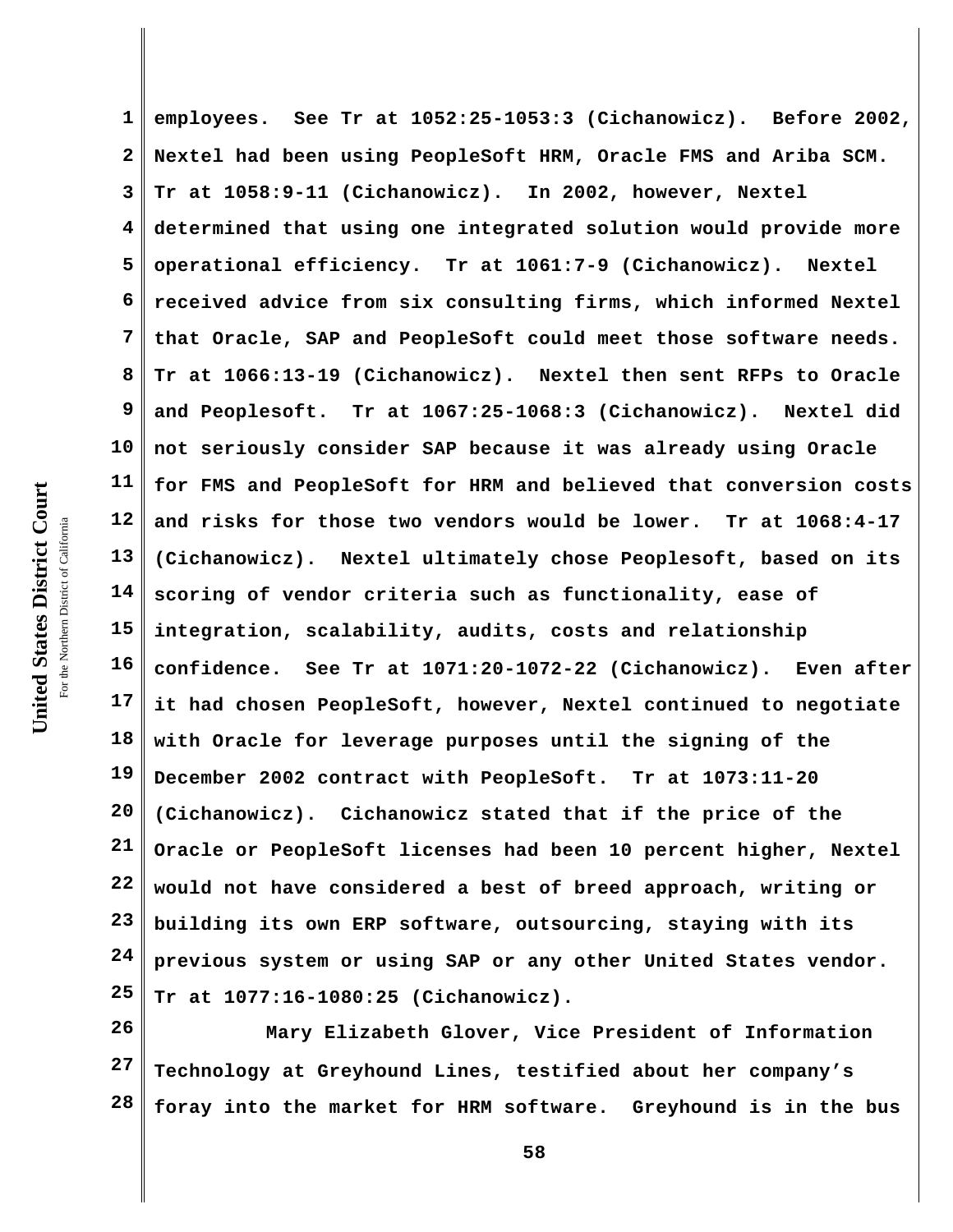United States District Court **United States District Court** For the Northern District of California the Northern District of California

**1 2 3 4 5 6 7 8 9 10 11 12 13 14 15 16 17 18 19 20 21 22 23 24 25 26 27 28 transportation business in both the United States and Canada. The company employees some 16,000 people and has annual revenues of around \$1.2 billion. Tr at 1459-1460 (Glover). For its FMS, Greyhound uses Oracle in the United States and J D Edwards in Canada. Tr at 1464:11-21 (Glover). For its HRM, Greyhound uses a product called HR1 in the United States and HR2000 in Canada. The company outsources its payroll to ADP. Tr at 1465:11 (Glover). Glover stated that the HR incumbent systems are "very old" and no longer meet the needs of the company. Tr at 1466:21- 25 (Glover). Further, she testified that outsourcing is too expensive for Greyhound. Tr at 1467:12-15 (Glover). For these reasons, in 2001, Greyhound began a potential procurement process for new HRM software. Tr at 1468:17-18 (Glover). The company hired CDG & Associates to match Greyhound with potential vendors who met their HRM needs. The firm narrowed the selection down to only four vendors: Oracle, PeopleSoft, Lawson and Ultimate Software. Tr at 1470:11 (Glover). Greyhound never considered SAP because the consulting firm believed they were too costly. Tr at 1470:16 (Glover). Ultimate Software was eliminated soon thereafter because of lack of functionality. Tr at 1470:24-25 (Glover). Greyhound eliminated PeopleSoft as being too costly. Between Oracle and Lawson, Greyhound found that Oracle had more functionality; therefore, Lawson was eliminated. But before Greyhound made a final choice, Glover stated that the company decided to give PeopleSoft a second look. Upon reexamination, Greyhound determined that both Oracle and PeopleSoft could meet the company's needs, with the company preferring PeopleSoft over Oracle. Tr at 1483:6-9 (Glover). Unfortunately, the events of**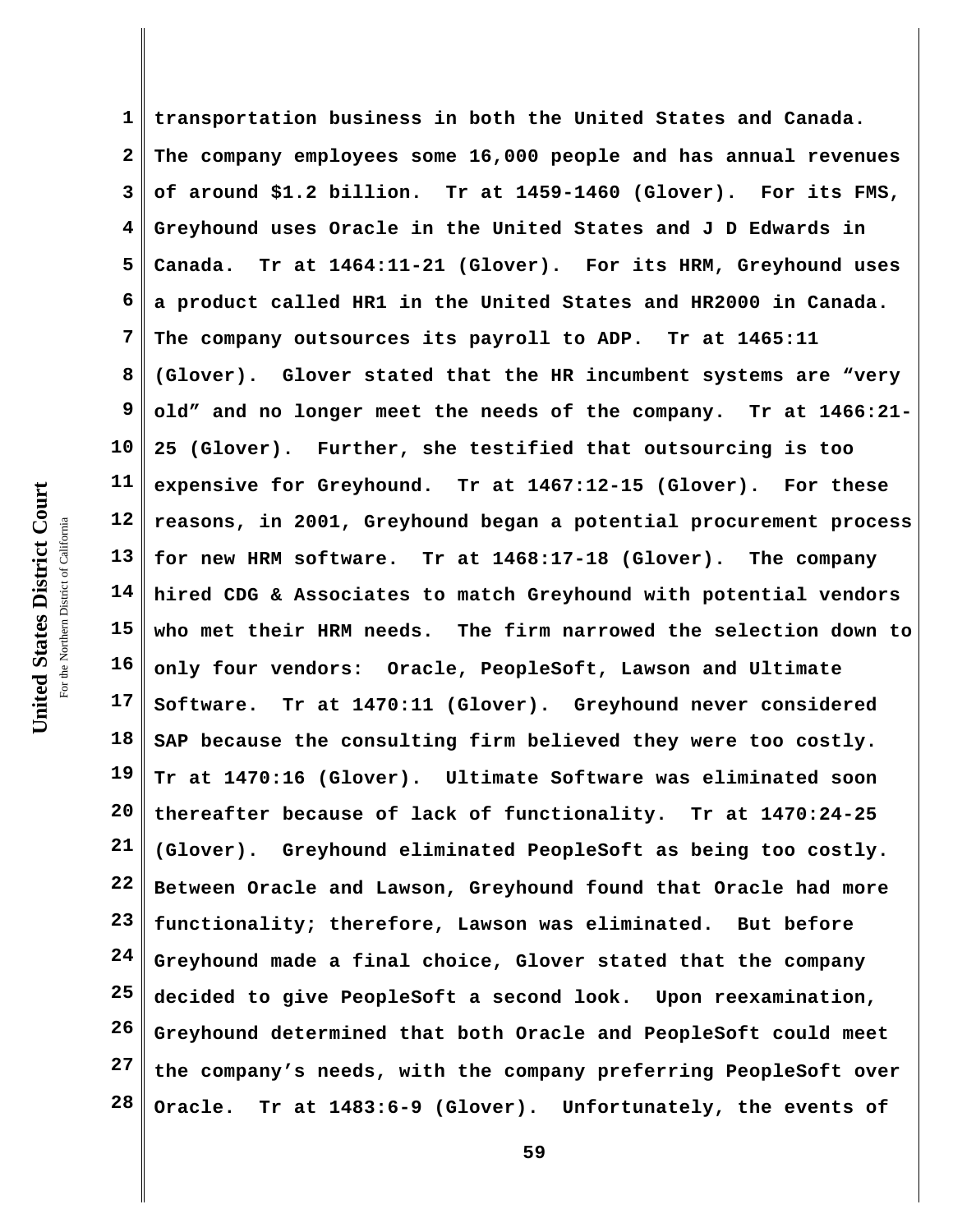**1 2 3 4 5 6 7 8 September 11, 2001, a new CEO and a decrease in profits caused Greyhound to lose the funds necessary to purchase the software. Tr at 1490:6-11 (Glover). But Glover stated that should Greyhound ever decide to purchase HRM software, this proposed merger would make the purchase more costly, as Greyhound's only choices were Oracle and PeopleSoft. Tr at 1495:13-21. Without the competition between the two, Glover foresees prices increasing. Tr at 1495:13-21 (Glover).** 

**9 10 11 12 13 14 15 16 17 18 19 20 21 22 23 24 25 26 27 28 Phillip Maxwell, Senior Vice President and Chief Information Officer of the Neiman Marcus Group (NMG), testified about the ERP needs of the specialty retailer. NMG has properties located throughout the country, approximately 15,000 employees and \$3 billion in annual sales. Tr at 652:3-13 (Maxwell). NMG formerly had used FMS software that was originally from MSA, a vendor purchased by Dun & Bradstreet and then GEAC subsequent to NMG's installation of the software. Tr at 655:15-22 (Maxwell). In 2002, NMG decided to replace its FMS software and began conferring with individuals in its business and technology units, three consulting firms and the Gartner Group. See Tr at 662:1-663:11 (Maxwell). After examining vendors' functionality, experience in retail, price and size/stability, NMG narrowed its choices to Oracle and PeopleSoft. Tr at 665:6-20 (Maxwell). NMG did not consider SAP because of SAP's lack of strong presence in the retail vertical and Maxwell's opinion that SAP is "very expensive to implement." Tr at 669:11-16 (Maxwell). Had the cost of Oracle or PeopleSoft FMS software been 10 to 20 percent higher, NMG would not have considered SAP, any other FMS vendor, legacy software or**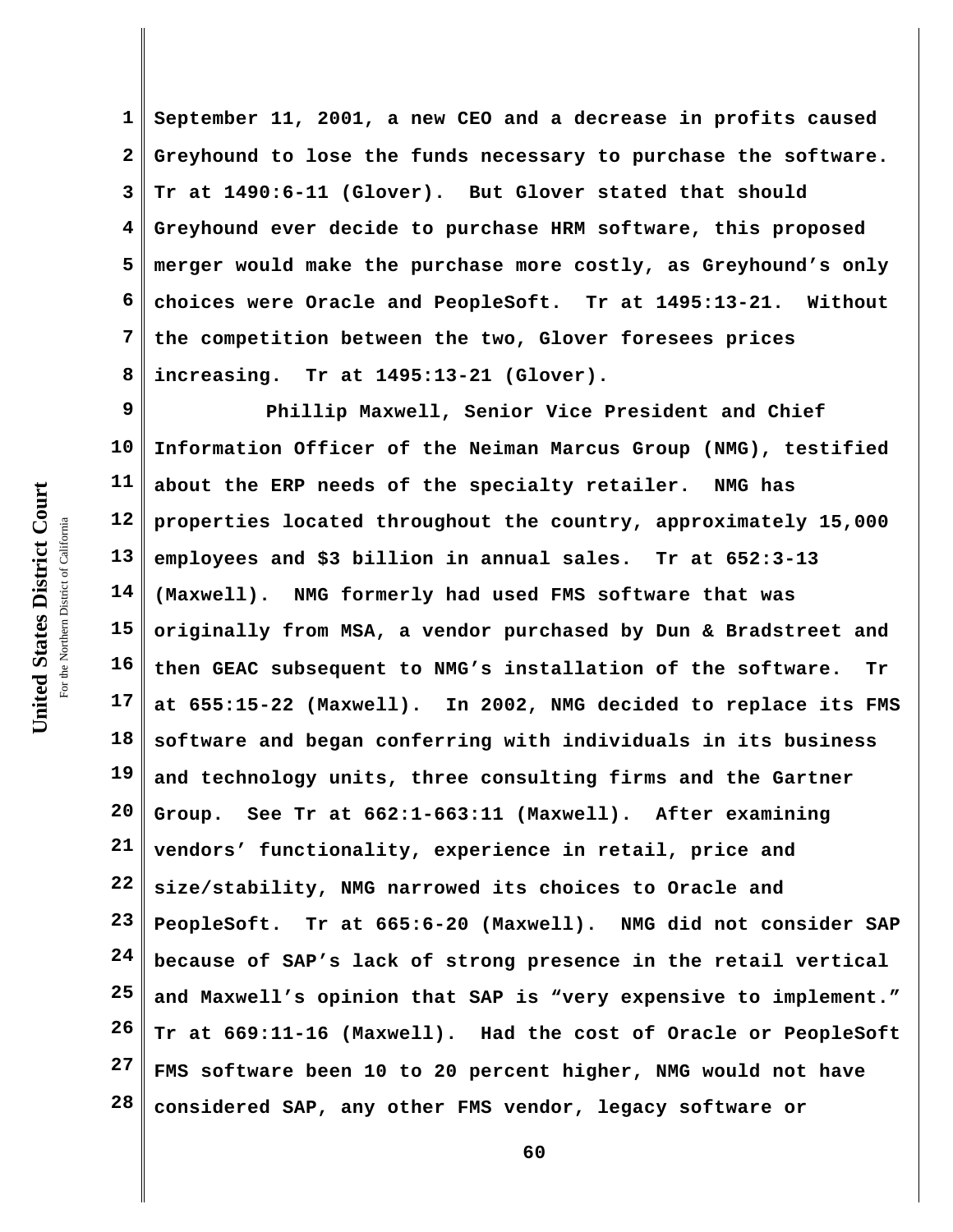**1 2 3 4 internally developed software. Tr at 669:17-670:15 (Maxwell). Based on price, a high level comparison and detailed GAP analysis, NMG eventually selected Oracle to provide it with FMS software. See Tr at 671:8-673:2 (Maxwell).**

**5 6 7 8 9 10 11 12 13 14 15 16 17 18 19 20 21 22 23 NMG also began licensing HRM software from Oracle in 2003, though it has not yet begun to implement that software. See Tr at 674:9-11, 676:14-18 (Maxwell). NMG went through a similar process in evaluating HRM software as it did in evaluating FMS software. Tr at 684:25-685:20 (Maxwell). As with the FMS software, NMG concluded that Oracle and PeopleSoft were its only viable alternatives. See Tr at 686:13-16 (Maxwell). NMG did not believe that SAP suited its needs as a retailer. See Tr at 686:11-18 (Maxwell). Had the cost of the Oracle or PeopleSoft HRM software been 10 to 20 percent higher, NMG would not have considered other HRM vendors, legacy software, internally developed software or outsourcing. Tr at 686:19- 687:13 (Maxwell). NMG eventually selected the Oracle HRM software, but based on a 70 to 80 percent higher target price than previously predicted, NMG has delayed implementation of the Oracle HRM software to look for cost-reducing options. Tr at 676:19-677:13 (Maxwell). But Maxwell testified that, even with the 80 percent price increase, NMG has not abandoned the Oracle HRM. Tr at 677:20-25 (Maxwell).** 

**24 25 26 27 28 Laurette Bradley, Senior Vice President of Information Technology at Verizon, testified about Verizon's current procurement of new HRM software. Tr at 577 (Bradley). Verizon is a telecommunications company with a "majority holding in four of five different countries." Tr at 580:22-25 (Bradley).**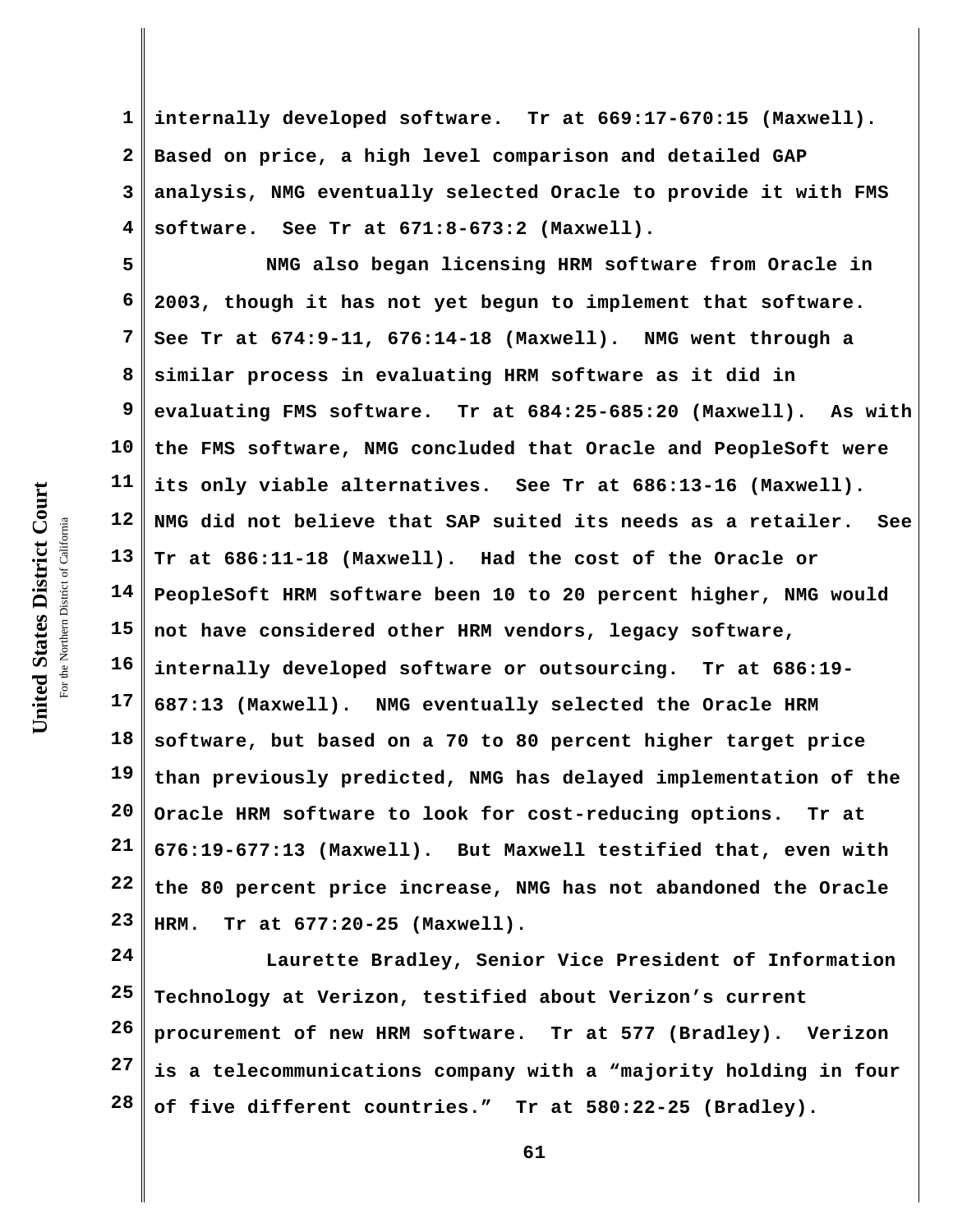**1 2 3 4 5 6 7 8 9 10 11 12 13 14 15 16 17 18 19 20 21 22 23 24 25 26 27 28 Verizon has minor investments in over 30 countries worldwide with an annual revenue of approximately \$66 billion. Id. Bradley testified that 49 percent of Verizon's labor is unionized worldwide, which places "significant demands upon [the] ERP systems, particularly [the] HR and payroll systems" because each union contract, from each jurisdiction, must be reflected and managed regarding payroll, vacation, absences, and personal days. Tr at 583:6-15 (Bradley). Prior to October 2003, Verizon had used two different HRM programs, one from PeopleSoft and one from SAP. Tr at 583:23 (Bradley). The PeopleSoft HRM was used to manage the former BellAtlantic part of the company and SAP HRM was used to manage the former GTE part of the company. Tr at 584:1-4 (Bradley). The same is true of Verizon's FMS. But in October 2003, Verizon decided to consolidate the two systems as far as HRM software. Tr at 584:11-12 (Bradley). Verizon chose PeopleSoft HRM for the entire company and as of the date of the trial, the new software was being implemented. Id. Bradley testified that a merger between Oracle and PeopleSoft makes her very concerned that Oracle will not be interested in upgrading or further "developing" current PeopleSoft software. Tr at 592:5, 593:3-10 (Bradley). Bradley does not want to lose the constant "care, feeding, repair, and evolution" that PeopleSoft now offers to its customers. Tr at 592:17-18 (Bradley). When asked what other vendors Verizon could turn to in obtaining FMS and HRM that meet Verizon's complex and international needs, Bradley listed only Oracle, PeopleSoft and SAP. Tr at 598:7-8 (Bradley). But Bradley did testify that Verizon is "constantly" considering outsourcing its entire HR management, but so far has determined**

United States District Court **United States District Court** For the Northern District of California the Northern District of California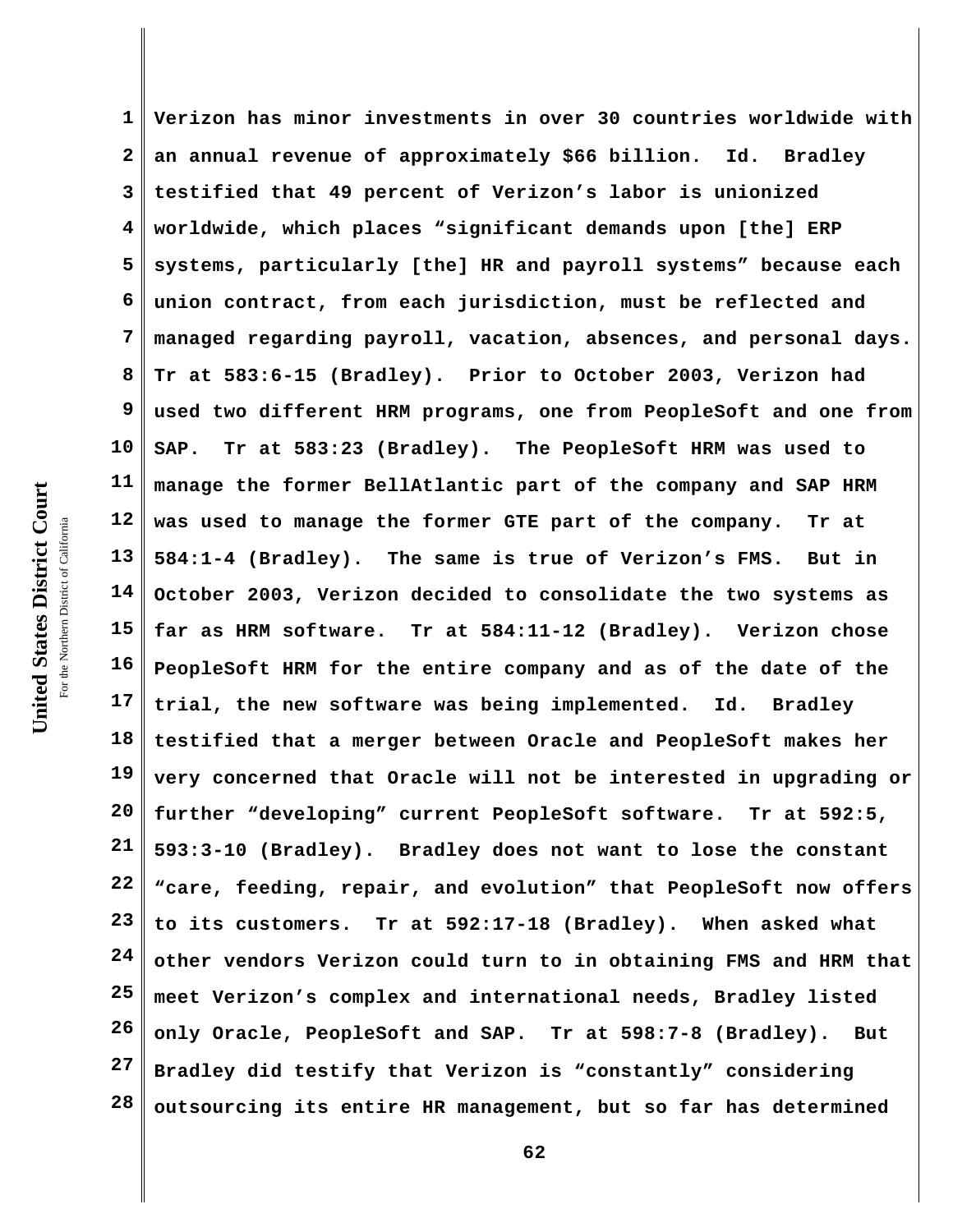**1 that the risks are just too high. Tr at 604:20-21 (Bradley).** 

**2 3 4 5 6 7 8 9 10 Bradley admitted that Verizon already outsources its 401(k) stock plans and medical and dental benefits. Tr at 604:12-14 (Bradley). Finally, Bradley stated that if Oracle, PeopleSoft or SAP increased prices by 10 percent, Verizon would not turn to any other vendors for their FMS and HRM. Tr at 606:23-25, 607:1-3 (Bradley). Further, Verizon would not use its off-shore information technology staff to develop an in-house FMS or HRM system in response to a 10 percent increase. Tr at 607:12-15 (Bradley).**

**11 12 13 14 15 16 17 18 19 20 21 22 23 24 25 26 27 Finally, Scott Hatfield, Chief Information Officer of Cox Communications discussed his company's ERP software needs. Tr at 87:8-11 (Hatfield). Cox is the third largest cable television operator in the United States, delivering video service to about six and half million households. Tr at 89:11-14 (Hatfield). Cox has a presence in 30 states and about 21,000 employees. Cox has annual revenues of over \$6 billion. Tr at 89:22-25 (Hatfield). Hatfield testified that Cox uses PeopleSoft HRM to handle payroll, recruitment, benefits programs and training. Tr at 94:14-19 (Hatfield). In 1995, during the HRM vendor procurement process, Cox only considered Oracle and SAP as other potential vendors of HRM. Tr at 96:12 (Hatfield). Hatfield testified that while Cox had considered outsourcing its HRM altogether, it had decided against doing so because the company needed to have a "tight integration" between its HRM and CMS, which could not be outsourced. Tr at 97:17-19 (Hatfield).**

**28 Regarding FMS, in 2003, Cox decided to change from J D Edwards to a new vendor. Cox hired Accenture to consult in this**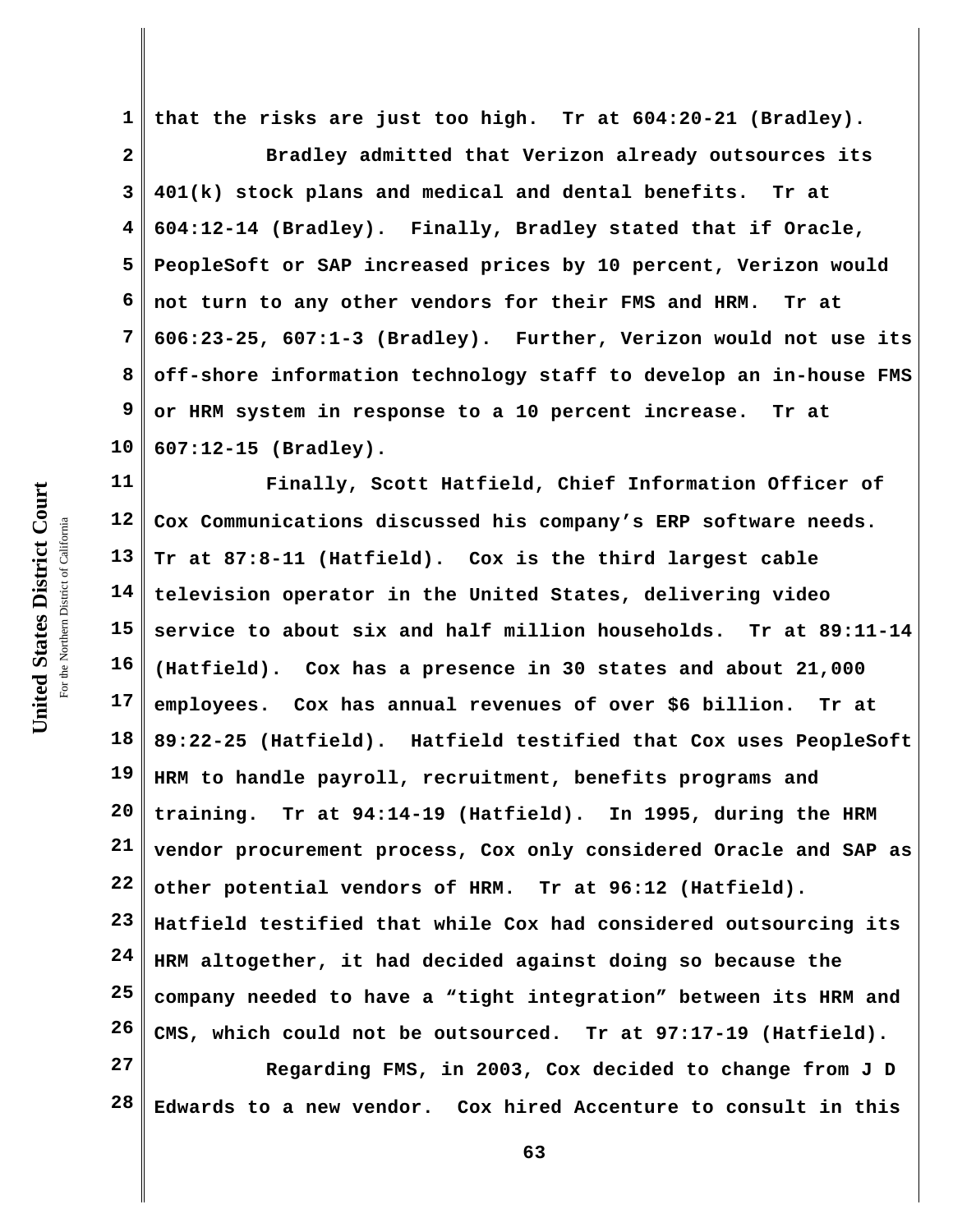**1 2 3 4 5 6 7 8 9 10 11 12 13 14 15 16 17 process. Tr at 114:22-25 (Hatfield). Accenture gave Cox a list of three vendors of FMS that could meet Cox's needs: Oracle, PeopleSoft and SAP. Tr at 115:9-10 (Hatfield). Hatfield stated that no other firms were "brought to his attention." Tr at 121:18 (Hatfield). Cox eliminated SAP because no one in the company had any real experience with SAP and Hatfield did not want to "be starting from scratch." Tr at 118:3 (Hatfield). Hatfield stated that Cox wanted Oracle and PeopleSoft to know they were the final two competing for Cox's FMS business and that Cox asked the two vendors to give their best prices. Tr at 126:1-3 (Hatfield). Cox ultimately chose Oracle as its FMS vendor based upon highest level of functionality ratings. Tr at 129:1-5 (Hatfield). Finally, Hatfield stated that if Oracle or PeopleSoft's prices had been 10 percent higher, Cox would not have turned to Lawson, Great Plains, best of breed solutions, outsourcing or writing its own FMS software. Tr at 136:14- 138:23.**

**18 19 20 21 22 23 24 25 26 27 28 In the main, and contrary to the characterization of plaintiffs' counsel before trial, the court found the testimony of the customer witnesses largely unhelpful to plaintiffs' effort to define a narrow market of high function FMS and HRM. Each of these witnesses had an impressive background in the field of information technology. They appeared knowledgeable and well informed about their employers' ERP needs and resources. And the court does not doubt the sincerity of these witnesses' beliefs in the testimony that they gave. What the court questions is the grounds upon which these witnesses offered their opinions on the definition of the product market and competition within that**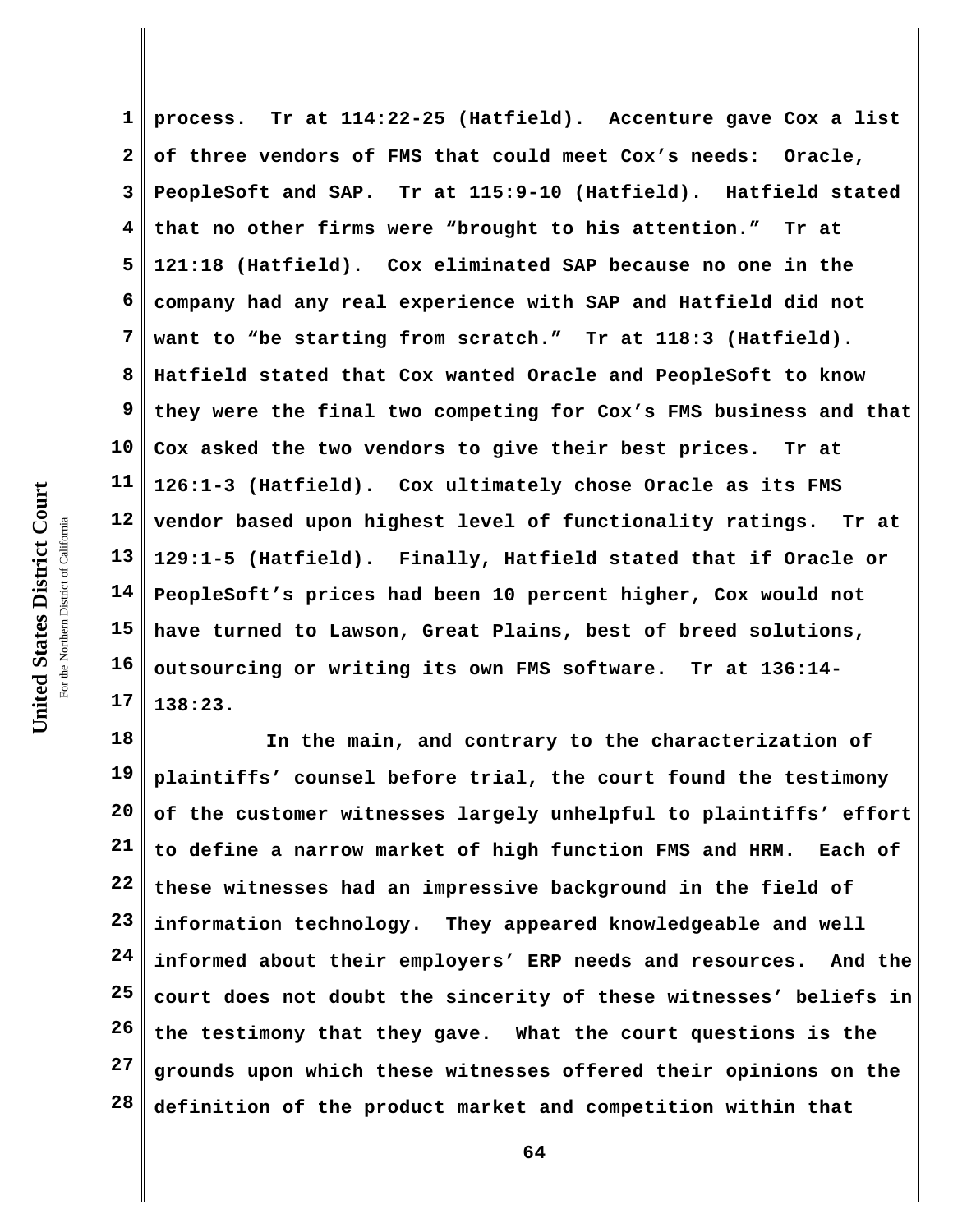**1 market.** 

**2 3 4 5 6 7 The test of market definition turns on reasonable substitutability. du Pont, 351 US 377. This requires the court to determine whether or not products have "reasonable interchangeability" based upon "price, use and qualities \* \* \*." Id at 404. What, instead, these witnesses testified to was, largely, their preferences.** 

**8 9 10 11 12 13 14 15 16 17 18 19 20 21 22 23 24 25 26 27 28 Customer preferences towards one product over another do not negate interchangeability. See R R Donnelley & Sons Co, 120 FTC 36, 54n65 (1995) (citing Robert Pitofsky, New Definitions of the Relevant Market and the Assault on Antitrust, 90 Colum L Rev 1805, 1816 (1990) ("There will almost always be classes of customers with strong preferences \* \* \* but to reason from the existence of such classes to a conclusion that each is entitled to \* \* \* a separate narrow market definition grossly overstates the market power of the sellers.")). The preferences of these customer witnesses for the functional features of PeopleSoft or Oracle products was evident. But the issue is not what solutions the customers would like or prefer for their data processing needs; the issue is what they could do in the event of an anticompetitive price increase by a post-merger Oracle. Although these witnesses speculated on that subject, their speculation was not backed up by serious analysis that they had themselves performed or evidence they presented. There was little, if any, testimony by these witnesses about what they would or could do or not do to avoid a price increase from a post-merger Oracle. To be sure, each testified, with a kind of rote, that they would have no choice but to accept a ten percent price increase by a**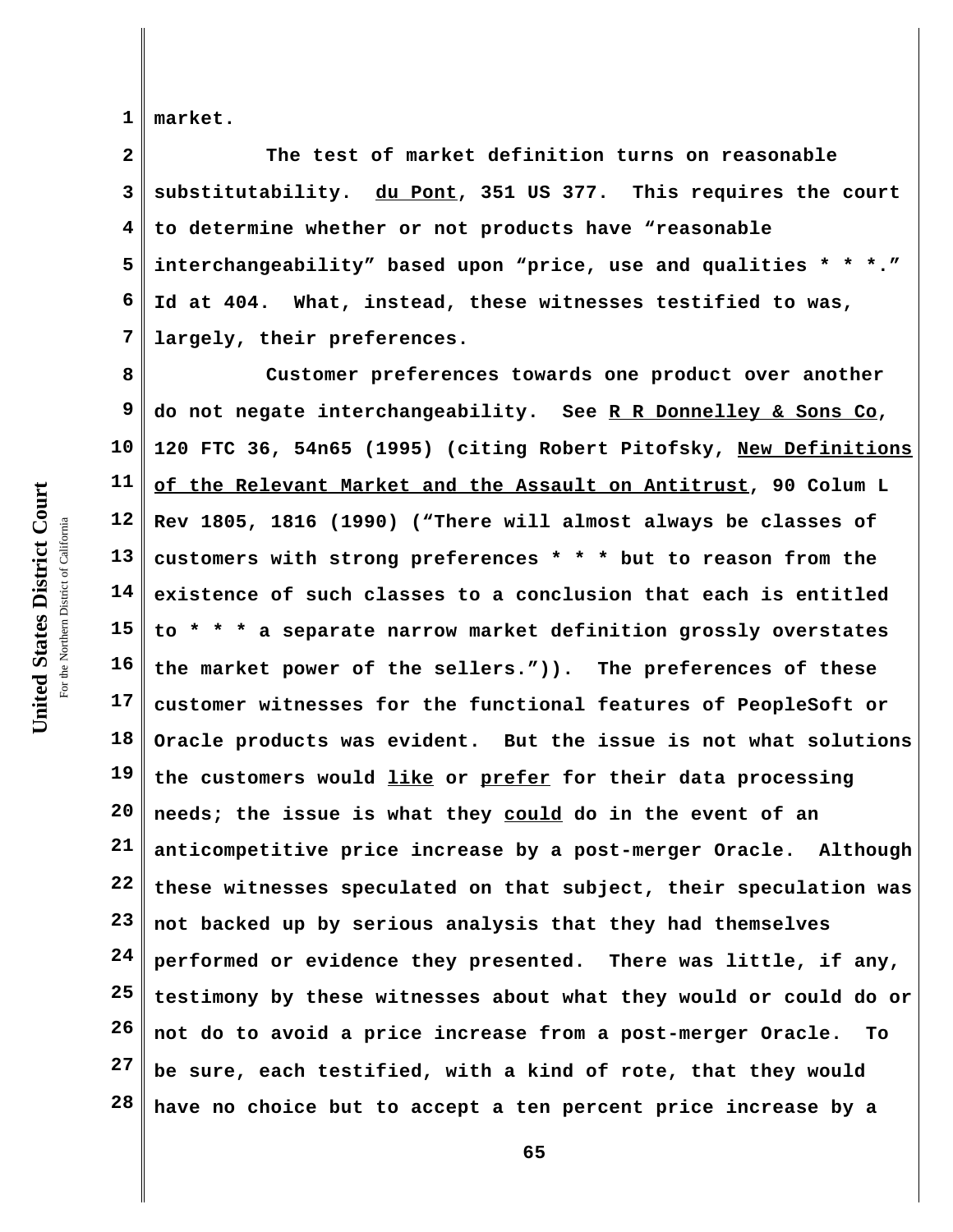United States District Court **United States District Court** For the Northern District of California the Northern District of California

**1 2 3 4 5 6 merged Oracle/PeopleSoft. But none gave testimony about the cost of alternatives to the hypothetical price increase a post-merger Oracle would charge: e g, how much outsourcing would actually cost, or how much it would cost to adapt other vendors' products to the same functionality that the Oracle and PeopleSoft products afford.** 

**7 8 9 10 11 12 If backed by credible and convincing testimony of this kind or testimony presented by economic experts, customer testimony of the kind plaintiffs offered can put a human perspective or face on the injury to competition that plaintiffs allege. But unsubstantiated customer apprehensions do not substitute for hard evidence.**

**13 14 15 16 17 18 19 20 21 22 23 24 25 26 27 28 While listening to the testimony of these customer witnesses, it became clear to the court that these witnesses represent a group of extremely sophisticated buyers and users of information technology; they have decades of experience in negotiating in this field. This made more evident the failure of these witnesses to present cost/benefit analyses of the type that surely they employ and would employ in assessing an ERP purchase. The evidence at trial established that ERP customers have choices outside the integrated suites of Oracle, PeopleSoft and SAP. Indeed, Glover's testimony showed that -- as Oracle contends - customers have some leverage by virtue of their existing installed base "to do nothing" and thereby resist anticompetitive price increases by ERP vendors. Although the court is not convinced that this is a long-term option due to the ever changing business and legal environment in which enterprises operate, this option does afford ERP customers some limited**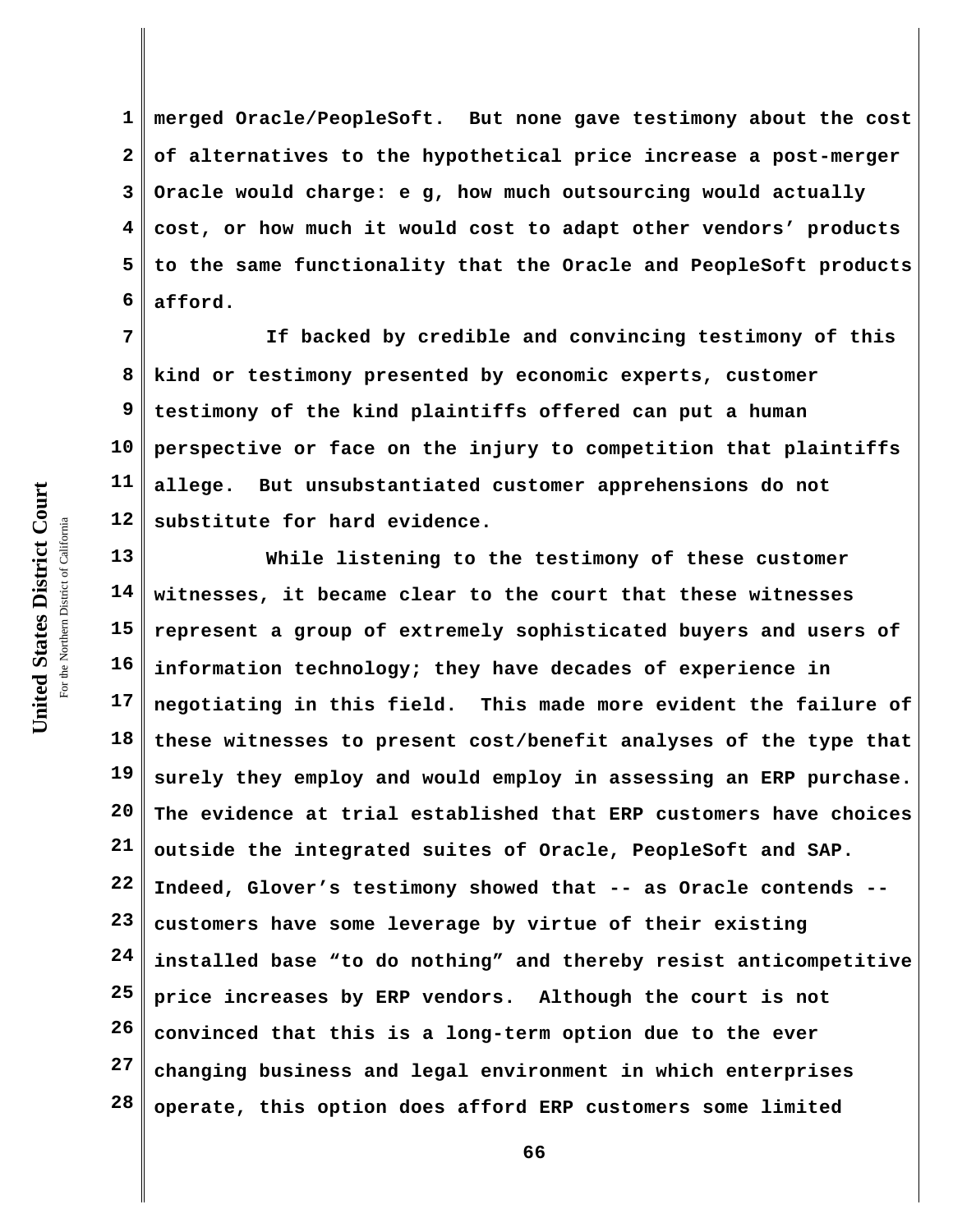**1 2 3 4 5 protection and leverage. At any rate, plaintiffs' customer witnesses did not, in their testimony, provide the court with data from actual or probable ERP purchases and installations to demonstrate that the witnesses' employers would have had no choice but to submit to a SSNIP imposed by a post-merger Oracle.**

**6 7 8 9 10 11 12 13 14 15 The court, therefore, finds that these witnesses did not establish by a preponderance of the evidence that the products offered by Oracle, PeopleSoft and SAP are in a distinct line of commerce or product market from those offered by other ERP vendors. The court finds that these witnesses did not establish that it was more likely than not that customers of a post-merger Oracle would have no choice but to submit to a small but significant non-transitory price increase by the merged entity. These findings do not rest alone on the court's skepticism about the testimony of plaintiffs' customer witnesses.**

**16 17 18 19 20 21 22 23 24 25 26 27 28 Oracle, too, presented customer witnesses, although a much smaller number of such witnesses. Brian Mearns, Director of Personnel Service Delivery for Bank Of America (BA), testified about BA and Fleet Boston's (Fleet) needs and decisions regarding HRM and FMS software. Tr at 3276:2-21 (Mearns). In April 2004, BA acquired Fleet. Tr at 3276:10 (Mearns). Mearns had held the title of Director of HR Service Delivery at Fleet prior to the acquisition. Mearns stated that Fleet had personnel of over 50,000 worldwide, with investment and mortgage offices in 32 states and throughout South America, Europe and Asia. Tr at 3280:14-3281:11 (Mearns). Mearns testified that Fleet had used PeopleSoft HRM software since 1996. Tr at 3286:18-20 (Mearns). In 2002, Fleet sought to upgrade its PeopleSoft HRM software to**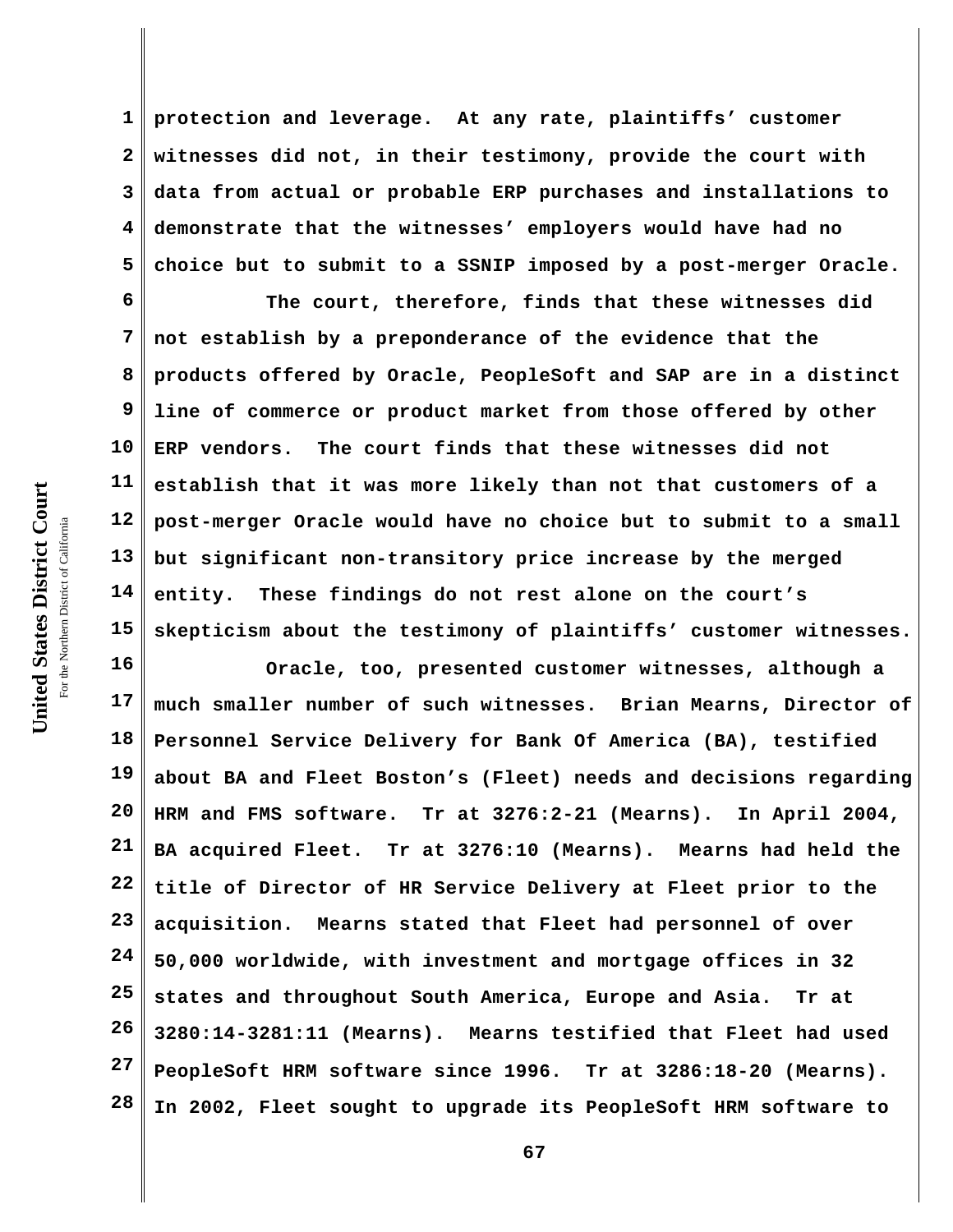**1 2 3 4 5 6 7 8 9 10 11 12 13 14 15 16 17 18 encompass increased functionality. But the \$12 million price tag was too much for Fleet's appropriation committee and Mearns was told that upgrading PeopleSoft was not an option. Tr at 3289- 3290:11. Based upon this turn of events, Mearns stated that Fleet instead turned to outsourcing to meet its HRM needs. Tr at 3290:24-25 (Mearns). The search to find an outsourcing firm that could meet all of Fleet's needs led to five candidates: Mellon, Hewitt, Exult, Accenture and Fidelity. Tr at 3293:1-2 (Mearns). Fidelity "best met [the] business objectives and selection criteria" that Fleet required. Tr at 3295:11-12 (Mearns). After implementation of the new outsourcing solution, Mearns stated that Fidelity's systems were "very configurable to meet [Fleet's] requirements." Tr at 3297:12-14 (Mearns). After BA acquired Fleet, Mearns gave a presentation to BA executives about Fleet's experience with outsourcing and the capability of Fidelity. Tr at 3300:14-17 (Mearns). Based upon this presentation, BA decided to outsource all of its HRM functions to Fidelity. Tr at 3300:20-22 (Mearns).** 

**19 20 21 22 23 24 25 26 27 28 Charles Peters, Senior Executive Vice President for Emerson Electric Company (Emerson), was also called by Oracle to testify about other viable substitutes to high function ERP. Emerson is a global manufacturing company operating in six industries including climate technologies (air conditioning and heating components), motor and appliance components and components for large industrial equipment. Tr at 1190-1191:15 (Peters). Emerson's annual revenue exceeds \$15 billion and its workforce includes about 110,000 employees in over 50 countries. Tr at 1191:18-25 (Peters). Within these six industries, Emerson**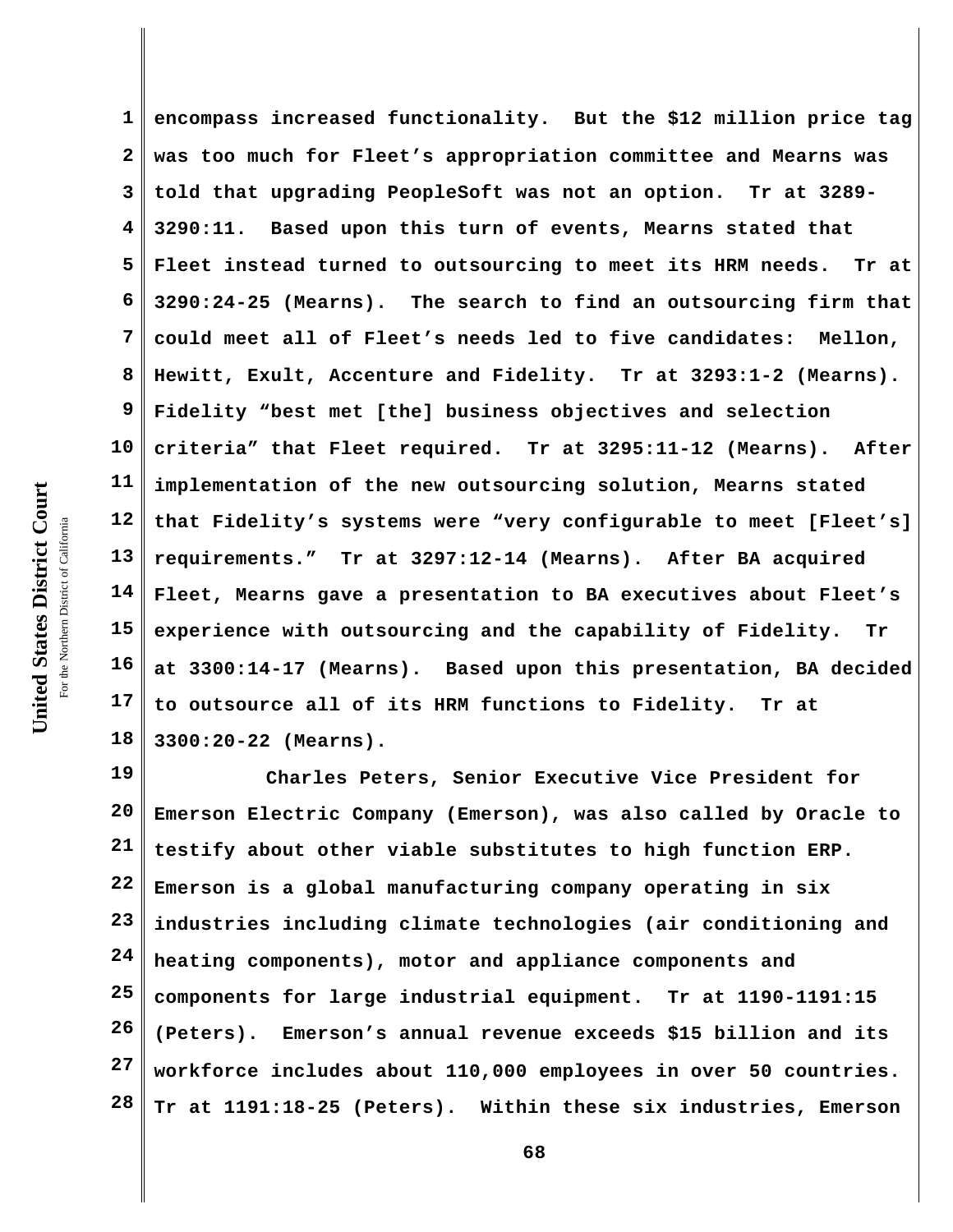**1 2 3 4 5 has over 40 divisions. Tr at 1193:11 (Peters). Some of these divisions, standing alone, have global operations and revenues in the billions of dollars. Tr at 1193:19-20 (Peters). Many of these divisions operate their own HRM and FMS software. Tr at 1198:7-8 (Peters).**

**6 7 8 9 10 11 12 13 14 15 16 17 18 One aspect of Peters' job is to provide "options" to each division regarding their choices for handling FMS and HRM needs. Tr at 1197:6-18 (Peters). Peters stated these "options" include ERP vendors, outsourcing, best of breed solutions, inhouse solutions and extending incumbent systems. Tr at 1198:7-19 (Peters). Peters testified that one of his divisions will not implement Oracle ERP because their in-house software fully meets its needs. Tr at 1211:1-18 (Peters). Further, Peters discussed the increasing role that outsourcing to Asia or the Philippines plays in the HR area of many divisions. Tr at 1214:7-16 (Peters). Finally, Peters stated that he did not believe that Emerson divisions would have to pay more for Oracle ERP if the proposed merger is consummated. Tr at 1235:11-14 (Peters).** 

**19 20 21 22 23 24 25 26 27 28 In so testifying, Peters cited to a recent negotiation he conducted with Oracle concerning ERP for one division. During the negotiations, Peters stated, PeopleSoft was never a contender. Tr at 1235:16 (Peters). The possibility of using PeopleSoft was not leverage that Peters could use to advantage in seeking to obtain a lower price from Oracle. Emerson still received a competitive price from Oracle. Tr at 1235:18-24 (Peters). Accordingly, Peters stated that he does not believe that the presence or absence of PeopleSoft is a factor that constrains Oracle pricing. Id.**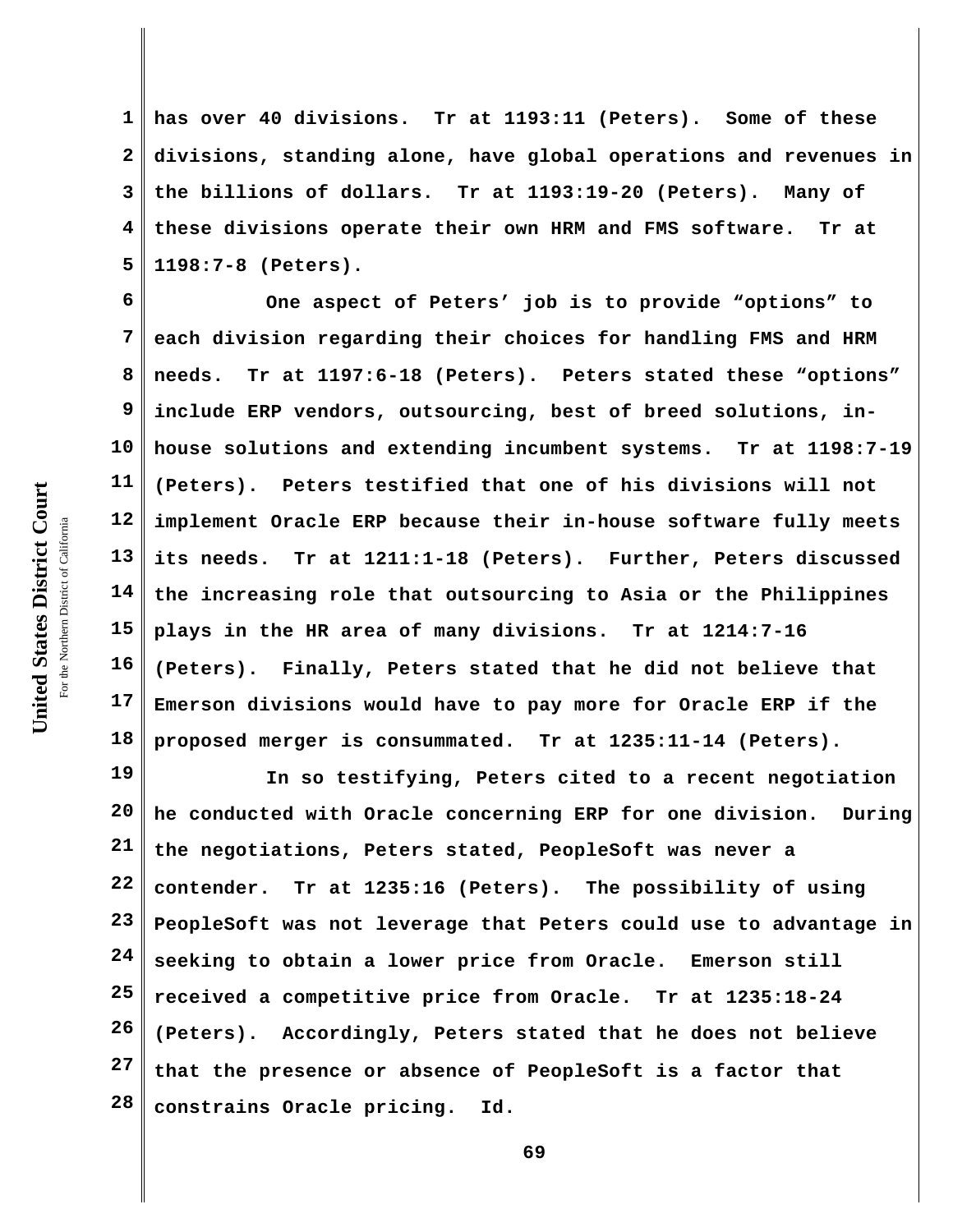**2 3 4 5 6 7 8 9 10 11 12 that of the plaintiffs' customer witnesses, entailed some speculation about the presence or absence of PeopleSoft in the market. But the Oracle witnesses testified about concrete and specific actions that they had taken and been able to complete in order to meet their firms' information processing needs, apart from relying on the three ERP vendors that plaintiffs contend are a market unto themselves. Hence, the court finds on this basis, as well as an assessment of the witnesses' credibility, that the testimony of the Oracle customer witnesses was more believable than that of the plaintiffs' witnesses, despite the greater number of the latter.**

**To be sure, the testimony of the Oracle witnesses, like**

## *Plaintiffs' Expert: Iansiti*

**15 16 17 18 19 20 21 22 23 24 In addition to the customer witnesses, plaintiffs presented the expert opinion testimony of Marco Iansiti, a professor of business administration at the Harvard Business School. Iansiti's expertise lies in operations management and information technology. Iansiti also has experience as a consultant for companies in the "software space." Tr at 2020:24 (Iansiti). Iansiti thus brought an academic perspective that basically echoed the testimony of the customer witnesses. The court is satisfied that Iansiti is well qualified to opine on features of ERP products.**

**25 26 27 28 Iansiti was asked to identify the vendors whose ERP products would meet the needs of a "large and complex enterprise." Tr at 2024:4 (Iansiti). Iansiti examined the product documents and analysts reports of 148 ERP vendors. Tr at**

United States District Court **United States District Court** For the Northern District of California the Northern District of California

**13**

**14**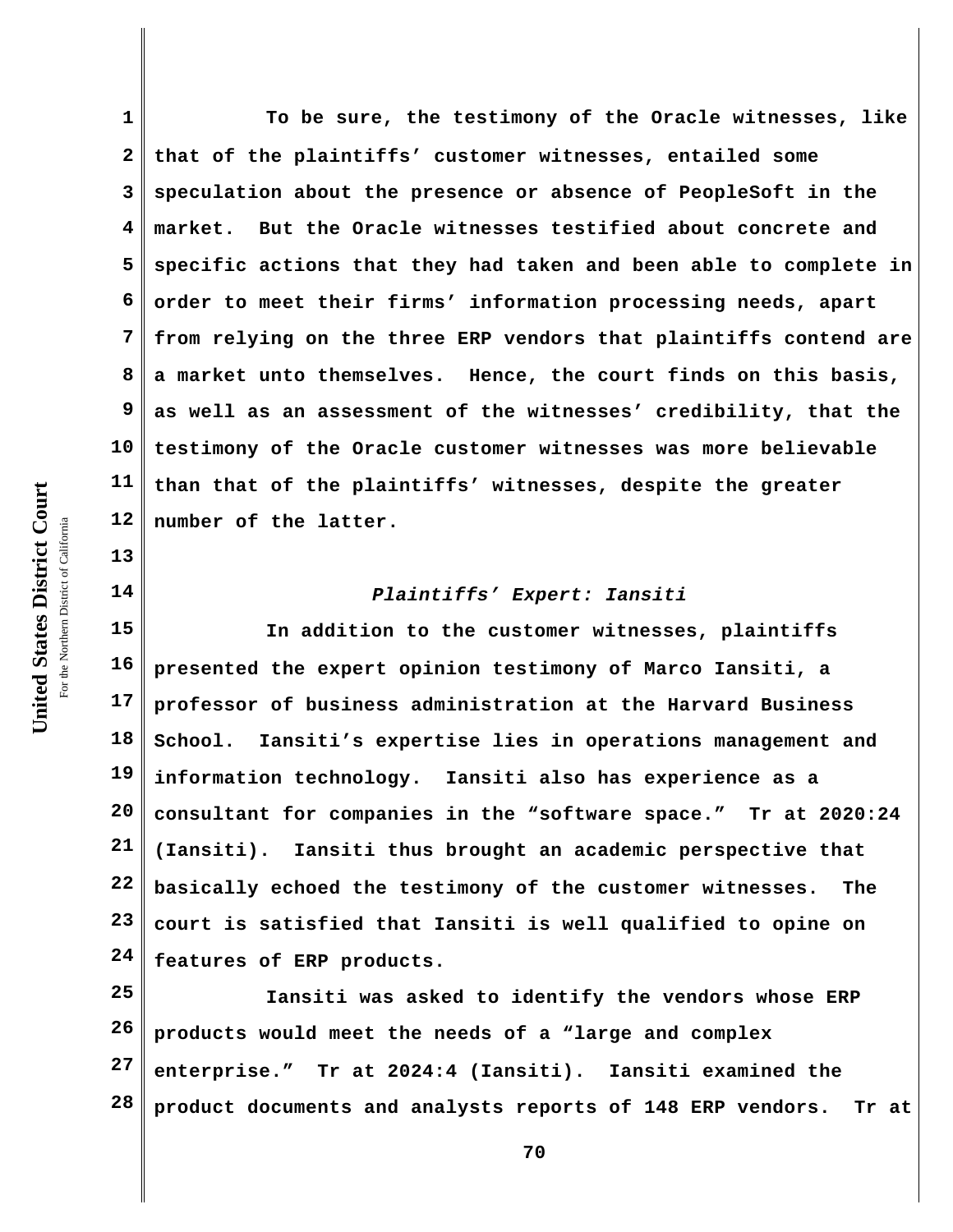**1 2 3 4 5 6 7 8 9 2025:10 (Iansiti). Iansiti testified that only the products of Oracle, PeopleSoft and SAP possess the functionality adequate to meet the needs of such an enterprise. With regard to Lawson, Iansiti testified that its HRM product can handle only three levels of an organization and its FMS product five levels and thus is wholly inadequate for a large and complex enterprise. Tr at 2047:3-5 (Iansiti). By contrast the PeopleSoft and Oracle products can capture "unlimited levels of organization." Tr at 2047:17 (Iansiti).** 

**10 11 12 13 14 15 16 17 18 19 20 21 22 23 24 25 Iansiti testified that Microsoft Business Solutions (MBS) provides four ERP products: Navison, Axapta, Great Plains and Solomon. Tr at 2054:7-8 (Iansiti). But MBS sells exclusively through resellers and thus lacks the kind of direct relationship necessary to furnish the level and specific services required by large and complex enterprises. Tr at 2054:17-2055:11 (Iansiti). Microsoft will not, in Iansiti's view, have a single product to "rationalize" its present four ERP products until 2009. Tr at 2058:25-2061:10 (Iansiti). Iansiti expressed doubts that Microsoft will be able to develop products competitive with those of PeopleSoft, Oracle and SAP because Microsoft's business model is radically different from that of these three companies. Tr at 2061:11-2063:15 (Iansiti). Iansiti also saw no developments in internet technology or the integration layer that would likely replace the functionalities of the ERP offerings of PeopleSoft, Oracle and SAP. Tr at 2077:12-2080:11 (Iansiti).**

**26 27 28 The court finds that Iansiti's testimony fails to establish a product market. Iansiti did not claim to have performed an economic study of the ERP industry. Tr at 2082:5-20**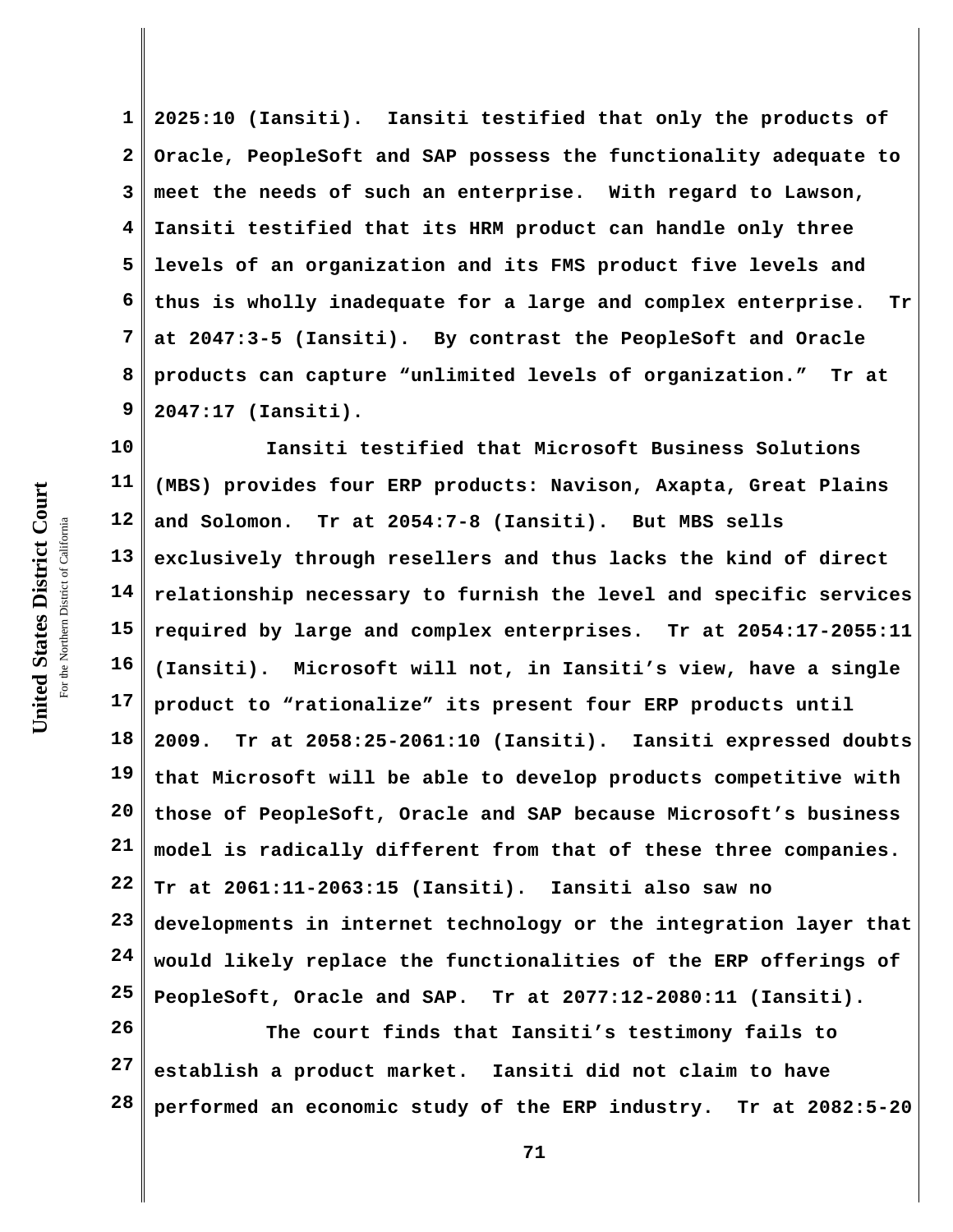United States District Court **United States District Court** For the Northern District of California the Northern District of California

**15**

**16**

**1 2 3 4 5 6 7 8 9 10 11 12 13 14 (Iansiti). He conceded that there is not a "clear line or demarcation" to distinguish enterprises that have high functional needs from "lower function or mid-market needs." Tr at 2088:7- 2090:21 (Iansiti). Furthermore, Iansiti conceded that a number of companies that would appear to meet the criteria of large and complex enterprises have satisfied their ERP requirements with the products of vendors other than PeopleSoft, Oracle and SAP and have satisfied their needs from outsourcing or from their legacy systems. See Tr at 2091:5-2095:3, 2100:1-2113:15 (Iansiti). Because of his lack of economic analysis and his inability to identify articulable product market boundaries (a key issue in a horizontal merger case), the court finds that Iansiti failed to establish a clearly defined product market along the lines alleged by plaintiffs.**

## *Systems Integrators*

**17 18 19 20 21 22 Plaintiffs presented the testimony of two systems integrator witnesses in an effort to prove the existence of a separate high function ERP market. One of these witnesses, Perry Keating of BearingPoint, however, rebutted as much as supported plaintiffs' positions regarding market participants and likelihood of entry into the market.**

**23 24 25 26 27 28 Keating is the Senior Vice President of BearingPoint, one of the largest consulting companies in the world. Tr at 857:12-15 (Keating). BearingPoint is involved in "management consulting" which includes the "implementation of financial [and] human resource \* \* \* solutions." Tr at 858:4-7 (Keating). At the outset of his testimony, Keating made clear that BearingPoint**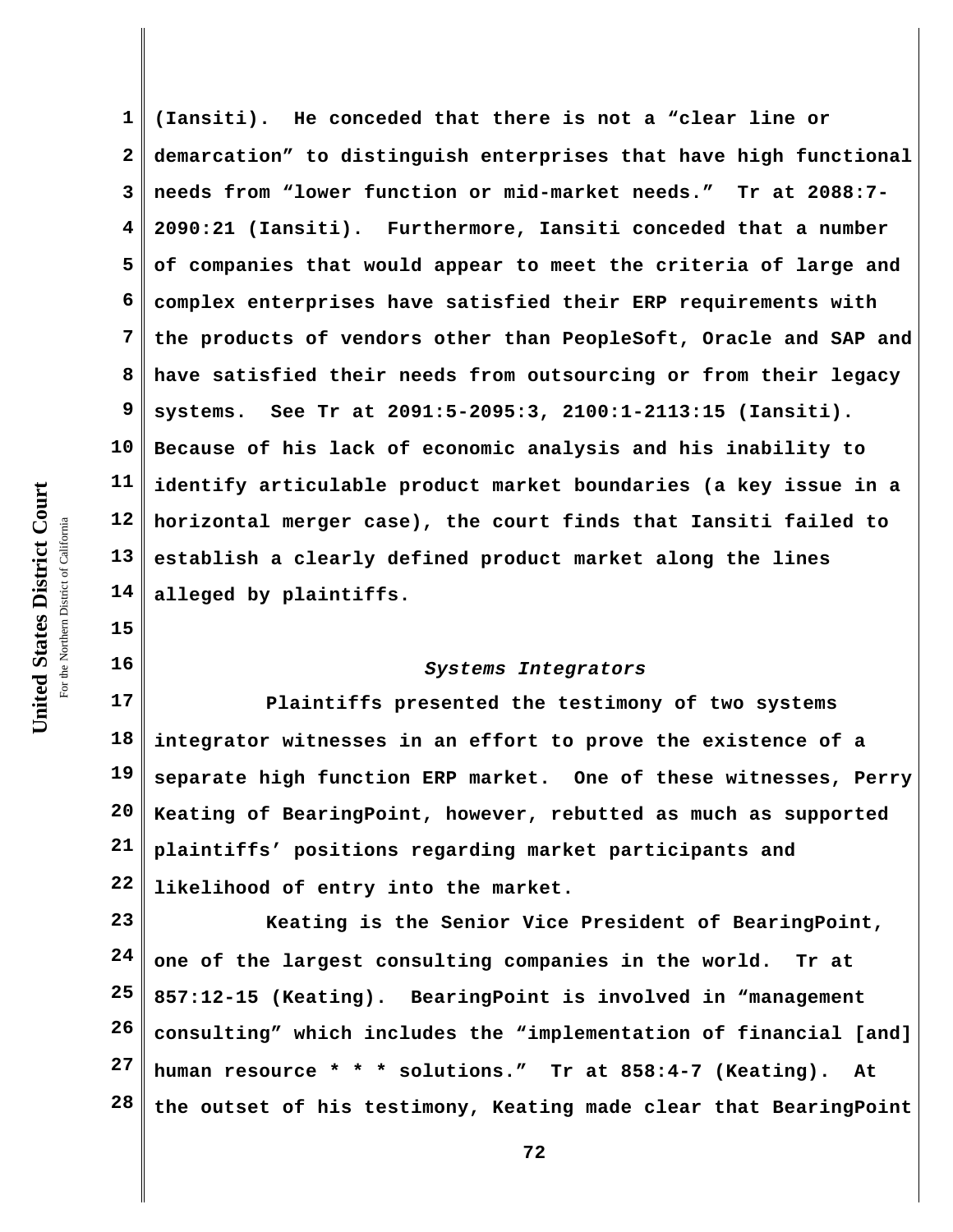**1 2 3 has taken no position either for or against the proposed merger. Tr at 858:11-18 (Keating). Keating stated that BearingPoint "wishes both [Oracle and PeopleSoft] well." Id.** 

**4 5 6 7 8 9 10 11 12 Keating started off by supporting plaintiffs' product market definition, stating that BearingPoint's "large clients, whether it be commercial or public service \* \* \* predominant[ly] \* \* \* choose Oracle, PeopleSoft and SAP" software. Tr at 867:10- 14 (Keating). Keating called these large customers "Tier 1" customers, describing their needs with regard to multiple currencies, languages and legal systems. Keating stated that "Oracle, PeopleSoft and SAP are the three clear, you know, players in the marketplace." Tr at 870:9-10 (Keating).** 

**13 14 15 16 17 18 19 20 21 22 23 24 25 26 27 Further, Keating testified that no other vendor could deliver the degree of functionality that these three vendors deliver. Tr at 871:17-20 (Keating). In support of these contentions, plaintiffs introduced a questionnaire that BearingPoint had completed for the European Commission's investigation of the merger at bar. Ex P203 at 1. Keating was personally involved in preparing the responses to this questionnaire. In one question, the EC asked BearingPoint: "[Is] there a specific market for supplying EAS \* \* \* to large companies, \* \* \* in which only a few vendors are active?" Id at 11. BearingPoint responded: "Yes, there is such a market. The vendors are SAP, Oracle and PeopleSoft \* \* \*." Moreover, BearingPoint's responses also stated that it believed innovation would be slowed in this market as a result of the proposed merger between Oracle and PeopleSoft. Id at 16.** 

**28**

**Once the topic turned to the likelihood of entry into**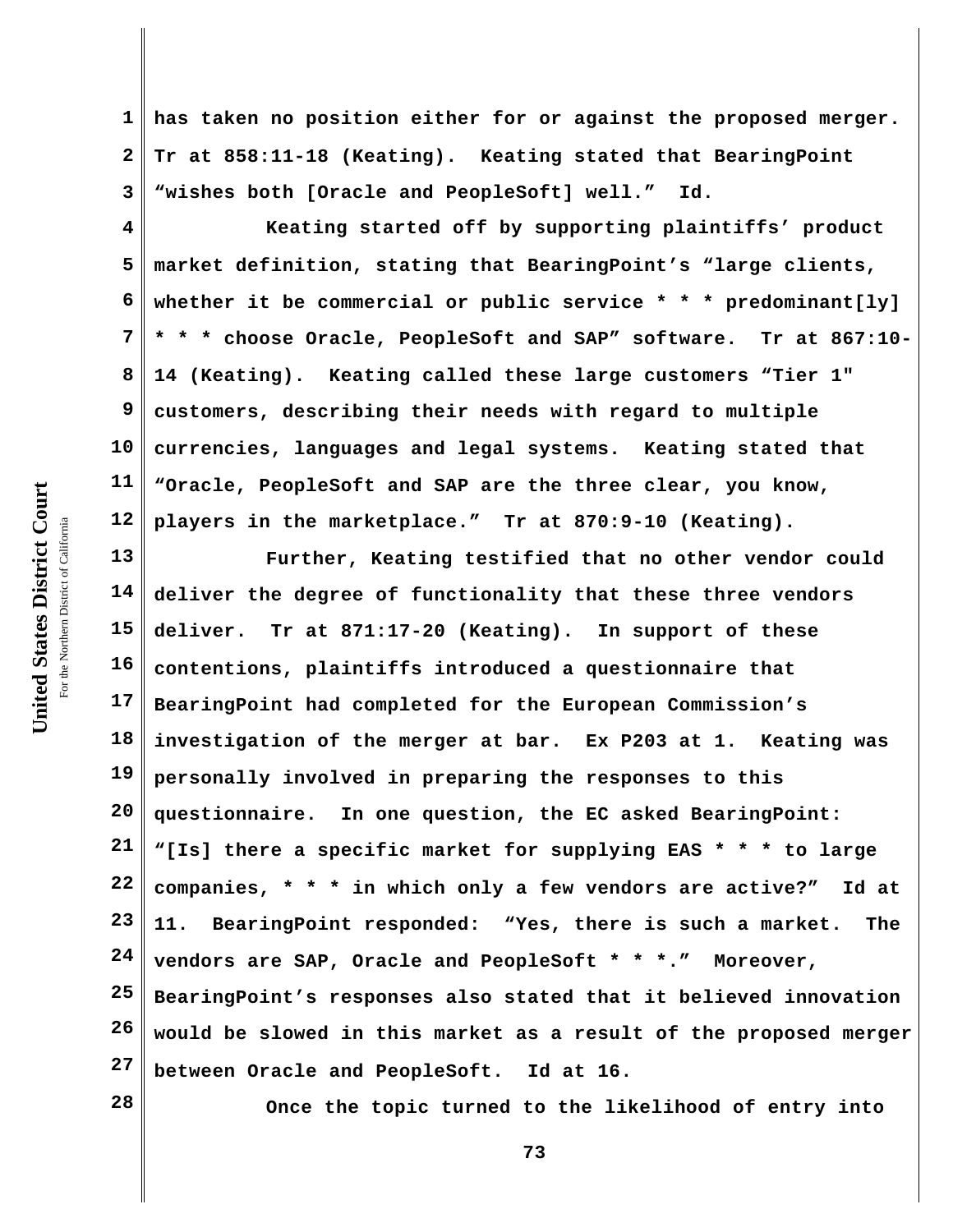**1 2 3 4 5 6 7 8 9 10 11 12 13 this marketplace by vendors other than SAP, Oracle or PeopleSoft, Keating's testimony began to undermine BearingPoint's response to the EC. Plaintiffs directed the court's attention to a portion of the EC questionnaire pertaining to ease of entry. When BearingPoint was asked to "indicate at least three companies that are potentially able to enter this [EAS for large companies] market," BearingPoint had listed Microsoft, Siebel and IBM. Id at 14. Moreover, the response stated that the only barrier to entry by these three vendors is "self choice." Id. But when asked at trial by plaintiffs if Keating was surprised by Microsoft's approach to acquire SAP, Keating responded: "No, \* \* \* Microsoft's not a company that plays for second." Tr at 926:22-24 (Keating).** 

**14 15 16 17 18 19 On cross-examination, Oracle delved deeper. When asked if "there was any question in [his] mind that Microsoft has the ability to develop a scalable product," Keating replied "no." Tr at 940:13-15 (Keating). The following testimony presents a good summary of Keating's contribution regarding the potential entry of Microsoft into the high function market:**

**20 21 22 23 24 25 26 27 28 Question (by Oracle Counsel): They're [Microsoft] coming aren't they, to the large market space? Answer (Keating): Monday they were almost there [referring to the SAP acquisition revelation]. Question: Indeed they were. Answer: I had a conference call with my SAP practice [saying], "you guys might want to get new letterheads." I don't mean to be flip, but it was pretty clear they're coming. Tr at 942:14-19 (Keating).**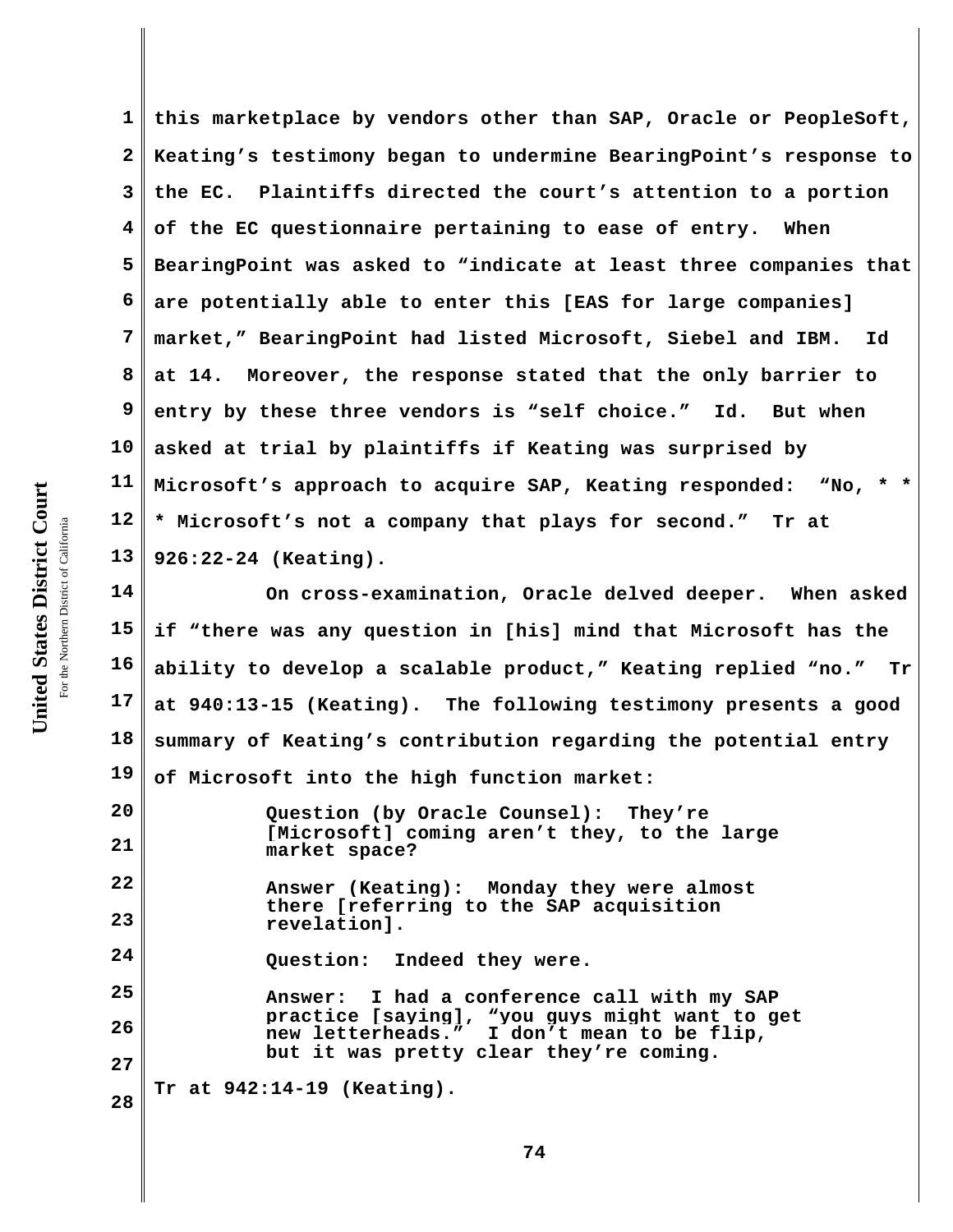**1 2 3 4 5 6 7 Furthermore, Keating's testimony makes it appear that BearingPoint is rolling out the red carpet for Microsoft's arrival. At trial, an "alliance" between Microsoft and BearingPoint came to light under which BearingPoint has agreed to become Microsoft's "go to partner" in the high function ERP software market for customers that have less than \$2 billion in annual revenues. Ex D5051 at 2.**

**8 9 10 11 12 13 14 15 16 17 18 19 20 21 22 In the main, the court found Keating's testimony to be credible. Most particularly, Keating's testimony of the alliance between his company and Microsoft substantiates Oracle's contention that Microsoft is a competitor for much ERP business and able to extend its reach into an arena in which plaintiffs contend that only Oracle, PeopleSoft and SAP now compete. Keating's testimony gives evidence that Microsoft's entry into competition may be achieved by a business model different from that followed by Oracle, PeopleSoft or SAP. Microsoft's ERP products through this collaboration with BearingPoint can be customized, configured and adapted to be competitive with the offerings of the three companies that plaintiffs contend make up the market, at least up to a level that is well within the large, complex level of customer demand that plaintiffs contend requires high function ERP.** 

**23 24 25 26 27 28 Nancy Ellen Thomas, the Global and Americas Financial Management Solutions Leader for IBM, also called by plaintiffs, testified about IBM's role as a consultant to "large, global complex clients" procuring FMS software. Unlike BearingPoint, IBM has publicly stated its opposition to the hostile takeover of PeopleSoft by Oracle. Ex D5240R at 13 (stating that a**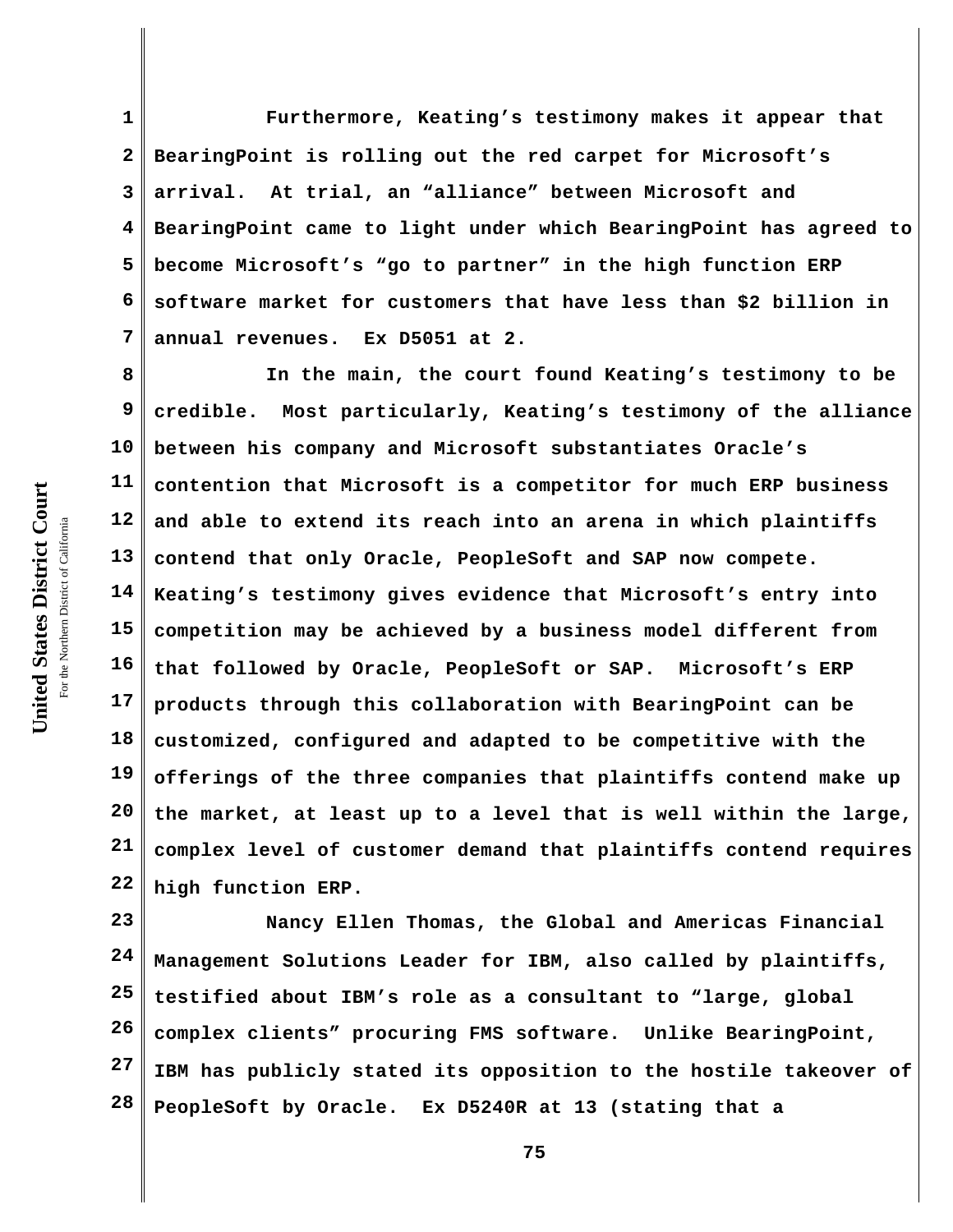United States District Court **United States District Court** For the Northern District of California the Northern District of California

**1 2 3 4 5 6 7 8 9 10 11 12 13 14 15 16 17 18 19 20 "successful Oracle bid" would be a "negative for IBM \* \* \* [with] possible impact on strong PeopleSoft [and IBM] alliance revenue" and also considering taking a "proactive stance against the [Oracle/PeopleSoft] deal"). Thomas began by echoing many of the same views that Keating expressed in regard to the ERP needs of large complex customers, including multiple geographies, currencies, languages and regulatory requirements. Tr at 474:9- 12 (Thomas). When asked, based upon her experience, which ERP vendors could offer a product that could satisfy the requirements of these customers across multiple countries, Thomas listed only Oracle, PeopleSoft and SAP. Tr at 475:2 (Thomas). When asked what vendors could support reporting requirements for multiple ranges of legal entities, Thomas listed only Oracle, PeopleSoft and SAP. Tr at 476:3 (Thomas). The same three vendors were listed when Thomas was asked about supporting multiple lines of business. Tr at 476:15 (Thomas). Thomas downplayed the role that Lawson plays within this "up market" sector, stating that "the clients \* \* \* we work with are typically not" focusing on Lawson to the extent that they are focusing on Oracle, PeopleSoft and SAP. Tr at 495:10-15 (Thomas).** 

**21 22 23 24 25 26 27 Plaintiffs also appeared to use Thomas to bolster their contention on "localization" between Oracle and PeopleSoft by asking Thomas about the banking industry and which firms compete for that business. When asked which vendors she would expect to see in the final scoring and recommendation phase of a banking customer's selection process, Thomas stated: "primarily Oracle and PeopleSoft." Tr at 498:21-25 (Thomas).** 

**28**

**When Oracle's counsel questioned Thomas about the**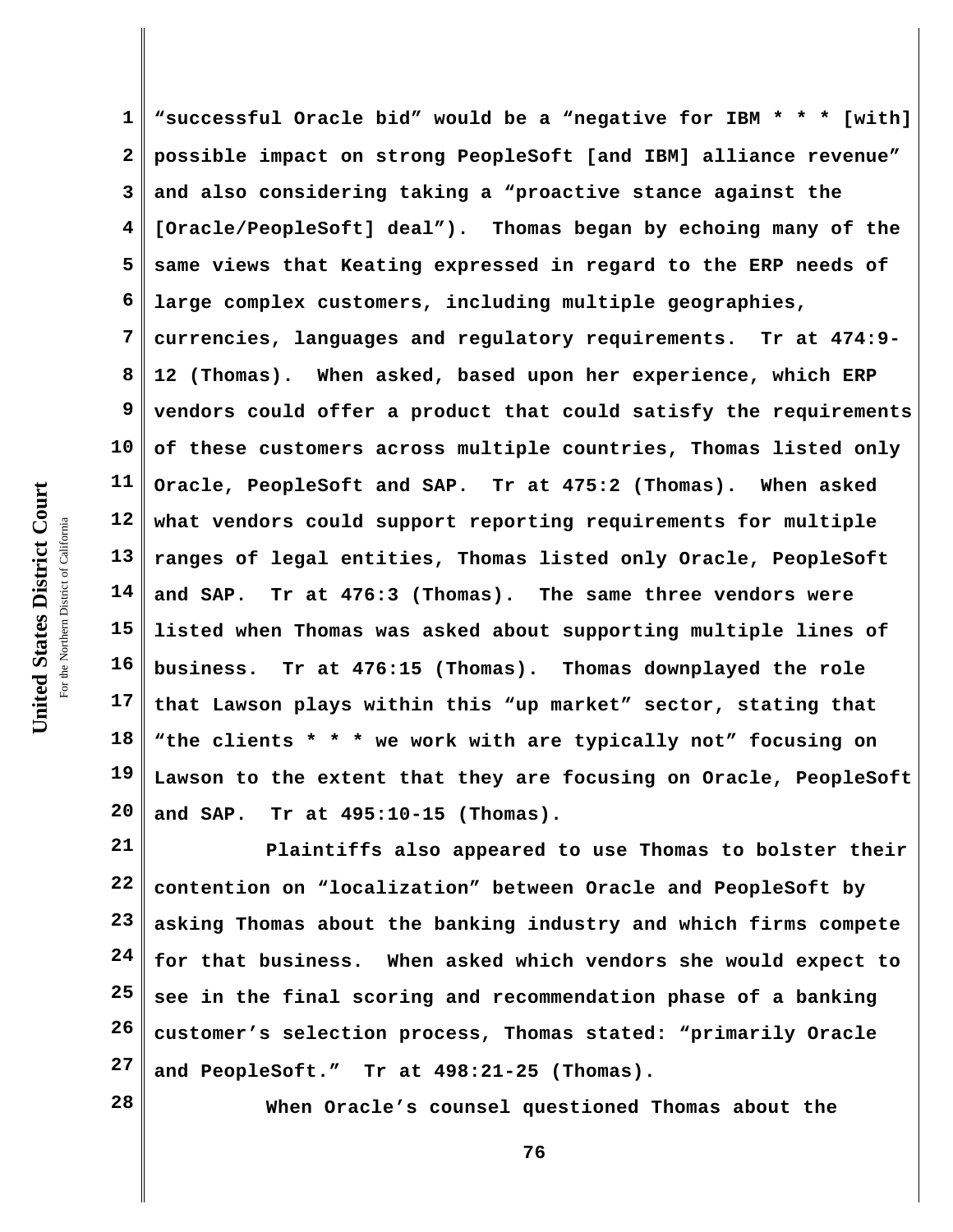**1 2 3 4 5 6 7 8 9 possible bias of IBM, Tr at 499-503 (Thomas), Thomas admitted that IBM has the "largest PeopleSoft practice of any consulting firm in the world" and that PeopleSoft has "publicly described IBM as PeopleSoft's strongest partner." Tr at 499 (Thomas). Further, IBM has over 150 employees dedicated to consulting and implementing PeopleSoft products, all of whom could lose their jobs if PeopleSoft was merged with Oracle, a company for which IBM has only 75 dedicated consultants. Tr at 500:20-502:10 (Thomas).** 

**10 11 12 13 14 15 16 17 18 19 Turning to Lawson, when asked about IBM's large and complex implementation of Lawson HRM for the State of Arizona, which has over 60,000 employees, Thomas stated that she didn't have the "Lawson expertise" to talk about that transaction. Tr at 519:12-13. Further, Thomas "was not aware" of IBM's implementation of Lawson software at Montgomery County Schools in Maryland, an entity with over 140,000 students. Nor was she "aware" of IBM's implementation of Lawson for the State of Michigan or IBM's implementation of Lawson for a large school district in Tampa. Tr at 520:7-19 (Thomas).** 

**20 21 22 23 24 25 26 27 28 The court first notes a possible IBM bias due to IBM's potential loss of PeopleSoft implementation business, a significant source of IBM revenue. Furthermore, the court cannot overlook Thomas' lack of knowledge about any potential high function implementation of Lawson software. This makes the court reluctant to afford much, if any, weight to her testimony. Thomas seemed not to be able to identify factors that would keep Lawson from competing in the high function sector. Her testimony failed to substantiate plaintiffs' claim of separate FMS and HRM**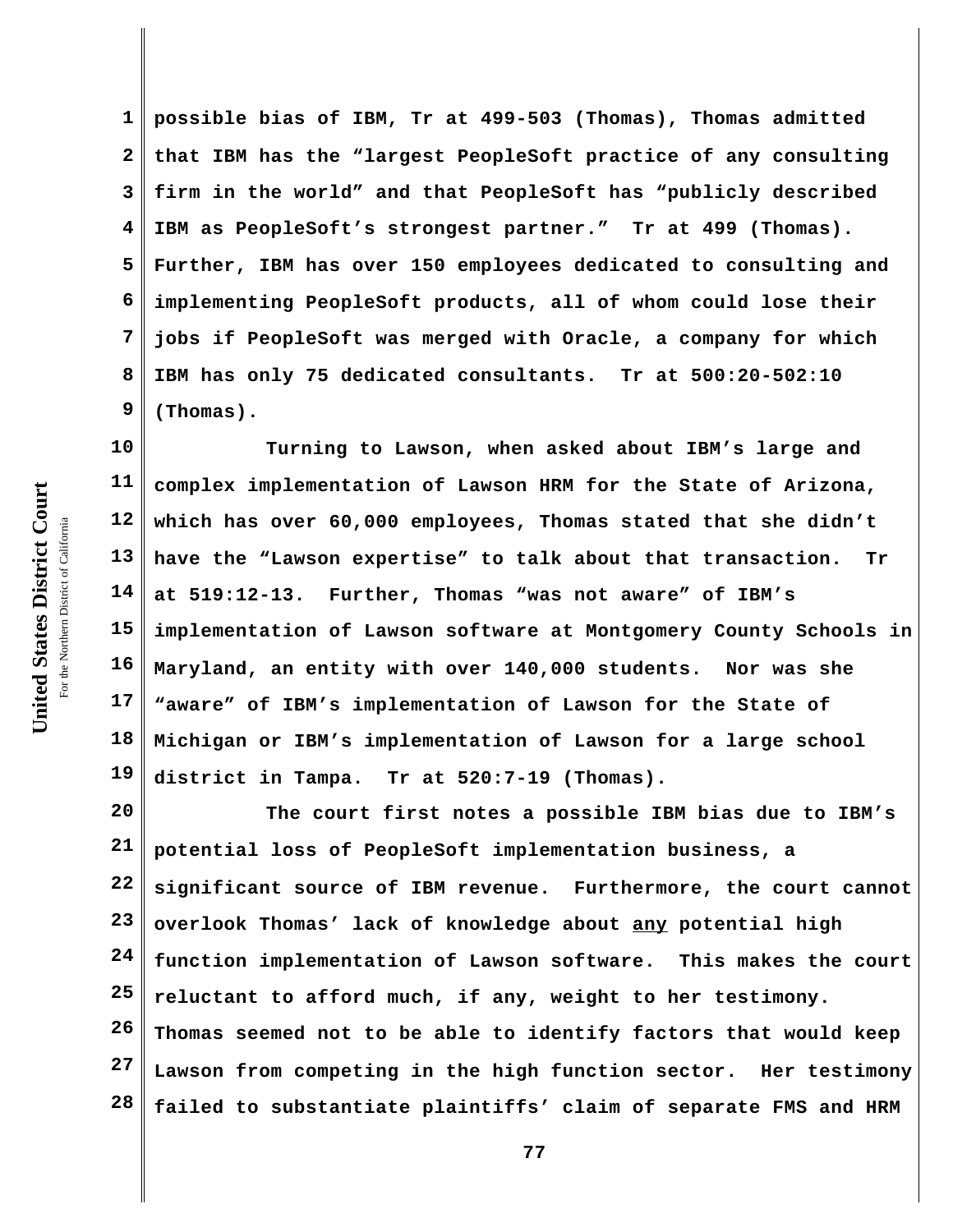**1 high function markets.**

**2**

**3**

**4**

**5**

**6** *Industry Witnesses: PeopleSoft and Microsoft*  **Next, plaintiffs presented the testimony of several industry witnesses in an effort to support the proposed high function ERP market.**

**7 8 9 10 11 12 13 14 15 16 17 18 19 20 21 22 23 24 25 26 Richard Bergquist, Chief Technology Officer, Senior Vice President and PeopleSoft "Fellow," explained to the court how PeopleSoft defines a high function customer versus a midmarket customer. Tr at 255:18-19, 275-276:21 (Bergquist). Not surprisingly, Bergquist's definition of high function customers and high function software echoed plaintiffs' definitions (or, at least, some of them). First, Bergquist stated that a customer cannot be labeled as high function simply based upon its size or revenue. Rather, one "ha[s] to look all the different dimensions" in order properly to distinguish between these two types of customers. Tr at 276:3 (Bergquist). The "different dimensions" that Bergquist referred to in guiding an explorer through the task of deciding what label to apply to a customer are: functionality, flexibility, scalability, reliability and technology. Tr at 280-282, 283:18, 289:4-25 (Bergquist). Only after knowing the customer's needs regarding all of these dimensions, which one must learn "through a series of conversations with the customer," can one then place a customer in the correct talismanic column of high function or mid-market. Tr at 276:11-13 (Bergquist).**

**27 28 A high function customer requires software that is highly functional, highly flexible, contains large scalability**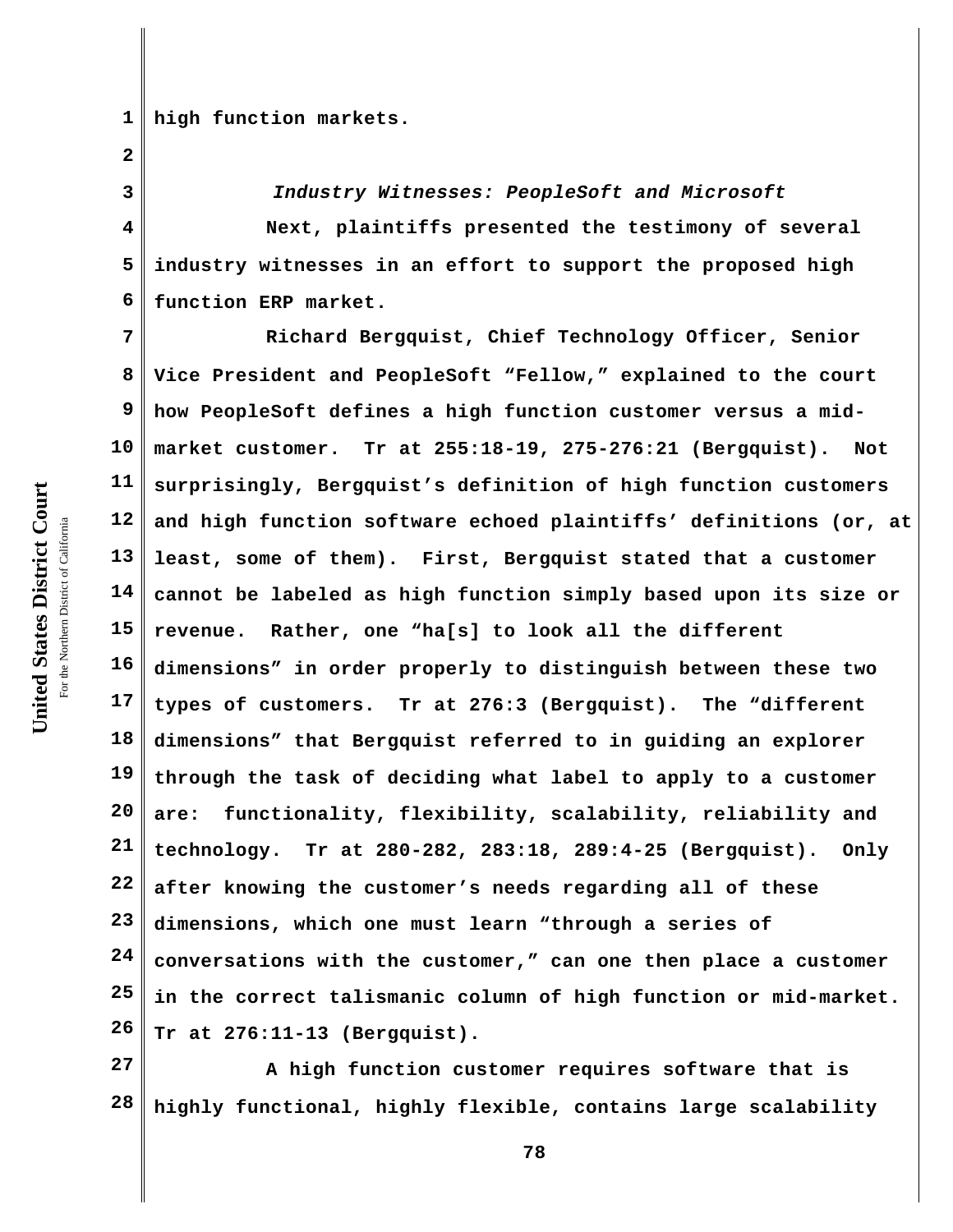**1 2 3 4 5 6 7 8 9 10 11 12 13 14 15 16 17 18 19 20 and is reliable 24 hours per day, seven days a week. Tr at 283- 289 (Bergquist). Customers who do not need software with such deep functionality, large scalability or high flexibility are mid-market customers who buy mid-market software. Tr at 300:10- 13 (Bergquist). Bergquist succinctly stated that "customers that don't have the needs of large and complex enterprises, we [PeopleSoft] group into the mid-market." Tr at 275:1-2 (Bergquist). Bergquist clearly stated that a market exists for the sale of high function software to high function customers, and in this market PeopleSoft competes with only SAP and Oracle. Tr at 279:17 (Bergquist). Berquist went on to explain that a customer can be high function regardless of its international locations or international currency needs. Tr at 292:20 (Bergquist). "Internationality" was not a dimension for delineating high function from mid-market, rather international needs simply create the need for more function and scalability. Nonetheless, multiple currency, language and nationality capabilities are not requirements for a high function customer, as a customer can be located in the United States only and use only English and still be a high function customer according to**

**Bergquist. Tr at 292:1-15 (Bergquist).**

**22 23 24 25 26 27 28 Questions soon turned to Lawson and its role in this high function software market. Berquist stated that PeopleSoft "does not believe" that Lawson sells any HRM or FMS software that has similar functionality to the same software sold by PeopleSoft. Tr at 299:21-25 (Bergquist). Rather, Lawson has FMS and HRM that is "adequate for the basics of what an organization would need." Tr at 300:4-5 (Bergquist). If the organization has**

**21**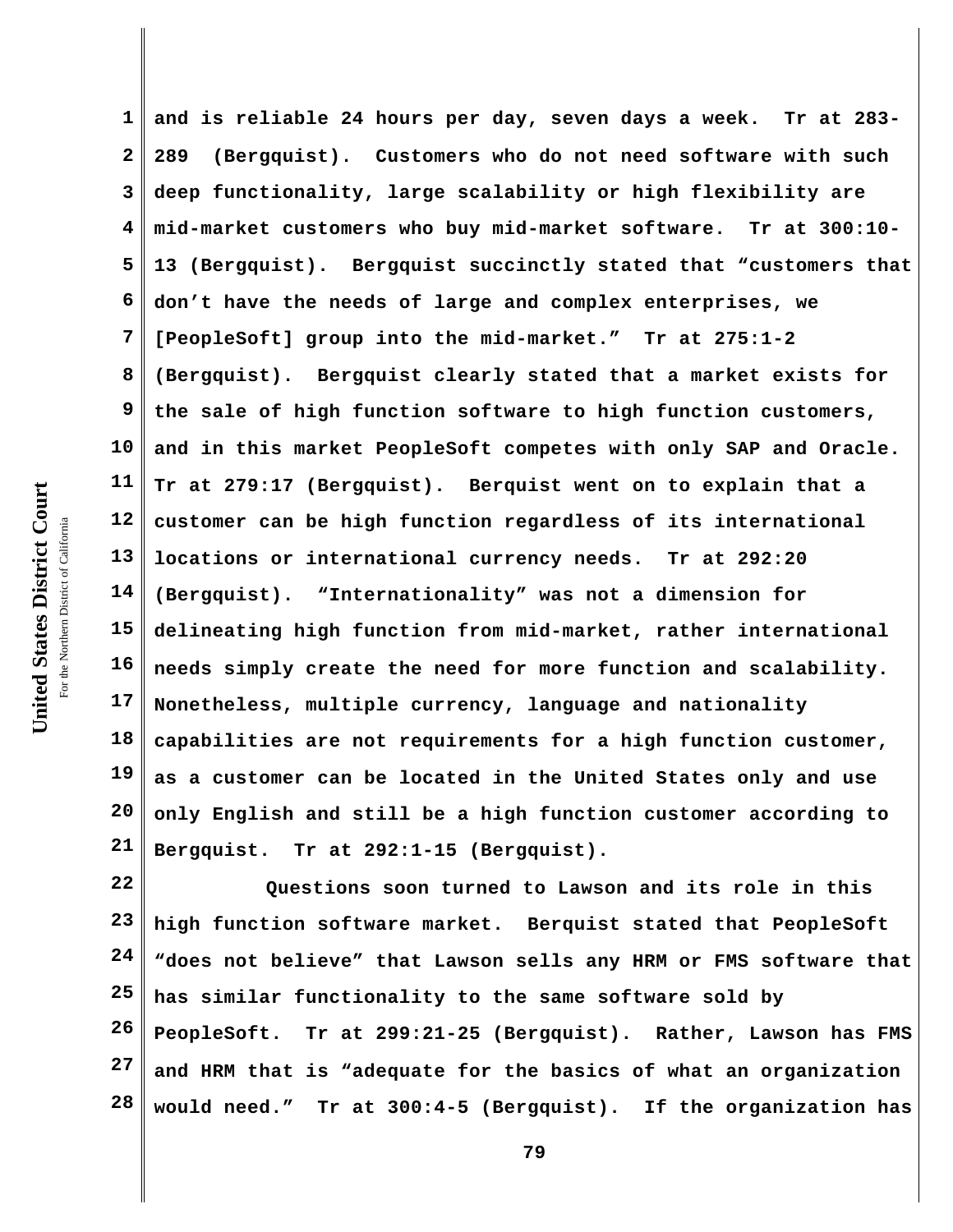**1 2 3 4 5 6 7 8 simple and repetitive tasks, then "the Lawson product does that very well." Tr at 300:9-10, 304:1-4 (Bergquist). But if a customer starts going beyond those basic tasks, then the customer needs features and functions that Lawson cannot supply. Tr at 300:10-13 (Bergquist). Moreover, Lawson does not have to ability to support Unicode, a common character set for all languages of the world. Since Lawson cannot do that, it is "limite[d] to the US, Canada and UK." Tr at 301:19-25 (Bergquist).**

**9 10 11 12 13 14 15 16 17 18 19 The next topic was AMS and its role in the high function market. Bergquist stated that AMS only has a "financial product that is meant for sale in the public sector." Tr at 309:14-15 (Bergquist). Further, the software was developed only for a minimum level of functionality and requires extensive customization before it can be implemented. Tr at 309:12-17 (Bergquist). Further, AMS does not have an HRM product. Because AMS does not rise to the level of functionality required to be considered high function, AMS is not a high function vendor selling a product that competes in the proposed market. Tr at 310:4-7 (Bergquist).**

**20 21 22 23 24 25 26 27 28 Next, Bergquist took aim at the best of breed solutions, stating that a customer "can't assemble point solutions to get the full picture." Tr at 311:12-14 (Bergquist). These point solutions do not provide core functionality, requiring a customer to purchase core functionality from a different vendor, and then having "multiple solutions from point solutions," creating extensive integration costs. Tr at 311:12- 25 (Bergquist). Accordingly, best of breed solutions are not a viable option for high function customers and therefore are not**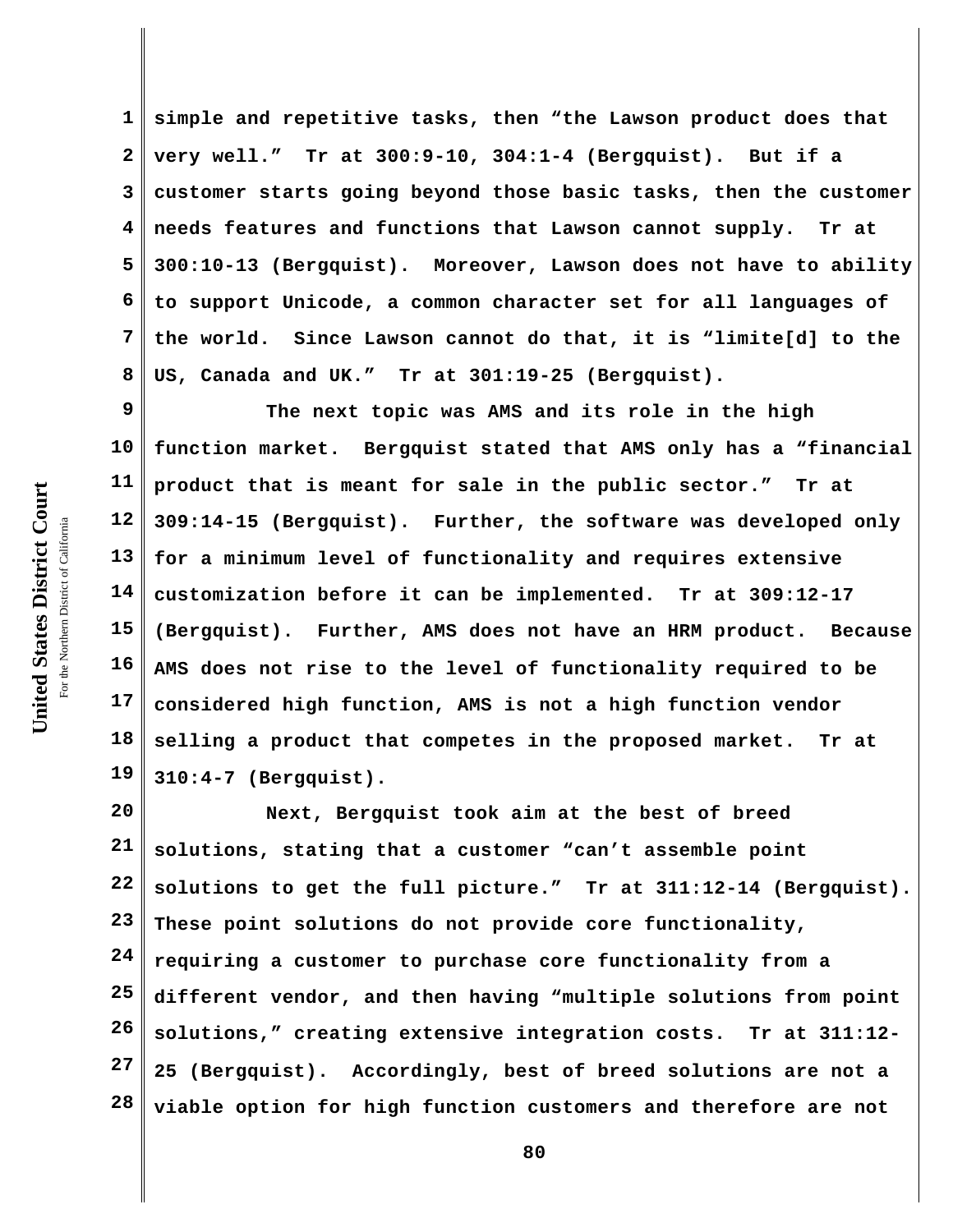United States District Court **United States District Court** For the Northern District of California the Northern District of California

**1 substitutes for high function software.**

**2 3 4 5 6 Next, Bergquist set out to prove that outsourcing is also not a viable option for high function customers stating that "we see it [outsourcing] as less capable software than that provided by PeopleSoft, SAP and Oracle." Tr at 314:11-12 (Bergquist).**

**7 8 9 10 11 12 13 14 15 16 17 18 19 20 21 22 23 Finally, Bergquist was questioned about potential localized competition between Oracle and PeopleSoft, thus establishing the likelihood of unilateral anticompetitive effects. Bergquist testified that there are some instances where Oracle is PeopleSoft's closest competitor over SAP. Tr at 319:6- 8 (Bergquist). This type of situation arises in the service industries according to Bergquist because Oracle and PeopleSoft both "grew up in the same neighborhood," the services industry neighborhood, thus making Oracle and PeopleSoft strong competitors in this vertical, especially among those who have a "buy-American tendency." Tr at 319:11-16 (Bergquist). Moreover, Bergquist testified that SAP has suffered from the "stereotype of German engineering" that leads many to view SAP software as less flexible and requiring more customization. Tr at 320:11-15 (Bergquist). But Oracle and PeopleSoft are both seen as very flexible, again making them more likely competitors over SAP. Tr at 320:16-18 (Bergquist).**

**24 25 26 27 28 On cross, Bergquist was first asked about the distinction between mid-market and high function customers and software. When asked if there were any PeopleSoft documents which describe this distinction between high function and midmarket customers or software, Bergquist said that he was not**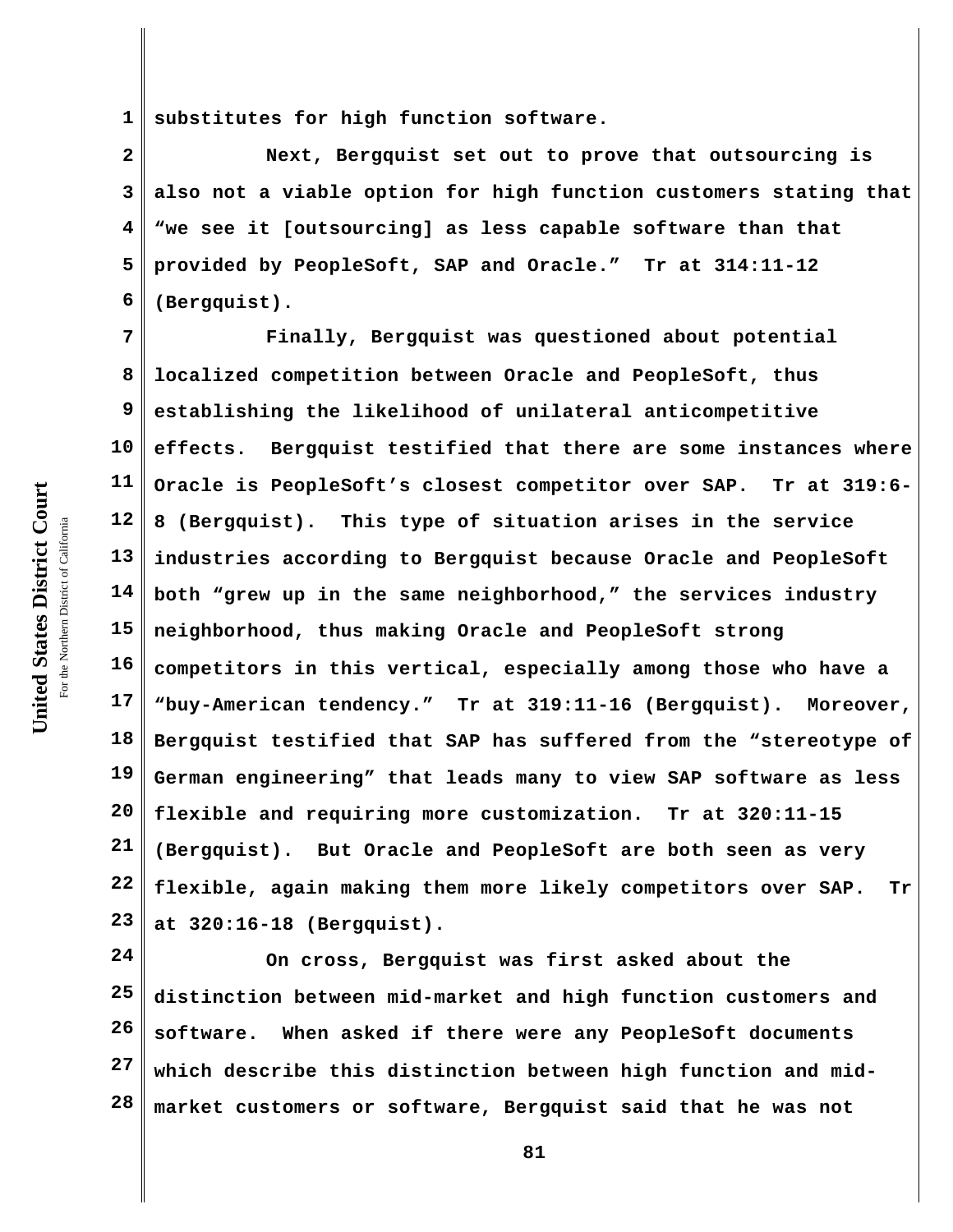**1 2 3 4 aware of any such documents. Tr at 347:22-25 (Bergquist). Further, Bergquist admitted that there are no "clear-cut answers" or "firm dividing lines" that distinguish a mid-market customer from a high function customer. Tr at 353:15-22 (Bergquist).**

**5 6 7 8 9 10 11 12 13 14 15 16 Next Bergquist was asked about his dismissal of Lawson from the high function market. When asked if PeopleSoft had lost any business from large and complex customers to Lawson, Bergquist replied: "I can't think of any that we have \* \* \* lost." Tr at 364:5 (Bergquist). Oracle then showed Bergquist a document, created by PeopleSoft, tabulating enterprise deals which PeopleSoft had competed for, and the name of the competitor on the deal. Ex D6236A. The data read that Lawson was an enterprise competitor 27 times, with SAP competing 33 times and Oracle 38 times. Id at PS-C077332. But Bergquist stated: "I don't know anything about this document \* \* \* where it came from or how it was." Tr at 375:3-9 (Bergquist).**

**17 18 19 20 21 22 23 24 25 26 27 28 Bergquist was then asked about specific instances of competition with Lawson. When asked if he knew anything about PeopleSoft's loss to Lawson on the Dean Foods account, Bergquist stated "no." Tr at 377:16-18 (Bergquist). When asked about PeopleSoft's loss to Lawson on the Qwest [transcript misspelling] Communications account, again Bergquist stated that he knew nothing about that lost business. Tr at 377:19-21 (Bergquist). Moreover, it appears Bergquist was not even aware of instances in which PeopleSoft won business when in competition with Lawson. When asked if he knew anything about PeopleSoft's wins over Lawson on the Maricopa County account, Bergquist replied "no." Tr at 377:22-24 (Bergquist). Bergquist provided the same answer**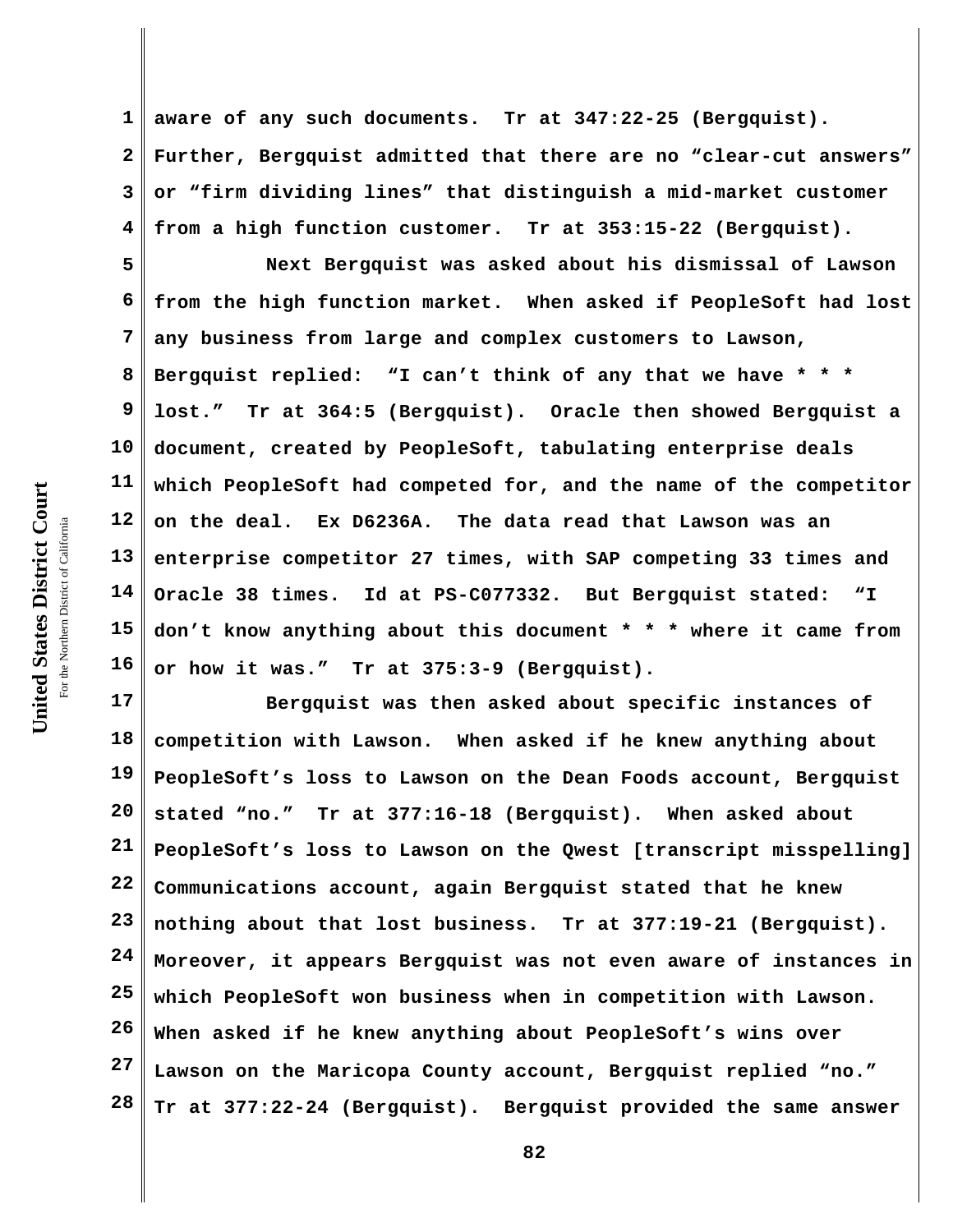**1 2 3 4 5 6 7 8 9 when asked about PeopleSoft's win against Lawson on the San Diego Unified School District account. Tr at 378:2 (Bergquist). Bergquist, like Ms Thomas before him, seemed to have been struck with a singular memory lapse. It appears both witness, while able to testify thoroughly about other vendors, drew a complete blank when asked about potential high function implementations of Lawson. The court began to wonder if this phenomenon, perhaps called "Lawson Amnesia," would strike any more of plaintiffs' witnesses.** 

**10 11 12 13 The final part of Bergquist's cross came when defense counsel began inquiring about the alleged localization of competition between PeopleSoft and Oracle in the services industry vertical:**

**Question (Oracle counsel): Can you identify for me any particular verticals in which you believe that SAP is not competitive with Oracle and PeopleSoft?**

**Answer (Bergquist): SAP may compete in almost all the verticals that are there. \* \* \*. There is relative strength for PeopleSoft and Oracle in the services industries.**

**19 20 21 Question: I understand that you've said that sir, but my question is different. In any of those services industries, is it your testimony that SAP is not competitive with Oracle and PeopleSoft?**

**Answer: No.**

**23 Tr at 388:1-11 (Bergquist) (emphasis added).**

**24 25 26 27 28 Notwithstanding any bias, Bergquist's testimony served to hurt plaintiffs' claims rather than bolster them. First, Bergquist conceded that no "clear-cut" dividing line exists in labeling a customer as "high function" rather than "mid-market." Finding an articulable division between so-called high function**

**14**

**15**

**16**

**17**

**18**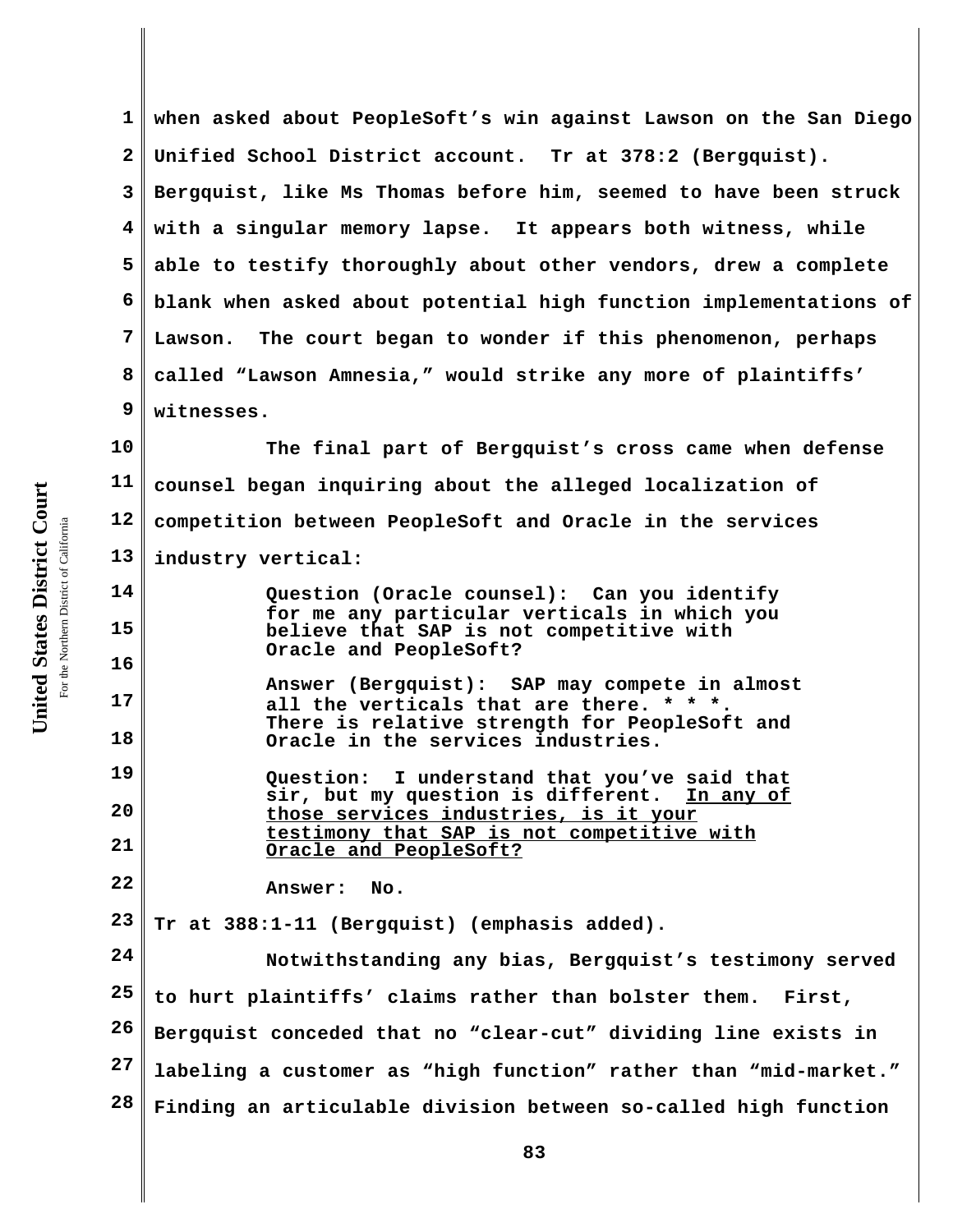**1 2 3 4 5 6 7 8 9 10 11 and mid-market ERP is necessary to plaintiffs' burden of establishing a product market. Second, Bergquist conceded that there is not one single services industry vertical in which SAP is not "competitive" with Oracle and PeopleSoft. The court must demarcate such a "node" or area of localized competition between Oracle and PeopleSoft as a prerequisite to finding any likelihood of unilateral anticompetitive effects. Bergquist's testimony was also full of self-serving statements regarding the low functionality of AMS and Lawson, testimony that was shown to be wholly unreliable on cross-examination when Bergquist was rendered unable to remember key information regarding Lawson.**

**12 13 14 15 16 17 18 19 20 21 22 23 24 25 26 27 28 Philip Wilmington, Executive Vice President of PeopleSoft Americas, further testified in support of the plaintiffs' proposed product market. Tr at 1760:4 (Wilmington). Wilmington began by expounding how PeopleSoft characterizes the mid-market versus the "up-market" or high function market. Tr at 1765-1766 (Wilmington). Wilmington stated that the "up-market" is defined as customers that have revenues of \$1 billion or above and have "complex requirements." Tr at 1765:16-22 (Wilmington). Prior to the PeopleSoft acquisition of J D Edwards, the demarcation line between mid-market and up-market had been \$500 million. Tr at 1847:7-17 (Wilmington). Predictably, Wilmington stated that PeopleSoft only competes in the up-market with Oracle and SAP. Tr at 1773:14 (Wilmington). Oracle and SAP are the "ones [PeopleSoft] runs into all the time." Tr at 1773:19-20 (Wilmington). Only these vendors have "the functionality" and the "references or customer successes" which allow them to be a competitive presence in the up-market. Tr at 1773:21-1774:2**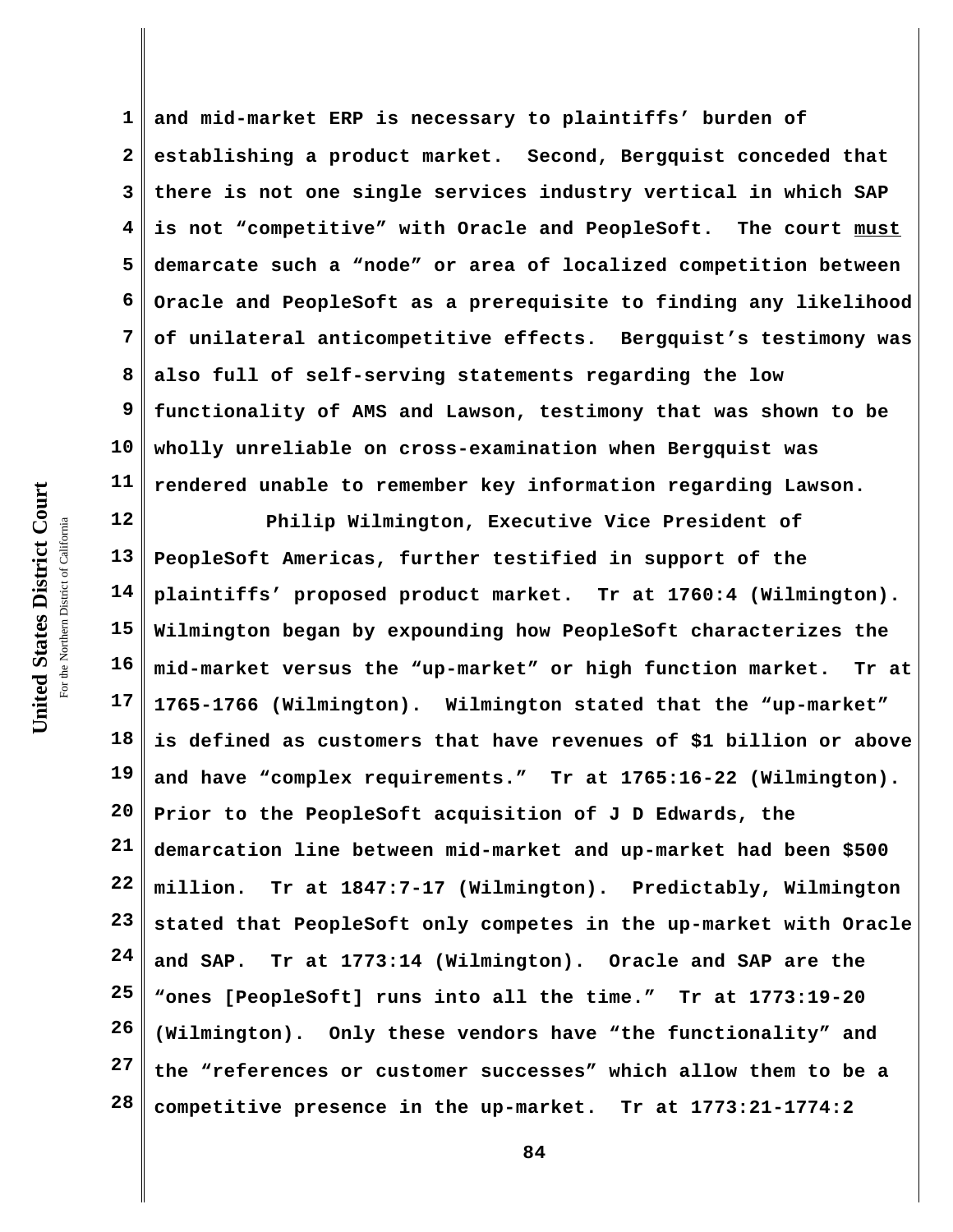**1 2 3 4 5 6 7 8 9 (Wilmington). Wilmington further testified that when these three competitors compete, it gets "very aggressive." Tr at 1797:20 (Wilmington). Moreover, Wilmington stated that oftentimes PeopleSoft knew the identity of its competitors on any given account, with that information driving higher discounts. Wilmington cited the example of the Oracle and PeopleSoft competition for Target, in which Target would communicate the other competitor's discount offerings to PeopleSoft. Tr at 1797:20-25 (Wilmington).** 

**10 11 12 13 14 15 16 17 Wilmington testified that he did not believe that the "do nothing" option was a threat to PeopleSoft or other up-market vendors. Wilmington stated: "Almost never do I see a company that is invested in a [procurement] evaluation \* \* \* just do nothing." Tr at 1792:2-3 (Wilmington). Wilmington stated that incumbent systems may simply "delay the decision" to buy ERP, but it is not a long-term solution for any customer. Tr at 1792:21- 22 (Wilmington).**

**18 19 20 21 22 23 24 25 26 27 28 Testimony turned to Lawson and its classification as a mid-market or up-market vendor. "Very, very infrequently do I see Lawson," stated Wilmington in describing the competition for high function customers. Tr at 1803:9 (Wilmington). "They are not a viable competitor for the up-market." 1803:10-12 (Wilmington). Wilmington stated that Lawson competes, and competes well, in the mid-market sector, and perhaps it can be seen sporadically in the up-market healthcare and retail industry. Tr at 1805:13-23 (Wilmington). When Wilmington was asked about the competition between PeopleSoft and Lawson on the Amerigroup account, Wilmington stated that Americgroup "was very**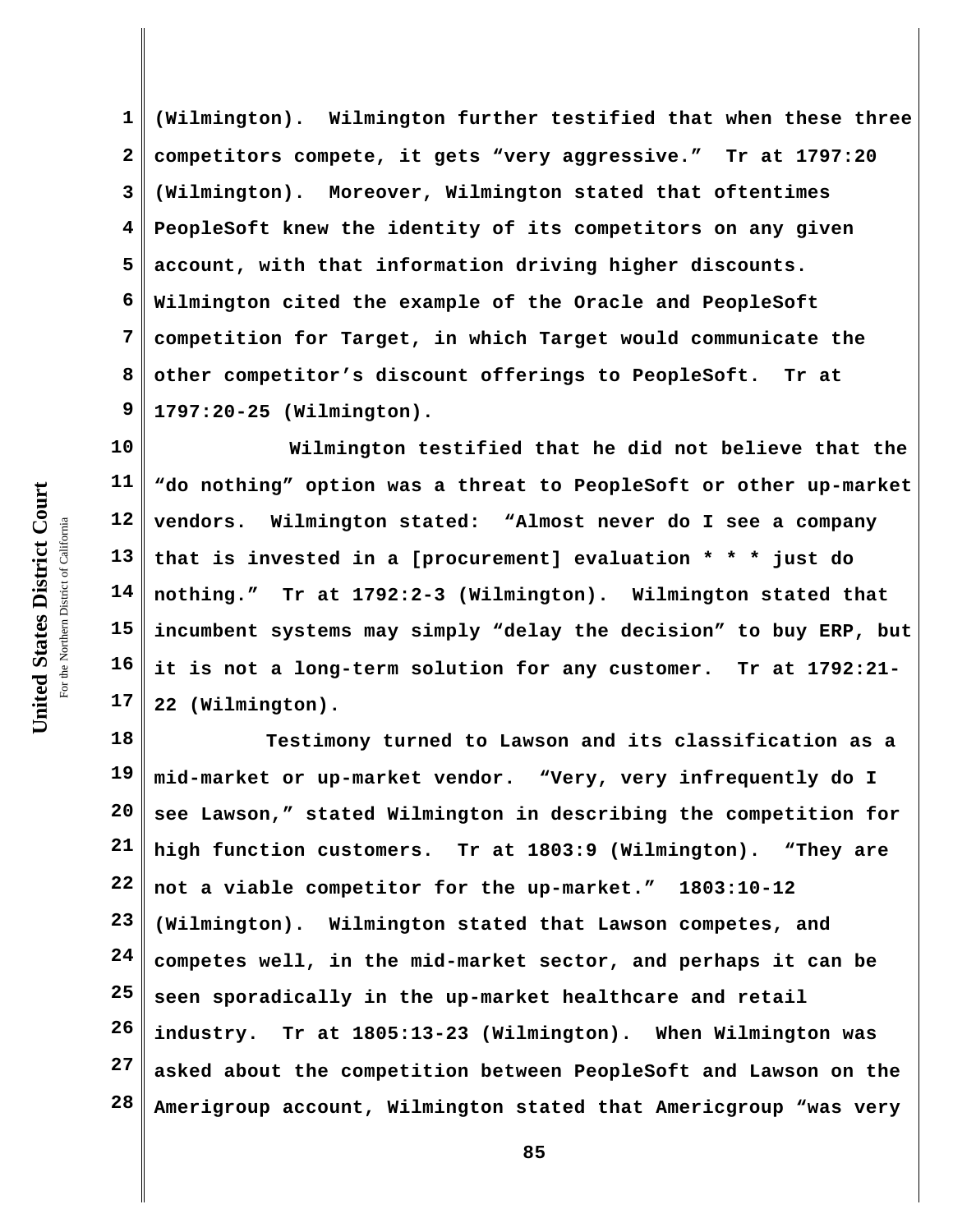**1 2 3 4 much a mid-market opportunity." Tr at 1810:5-6 (Wilmington). Regarding Microsoft, Wilmington stated that PeopleSoft does not compete with Microsoft in the up-market and only sees it from "time to time" in the mid-market. Tr at 1811:14 (Wilmington).**

**5 6 7 8 9 10 11 12 13 14 15 16 17 Next, Wilmington was asked about outsourcing and its role in the up-market. Tr at 1812:13-14 (Wilmington). Wilmington stated that he does not see outsourcing as a threat to PeopleSoft; rather, he sees outsourcing as an opportunity. Tr at 1812-17-18 (Wilmington). Wilmington stated that outsourcers have to buy software to manage the client's HR needs, and PeopleSoft tries to be the vendor to supply such software. Tr at 1812:17-18 (Wilmington). Accordingly, outsourcing is a business opportunity, not a threat. When asked about outsourcers who use their own software to manage HR, Wilmington stated that he doesn't feel threatened because that software lacks the "robust functionality that is going to be necessary to successfully meet the needs of [the] up-market." Tr at 1813:12-14 (Wilmington).**

**18 19 20 21 22 23 24 25 26 27 28 Finally, Wilmington testified regarding localized competition between Oracle and PeopleSoft. Wilmington stated that SAP software was "developed for a more rigid business model" and therefore lacks flexibility. Tr at 1815:5-6 (Wilmington). Oracle and PeopleSoft possess such flexibility and therefore are better solutions for up-market customers. Tr at 1815:11-15 (Wilmington). Moreover, Wilmington testified that he believes SAP is more expensive, ranging anywhere from "20 to 50 percent, in terms of higher cost of ownership across the board." Tr at 1817:5-7 (Wilmington). In fact, Wilmington cited one example, the PNC Bank account, in which Oracle, SAP and PeopleSoft were**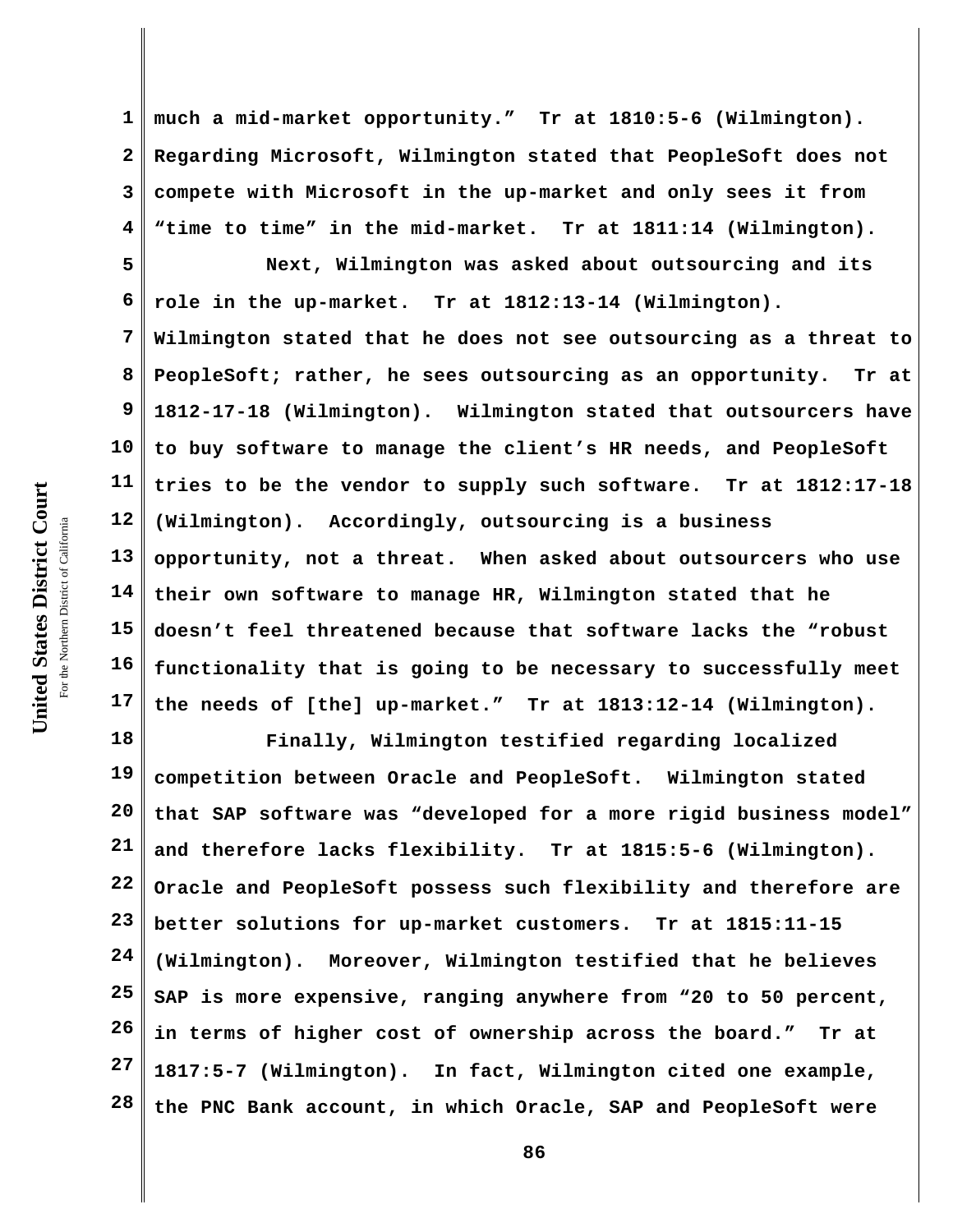United States District Court **United States District Court** For the Northern District of California the Northern District of California

**1 2 3 4 5 6 all three competing. But SAP was eliminated because its software did not possess the flexibility that PNC required. Accordingly, PNC narrowed the competition to only Oracle and PeopleSoft. Finally, Wilmington stated that the PNC scenario was exemplary of the situation in the entire United States banking industry. Tr at 1817-1818 (Wilmington).**

**7 8 9 10 11 12 13 14 15 16 17 18 19 20 21 22 23 24 25 26 27 28 On cross, Wilmington was questioned about PeopleSoft's up-market versus mid-market demarcation. It was during this questioning that the court learned that the day prior to Oracle's tender offer for PeopleSoft, the demarcation line was \$500 million in revenues and/or 2,000 employees but, soon thereafter, the of demarcation line increased to \$1 billion in revenue only. Tr at 1848:10-16 (Wilmington). Wilmington stated that it was the J D Edwards acquisition, and not the tender offer, which caused the increase. But Oracle's counsel then asked: "If you drew the line at 500 million and/or 2,000 employees for [the] mid-market [roof amount], then the up-market would include players other than Oracle, PeopleSoft and SAP, isn't that right?" Tr at 1849:5-7 (Wilmington). Wilmington had trouble giving a direct answer to this question, choosing instead to argue that other factors were necessary, other than revenue, before being able to classify a customer in the mid-market or up-market. Tr at 1849:8-15 (Wilmington). But Oracle's counsel quickly brought Wilmington's attention to a 2003 PeopleSoft Pricing Policy Document which stated that "[a] mid-market customer is defined as a customer with revenues of up to \$500 million and/or 2,000 employees." Ex P4965 at 6-7. There is no mention of other factors such as scalability or functionality needs. Further, the**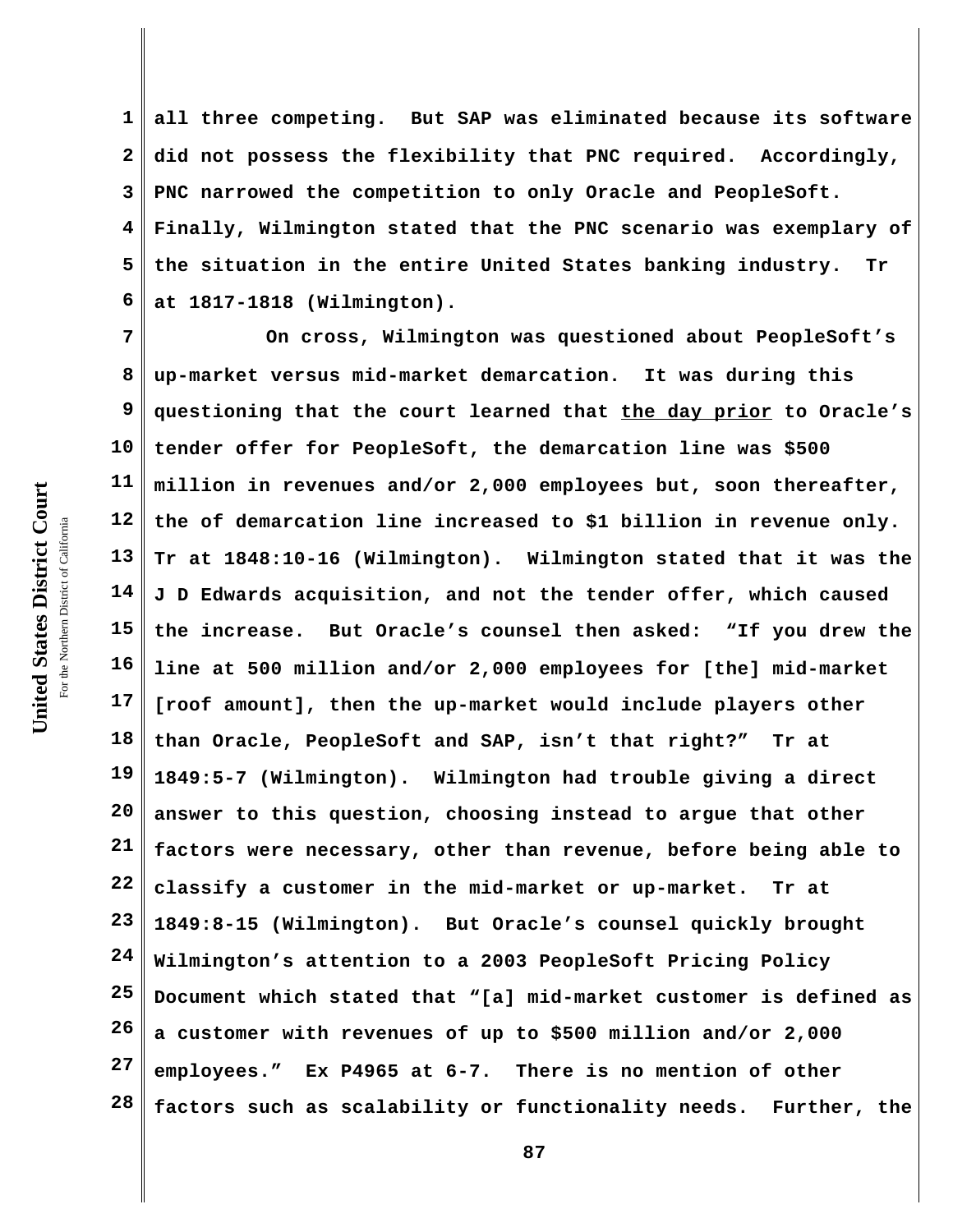**1 2 3 document stated that "[t]he revenue-based metric is meant to be the single determinant of the Mid-Market Line \* \* \*." Ex P4965 at 6-7 (emphasis added).**

**4 5 6 7 8 9 10 11 12 13 14 15 16 17 18 19 20 21 22 23 24 25 26 27 Regarding Lawson, Wilmington stood by his deposition statement that not once in 25 years had Wilmington seen PeopleSoft compete with Lawson for a "enterprise customer." Tr at 1856:21-25 (Wilmington). Wilmington stated that he based this statement upon the new \$1 billion demarcation line between midmarket and up-market (enterprise) customers. Tr at 1857:5 (Wilmington). But Wilmington conceded that if the \$500 million/2,000 employee line were used, then PeopleSoft had competed with Lawson for enterprise customers. Tr at 1858:7-8 (Wilmington). Oracle then introduced a document created by PeopleSoft in July 2003, after the Oracle offer and the J D Edwards acquisition, which showed the number of times PeopleSoft had competed with certain vendors on enterprise deals. Tr at 1858:10-17 (Wilmington); Ex D6236. Since the document was created after the J D Edwards acquisition, it would appear that the mid-market demarcation line used would be (or should have been) the \$1 billion line. The document lists PeopleSoft as having competed with Lawson 27 times for an enterprise customer. Tr at 1859:7-8 (Wilmington). When asked if Wilmington still stood by his testimony, Wilmington stated that he still believed that PeopleSoft "doesn't see Lawson in enterprise deals." Tr at 1859:13-14, 1861:5-7 (Wilmington). Wilmington elected to "stand by his testimony." Tr at 1861:8 (Wilmington). Lawson Amnesia appeared to have claimed yet a third victim.**

**28**

**When asked about PeopleSoft's competition with Lawson**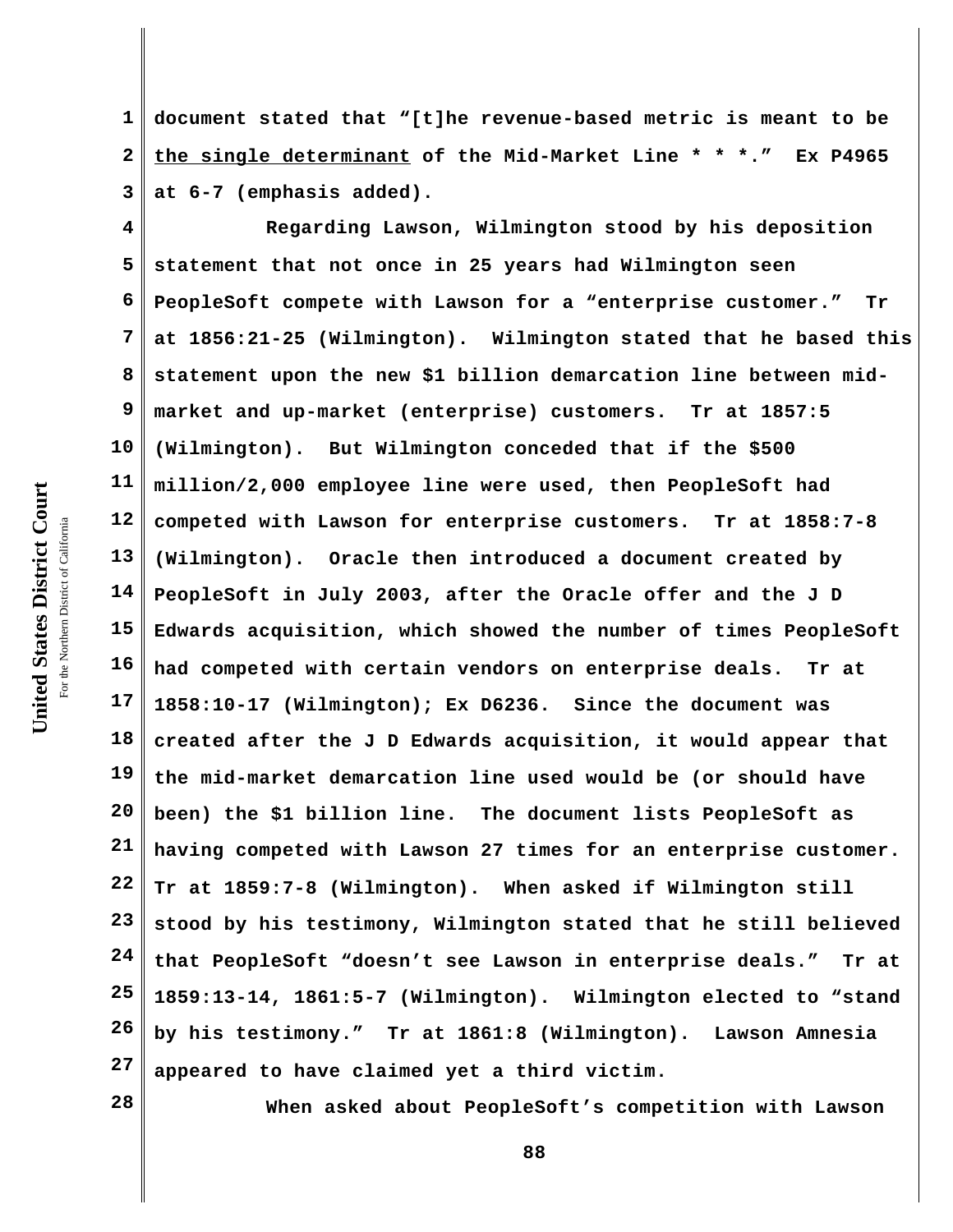**1 2 3 4 5 6 7 8 9 10 11 12 13 14 15 16 17 18 19 20 21 22 23 24 25 26 for HCA Columbia, Wilmington could not speak to that issue because "he had not been involved in the competition." Tr at 1868:4 (Wilmington). When shown a PeopleSoft document that listed Lawson as "the number one competitor in new market deals" in the western geographic region of the United States, Wilmington stated that he "did not know" if Lawson was really number one. Tr at 1866:13-21 (Wilmington). When competing with Lawson for the Stanford University Medical Center, PeopleSoft documents written by Lynn Duffy, the sales team leader on the deal, stated that "Lawson is the competition," but Wilmington stated that he "was not sure" if Duffy was right about that point. Tr at 1870:5-6 (Wilmington). When asked about PeopleSoft's loss to Lawson for the State of Michigan account, Wilmington stated that he was "not certain" if PeopleSoft had even competed against Lawson for that account. Tr at 1878:15-16 (Wilmington). When asked about PeopleSoft's loss to Lawson for ManuLife's business, Wilmington stated that he "did not remember losing to them" on that account. Tr at 1896:14 (Wilmington). When asked about the loss to Lawson for the Mayo Clinic account, Wilmington stated that he "was not familiar with the details of that competition." Tr at 1896:22-23 (Wilmington). Since Wilmington apparently was not aware of what PeopleSoft's own documents reveal about Lawson as a competitor and is "not certain" whether PeopleSoft competed against Lawson for several large accounts, the court finds Wilmington's testimony concerning Lawson's absence from the upmarket largely incredible.**

**27 28 Regarding outsourcing, Wilmington was shown the same document created by PeopleSoft soon after the Oracle tender**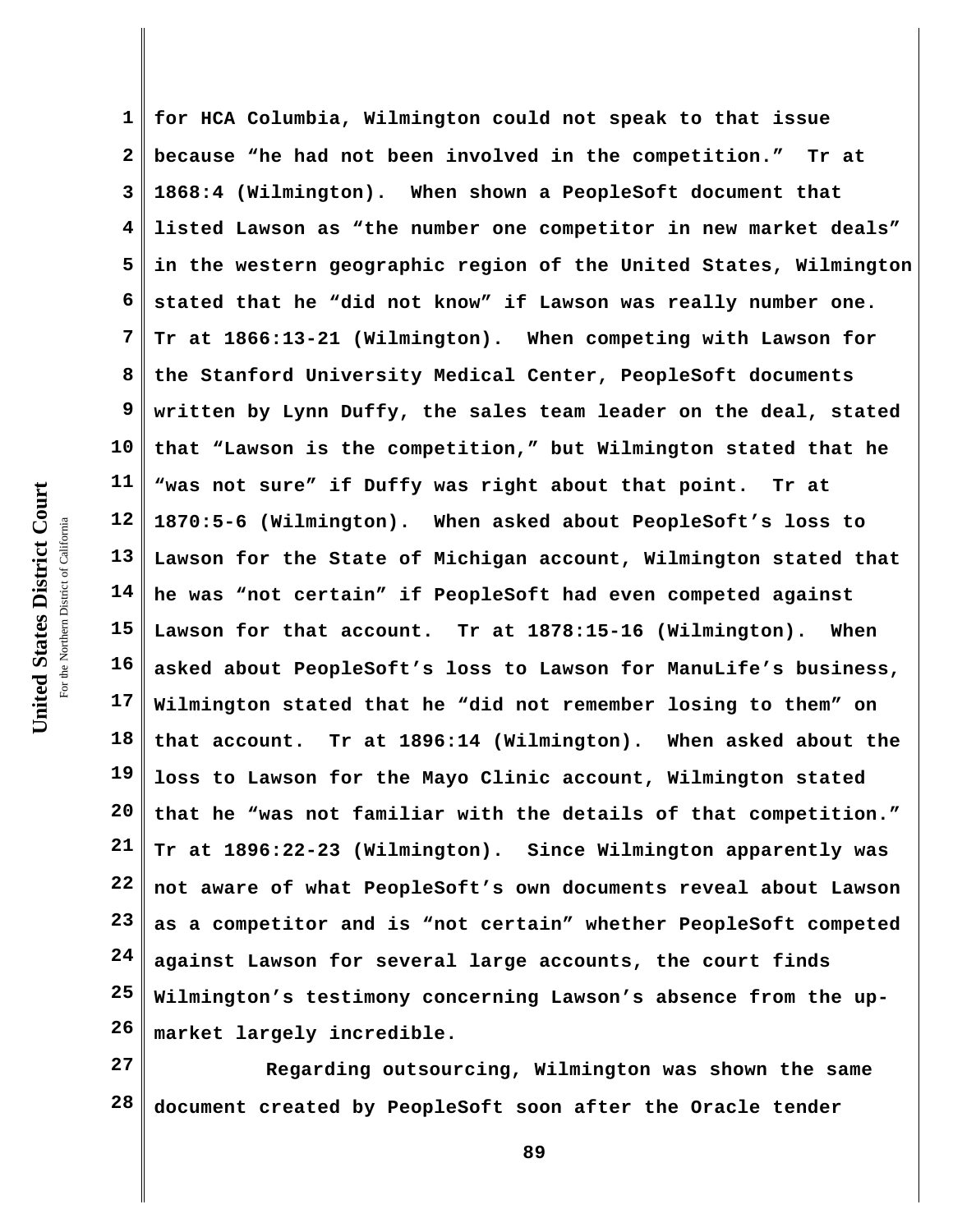**1 2 3 4 5 6 offer, which showed that PeopleSoft competed against ADP, an outsourcer, 15 times. Ex D6236. Wilmington stated that he "did not know how this [sic] data was compiled and edited;" therefore, he could not state whether these data meant that PeopleSoft faced competition from ADP for up-market customers. Tr at 1860:5-15 (Wilmington).**

**7 8 9 Finally, Oracle cross-examined Wilmington about any alleged localization between Oracle and PeopleSoft. Wilmington was shown his video deposition in which he was asked:**

**Question (Oracle counsel): Is there any vertical segment of the market in the United States, the ERP market, where you do not consider SAP to be a formidable competitor for large enterprise customers?**

**Answer (Wilmington): For large enterprise customers, no. I believe them to be a formidable competitor across the industry.**

**15 16 17 Tr at 1957:10-21 (Wilmington) (emphasis added). When asked if he had given those answers, Wilmington replied "yes." Tr at 1957:20 (Wilmington).**

**18 19 20 21 22 23 24 25 26 27 28 For the same reasons the court mentioned above in discounting Berquist's testimony, the court cannot accord much weight to Wilimgton's testimony. First, Wilmington admitted that there is not a single vertical industry in which Wilmington does not believe SAP to be a "formidable competitor" undercutting plaintiffs' unilateral effects claim. Further, in describing the way in which PeopleSoft characterizes mid-market customers, Wilmington was impeached by a document created by his own company. Likewise, the same document impeached his testimony about the absence of outsourcers from the up-market. This impeachment, combined with Lawson Amnesia, leads the court to**

**10**

**11**

**12**

**13**

**14**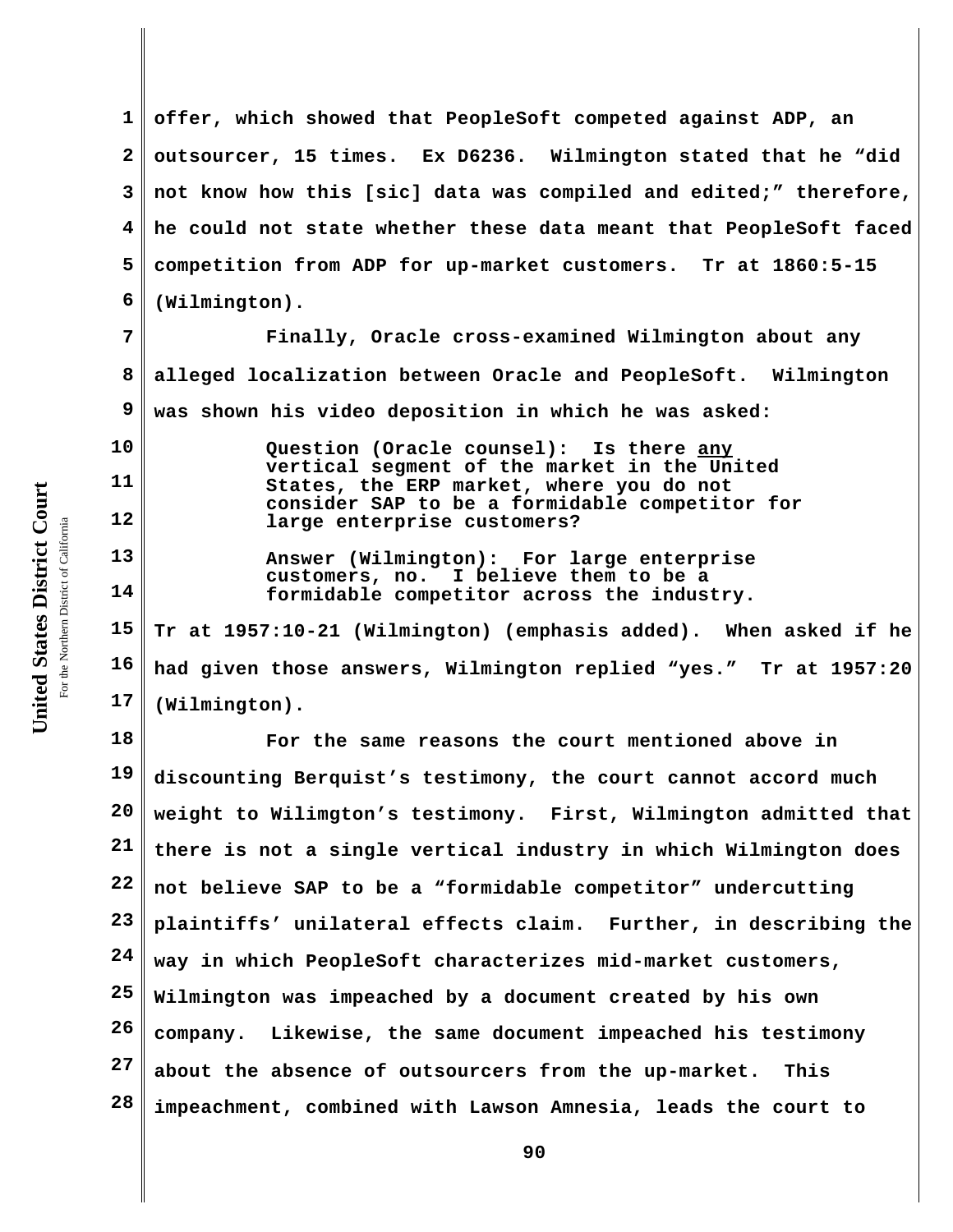**1 2 3 find that Wilmington did not offer reliable evidence establishing an articulable product market containing only Oracle, PeopleSoft and SAP.** 

**4 5 6 7 8 9 10 11 12 13 14 15 16 17 18 19 Douglas Burgum, Senior Vice President of Microsoft Business Solutions (MBS), was another industry witness called by plaintiffs in order to support their theory of the high function product market and its three participants. Burgum began by describing how he literally "bet the farm" on a small software company called Great Plains in 1983. In 2001 Microsoft acquired Great Plains. Tr at 2974:3-8 (Burgum). In 2002, Microsoft acquired Navison Software, a Danish company. The entire group was rebranded as "Microsoft Business Solutions" (MBS). Tr at 2973:8-9 (Burgum). MBS sells four business application products: Navison, Great Plains, Solomon and Axapta. Tr at 2996:15-16 (Burgum). Burgum is responsible for the overall performance and market strategies of MBS, as well as ongoing developments of new products and enhancements to existing products. Tr at 2974:18-20 (Burgum). Burgum began by stating that MBS is focused on selling its product to mid-market customers. Tr at 2978:5-8 (Burgum).**

**20 21 22 23 24 25 26 27 28 To Microsoft, mid-market customers are customers who have employees ranging from 50 to 1000 employees and an average IT spend between \$10,000 and \$2 million. Ex P2533R at 6. Further showing that Microsoft is only focused on mid-market customers, Burgum testified that MBS does not have a sales force. Rather, MBS is sold indirectly through reselling partners, companies whose sole purpose is to resell MBS products. Tr at 2986-2988 (Burgum). Moreover, neither partners nor MBS itself offers implementation or consulting services for the products and**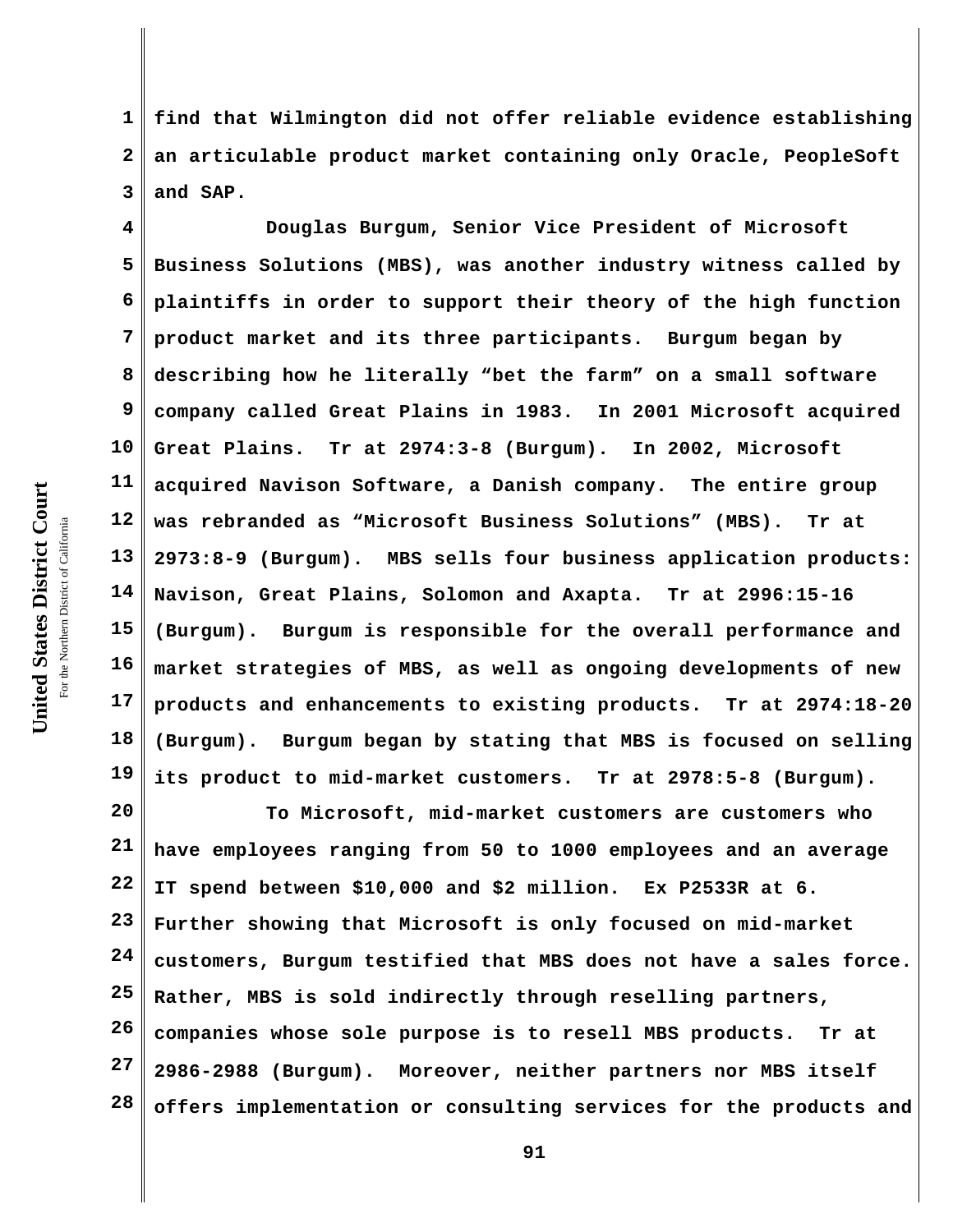**1 2 3 4 5 6 7 8 9 10 11 12 13 14 do not intend to do so in the future. Tr at 2995:3-18 (Burgum). When asked if MBS intended to expand its products' ability to serve the large enterprise sector, Burgum responded "no, \* \* \* that is not a segment we are targeting." Tr at 3001:20-3302:1 (Burgum). Moreover, MBS products do not have the functionality to meet large customers' needs. Tr at 3005:22-25 (Burgum). MBS products, Burgum stated, cannot handle the "multi-multi-multi issues," such as multiple languages and currencies that large organizations tend to need. Tr at 3011:23-25 (Burgum). When asked what firms' software could meet those needs, Burgum responded: Oracle, PeopleSoft and SAP. Tr at 3006:8-9 (Burgum). Burgum stated that while Microsoft competes with these three from time to time, that competition only occurs for mid-market customers. Tr at 3008:3-6 (Burgum).**

**15 16 17 18 19 20 21 22 23 24 25 26 27 28 Burgum cited the lost North Dakota account as an example of the limited functionality of the Great Plains product, both pre- and post-acquisition with Microsoft, and its inability to meet large functional needs. Tr at 3022:3-7 (Burgum). Burgum was asked why Microsoft didn't "just spend a bunch of money" to redevelop the code and the salesforce in order to compete for larger accounts. Tr at 3024:3-10 (Burgum). Burgum stated that undertaking would "be a formidable task" and would "take more money than I would be willing to recommend that Microsoft spend." Tr at 3024:12-18 (Burgum). Plaintiffs asked Burgum about the Microsoft/SAP acquisition proposal. Burgum stated the "leading" reason that Microsoft wanted to acquire SAP was not to enter the high function market for ERP and thereby start competing with Oracle or PeopleSoft. Rather the acquisition was to create "a**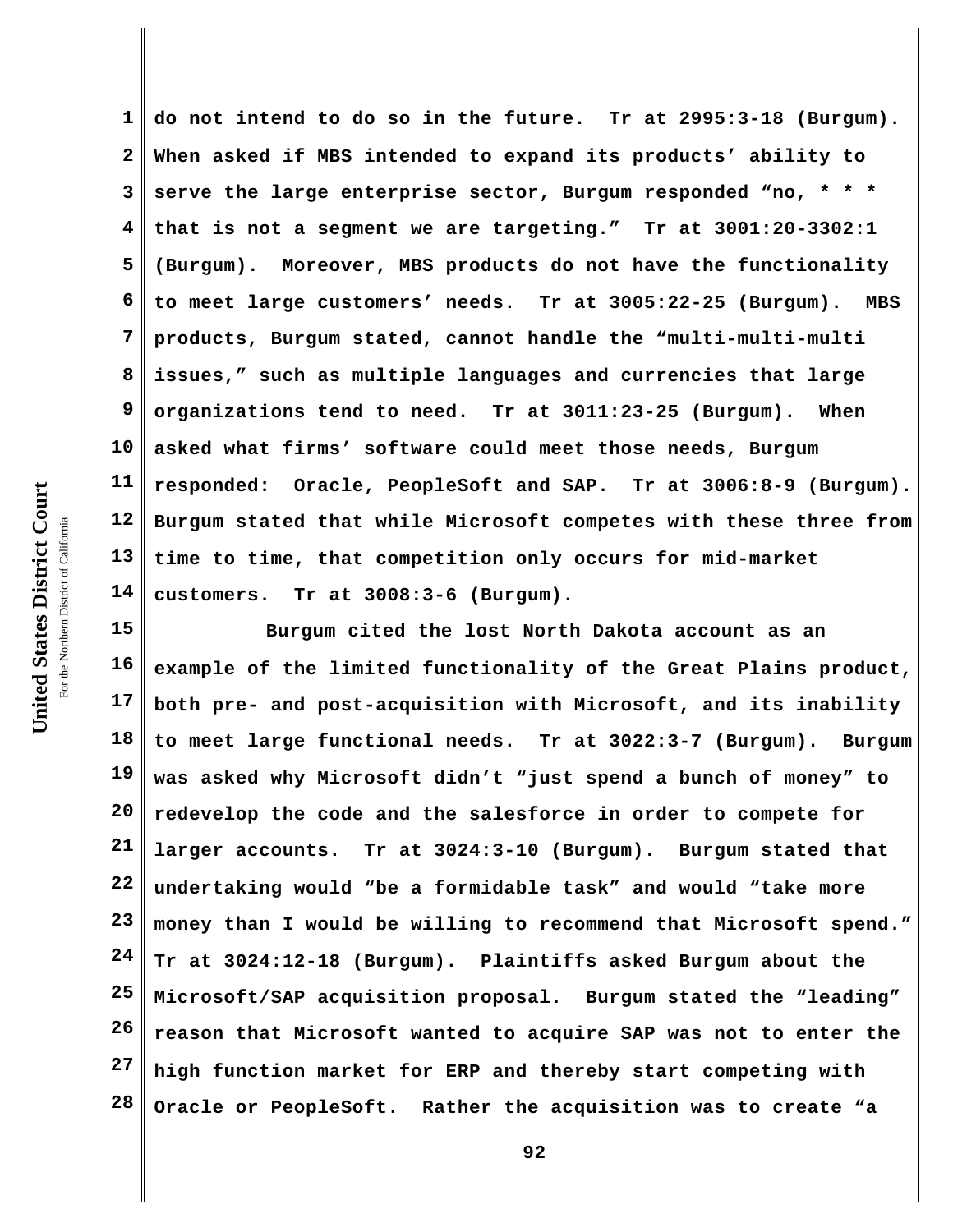**1 2 3 4 5 6 7 8 9 10 11 better value for the customers who would use Microsoft Office to work with and make decisions around the data that would come out of the SAP system." Tr at 3040:9-15 (Burgum). Microsoft simply wanted to purchase SAP in order to help "front-end users" be "better able to communicate with back-end data." Tr at 3039:25- 3040:2 (Burgum). See Ex P841R at 1. Apparently, the acquisition was not motivated by any ill-will towards Oracle or any desire to enter the market and begin undercutting Oracle. The discussions between Microsoft and SAP were concluded in early spring 2004, about the time this suit went to trial, with a decision not to move forward with the acquisition. Tr at 3028:9-10 (Burgum).** 

**12 13 14 15 16 17 18 19 20 21 22 23 24 When asked about Microsoft's alliance with BearingPoint, Burgum testified that Microsoft had only the humblest of intentions in entering into this alliance. Under this agreement, Microsoft was to "provide funding for hiring, recruiting and training of people who would get skilled up on Axapta." Tr at 3055:15-17 (Burgum). In return, BearingPoint agreed to recommend, install and maintain MBS software, specifically Axapta, to BearingPoint consulting clients. Tr at 3055:15-17 (Burgum); Ex 3249R at 4, 15. MBS had no plan or expectation for BearingPoint to recommend Axapta software to high function customers. Tr at 3053:1-6 (Burgum). To the contrary, this agreement was only entered into for BearingPoint to sell MBS to mid-market customers. Tr at 3054:10-18 (Burgum).**

**25 26 27 28 Subsequent to trial, BearingPoint announced that the new Microsoft Business Solutions Axapta was "a compelling ERP solution" which "provides functionality across all key areas of the business \* \* \* including financial management, CRM [and] HR**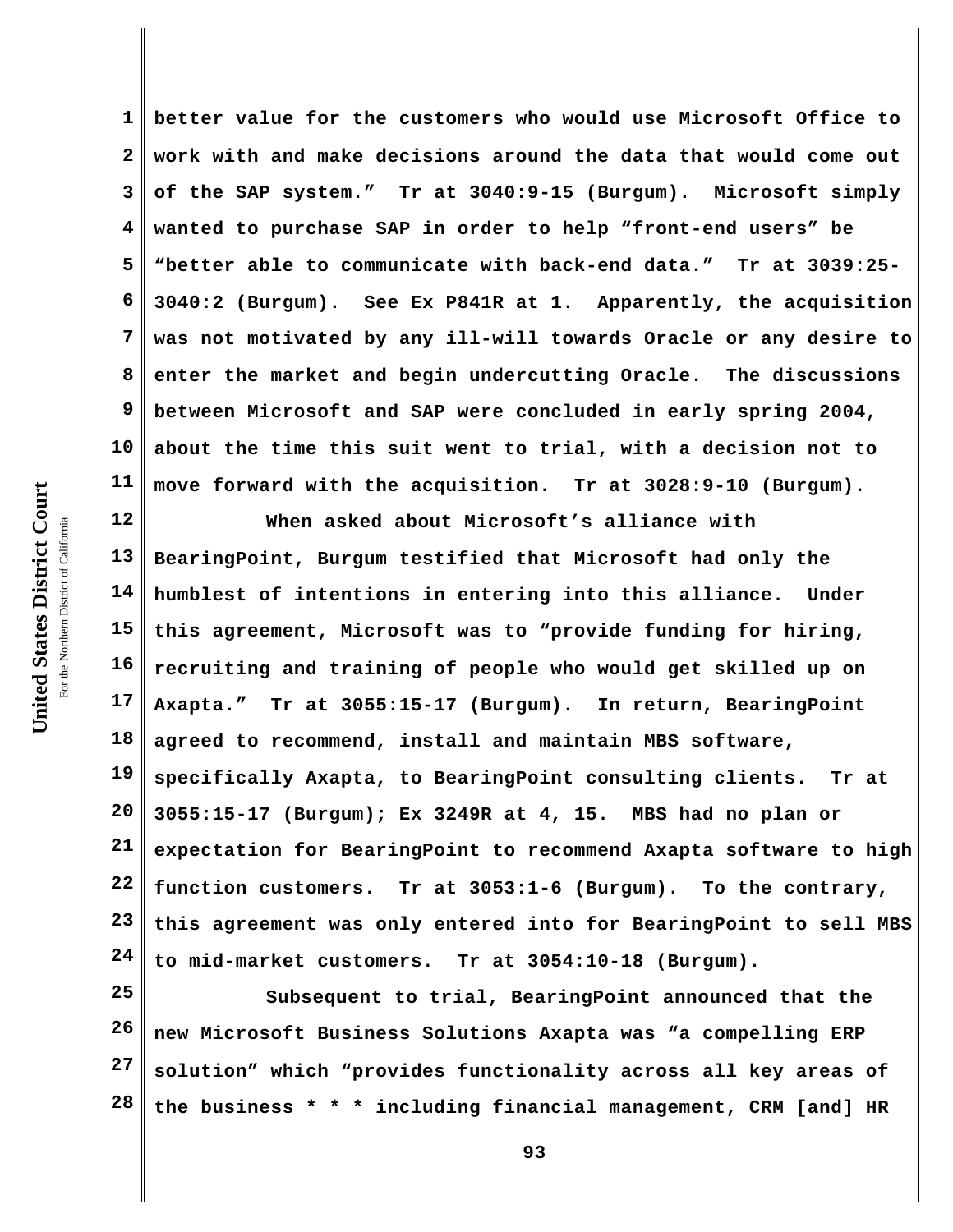**1 2 3 4 5 6 7 8 9 10 management \* \* \*." See BearingPoint homepage at http://www.bearingpoint.com/solutions/enterprise\_solutions/ microsoft\_bus\_sol.html. The BearingPoint webpage claims the "key" functionalities of Microsoft Axapta include "multiple companies, multiple languages, and multiple currencies." Id. Although these statements do not appear in the trial record, they are consistent with the substantial evidence in the record and afford additional reason to discount Burgum's testimony that MBS is not at least a potential entrant in what plaintiffs characterize as the high function market.**

**11 12 13 14 15 16 17 18 19 20 21 22 23 24 25 26 27 28 The court accords little weight to Burgum's testimony attempting to prove Microsoft's absence from the so-called high function ERP product market. Burgum's Uriah Heep like humility about Microsoft's intentions regarding the failed SAP alliance and the successful BearingPoint alliance was unconvincing. It strains credulity to believe that Microsoft would offer billions of dollars to acquire SAP merely to make data processing easier for customers who use both Microsoft Office and SAP ERP. Further, this proposition is impeached by Microsoft's actions with BearingPoint concurrently, or soon after, the SAP alliance was discontinued. Finally, the court wholly discounts Burgum's testimony that MBS software, especially Axapta, lacks the functionality to be considered high function ERP. Burgum stated that MBS products cannot provide the "multi, multi, multi" functionality, but BearingPoint is selling Axapta on the basis that it can handle "multiple languages, currencies and businesses." Accordingly, the court discounts Burgum's testimony portraying MBS solely as a mere humble mid-market vendor.**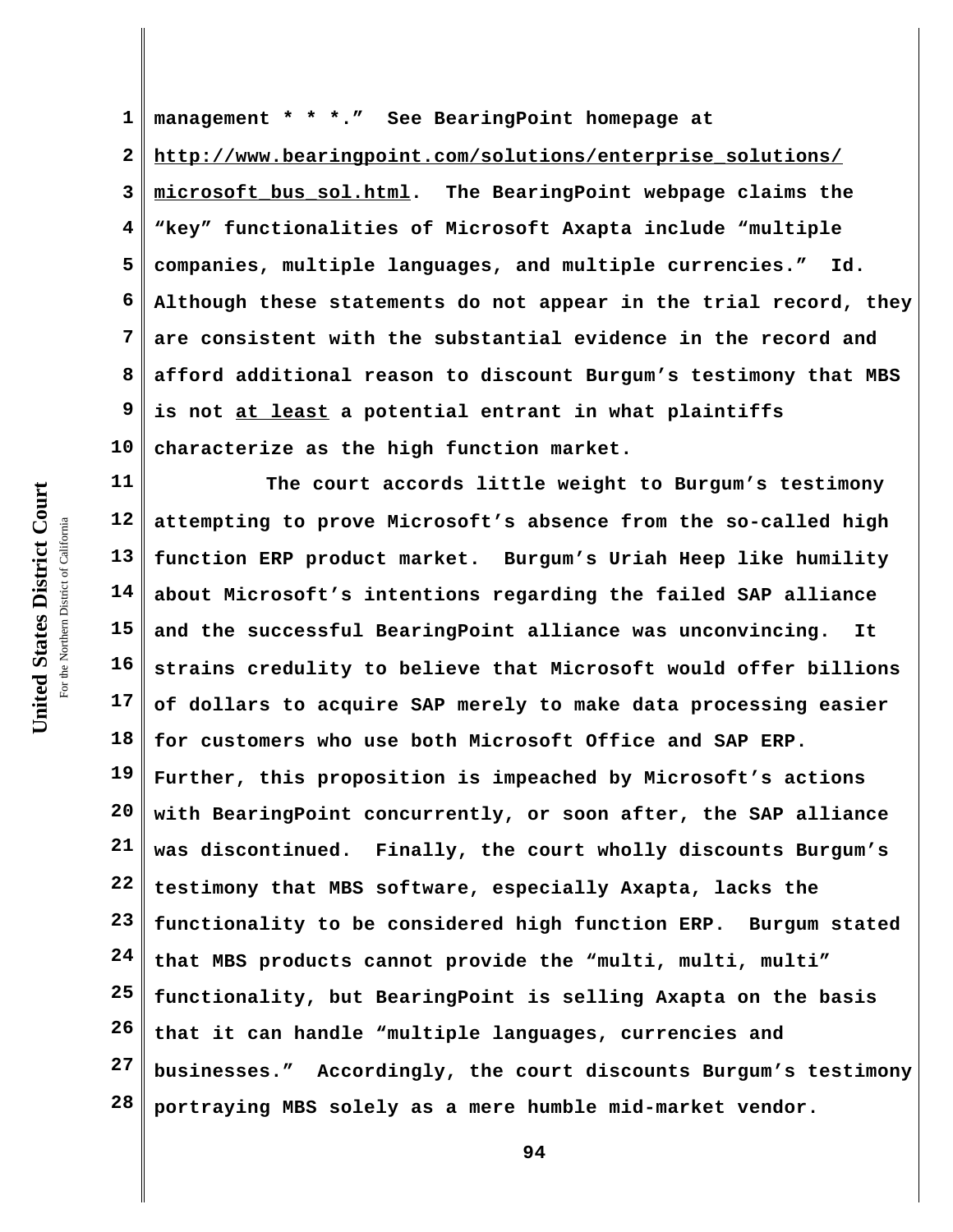**1 2 3 4 5 6 7 8 9 10 11 12 13 14 15 16 17 18 19 20 21 22 23 24 25 Finally, in attempting to show the high barriers to entry into the high function market, plaintiffs called Richard Allen, former Executive Vice President of Finance Administration and CFO of J D Edwards. Tr at 747:20-25 (Allen). Allen testified that J D Edwards, prior to being acquired by PeopleSoft, had been a company "focused on mid-market customers" that did not need "high levels of configurability," "deep functionality" or high scalability. Tr at 746:20-21, 757:25- 758:20 (Allen). But Allen testified that in the early 1990s J D Edwards attempted to reposition itself in order to sell to "upmarket customers." Tr at 770:22-771:10 (Allen). J D Edwards had to "create a software architecture to allow [its] products to run on multiple hardware platforms, with multiple databases and multiple operating systems." Tr at 771:16-21 (Allen). But J D Edwards ultimately abandoned this attempted repositioning in 2001. Tr at 777:6 (Allen). Allen stated that "[J D Edwards] came to the conclusion that after about a decade involved in the effort, hundred of millions of dollars of investment, we didn't have the products, services, and ultimately the reputation necessary to satisfy the requirements that up-market customers have." Tr at 777:8-13 (Allen). Accordingly, plaintiffs argue that no firm could enter the high function FMS and HRM markets within the required two year threshold set by the Guidelines. Pls Post Brief (Doc #366) at 44 (citing Guidelines § 3.3)***.*

*Plaintiffs' Expert: Elzinga* 

**27 28 By far the most important of plaintiffs' witnesses was Professor Kenneth Elzinga of the University of Virginia. Elzinga**

United States District Court **United States District Court** For the Northern District of California the Northern District of California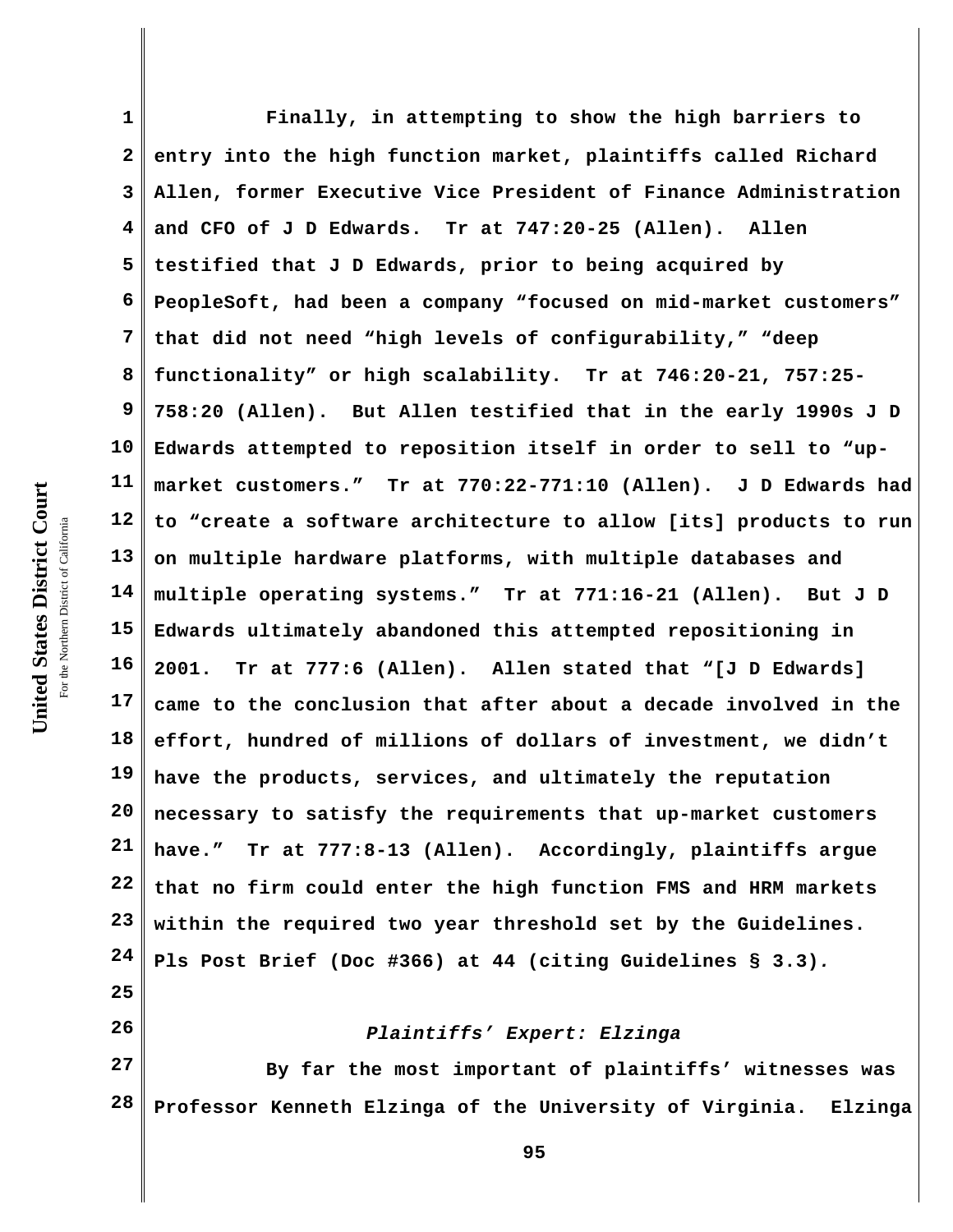**1 2 3 4 5 6 7 is a well known and highly regarded economist. Tr 2142-2145 (Elzinga); Ex 4014A. The court finds Elzinga to be highly qualified to offer testimony on market definition. Elzinga was the only one of plaintiffs' witnesses who offered testimony from which the court could attempt to calculate market shares and apply the Philadelphia Nat Bank presumptions or perform the HHI calculations of the Guidelines.** 

**8 9 10 11 12 13 14 15 16 17 18 19 20 In reaching his proposed market definition, Elzinga purported to follow the Guidelines approach. Tr. at 2163:18-19 (Elzinga). Elzinga concluded that the relevant market was limited to high function FMS and HRM software. Elzinga testified that a hypothetical monopolist could profitably impose a SSNIP in high function FMS and HRM. Tr at 2149:16-22 (Elzinga). Elzinga posited that if a merged Oracle/PeopleSoft decided to increase the price of its high function FMS and HRM products, consumers would not substitute (1) mid-market solutions (such as those produced by ERP vendor Lawson), (2) best-of-breed solutions (such as those produced by vendor Kronos), (3) incumbent or legacy solutions or (4) the services of outsourcing firms (such as Fidelity and ADP). Tr at 2178:10, 2179:8-14 (Elzinga).** 

**21 22 23 24 25 26 27 28 Elzinga reached his conclusions by analyzing several "strains" of evidence: (1) Oracle discount approval forms; (2) reports from independent research firms; (3) information from high function FMS and HRM customers and consulting firms; and (4) internal documents from firms in the enterprise software sector. Tr at 2168:9-11, 2180:4, 2184:10-12, 2188:23-25 (Elzinga). This being established, Elzinga then presented his conclusions on market shares. Tr at 2209-2220 (Elzinga).**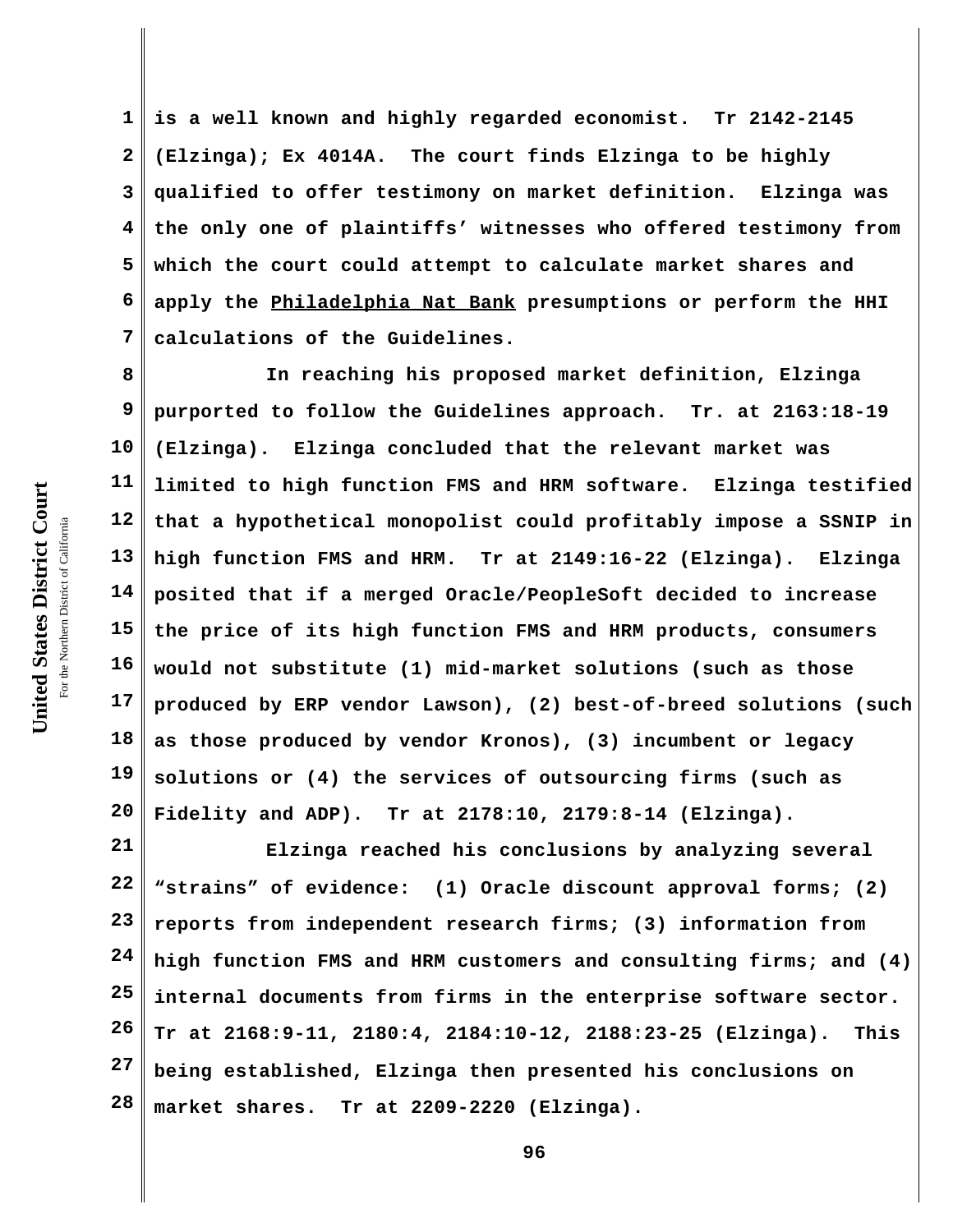**1 2 3 4** *Discount approval forms.* **Elzinga's first strain of evidence, and the one on which he appeared to place the greatest emphasis, was the analysis and tabulation of Oracle discount approval forms (DAF). See Exs P1000-P1944.** 

**5 6 7 8 9 10 11 12 13 14 15 16 Oracle salespersons have the discretion to offer a 20 to 25 percent discount off the list price of HRM or FMS. Tr at 2168:25-2169:2 (Elzinga). If a situation arises in which Oracle is competing with another ERP vendor and this requires the Oracle salesperson to offer a larger discount on the Oracle ERP software, a DAF must be executed and approved by an Oracle official. Tr at 2169:3-9 (Elzinga). In executing a DAF, the salesperson lists the "justification" for pursuing an increased discount. In the justification column of the DAF, "sometimes the particular competitor or alternative [solution] that is justifying \* \* \* or provoking the discount that is being requested" can be found. Tr at 2169:17-19 (Elzinga).** 

**17 18 19 20 21 22 23 24 25 26 27 28 Elzinga analyzed 222 DAFs that Oracle provided to the DOJ. Elzinga only analyzed the "forms that [1] had US customers, [2] pertained to HRM or FMS software, \* \* \* [3] [had a] net transaction price [of] over \$500,000 and [4] where the justification section listed the competitor [or alternative solution] that was driving the request for the discount." Tr at 2174:14-18 (Elzinga). These criteria decreased the number of DAFs available for analysis to just over 200. Tr at 2175:25 (Elzinga). After analyzing all the justifications that were proffered by Oracle salespersons, Elzinga created a graph that showed the number of times each competitor or alternative solution forced an Oracle salesperson to request a discount (i e,**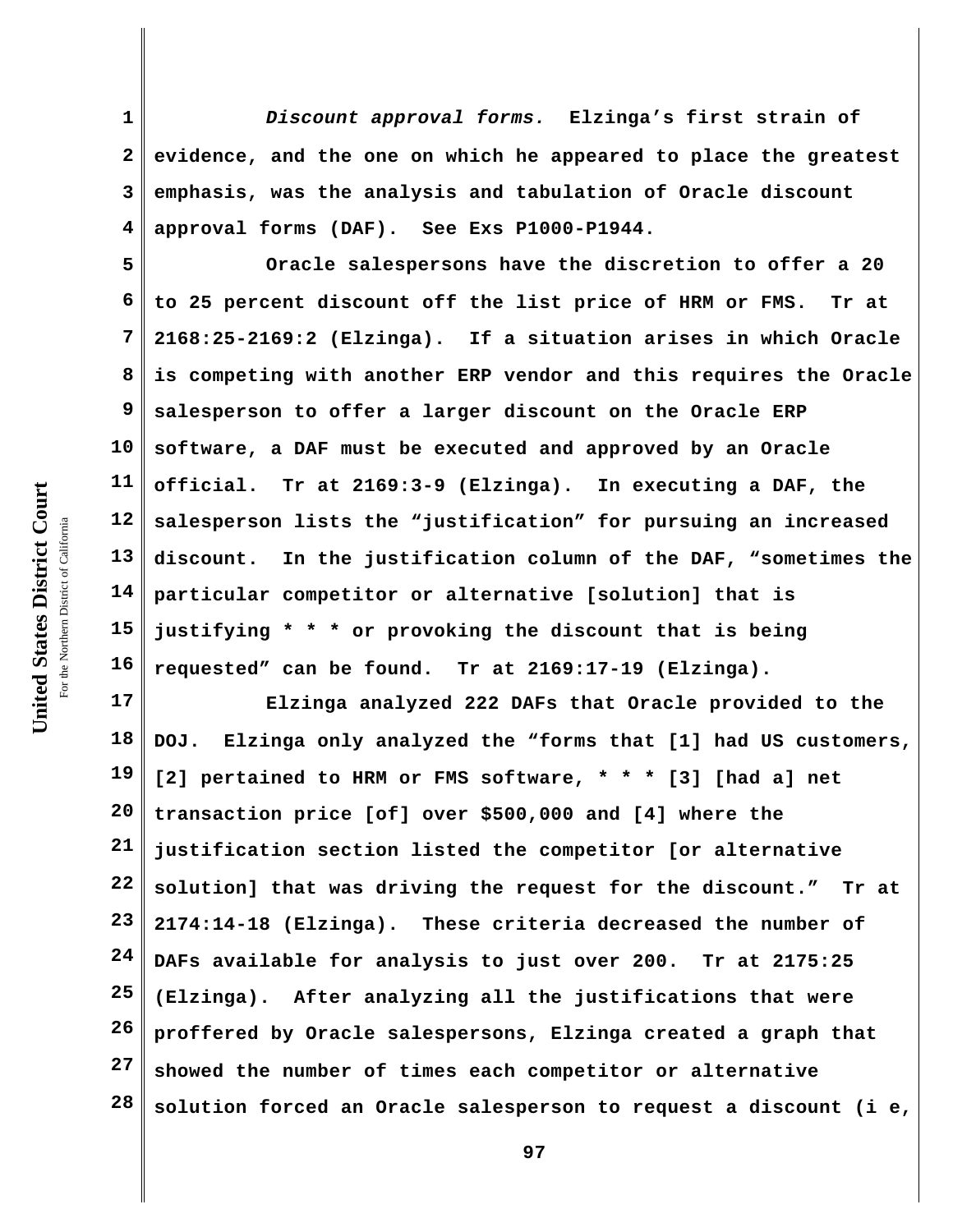**1 2 the number of times each competitor or alternative constrained Oracle's pricing of FMS or HRM). See Ex P3175.**

**3 4 5 6 7 8 9 10 11 12 13 14 15 Based upon the graph, Oracle salespersons cited as primary justification, competition from: Peoplesoft, 122 times; SAP, 81 times; Lawson, 16 times; and Microsoft and AMS, each less than 10 times. Pls Post Brief (Doc #366) at 12; Tr at 2177:10-11 (Elzinga). Elzinga concluded that this discount tabulation is "very powerful, robust evidence" that the relevant product market is high function FMS and HRM. Tr at 2179:7-8 (Elzinga). "I think that [high function FMS and HRM] is [the relevant market] because I don't see alternatives outside \* \* \* of that market, such as mid-market, or [incumbent] or outsourcing, disciplining the Oracle pricing the way the [other] two manufacturers of high function FMS software and HRM software do, and that's SAP and PeopleSoft." Tr at 2179:9-14 (Elzinga).**

**16 17 18 19 20 21 22 23 24 25 26 27 28** *Market research studies.* **Independent market research organizations study certain product markets and summarize findings about any number of relevant aspects of that market. Most of these research organizations conduct research and issue reports for "people who buy [the product] and want to implement it, \* \* \* but [these firms are] not writing to an antitrust economist or antitrust lawyer audience." Tr at 2182:12-15 (Elzinga). Elzinga found one such market research report, conducted by the Gartner Research firm, which analyzed the HRM pillar of the software industry. Tr at 2181: 17-18 (Elzinga). In the Gartner report, Gartner had enumerated two characteristics upon which it chose to analyze HRM vendors: (1) "completeness of vision" and (2) "ability to execute." Completeness of vision**

United States District Court **United States District Court** For the Northern District of California the Northern District of California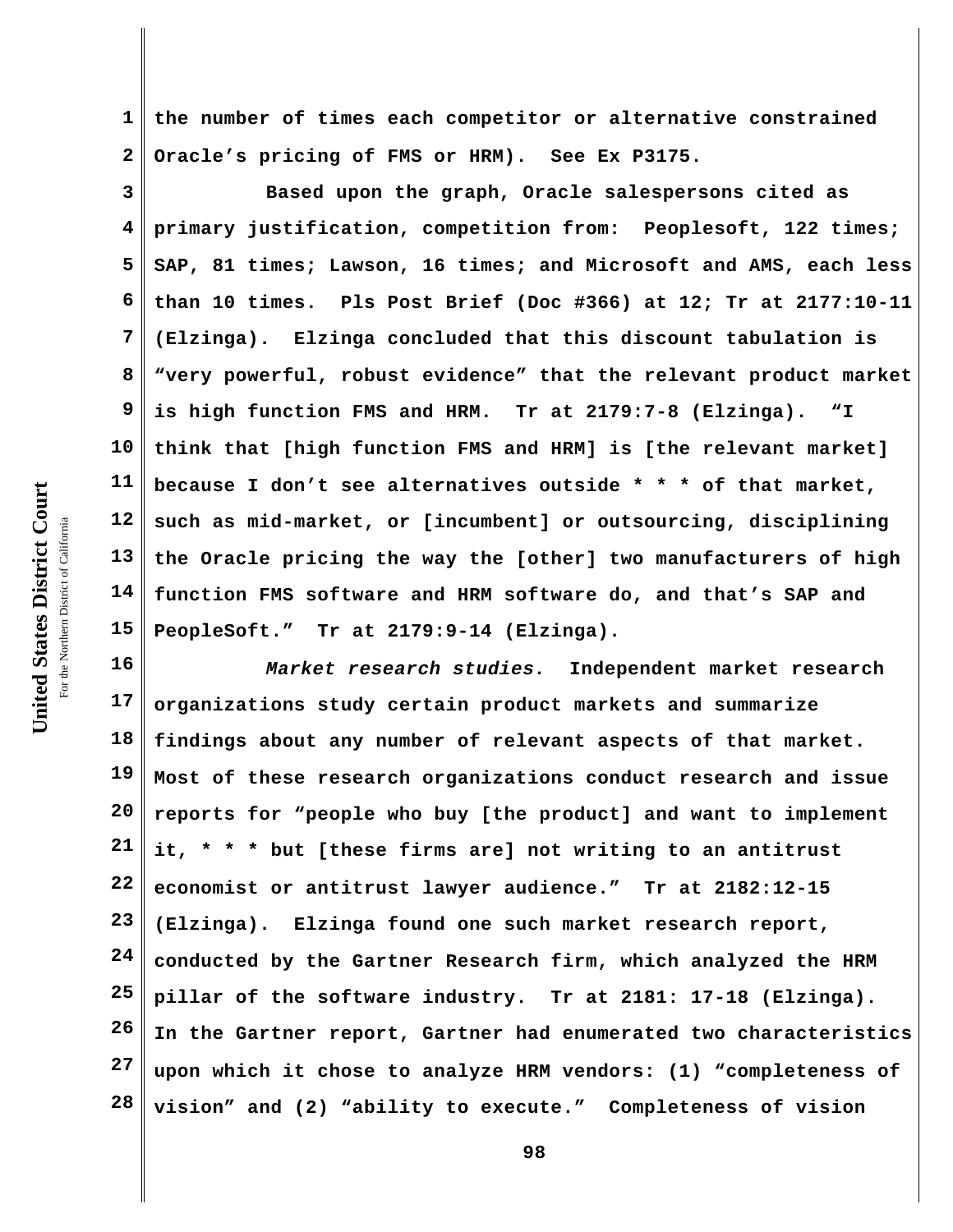United States District Court **United States District Court** For the Northern District of California the Northern District of California

**1 2 3 4 5 6 apparently refers to a vendor's level of desire to have software capable of either broad and complex transactions (deemed "visionaries") or limited and ordinary transactions (deemed "niche players"). Tr at 2182: 17-19 (Elzinga). Ability to execute apparently refers to whether Gartner believed each vendor had the ability to execute its HRM capability "vision" (e g, high**

> **levels of functionality and scalability). Tr at 2182:24-25 (Elzinga).**

**According to Elzinga, the Gartner research only identified three firms as "visionaries" with a high ability to execute -- Oracle, PeopleSoft and SAP. Tr at 2183:1-4 (Elzinga). Elzinga concluded that the Gartner report is again**

**17 18 19 20 21 "consistent with the notion that there is something different about high function enterprise software from other alternatives \* \* \* and when it comes to high function software, there is something different about Oracle, PeopleSoft and SAP." Tr at 2183: 16-20 (Elzinga) (emphasis added).**

**22 23 24 25 26 27 28** *Customers and consulting firms***. The next strain of evidence Elzinga relied upon were declarations of ERP customers and the "Big Five consulting firms" that plaintiffs furnished him. Tr at 2184:8-15 (Elzinga). In particular, Elzinga pointed to declarations of Perry Keating of Bearing Point (who also testified) and Deloitte's [David] Dortenzo. See Elzinga demo #6. Tr at 2185:1-2188:9 (Elzinga). In seeking cost-effective**

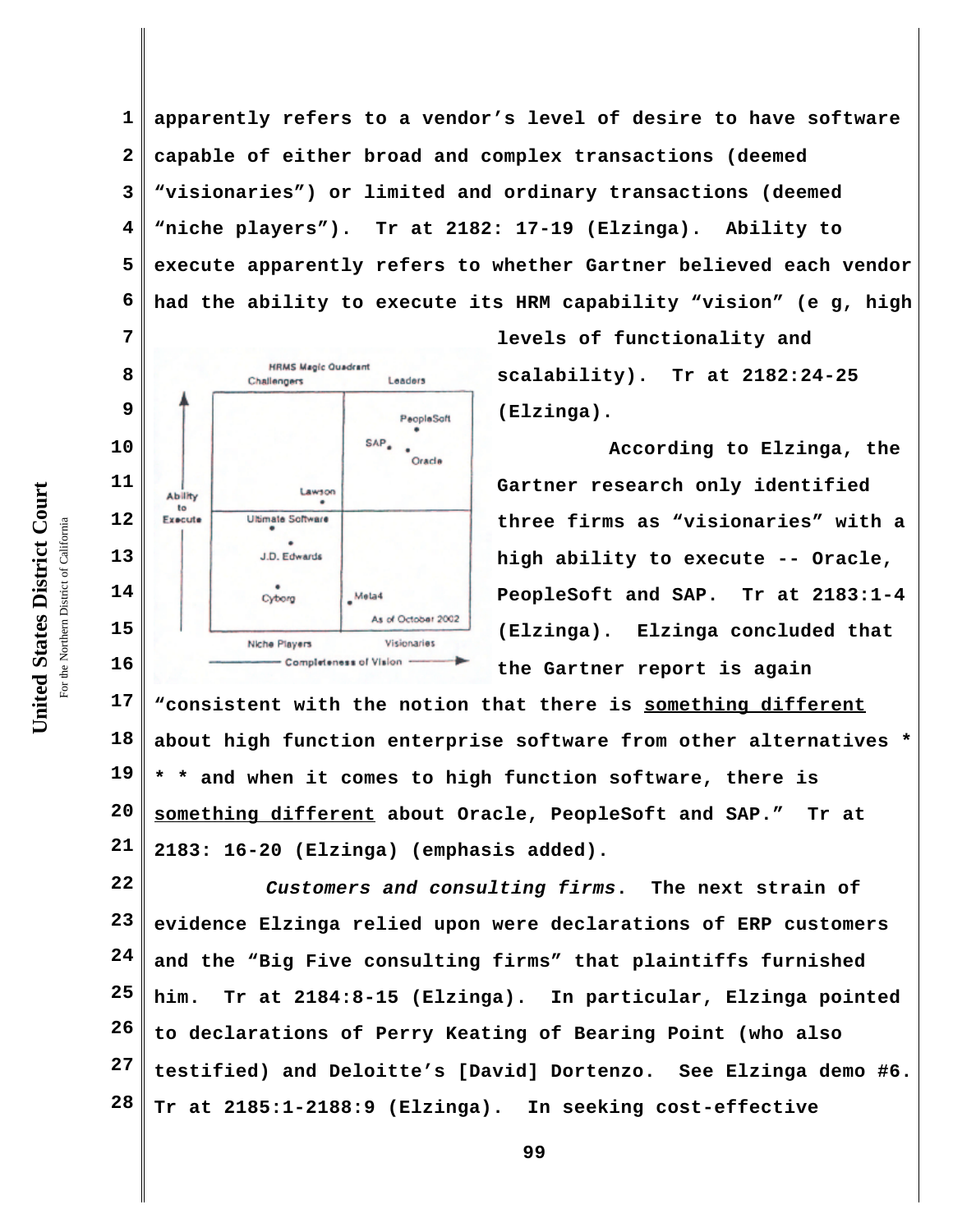**1 2 3 4 5 6 7 8 9 10 solutions and recommendations in choosing ERP vendors, many consumers employ consulting firms to advise them in their negotiations with the vendors. Accenture, IBM Global Services, BearingPoint, Deloitte and CGEY are the consulting firms collectively known as the "Big Five." At trial, plaintiffs offered the statement of BearingPoint's Senior Vice President, Perry Keating. Tr at 912:15-916:7 (Keating). Keating stated that Oracle, SAP and PeopleSoft "are the only [vendors] that provide a product that will be acceptable to a large company in terms of product capabilities \* \* \*." Id.** 

**11 12 13 14 Elzinga described the similar testimony of Keating and Dortenzo in declarations as indicating that these Big Five systems integrators most frequently recommend PeopleSoft, Oracle and SAP for ERP implementations. Tr at 2186: 7-2188:9 (Elzinga).** 

**15 16 17 18 19 20 21 The customers' declarations, Elzinga concluded, "were consistent with the hypothesis that there's a distinction between high function enterprise software and the mid-market \* \* \*. [Mid-market solutions] are not substitutes that a hypothetical monopol[ist] \* \* \* would be constrained [by] in its pricing discretion [of high function FMS and HRM]." Tr at 2184:17-22 (Elzinga).**

**22 23 24 25 26 27 28** *Internal documents from ERP vendors***. Elzinga was also privy to internal company documents, some of which he claimed were informative. Tr at 2189:23-25, 2190:15 (Elzinga). First, Elzinga was privy to customer surveys that had been completed by Oracle ERP customers. These surveys had been given to Oracle customers who were classified by Oracle as having over \$2 billion in sales. Tr at 2189:5-7 (Elzinga). These 28 surveys asked the**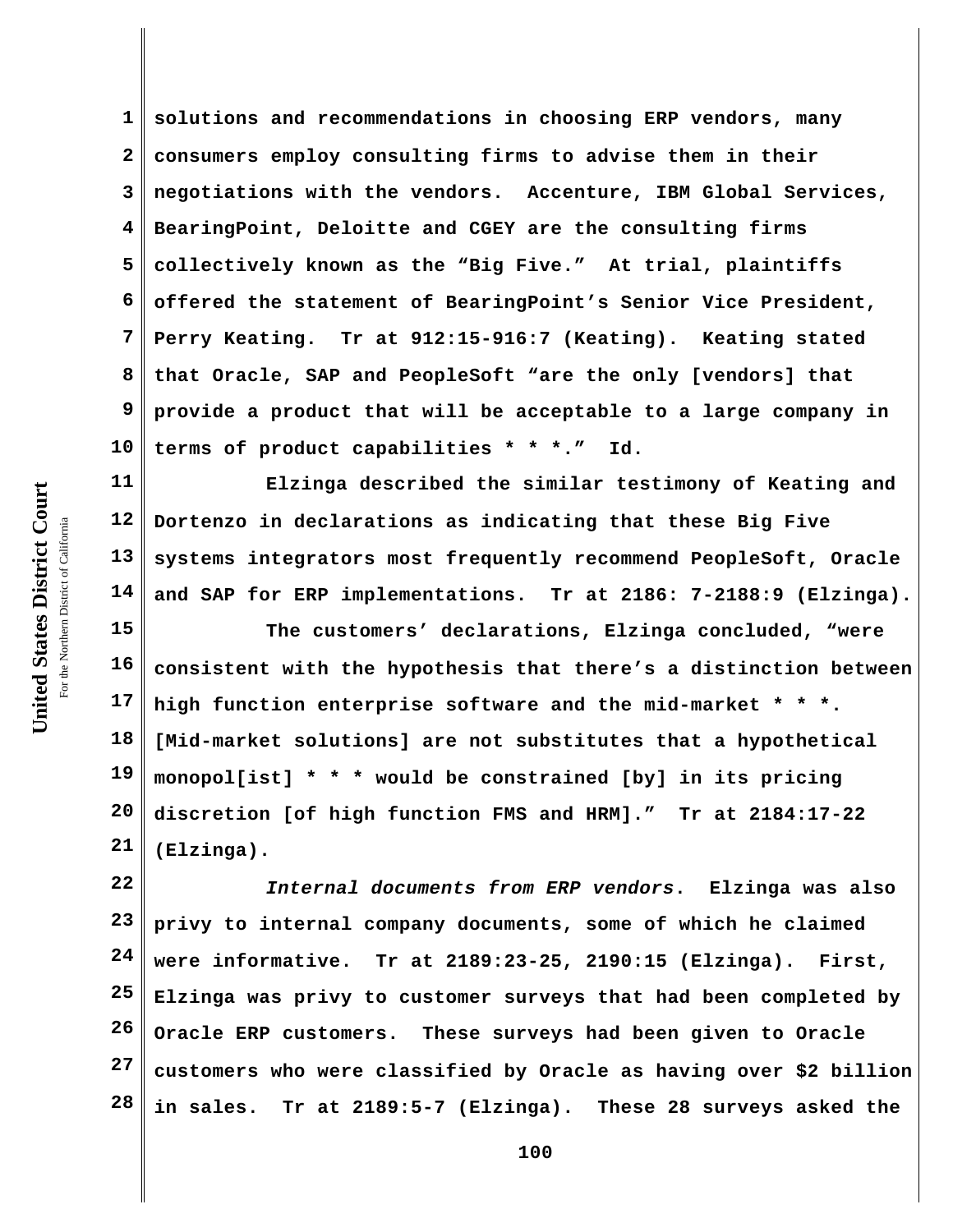**1 2 3 4 5 6 7 Oracle customer to identify any other "vendors [other than Oracle] that were considered." Id at 3-4 (Elzinga). Elzinga summarized the surveys and concluded that PeopleSoft was considered 50 percent of the time by Oracle customers. Ex P3176. SAP was considered 28 percent of the time and Lawson was considered 18 percent of the time. Id. Microsoft was considered only 4 percent of the time. Id.** 

**8 9 10 11 12 13 14 15 16 17 18 19 Also of interest to Elzinga was an internal document produced by Microsoft in response to the government's civil investigative demand (CID), MS-OPCID 1610. The document was labeled "Microsoft Business Solutions: Scorecard Review." See Elzinga demo #8. In the document, Microsoft is characterized as worried about "Oracle, Peoplesoft, [and] SAP aggressively moving down-market, increasing pricing pressure (discounting levels) and creating new channel programs." Tr at 2192:8-11 (Elzinga). Elzinga concluded that this document showed that Microsoft (1) recognizes a difference between mid-market and high function software and (2) does not consider itself to be in the market for high function ERP. Tr at 2192:13-20 (Elzinga).**

**20 21 From the foregoing, Elzinga crafted a metric to measure the product market.**

**22 23 24 25 26 27 28 Elzinga's data were calculated exclusively for use in this trial. In estimating the product market from the non-public sales data of Oracle and PeopleSoft and third party vendors obtained through the government's compulsory process, Pls Fact (Doc #356) 6.2, Elzinga applied a minimum threshold purchase "of \$500,000 per customer" to identify high function FMS and HRM. Tr at 2210:2-4 (Elzinga). Elzinga used this threshold amount to**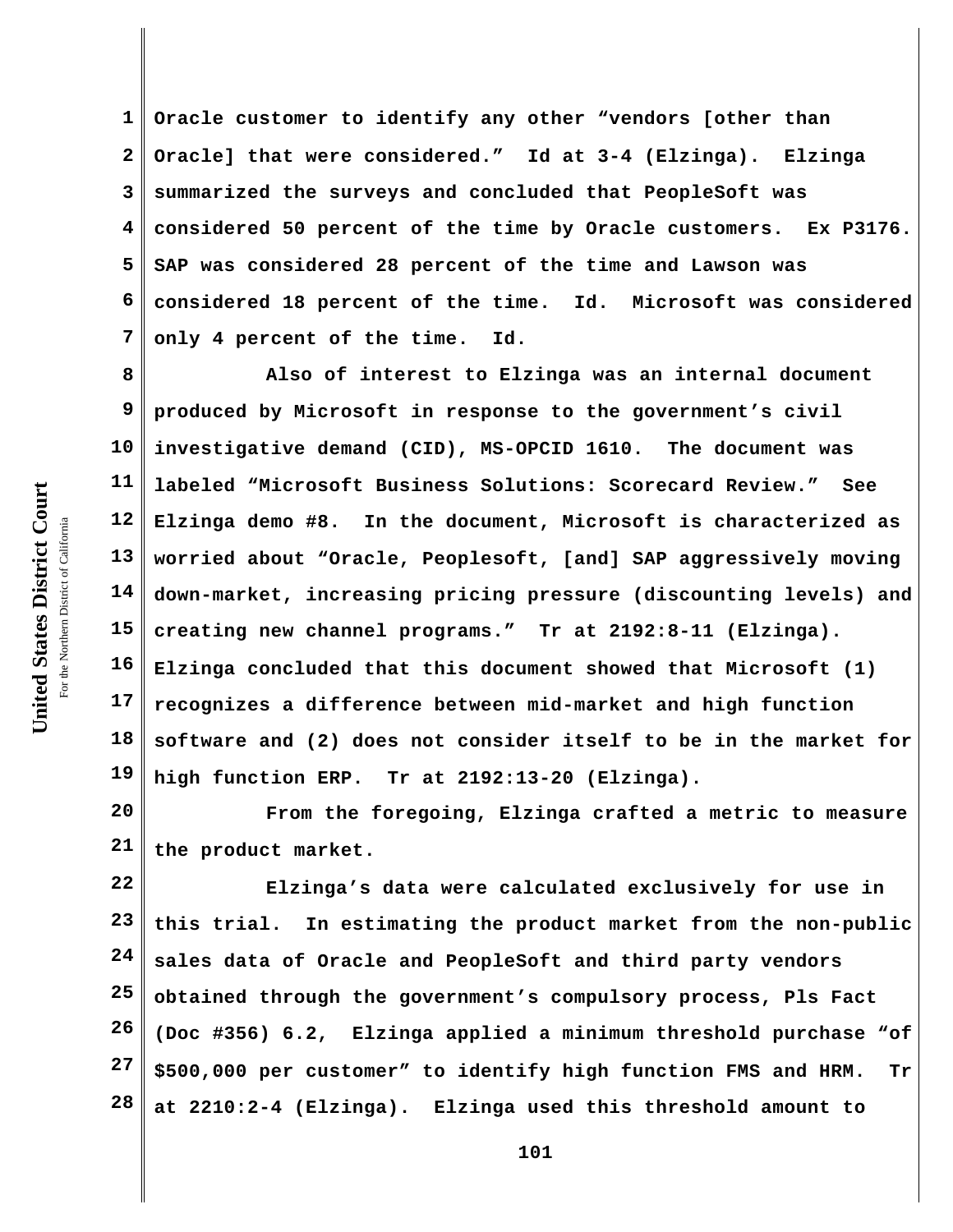**1 2 3 4 5 6 7 8 9 filter out mid-market and point solution sales. Tr at 2210:4-6 (Elzinga). Accordingly, any sale of FMS or HRM that resulted in at least \$500,000 in net license revenues to the vendor, Elzinga considered to be a sale of high function FMS or HRM and thus was in the relevant market. Because plaintiffs' product market definition has no widely accepted meaning in the industry, there were no generally available data explicating the proposed market's participants and their relevant shares to backup Elzinga's estimates.** 

**10 11 12 13 14 15 16 17 18 19 From his numbers, Elzinga calculated the following United States high function FMS market shares: SAP, 39 percent; PeopleSoft, 31 percent; and Oracle, 17 percent. Tr at 2212:22-24 (Elzinga). A merged Oracle/PeopleSoft would, in Elzinga's view, possess a 48 percent market share. Tr at 2212:24-25 (Elzinga). Using the same data, Elzinga calculated the HHI1 in the high function FMS market to be 2800. Tr at 2214:17-18 (Elzinga). Based upon Elzinga's calculations, a merger between Oracle and PeopleSoft would increase the high function FMS HHI2 to 3800. Tr at 2214:20-21 (Elzinga).** 

**20 21 22 23 24 25 26 For high function HRM, Elzinga calculated PeopleSoft's market share at 50 pecent, SAP at 30 percent and Oracle at 18 percent; hence, in Elzinga's view, a merged Oracle/PeopleSoft would have a market share approaching 70 percent. Tr at 2218:18- 23 (Elzinga). Elzinga calculated an HHI1 of 2800 in the high function HRM market. Tr at 2219:7-9 (Elzinga). Post-merger, the HHI2 would increase to 5700. Tr at 2219:10-11 (Elzinga).**

**27 28 Plainly, the levels of concentration reflected in Elzinga's testimony exceed the thresholds for "significant**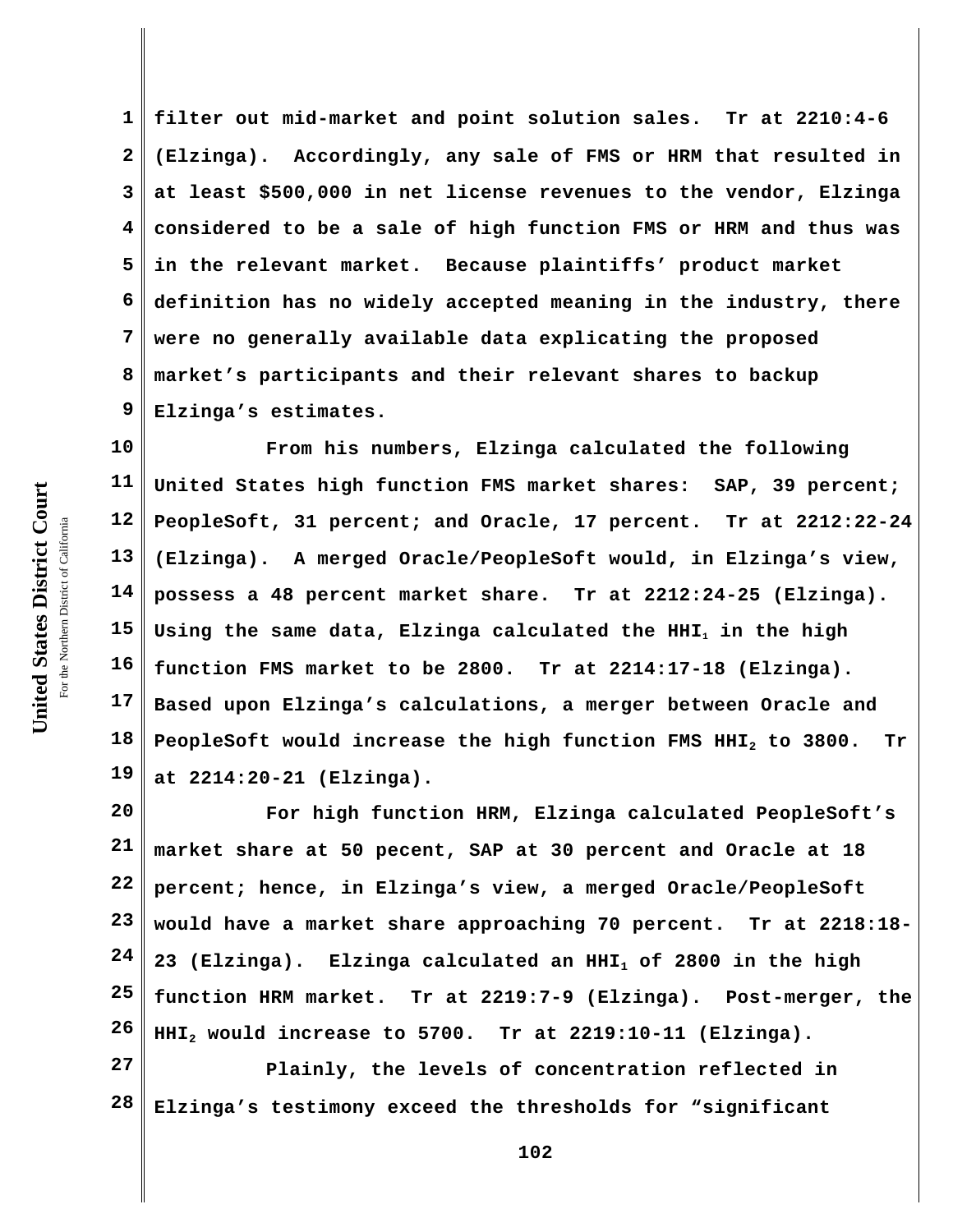**1 2 3 4 5 6 competitive concerns" under the Guidelines. Guidelines § 1.51(c). Both HHI2 amounts exceed 1800, and both** )**HHI amounts exceed 50 points. Likewise, of course, post-merger market shares of this magnitude would satisfy the conditions to raise the anticompetitive presumption described by the Supreme Court in Philadelphia Nat Bank.**

**7 8 9 10 11 12 13 But for reasons explained more fully following the discussion of Oracle's expert witnesses, the court finds that Elzinga failed to carry the plaintiffs' burden of (1) establishing an articulable product market and (2) providing post-merger market share and HHI measurements, in a properly defined market, invoking an anticompetitive presumption under Philadelphia Nat Bank or the Guidelines.** 

*Oracle's Critique of Plaintiffs' Product Market Definition*

**16 17 18 19 20 21 22 23 24 25 Oracle painted a quite different picture. Oracle assailed plaintiffs' high function software "label," arguing that there is "not a sufficient break in the chain of FMS and HRM substitutes to warrant calling 'high-function' software - meaning SAP, Oracle and PeopleSoft [FMS and HRM] products -- a market unto themselves." Def Post Brief (Doc #365) at 17. Oracle argued that the relevant product market is, at least, the entire continuum of FMS and HRM software, including those sold by so-called mid-market vendors. Id.****In support of this position, Oracle presented several witnesses.** 

> *Systems Integrator Witness* **Oracle called Christy Bass, Global Managing Partner of**

**14**

**15**

**26**

**27**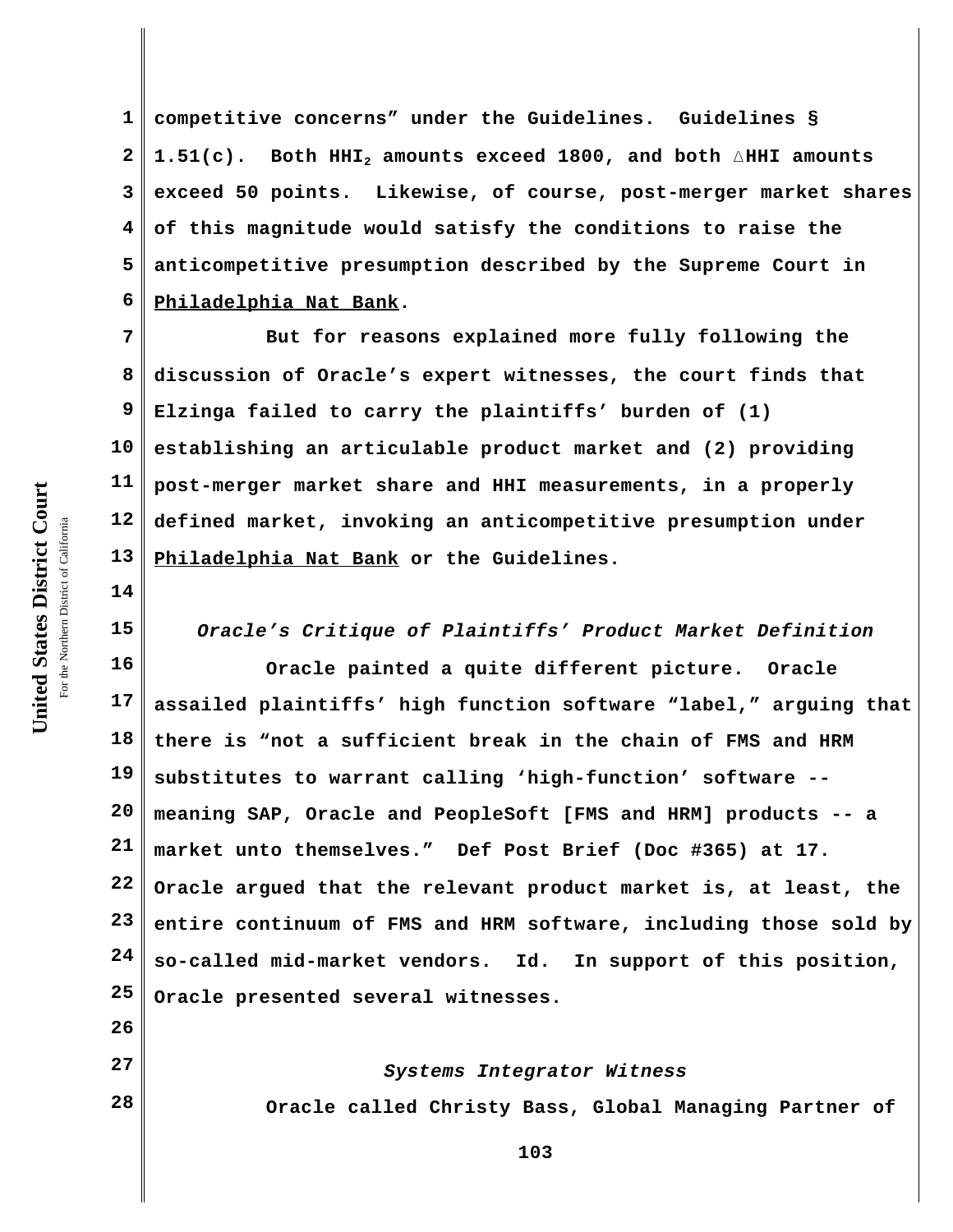**1 2 3 4 5 6 7 8 9 10 11 12 13 14 15 16 17 18 19 Global Business Solutions for Accenture, to rebut plaintiffs' product market definition as well as rebut the notion of localized competition between Oracle and PeopleSoft. Accenture is the largest systems integrator in the world, with annual revenue exceeding \$11.4 billion. Tr at 1610:15 (Bass). Bass testified that "all" of Accenture's clients have high function needs. Tr at 1613:6-7 (Bass). Bass testified that several high function clients, such as Best Buy and BellSouth, had chosen to outsource their entire HR function. Tr at 1648:14-19 (Bass). While some of these outsourcing clients were on a "one-to-one" outsourcing model, in which it took a license directly from an ERP vendor, such as Oracle, Bass stated that Accenture is planning to launch the "one-to-many" model. Tr at 1649:14- 1650:13 (Bass). Under this model, the license will be between Accenture and the ERP vendor, with no contractual arrangement between the customer and the vendor. Tr at 1650:3-13 (Bass). Moreover, Bass testified Accenture plans to begin outsourcing FMS on a "one-to-many" model within the next two years. Tr at 1655:6 (Bass).**

**20 21 22 23 24 25 26 27 28 Bass also testified about best of breed solutions and their potential to constrain high function ERP prices. Bass stated that it was "extremely common" for high function clients to pursue a best of breed approach. Tr at 1668:17 (Bass). Bass stated that these best of breed solutions could possibly offer greater functionality than Oracle, SAP or PeopleSoft. Tr at 1668:24-1669:3 (Bass). She also stated that best of breed solutions put competitive pressure on these ERP vendors. Tr at 1669:19-22 (Bass).**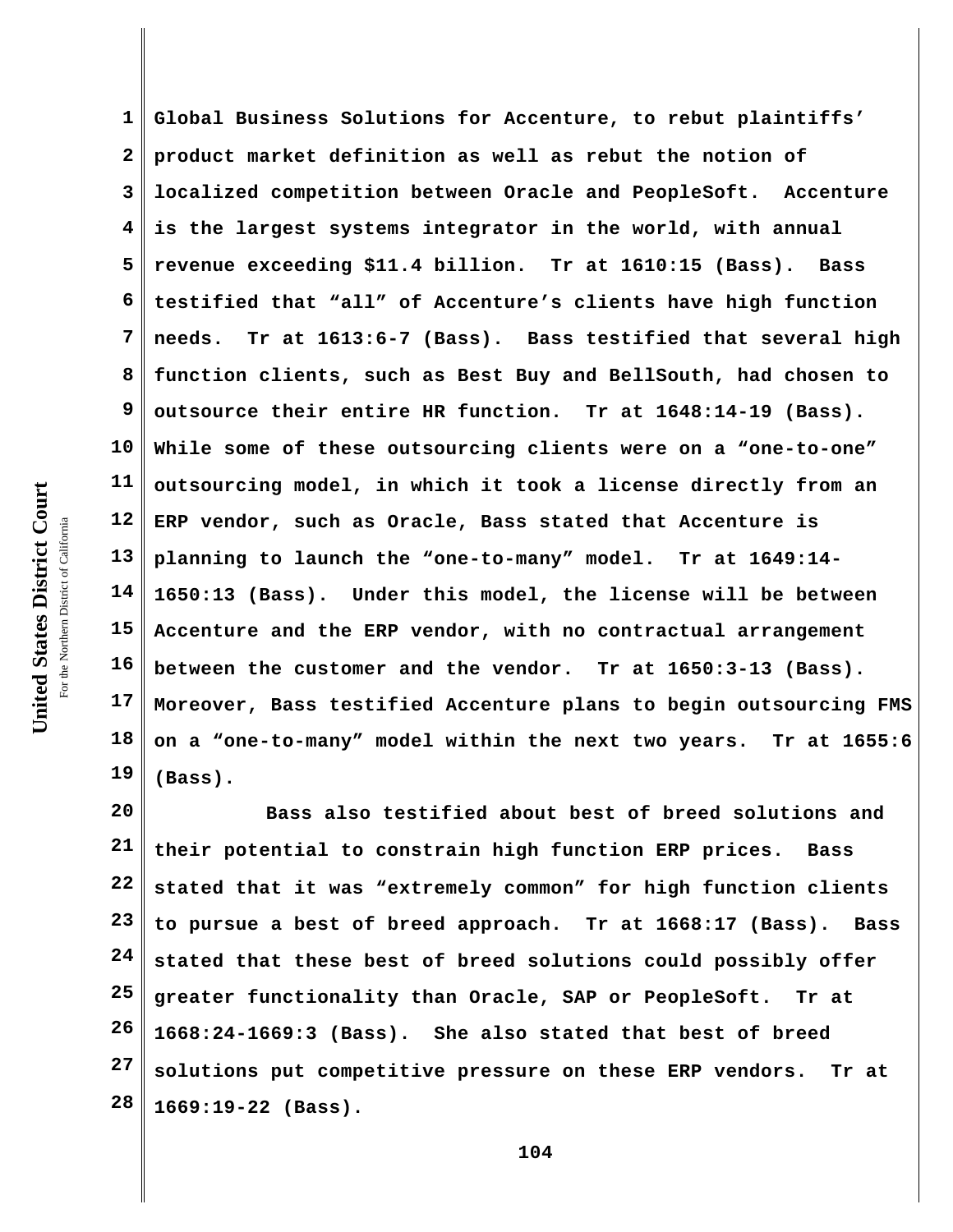**1 2 3 4 5 6 7 8 9 10 11 12 13 14 15 16 17 18 Bass rebutted plaintiffs' assertions that SAP was a "struggling" firm and also plaintiffs' evidence regarding localized competition between Oracle and PeopleSoft. Bass characterized SAP's position in the United States ERP marketplace as "strong." Further, she testified that she considered SAP to have a "stronger" position than either Oracle or PeopleSoft in regards to Global 2000 clients. Tr at 1621:18-23 (Bass). When asked about SAP's complete exclusion from the United States banking industry, Bass conceded that such a situation existed, but opined that change was on the horizon. Bass disclosed that SAP and Accenture have entered into a "strategic alliance" to codevelop a banking solution for European and United States banking firms. Tr at 1633:4-7 (Bass); Ex D5001. Bass stated that Accenture has relationships with all twenty of the largest United States banks, and Accenture "leverag[ed] the experience that [Accenture] has had in the banking industry" in order to get some of these banks to discuss implementing the co-developed software. Tr at 1634:15-16, 1635:3-10, 1636:1-6 (Bass).**

**19 20 21 22 23 24 25 26 27 28 The court finds Bass' testimony to be reliable and informative on the issues of outsourcing and localized competition. Regarding high function clients that have chosen outsourcing as an ERP alternative, Bass gave specific examples of companies, both of which would seem to meet plaintiffs' high function definition, that had chosen to outsource their entire HRM needs. Bass' testimony of a lack of localized competition between Oracle and PeopleSoft was likewise supported by her explanation of the SAP/Accenture co-development alliance, under which Bass explicitly stated that Accenture will use its leverage**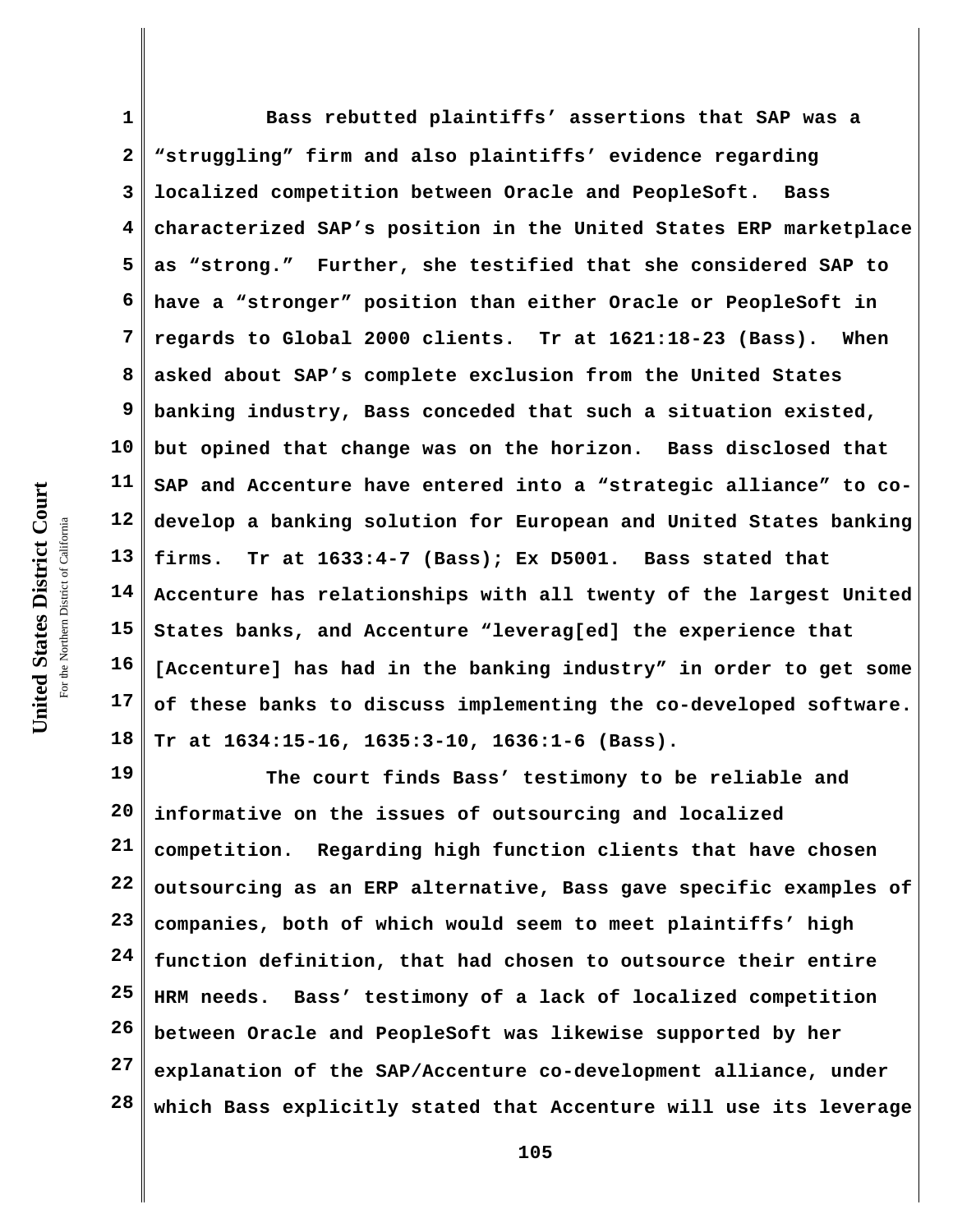United States District Court **United States District Court** For the Northern District of California the Northern District of California

**3**

**4**

**1 2 and experience with United States banking firms in order to help SAP gain a larger competitive share in that vertical.** 

*Industry Witnesses***:** *Lawson and SAP*

**5 6 7 8 9 10 11 12 13 14 15 16 17 18 19 20 21 22 23 24 Jay Coughlan, CEO and President of Lawson Software testified regarding his view of the plaintiffs' proposed product market and its relation to Lawson. Tr at 3586:1-13 (Coughlan). Oracle wasted no time in questioning Coughlan about plaintiffs' characterization of Lawson as only a mid-market vendor. Tr at 3596:5-9 (Coughlan). Coughlan stated that he disagreed with this view, testifying that Lawson has customers that exceed \$1 billion in revenues, employ more than 10,000 people and are listed among the Fortune 1000. Tr at 3596:6-19 (Coughlan). Coughlan stated that the plaintiffs' perception of Lawson may have been appropriate before 1996, when Lawson made a conscious decision to focus on specific verticals and winning larger shares in those verticals. Tr at 3597:1-8 (Coughlan). The first vertical that Lawson focused on was healthcare and today it is providing procurement and HRM for HCA, the largest health care provider in the world with annual revenues exceeding \$20 billion. Tr at 3600:1-4 (Coughlan). Coughlan also stated that Lawson provides FMS and procurement to the Mayo Clinic, an account for which Lawson beat both Oracle and PeopleSoft. Tr at 3601:2-6 (Coughlan).**

**25 26 27 28 Coughlan stated that Lawson next focused upon the retail vertical and has met with much success. Today, Lawson provides FMS to Safeway, the third largest grocery chain in the United States with approximate revenues of \$30 billion. Tr at**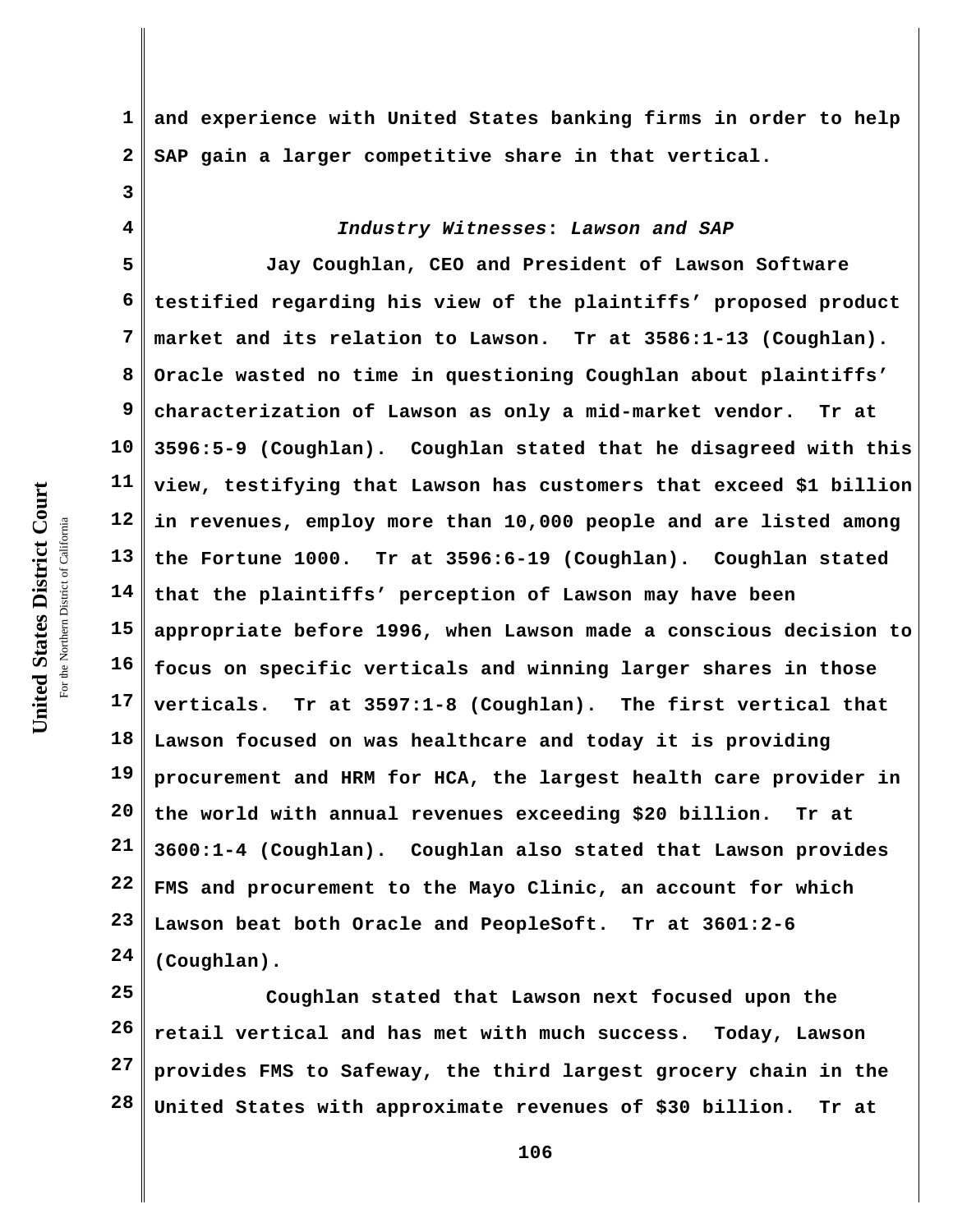**1 2 3 4 5 6 7 8 9 10 3604:1-8 (Coughlan). Lawson provides FMS to Walgreens, a convenience store chain with more than \$30 billion in revenues. Tr at 3604:12-21 (Coughlan). Lawson provides FMS for Target, a department store chain with more than 300,000 employees and \$50 billion in revenues. Tr at 3605:2-13 (Coughlan). The same is true for Williams-Sonoma. Tr at 3606:16-19 (Coughlan). In the apparel area, Lawson provides HRM and FMS to Ralph Lauren and Gucci. Tr at 3605:19-25 (Coughlan). Lawson provides HRM to McDonald's, a food retailer with over 100,000 employees. Tr at 3607:4-19 (Coughlan).**

**11 12 13 14 15 16 17 18 19 20 21 In the public sector vertical, Lawson has won major accounts with school districts in Florida, Virginia and Maryland, all of which Lawson competed for, and won, against Oracle and PeopleSoft. Lawson provides HRM to the States of Michigan and Arizona. Tr at 3615:4-15 (Coughlan). Lawson provides HRM for the City of Dallas and the University of Wisconsin. Tr at 3613:4-12 (Coughlan). Coughlan's testimony continued to describe Lawson accounts in insurance and financial services verticals as well as individual customers including Johnson & Johnson (HRM) and Sara Lee and McGraw-Hill (HRM and FMS). Tr at 3636-3640 (Coughlan). See also Ex D7140.**

**22 23 24 25 26 27 28 Moreover, Coughlan testified that Lawson software systems run in English, French and Spanish. Tr at 3645:13-17 (Coughlan). Coughlan testified that Lawson software is able to handle multiple currencies as well, citing one Lawson customer, Schlumberger, a major supplier to the oil industry with \$10 billion in revenues, 10,000 employees and international operations. Tr at 3641:23-3642:11 (Coughlan). Schlumberger is**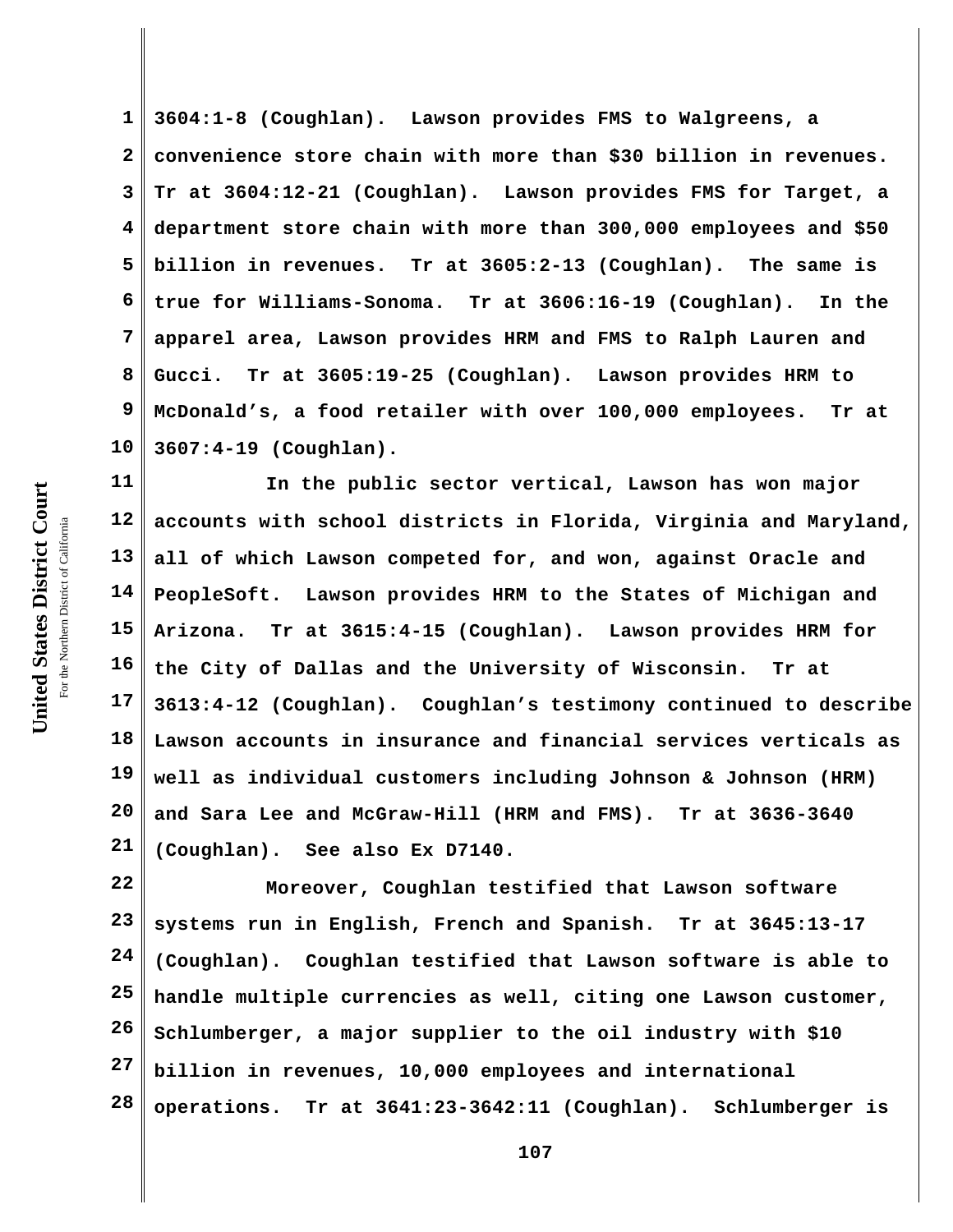United States District Court **United States District Court** For the Northern District of California the Northern District of California

**1 2 3 4 utilizing Lawson FMS in close to 100 countries, but not the United States, thus showing that the Lawson software can handle currencies beyond the United States dollar. Tr at 3642:16-3643:9 (Coughlan).**

**5 6 7 8 9 10 11 12 13 14 15 16 17 18 19 20 21 22 23 24 25 26 27 28 Finally, Oracle asked Coughlan about Professor Elzinga's data expounding the market shares for high function HRM and FMS. Tr at 3648:16-3655:19 (Coughlan). Oracle offered into evidence the DOJ subpoena to which Lawson had responded by telling the DOJ of a large number of HRM and FMS shipments that had been made in late 2002 and throughout 2003. Ex D7079R. This list included FMS sales to Dollar Tree Store, Louisiana Pacific Corporation and ManuLife, with each sale totaling more than \$500,000. Ex D7079R; Tr at 3650:3-8 (Coughlan). Moreover, FMS suites were sent to Schlumberger, Sara Lee and Johnson & Johnson, with each spending more than \$1 million on the suites. Id. Accordingly, Coughlan stated that he was perplexed when told that according to Professor Elzinga's statistics, Lawson had no market share of the high function FMS market because Lawson had made no sales of FMS over \$500,000. Tr at 3653:10-13 (Coughlan). Further, Coughlan was told that Elzinga's HRM data listed Lawson as having made only one sale above \$500,000, a sale for \$995,000, leading Elzinga to call Lawson a "fringe player" in the HRM high function market. Tr at 2219:16 (Elzinga). In response, Coughlan stated that he disagreed with Elzinga's calculations, citing that Lawson "had one deal alone in HRMS in [2003] that was more than one million dollars." Tr at 3654:1-2 (Coughlan). Coughlan stated that he disagreed with plaintiffs' attempts to characterize Lawson as "not a serious player [in the high**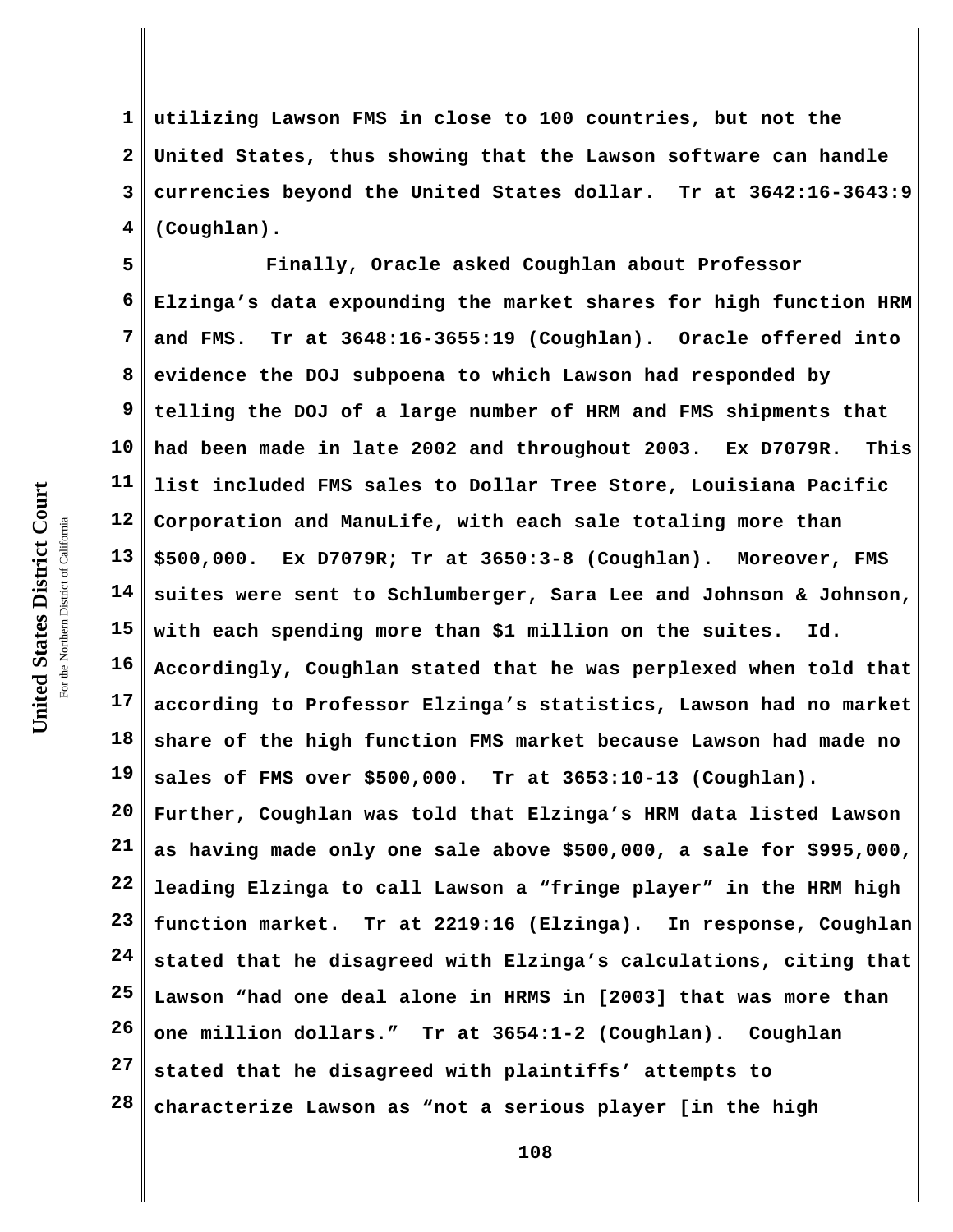**1 function market]." Tr at 3655:15-19 (Coughlan).**

**2 3 4 5 6 7 8 9 10 11 12 13 14 15 16 17 18 19 20 On cross-examination, the plaintiffs were able to delve more deeply into the customer relationships that Lawson has with several of the customers discussed on direct. The City of Dallas had extensive problems with Lawson's HRM software, Coughlan admitted, and its ability to handle overtime payroll functionality, leading Dallas to withhold payments to Lawson. Tr at 3699:15-19 (Coughlan). Coughlan claimed the problem had been corrected. Tr at 3700:11 (Coughlan). Next, an internal Lawson memo showed that McGraw-Hill was exploring the option of replacing Lawson, as was another client, Cendant. Ex P3297. Moreover, the document stated that Johnson & Johnson was "not purchasing much in the way of additional applications." Id. In summation, the document seemed to call into question Lawson's ability to meet the HR needs of global organizations. Id. Coughlan conceded that the Mayo Clinic has had problems with its Lawson FMS software. Tr at 3715:10-23 (Coughlan). Plaintiffs went through a series of Lawson customers that have had some implementation or service problem with Lawson software. Tr at 3699-3711 (Coughlan).**

**21 22 23 24 25 26 27 28 This evidence was elicited in an attempt to show that Lawson is not a player in the high function ERP market. The evidence did show the existence of implementation or service problems. But the customers all appeared to fit plaintiffs' definition of high function customers. Hence, this line of inquiry did not appear to demonstrate Lawson's absence from this or any such market, only that some Lawson customers have had problems with its software. The court, therefore, discounts**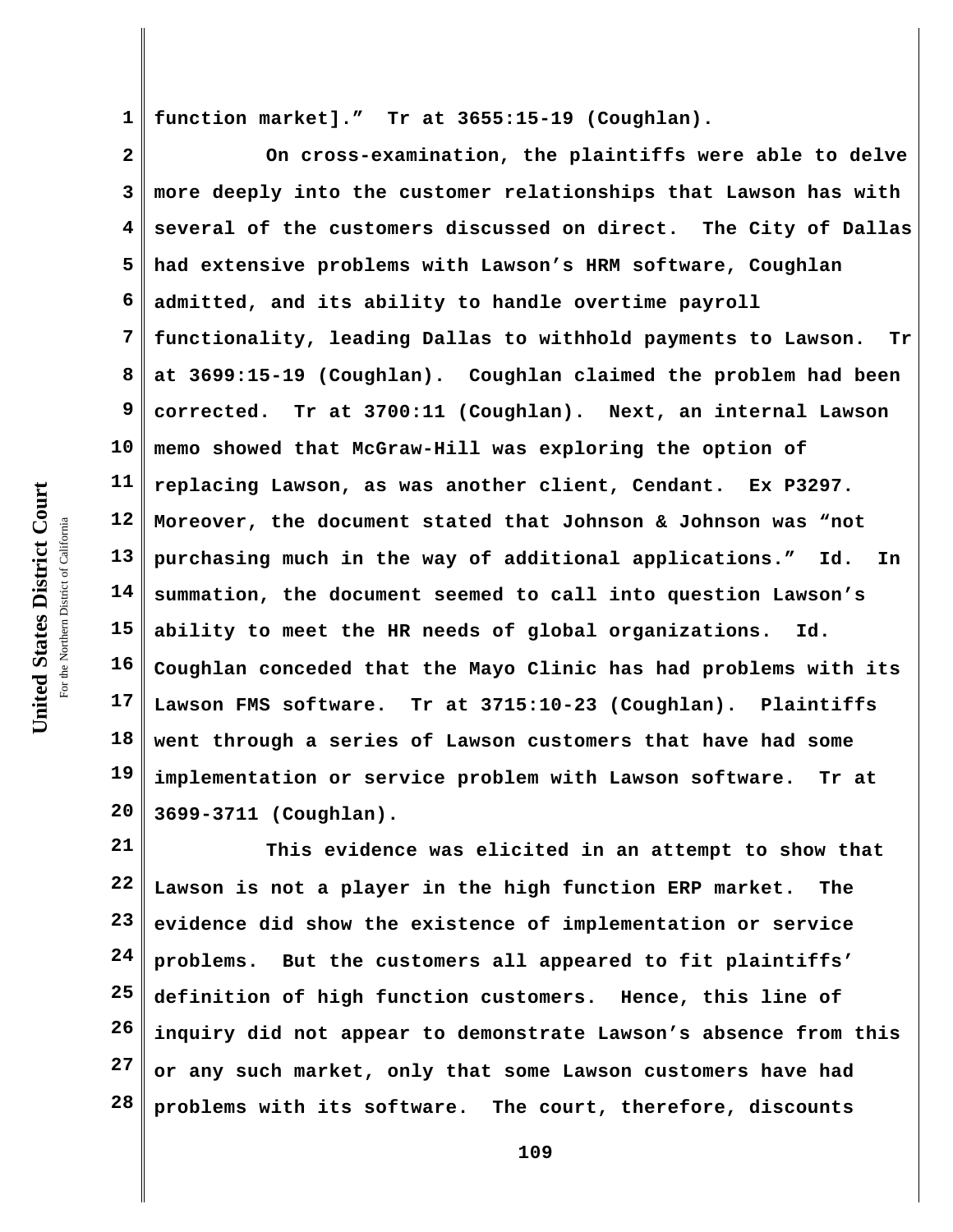**1 2 3 4 5 6 7 8 Coughlan's cross-examination testimony for the purpose for which it was apparently offered. Plaintiffs did not show that implementation or service problems were absent or less frequent in Oracle, PeopleSoft or SAP products. Accordingly, the court credits Coughlan's testimony regarding large and complex customers that have chosen Lawson ERP to meet their FMS and HRM needs. Not only was this evidence uncontradicted, but the testimony was amply supported by many exhibits.** 

**9 10 11 12 13 14 15 16 17 18 19 20 21 22 23 Richard Knowles, Vice President of Operations for SAP America, was called by Oracle to refute the plaintiffs' product market definition as well as to poke holes in plaintiffs' theory of unilateral anticompetitive effects. Tr at 2805:4-9 (Knowles). At the outset, Knowles clarified some of the terms used in this case, or at least as those terms are understood by SAP. "High function" has no meaning apparently. SAP looks to customer characteristics in determining whether a vendor is mid-market or high function. SAP considers a customer to be mid-market if it has revenues less than \$1.5 billion, but more than \$200 million. Tr at 2818:9-19 (Knowles). A customer above \$1.5 billion is considered a "large enterprise." Tr at 2819:14-15 (Knowles). But Knowles stated that characterizing a customer as one or the other was far from "an exact science." Tr at 2820:18-19 (Knowles).**

**24 25 26 27 28 Oracle then proceeded to "name drop" a large number of SAP clients: Deloitte & Touche, Accenture, Halliburton, MCI, SBC, T-Mobile, AOL, Starbucks, Nike, Home Depot and Barnes & Noble, all clearly up-market customers. Tr at 2829:6-2831:19 (Knowles). This evidence tended to rebut the suggestion that SAP**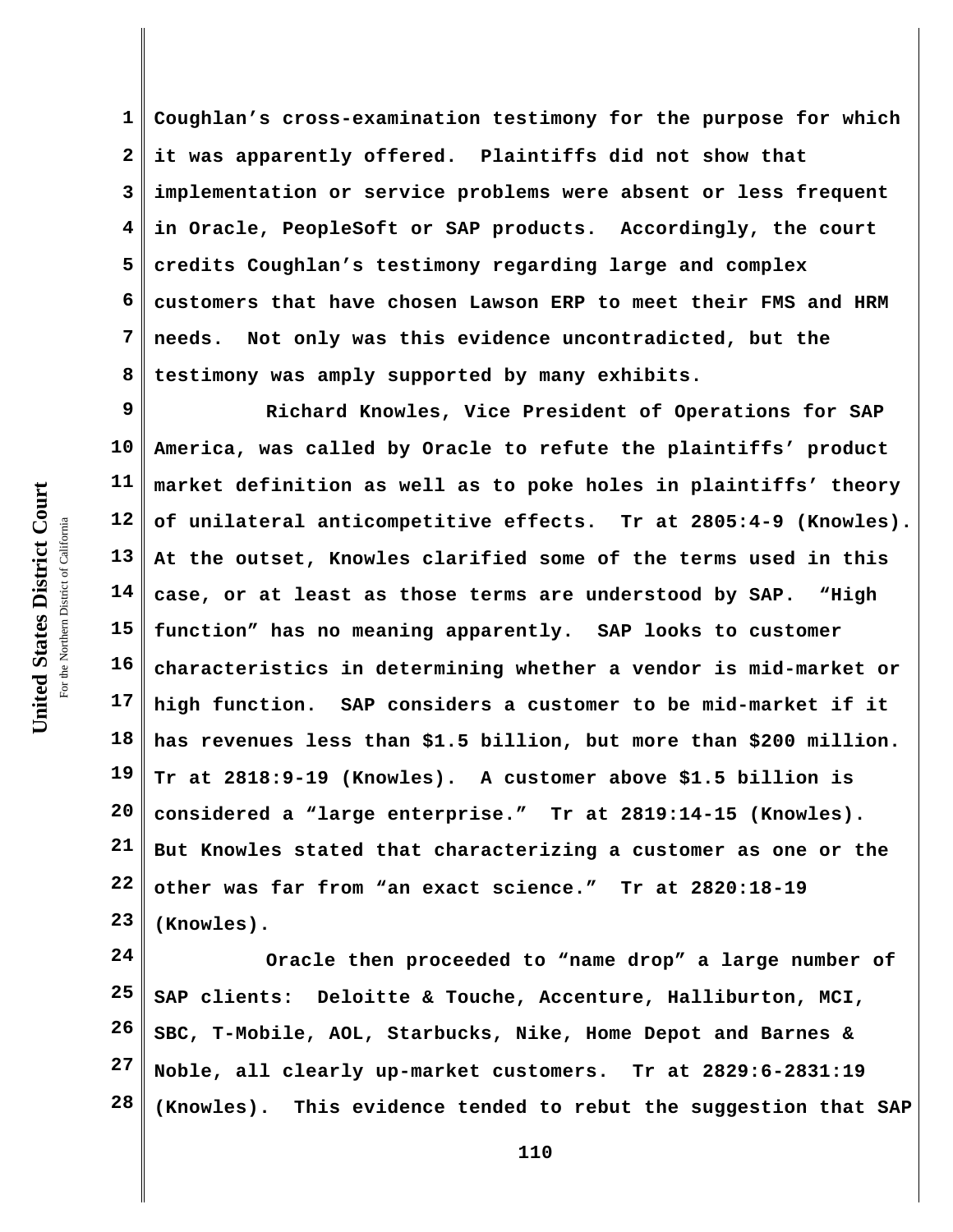**1 2 3 4 5 6 7 8 9 10 11 12 13 14 15 16 17 was a struggling firm with substantial disadvantages in the United States. Next, Oracle questioned Knowles regarding two specific examples in which SAP had competed head to head against Oracle and other ERP vendors. First, Oracle presented an SAP DAF regarding a proposed ERP license transaction with ExpressJet, a company with approximately \$1.5 billion in revenues, thus making it a large enterprise. D5641R at 1; Tr at 2839:23 (Knowles). As with the DAFs used by Oracle, the SAP DAFs had a column for denoting the competitor that was requiring or motivating the increased discount request. D5641R at 1. In the case with ExpressJet, SAP was originally competing against PeopleSoft, Lawson, Exact, Microsoft, Oracle and Ultimate. Ex D5641R at 2. Knowles stated that he recognized the name Lawson and that SAP "of course" competes with Lawson. Tr at 2841:8-12 (Knowles). Moreover, once ExpressJet had narrowed the six vendors down to three, it was a contest with Lawson, Oracle and SAP. Tr at 2842:23-2843:5 (Knowles).**

**18 19 20 21 22 23 24 25 26 27 Knowles stated that SAP was "agnostic" about which competitor makes it to the final round, because SAP is going to give the same level of discount regardless of the competitor. Tr at 2848:7-10 (Knowles). Oracle then introduced another SAP DAF, this time for Kellogg, Brown & Root, a subsidiary of Halliburton. Ex D5649R at 1. This form listed the justification for the discount as the "extreme competition" between Oracle and SAP. Id. Knowles stated that this type of scenario was to be expected, as SAP views Oracle to be "highly aggressive" on pricing. Tr at 2856:10-11 (Knowles).** 

**28**

**Next, Oracle introduced an email from Bill McDonald,**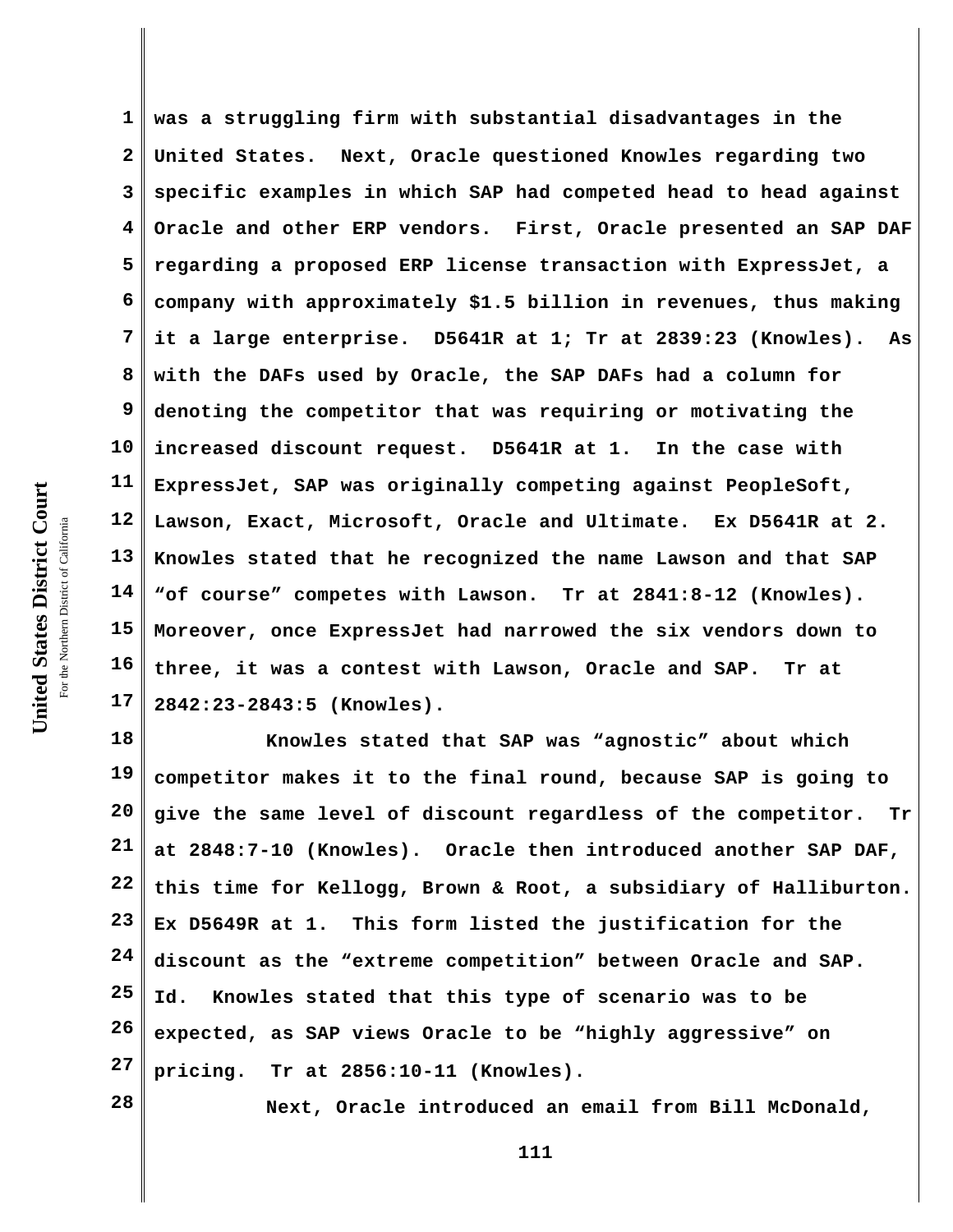**1 2 3 4 5 6 the CEO of SAP America. Ex D5636. The email contained Microsoft's second quarter earnings for 2004. Id at 1. The document began by reading: "These guys are here!". Id. Knowles stated that McDermott was referring to Microsoft's 32 percent year-over-year increase in the EAS market. Tr at 2892:4-23 (Knowles).** 

**7 8 9 11 12 13 Finally, Oracle questioned Knowles about any apprehensions SAP felt regarding increased prices should the proposed merger of Oracle and PeopleSoft be consummated. Tr at 2858:9-11 (Knowles). Knowles responded that SAP has a neutral opinion on the merger. Knowles stated his belief that the merger will actually make the ERP market more competitive. Tr at 2858:20-21 (Knowles).**

**14 15 16 17 18 19 20 21 22 23 24 25 26 27 On cross, Knowles conceded that the reason SAP America exists is because customers in the United States "want to have somebody here present to deal with in buying the type of software that [SAP] sells." Tr at 2902:12-15 (Knowles). Next, Knowles stated that SAP views Lawson as a "mid-market company." Tr at 2924:24 (Knowles). This characterization appears to rest on SAP's labeling as mid-market of customers with less than \$1.5 billion in revenues, a substantially different demarcation from plaintiffs' labeling of a mid-market customer as one that does not buy software packages exceeding \$500,000. See Tr at 2924:5-7 (Knowles). Accordingly, the court accords no weight to Knowles' statement inasmuch as it was offered to show that Lawson does not compete in the high function market. Otherwise, the court finds Knowles' testimony to be reliable and uncontradicted.**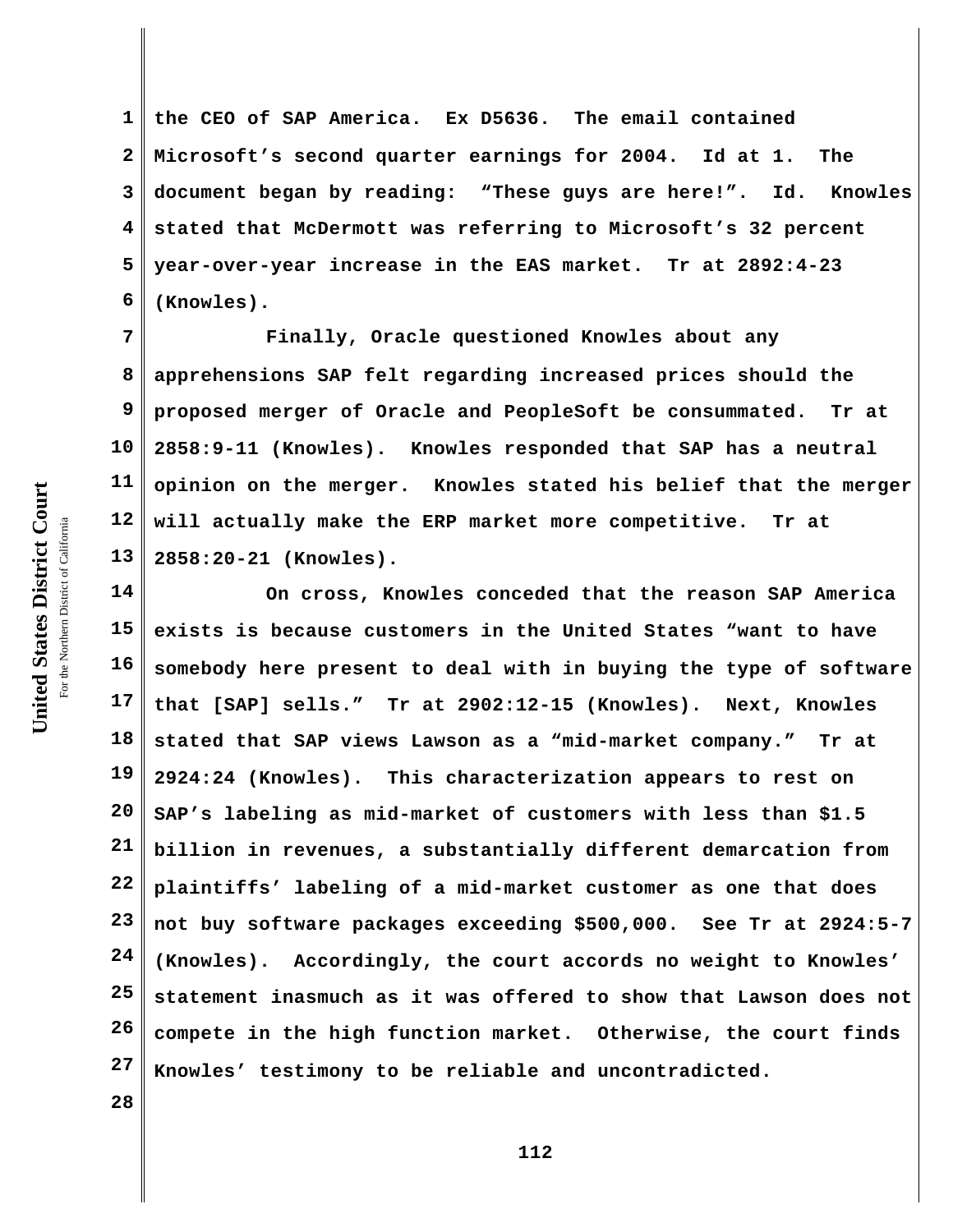| $\mathbf{1}$   | Outsourcing Witnesses                                              |
|----------------|--------------------------------------------------------------------|
| $\overline{a}$ | Michael Sternklar, Executive Vice President of Fidelity            |
| 3              | Human Resources Services Company, testified regarding Fidelity's   |
| 4              | outsourcing solutions for HR needs. Tr at 3124-3126 (Sternklar).   |
| 5              | Sternklar stated that Fidelity currently has a license with        |
| 6              | Oracle for HRM software. Tr at 3130:2-7, 3135:3-8 (Sternklar).     |
| 7              | Sternklar listed several of Fidelity's "large" customers: Bank     |
| 8              | of America, IBM, American Corporation and Asea Brown Boveri        |
| 9              | (ABB). Tr at 3136:13-3137:8 (Sternklar). Sternklar described       |
| 10             | the procurement process by which Fidelity won the ABB account.     |
| 11             | ABB made its choice between buying an in-house system from         |
| 12             | PeopleSoft or SAP, or instead, outsourcing ABB's HRM needs         |
| 13             | through Fidelity. Tr at 3138:14-25, 3139:10-13 (Sternklar).<br>ABB |
| 14             | chose Fidelity over PeopleSoft and SAP. Tr at 3140:17-18           |
| 15             | (Sternklar). Sternklar stated several reasons why a customer       |
| 16             | would choose outsourcing over an in-house ERP system. One          |
| 17             | important reason, Sternklar stated, was the "continued             |
| 18             | investment" involved in buying an in-house ERP system based upon   |
| 19             | the need continuously to upgrade such a system. Tr at 3139:23-25   |
| 20             | (Sternklar).                                                       |

**21 22 23 24 25 26 27 28 Jay Rising, President of National Accounts at ADP also testified about what he called "upgrade treadmill" and "hidden costs" that are involved in package software. Tr at 4094:15-22 (Rising). Both Sternklar and Rising testified that there are no such costs associated with outsourcing because the outsourcer itself, not the customer, handles all upgrades and maintenance. Tr at 3140:2-5 (Sternklar); 4093: 12-16 (Rising). The client need not bother with such hassles.**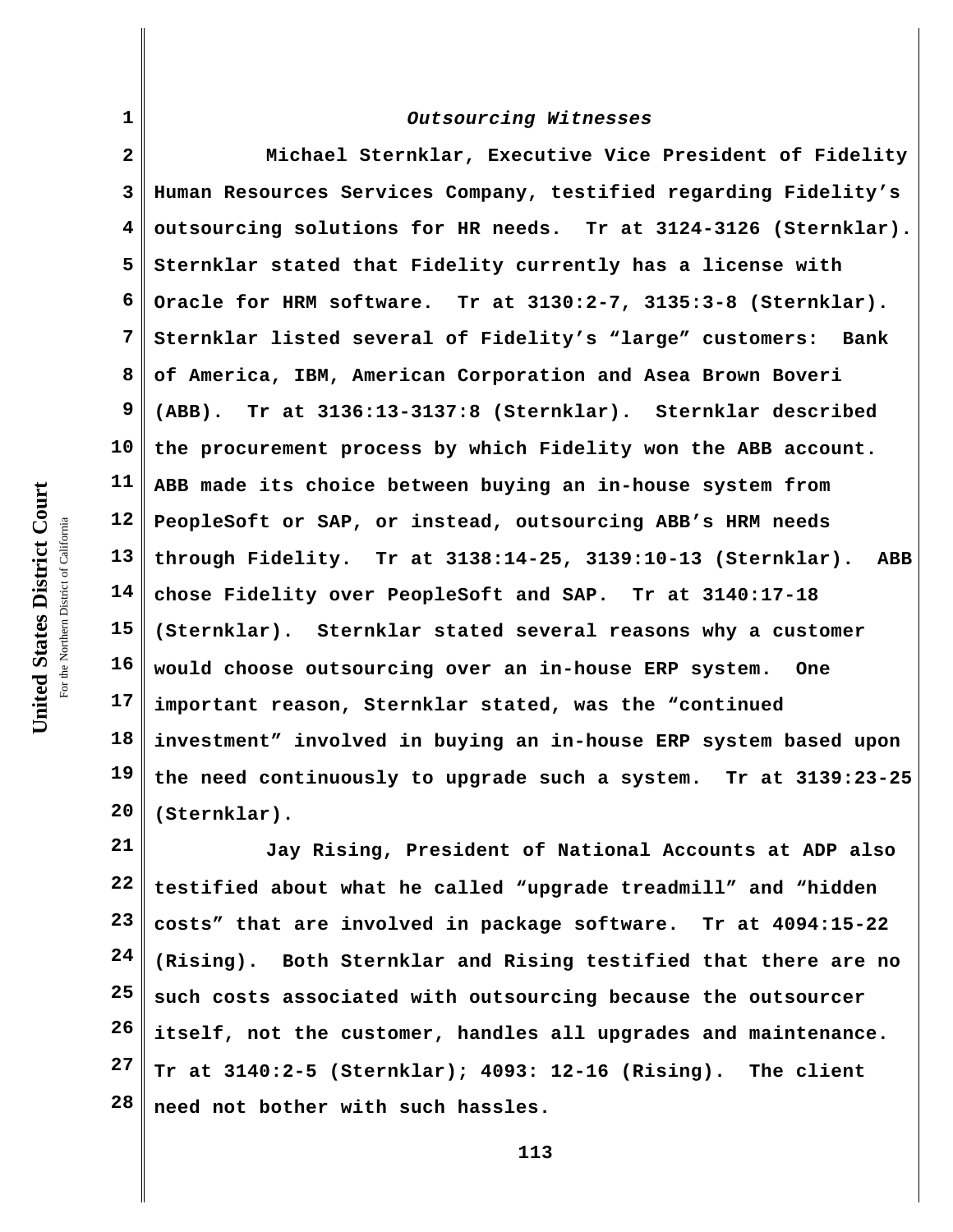**1 2 3 4 5 6 7 8 Both witnesses also testified that outsourcing companies are able to handle the HR needs of companies with large numbers of employees. ADP has 1000 customers that have over 1000 employees. Tr at 4097:21-25 (Rising). ADP's client list includes Comcast, Sysco, Xerox and Tyco. Tr at 4100:13-24 (Rising). Fidelity outsources for Bank of America which currently has between 170,000 and 180,000 employees. Tr at 3145:18-25 (Sternklar).**

**9 10 11 12 13 Finally, Sternklar stated that Fidelity was currently in the process of creating its own software called HR Access. Tr at 3152:3-3153:13 (Sternklar). Fidelity's goal is to move all customers onto HR Access within the next two years and cease using Oracle software completely. Tr at 3154:9-15 (Sternklar).**

**14 15 16 17 18 19 The evidence of both of these outsourcing witnesses was reliable and amply supported by specific examples of high function customers that had chosen to outsource with Fidelity or ADP as an ERP alternative. Accordingly, the court credits this testimony in determining whether outsourcing solutions have a price-constraining effect on ERP vendors.** 

*Expert Witnesses: Hausman and Campbell*

**22 23 24 25 26 27 28 Oracle did not propose a product market definition. Instead, Oracle picked apart plaintiffs' market definition piece by piece. Two expert witnesses, Professor Jerry Hausman, an industrial organization economist at MIT, and Tom Campbell, dean of the Haas Graduate School of Business at the University of California (Berkeley) testified for Oracle. Among other important positions in government, Campbell served as director,**

**20**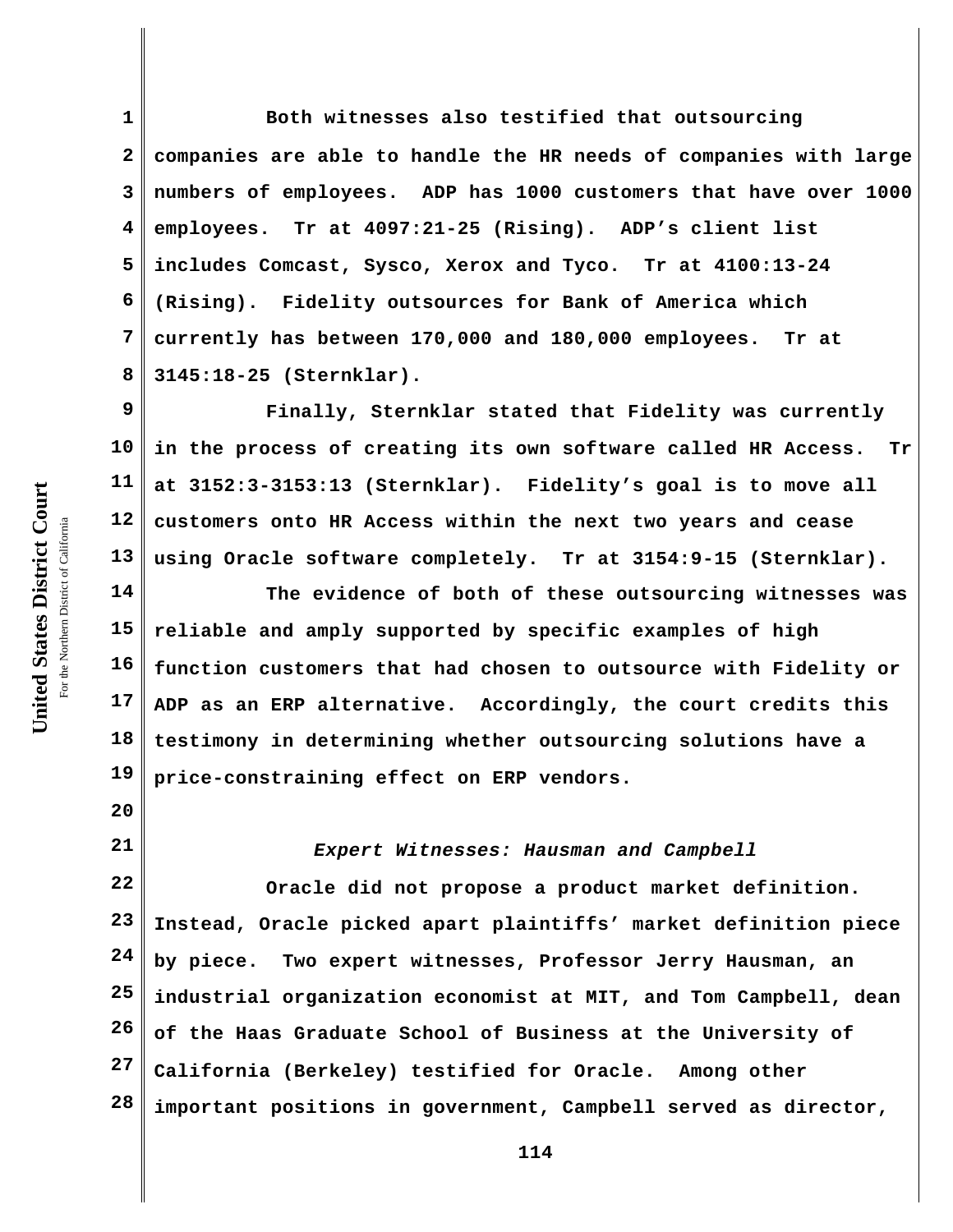**1 2 3 4 5 Bureau of Competition, at the FTC. Both Hausman and Campbell assailed plaintiffs' product market definition, describing it as vague, unrealistic and underinclusive. As with Elzinga, the court finds both Hausman and Campbell to be well qualified to offer their opinion testimony.** 

**6 7 8 9 10 11 12 13 14 15 16 17 18 19 20 21 22 23 24** *Vague.* **Hausman characterized the "high function" label as vague and too "hard to get your arms around." Tr at 3807:14- 15 (Hausman). He cited plaintiffs' changing description of "high function" ERP as illustrating the unreality of plaintiffs' proposed product market definition. Tr at 3809:20-3810:9 (Hausman). At first, plaintiffs argued for a customer-based product definition. Campbell characterized this initial customer-based market definition as "unprecedented" and "unusual." Tr at 2704:6 (Campbell). Hausman asserted that plaintiffs, in reaching this strange product market, clearly worked backwards from their desired result: finding a group of customers all of which had purchased SAP, Oracle or PeopleSoft ERP, then claiming that those customers were "similarly situated" and defined the market. But, at trial, Hausman noted, plaintiffs shifted ground and argued that the high function market was based upon "product characteristics" of the software, such as functionality and scalability, not the customers who buy it. Tr at 3809:20-3810:3 (Hausman). See also Pls Post Brief (Doc #366) at 3-4.**

**25 26 27 28 Even accepting the plaintiffs' second version of high function software, both experts asserted that the term is too imprecise to define a market. Hausman contended that Elzinga himself admitted that the high function definition contained no**

United States District Court **United States District Court** For the Northern District of California the Northern District of California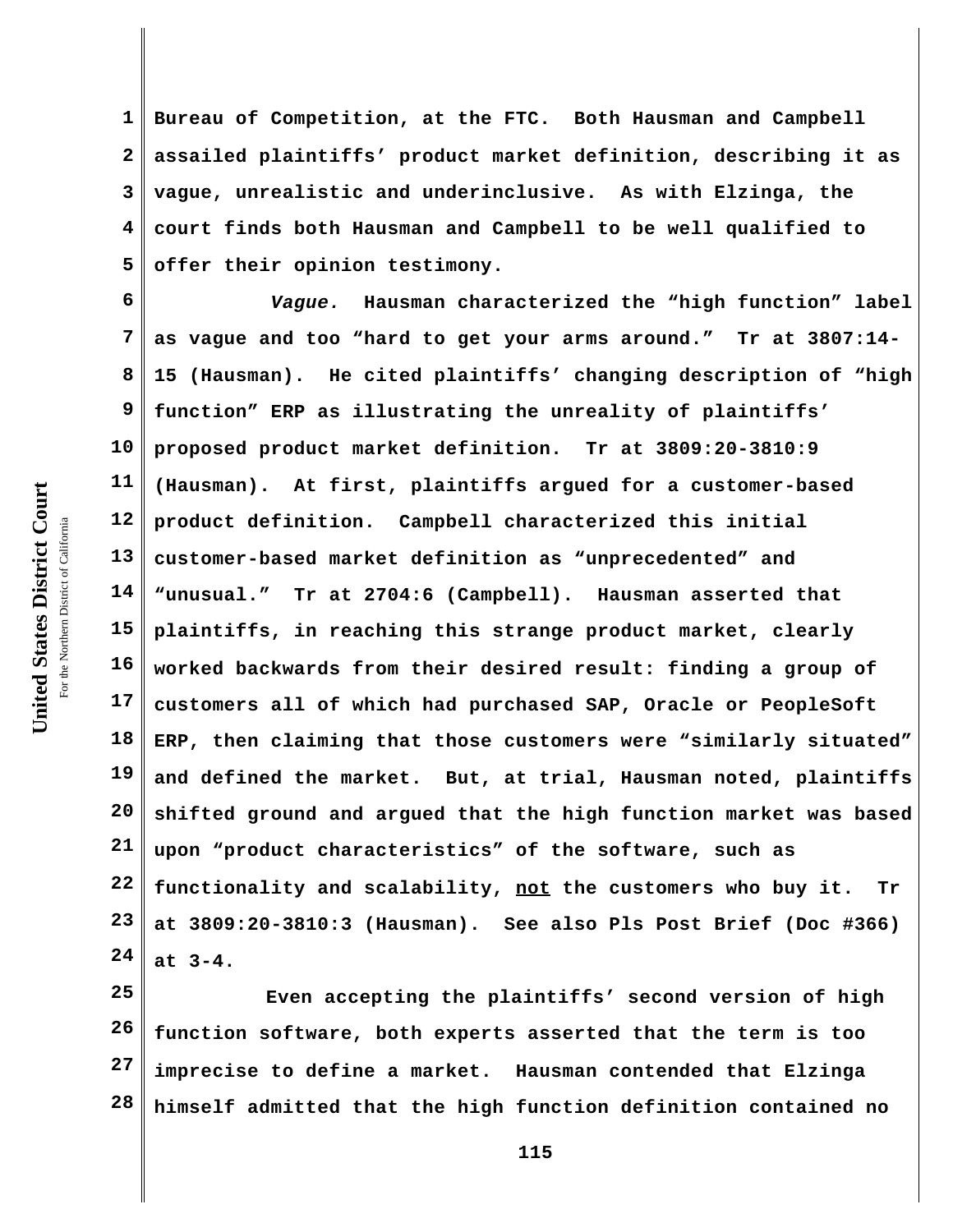United States District Court **United States District Court** For the Northern District of California the Northern District of California

**1 2 3 4 5 6 7 8 9 10 11 12 13 14 15 16 17 18 19 "quantitative metrics" that could be used to distinguish a vendor of high function ERP from a vendor of mid-market software. Tr at 3807:16-17 (Hausman). See Tr 2151:18-2152:3 (Elzinga). Hausman illustrated his point by reference to ManuLife Insurance Company, the fifth largest insurance company in the United States with offices throughout North America. ManuLife has complex needs and transactions and thus by any objective measure would fit in plaintiffs' high function market. But plaintiffs, for a reason Hausman said plaintiffs left unexplained, considered ManuLife to be a mid-market purchaser and therefore excluded from the plaintiffs' market definition. Tr at 3840:17-3841:13 (Hausman). The same applies to Johnson & Johnson and Safeway, both considered by plaintiffs as mid-market customers because they bought ERP solutions from vendors that Elzinga and plaintiffs put in the mid-market. But plainly these firms fit plaintiffs' description of enterprises having high functional needs. So, concluded Hausman, plaintiffs have provided no objective way to distinguish ERP licenses in the high function market from those in the mid-market.** 

**20 21 22 23 24 25 26 27 Both Hausman and Campbell made the obvious point that if the market is not precisely defined, then the market participants and their relative shares will be "economically inaccurate." Tr at 2702:16-19 (Campbell); 3793:9-11 (Hausman). Referring to plaintiffs' customer witnesses, Hausman asserted that surveys that ask customers what their preferences are or what their hypothetical actions "would be" are known to be unreliable and subjective. Id.**

**28**

**Oracle summarized Hausman's vagueness argument by**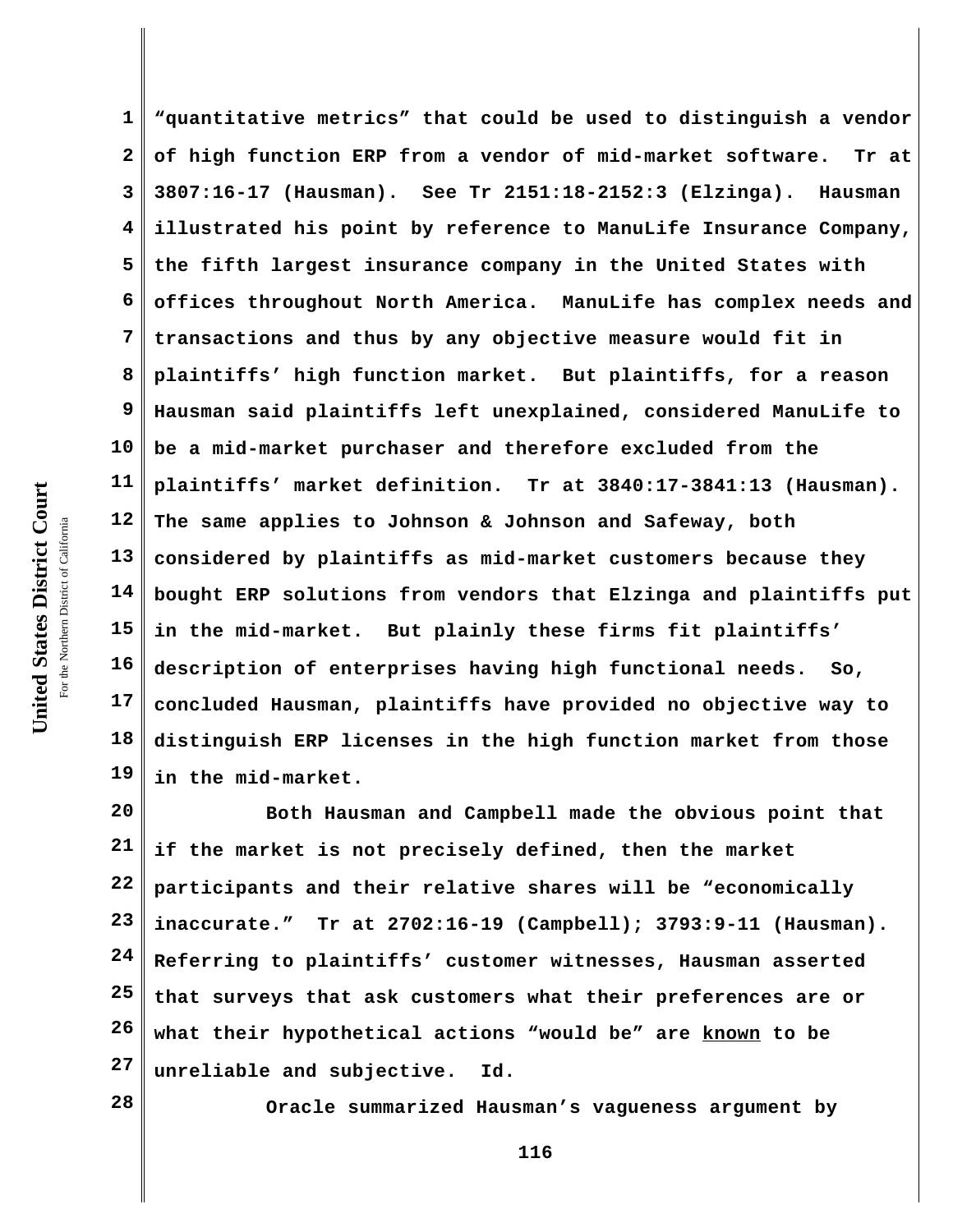**1 2 3 4 5 6 7 8 claiming "there must be a clear break in the chain of substitutes in order for separate markets to be found." Def Post Brief (Doc #365) at 17. According to Oracle, "[T]here is clearly not a sufficient break in the chain of FMS and HRM substitutes to warrant calling \* \* \* software [sold by] Oracle, PeopleSoft and SAP, a market unto themselves." Id. If such a clear break exists, plaintiffs have not proven it by a preponderance of the evidence, Oracle argued in closing. Id.** 

**9 10 11 12 13 14 15 16** *Disconnected***. Oracle also argued that plaintiffs' product market definition "does not address the market reality" of the way software is sold, a point to which Hausman testified. Def Post Brief (Doc #365) at 1. Hausman posited that FMS and HRM are not products in and of themselves. Rather, "90 percent" of companies "are buying more than just FMS, more than just HRM. \* \* \* [they are] buying bundles of software." Tr at 3815:10-12, 3813:12-22 (Hausman).**

**17 18 19 20 21 22 23 24 25 26 27 28 Hausman gave as an example a consumer purchasing a single package of software from PeopleSoft that included FMS, HRM, EPM and CRM pillars. In such a bundle, PeopleSoft would not offer discounts based on the individual pillars. Rather, PeopleSoft would give a "blended discount" across all products in the bundle in order to ensure that the consumer buys all the pillars from PeopleSoft. Tr at 3814:3-22 (Hausman). If the vendor does not offer an acceptable discount, then the consumer can threaten to buy one of the pillars, such as CRM, from a best of breed vendor such as Siebel. Tr at 3815:1-6 (Hausman). Based upon this analysis, Hausman opined that the presence of best of breed vendors constrains the prices that the ERP vendors can**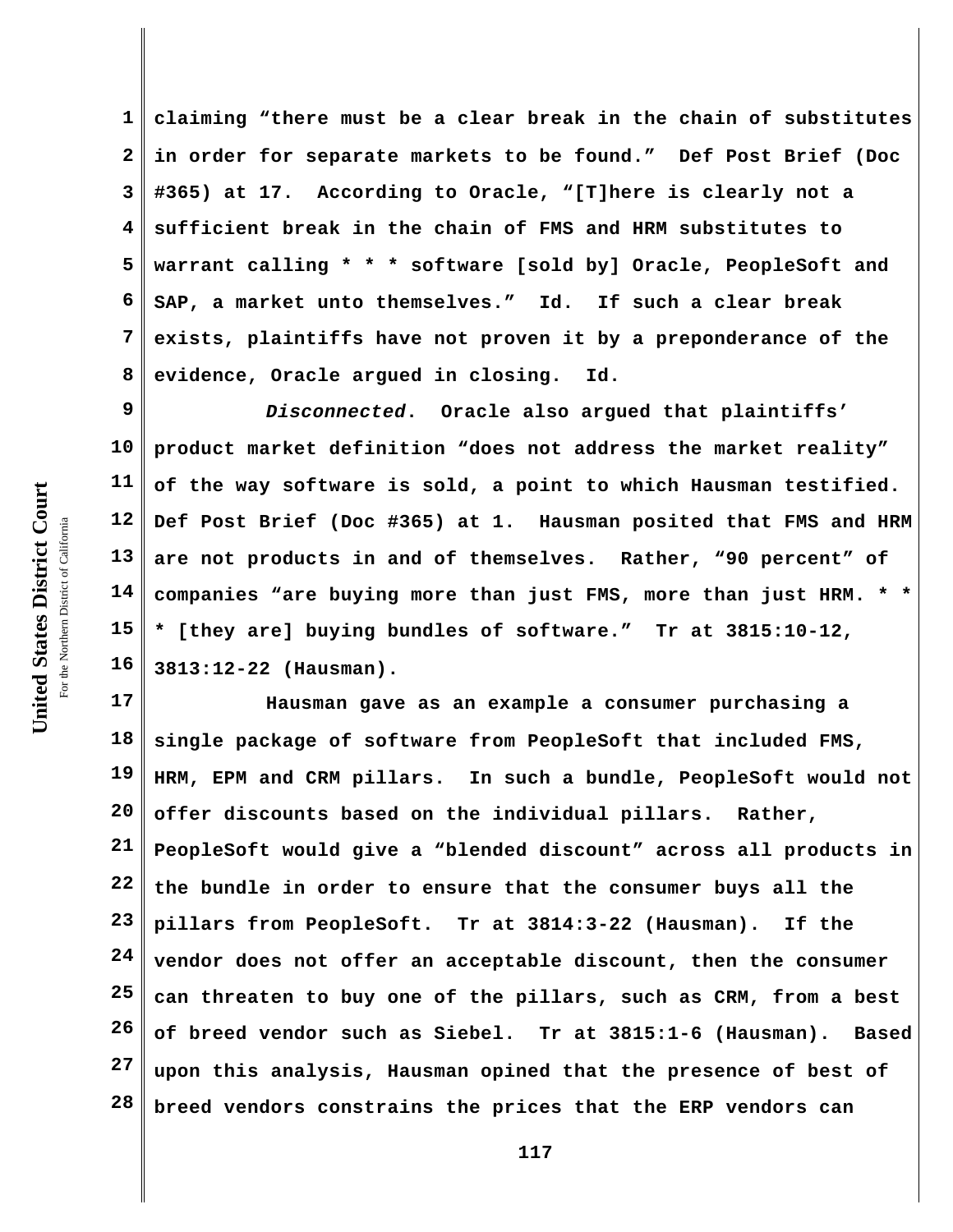**United States District Court** For the Northern District of California the Northern District of California

United States District Court

**1 charge for a bundle of software. Tr at 3814:18-22 (Hausman).**

**2 3 4 5 6 7 8 9 10** *Underinclusive***. Finally, Oracle's witnesses stated that even if one assumes that a "high function HRM and FMS" market does exist and the market can be demarcated from other solutions, there are viable substitutes for high function ERP that must be included in the product market. Specifically, Oracle argued that (1) mid-market vendors, (2) outsourcing, (3) incumbent systems, and (4) best of breed solutions, discussed above, must all be included in the product market, as all are potential substitutes constraining a post-merger SSNIP.**

**11 12 13 14 15 16 17 18 19 20 21 22 23 24 25 26 Incumbent systems, also called legacy systems, refer to the FMS and HRM software systems that the DOJ's "enterprise customers" already have in operation. These are the systems that the new software from Oracle or PeopleSoft or SAP will replace, should a consumer choose to purchase an integrated suite from one of the high function vendors. Oracle argued that if a postmerger Oracle/PeopleSoft imposed a SSNIP, consumers could constrain that SSNIP by simply refusing to buy high function FMS and HRM and choosing to use already existing products. Tr at 3821:1-9 (Hausman). Hausman stated that the cost of maintaining and upgrading incumbent systems has been decreasing recently so that these systems have become a "credible threat" to ERP vendors. Tr at 3821:13 (Hausman). Accordingly, if a customer finds a post-merger price offer too high, it can almost always credibly claim it will not buy the product and instead continue to operate its incumbent system. Tr at 3821:13-14 (Hausman).** 

**27 28 Campbell stated that "20 to 30 percent of the time, even after negotiations have started, the purchaser will opt to**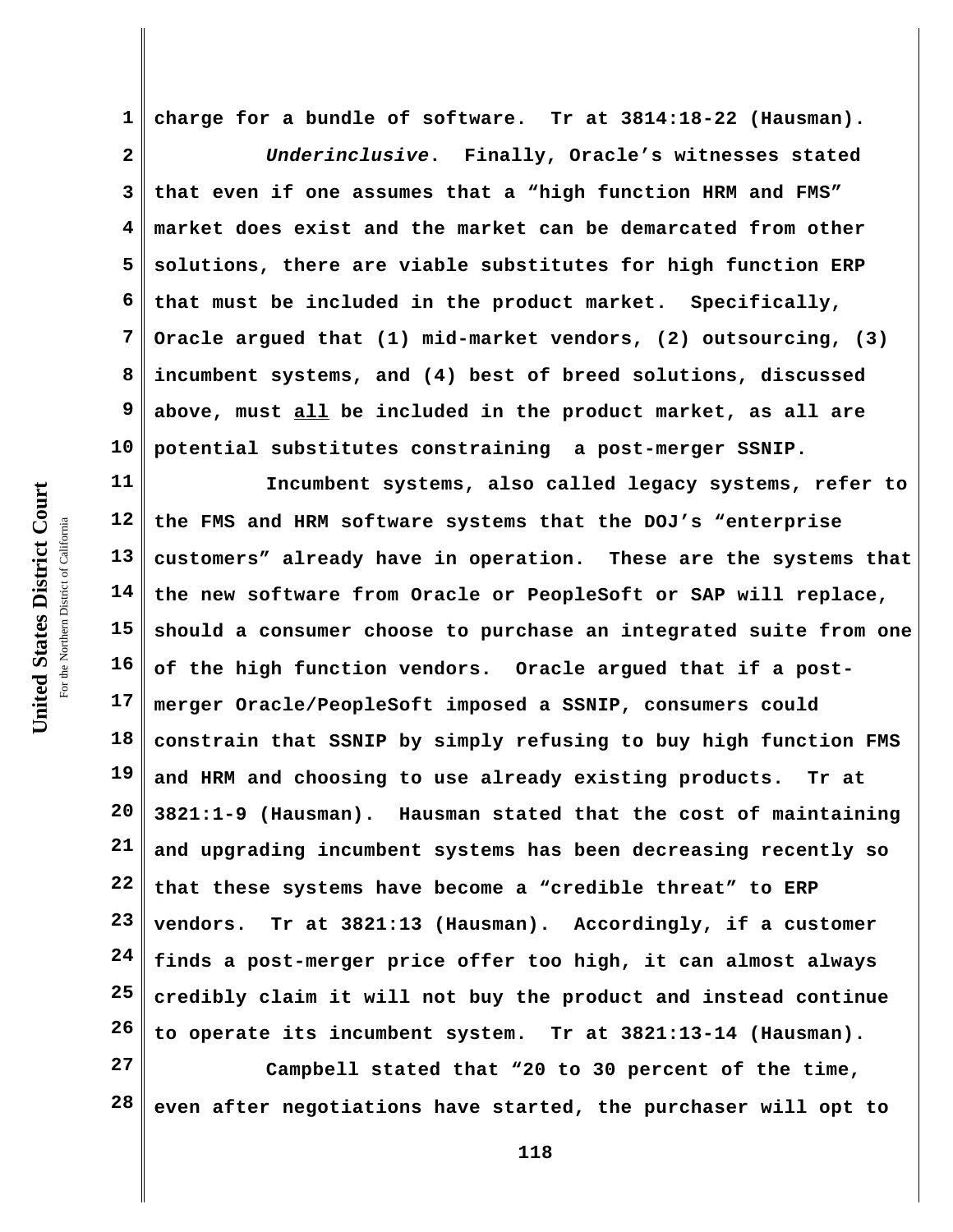**2 3 4 5 6 7 drop out" and remain with the system it already has. Tr at 2708:23-25 (Campbell). Campbell claimed that this factor must be taken into account when calculating market shares, otherwise "you've made a very serious mistake in calculating your market shares," because 20 to 30 percent of the relevant customers' actual behavior is being ignored. Tr at 2709:1-6 (Campbell). Regarding outsourcing, Hausman presented evidence of**

**8 9 10 11 12 13 14 15 16 17 18 over twenty large enterprises, such as Bank of America and A T & T, who currently outsource all or some of their HRM needs. Tr at 3825:19-25 (Hausman). And this phenomenon was occurring long before Oracle made its take-over offer to PeopleSoft. These large enterprise customers would not be outsourcing if they did not find this option to be equal to or better than the purchase of high function software from a vendor. Tr at 3828:19-23 (Hausman). If this many corporations can currently have their HRM needs effectively met by outsourcing, it only follows that many more customers could follow suit should a post-merger SSNIP occur in the high function market. Tr at 3829:1-3 (Hausman).**

**19 20 21 22 23 24 25 26 27 28 Hausman gave the example of MIT, his employer, outsourcing its HRM to Fidelity, who he claims do "a heck of a lot better" than MIT personnel. Tr at 3825:4 (Hausman). Hausman presented evidence that many companies have chosen outsourcing; these include: Bank of America, Motorola, International Paper, McKesson, American Express and Sony. Tr at 3829:21-23 (Hausman). These are "sophisticated" companies, with a lot of complex transactions, and they have clearly found outsourcing a satisfactory alternative. Id.****Hausman's demonstratives alone listed seven outsourcing firms capable of handling the HR for**

United States District Court **United States District Court** For the Northern District of California the Northern District of California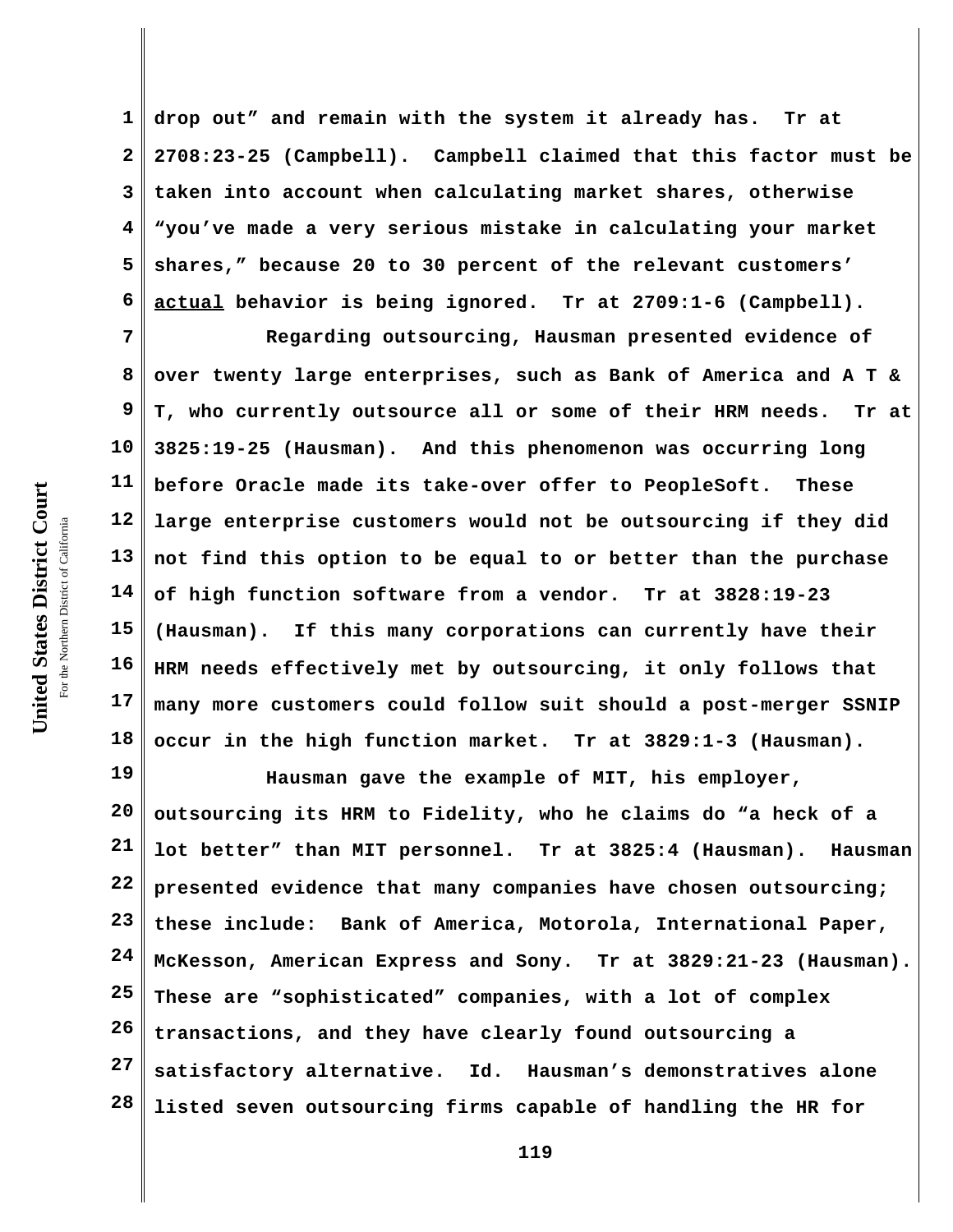**1 2 large companies; these include Fidelity, Accenture, ACS, Exult and Mellon, among others. Hausman demo #10.**

**3 4 5 6 Accordingly, both Campbell and Hausman asserted that any product market must include outsourcing solutions as a viable substitute to which consumers can turn in the event that a merged Oracle/PeopleSoft imposes a SSNIP.** 

**7 8 9 10 11 12 13 14 15 16 17 18 19 20 21 22 23 24 Finally, Oracle attempted to show that the products of so-called mid-market vendors, such as Lawson and AMS are reasonably interchangeable for those of the alleged high function vendors, Oracle, PeopleSoft and SAP. Accordingly, Hausman stated that any market definition that is devoid of these vendors is too narrow. Tr at 3939-3940 (Hausman). Hausman presented evidence of over thirty consumers, all of which have large and complex needs, and all of which had chosen to use Lawson or AMS for their FMS and HRM needs. Lawson's customers include: Johnson & Johnson, Walgreens, Target, Williams-Sonoma, Jack in the Box, the Federal Reserve Bank and Safeway. Hausman demo #11. AMS' customers include: United States Environmental Protection Agency, United States Postal Service, Library of Congress, Internal Revenue Service and the DOJ. Id. Very telling to Hausman was the fact that the DOJ, two weeks after bringing this case, chose to buy AMS FMS for \$24 million, ranking AMS better than Oracle or PeopleSoft in the DOJ's view for the DOJ's needs. Tr at 3842:7- 13 (Hausman).**

**25 26 27 28 Hausman admitted that these vendors are "not PeopleSoft," nor do they "aspire to be." Tr at 3839:4-6 (Hausman). He also admitted that these three "cannot currently satisfy the entire market as defined by the DOJ." But "you do**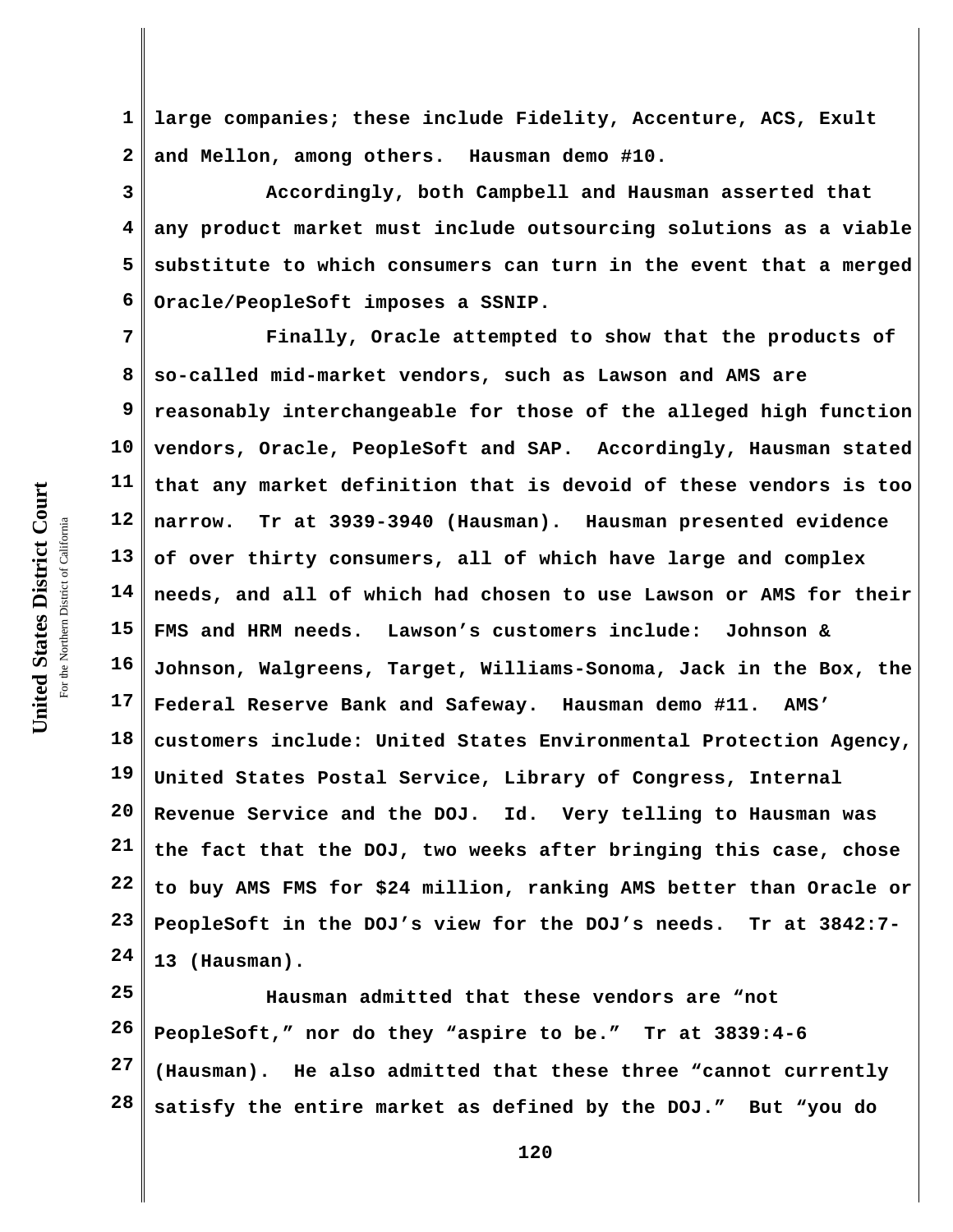**1 2 3 4 5 6 7 8 9 10 not have to beat PeopleSoft to constrain it" argued Hausman. Tr at 3839:20-21 (Hausman). The question is not whether the entire market would switch to these other vendors in the event of a SSNIP, the question is whether enough consumers could potentially turn to a product to meet their needs, thereby making a SSNIP unprofitable. Clearly, if the high function needs of Johnson & Johnson and the DOJ are met by these mid-market vendors, then many other companies could also do so in the wake of a SSNIP. Accordingly, these two mid-market vendors should be included in the product market.**

**11 12 13 14 15 16 17 18 19 20 21** *Infrastructure layer***. Two of defendant's expert witnesses discussed the infrastructure layer and its impact on the product markets. Tr at 4138-4145 (Kutnik); Tr at 4364-4369, 4397-4398 (Teece). Traditionally, ERP software contained both business logic and applications services. Business logic is the logical structure of the business process being automated. Applications services are tools that support business logic across different business applications. Applications services include directory services, security features and content management tools. Web services are a type of applications service.**

**22 23 24 25 26 27 28 Recent innovations in software technology have led to a "decoupling" of business logic from applications services. These innovations have resulted in the creation of an "infrastructure layer" that standardizes many of the applications services that were once incorporated with the business logic in an EAS program. The infrastructure layer has also been referred to as the "integration layer," the "applications services" layer and the**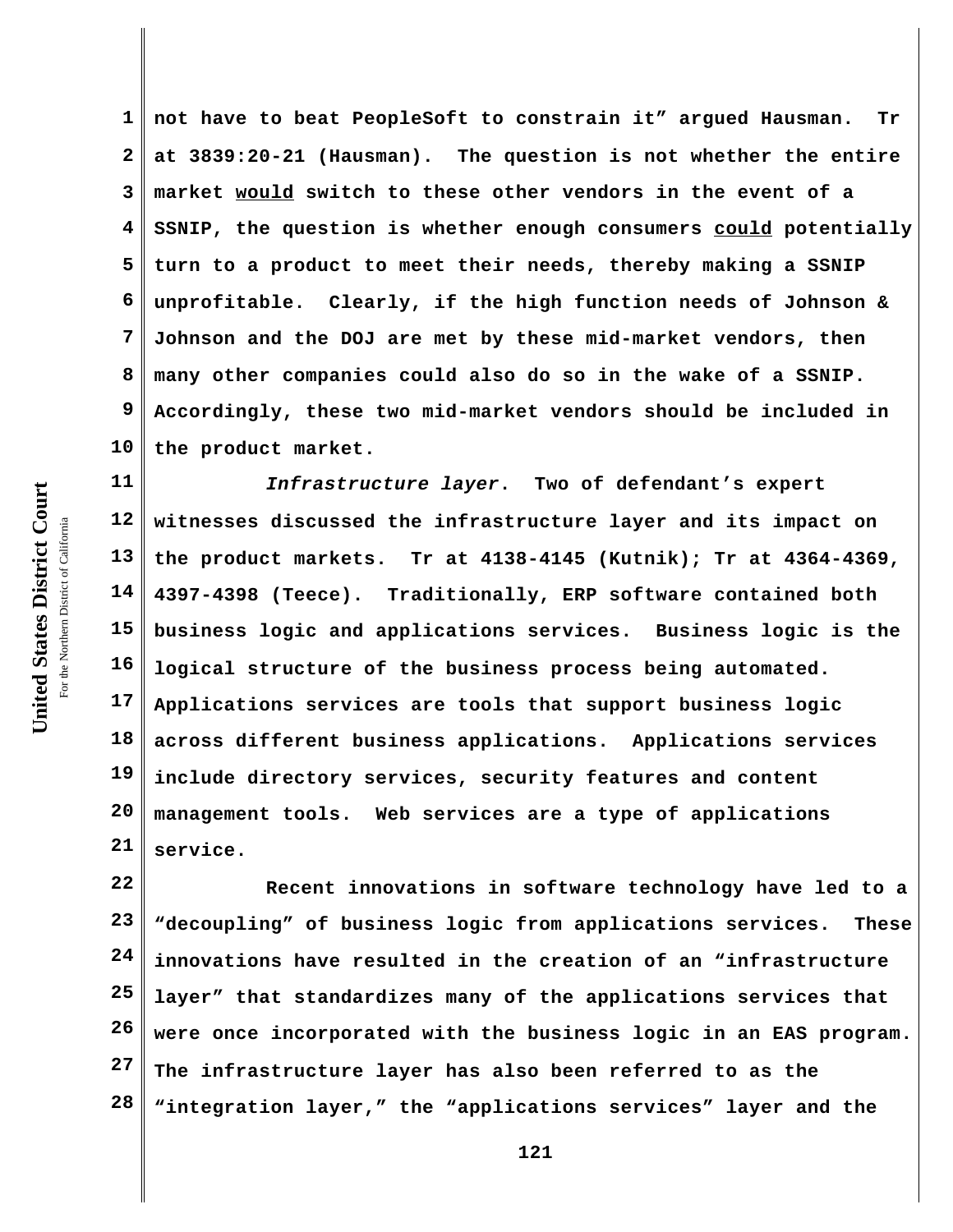**United States District Court** For the Northern District of California the Northern District of California

United States District Court

**1 "composite applications" layer. Tr at 325-31 (Bergquist).**

**2 3 4 5 6 7 8 9 10 11 12 Infrastructure layer products and ERP software share some degree of substitutability in that both address integration. Developments in infrastructure layer technology allow greater interoperability and easier horizontal integration. Ex D7143 (Mills 5/27/04 Dep) at Tr 59-61; Tr 2886-89 (Knowles); Tr 4150:9-19 (Kutnick). Similarly, pre-integration in ERP software suites allows greater interoperability and easier horizontal integration. Because one can choose more robust infrastructure layer products instead of pre-integration, the infrastructure layer is a partial substitute for the pre-integration in ERP software suites.**

**13 14 15 16 Oracle's experts Kutnick and Teece testified that the emergence of the infrastructure layer constitutes a paradigm shift in ERP software products and affects the proper product market definition.**

**17 18 19 20 21 22 23 24 25 The following facts suggest that infrastructure layer products should not be included in the same relevant market as ERP software. First, the overlap in substitutability between infrastructure layer products and ERP software is limited. ERP software products perform a large number of functions that are not performed by infrastructure layer products, and vice versa. Accordingly, sellers of infrastructure layer products likely could not constrain market power of a hypothetical monopoly over ERP software.** 

**26 27 28 Second, the integration offered by infrastructure layer products is a poor substitute for pre-integration in ERP software suites. Pre-integration allows tighter integration than the**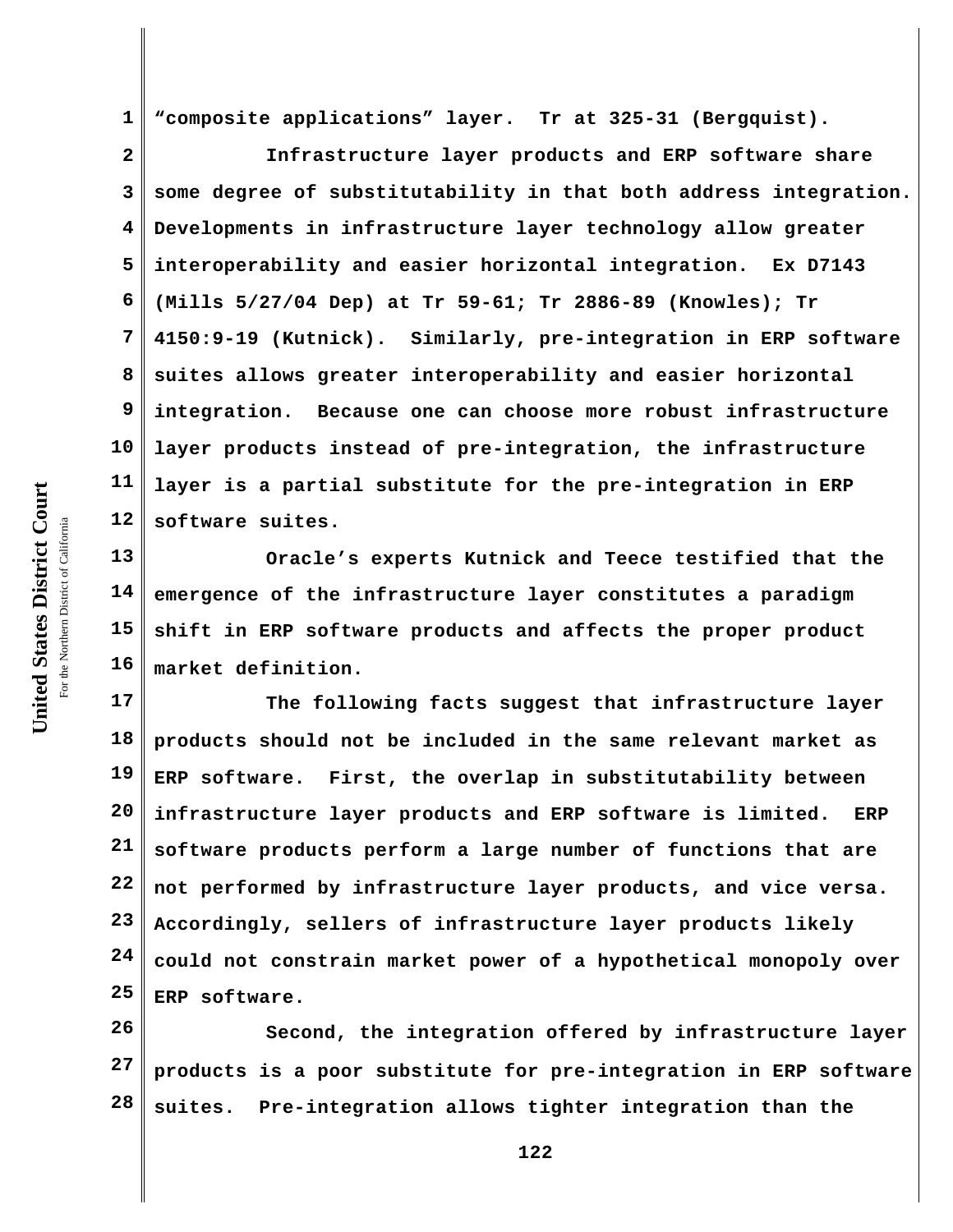**1 2 3 4 5 6 7 8 9 10 11 integration offered by infrastructure layer products. Certain functions previously performed within the ERP software layer are now performed in the infrastructure layer. Infrastructure layer products, however, do not contain business logic. Tr at 4144:8-11, 4187 (Kutnik); Tr at 1813-1814 (Wilmington); Tr at 331-332 (Bergquist). Because infrastructure layer products do not contain business logic, a purchaser could not choose a more robust infrastructure layer product instead of ERP software. Accordingly, the decoupling of the infrastructure layer from the ERP software layer does not suggest that the infrastructure layer products are partially substitutable for ERP software.**

**12 13 14 15 16 17 18 19 20 21 22 Oracle's experts Kutnick and Teece contend that the emergence of the infrastructure layer constitutes a paradigm shift in ERP software products. The age of infrastructure layer products calls into question this contention. See D7143 (Mills 5/27/04 Dep) Tr at 30-31 (stating that IBM's middleware products have been in the market for nearly twenty years); Tr at 420 (Kutnik) (testifying that applications servers have been available for seven to eight years); Tr at 3414:2-18 (Wohl) (noting that Oracle's applications server has been through several versions); Tr at 328 (Bergquist) (testifying about the evolution of web services protocols).**

**23 24 25 26 27 28 Even if the emergence of the infrastructure layer will have a substantial impact on the EAS software industry, more robust infrastructure layer products both enhance and diminish the likelihood of stack competition. On the one hand, decoupling applications services from the business logic provides the interoperability standard necessary to create multi-seller**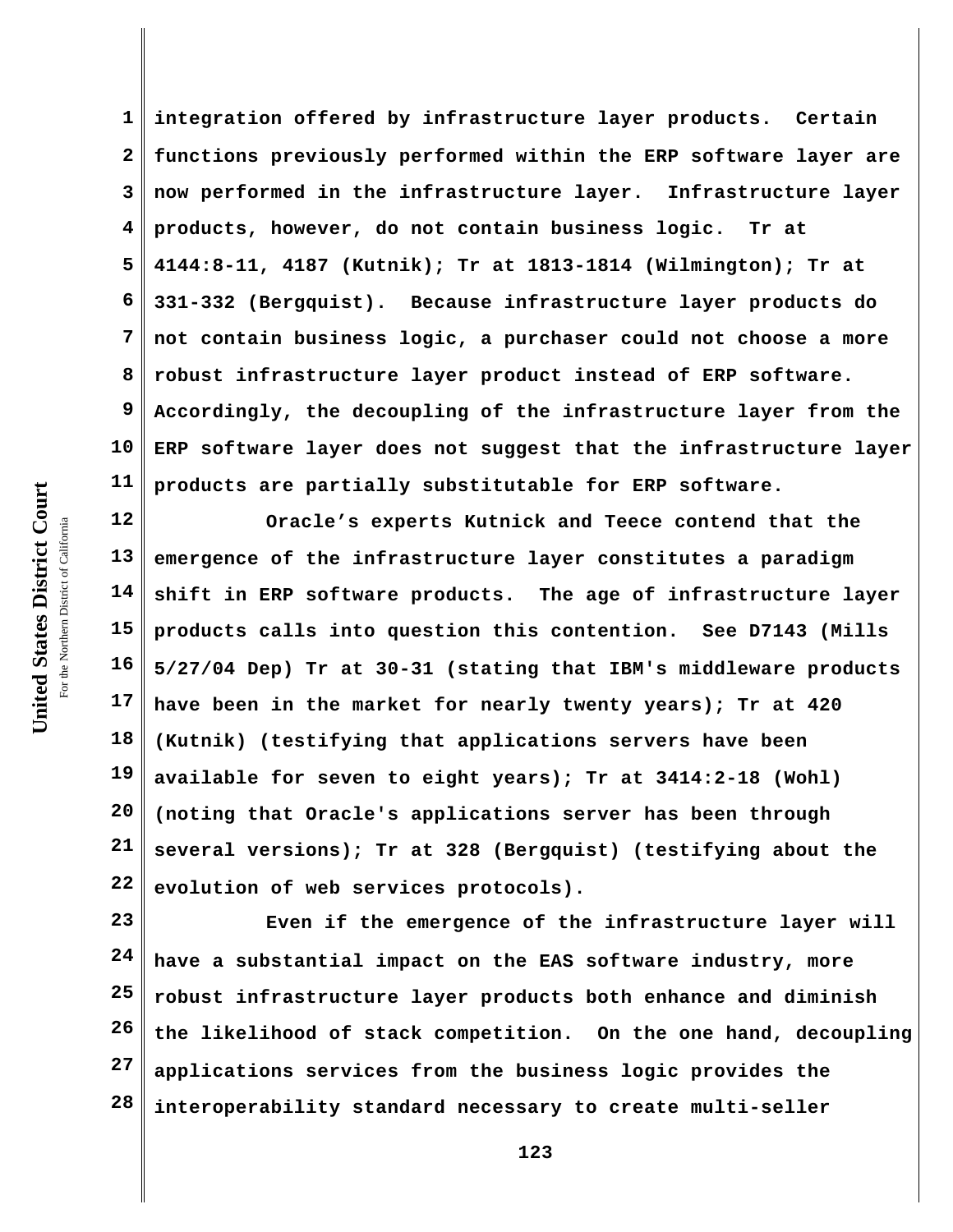United States District Court **United States District Court** For the Northern District of California the Northern District of California

**6**

**1 2 3 4 5 clustering. See Tr at 4378-4379 (Teece). On the other hand, enhanced infrastructure layer products increase interoperability with other stacks. See Tr at 2885-2889 (Knowles); Tr at 1637:7- 22 (Bass); P3337; D7143 (Mills 5/27/04 Dep) Tr 59-61; Tr at 4150:9-19 (Kutnik).**

**7 8 9 10 11 12 13 14** *Findings of Fact: Product Market Definition* **In order to sustain plaintiffs' product market definition the court must find, by a preponderance of the evidence, that plaintiffs' have shown an articulable and distinct product market for HRM and FMS sold by Oracle, PeopleSoft and SAP only that does not include mid-market software, outsourcing solutions, best of breed solutions, legacy systems or the infrastructure layer.**

**15 16 17 18 19 20 21 22 Based upon a review of the law and the evidence, the court concludes that the plaintiffs have not met their burden of establishing that the relevant product market is limited to socalled high function FMS and HRM sold by Oracle, PeopleSoft and SAP. The equivocal and vague evidence presented by plaintiffs at trial does not permit the court to exclude mid-market vendors, outsourcing or best of breed solutions from any product market that includes ERP software sold by Oracle, PeopleSoft and SAP.**

**23 24 25 26 27 28 For reasons discussed above, the court cannot rely upon the testimony of the customer witnesses offered by plaintiffs in determining if plaintiffs have met their burden. Likewise, the testimony of all three industry witnesses offered by plaintiffs affords no reliable or articulable basis to distinguish a high function product market. Ironically, much of plaintiffs'**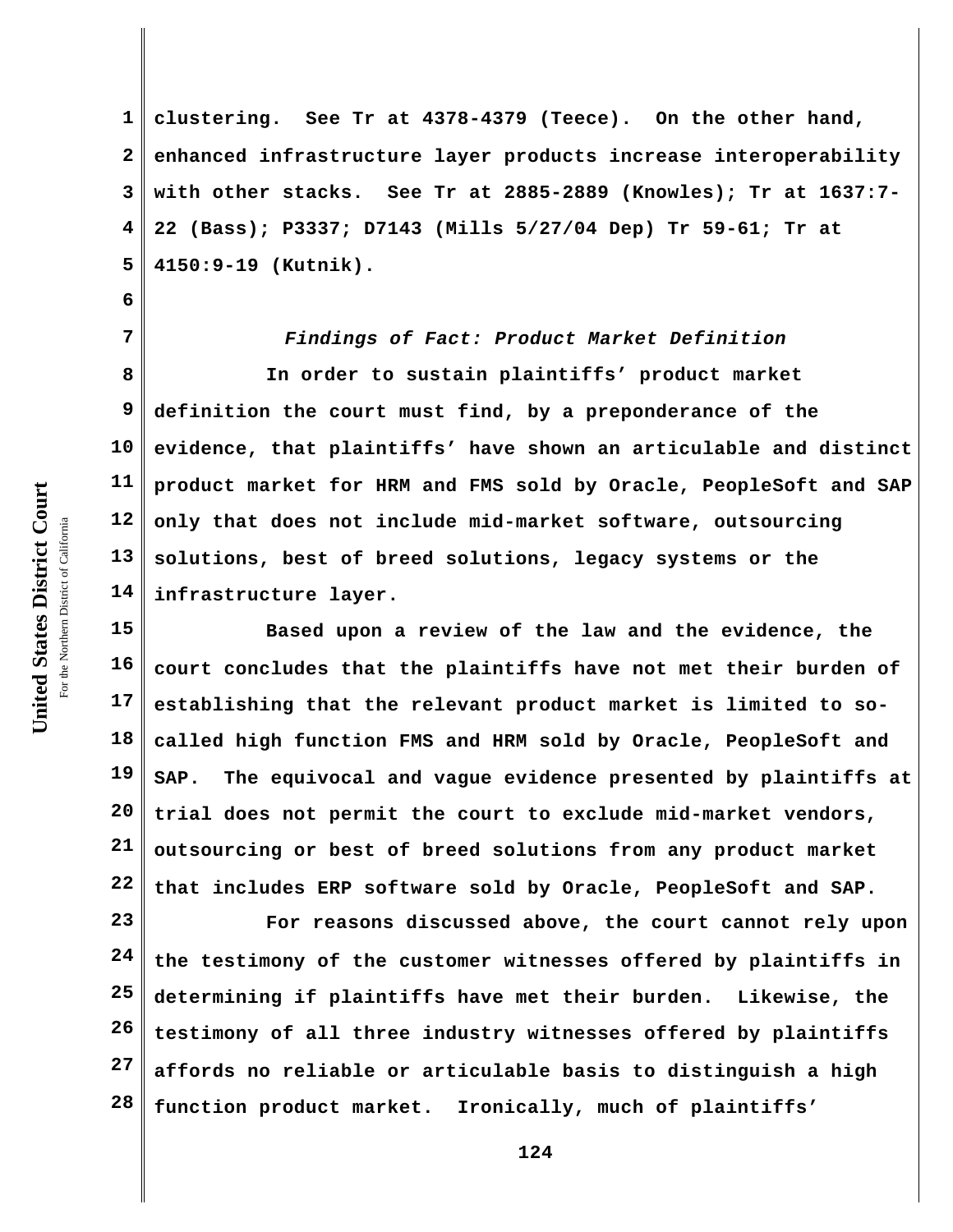**United States District Court** For the Northern District of California the Northern District of California

United States District Court

**1 2 testimony supports a finding of no clear or articulable distinction.**

**3 4 5 6 7 8 9 10 11 Accordingly, the full weight of the plaintiffs' product market burden fell at trial upon Elzinga. In resolving the battle of the expert witnesses on product definition, the court must conclude that Oracle's witnesses presented the better and more convincing case. Elzinga for all his indubitable credentials as an economist seemed mostly to apply the techniques of his avocational interest in mystery writing. See Ex P4014A. The evidence Elzinga marshalled was circumstantial and highly qualitative.** 

**12 13 14 15 16 17 18 19 20 21 22 23 24 25 26 27 28 Elzinga's tabulations of concentration statistics from responses to the DOJ CIDs, Elzinga demo ##10-11, suffer from several shortcomings. Elzinga defined high function ERP as any sale in excess of \$500,000. As the DAFs establish, ERP vendors sell a cluster of products. Sales exceeding a half-million dollars, therefore, are likely in many instances, if not most, to include pillars other than FMS and HRM. Elzinga's chosen demonstrative, Ex 4015A, will make the point. The sale in question, to Teradyne Corporation, met the \$500,000 threshold. Ex 4015A at ORLITE0086650. Yet the discount Oracle offered on the HRM pillar license fee was 100 percent, and the bundle included modules in the SCM pillar along with modules in the HRM pillar. Despite this, Elzinga tabulated this entire transaction as an Oracle HRM sale, even though Oracle appeared to give away for free an HRM license in order to sell modules in the SCM pillar. Id at ORLITE0086654. The court has not attempted to retabulate market shares to correct for these problems.**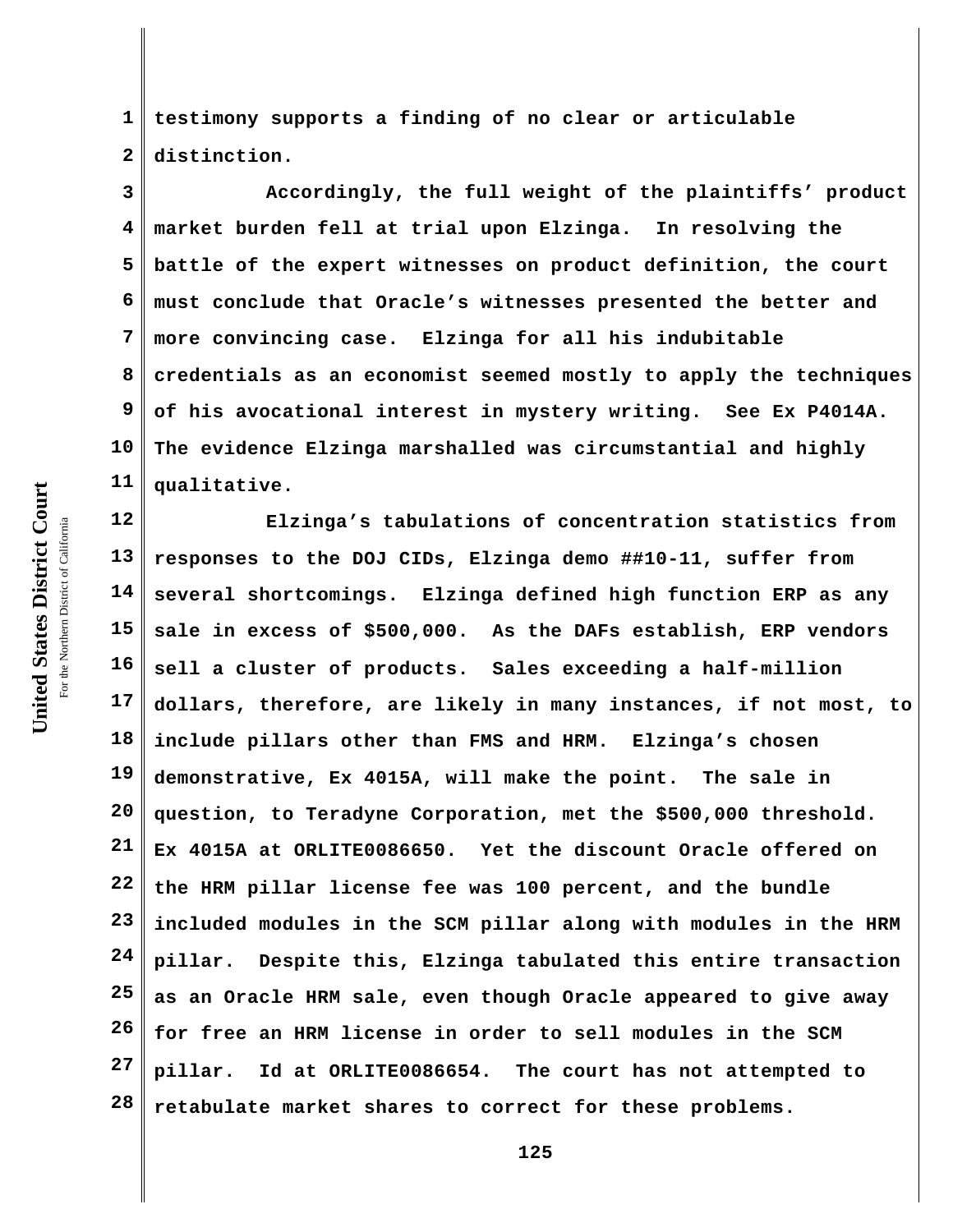**1 2 3 4 5 6 7 8 9 10 Elzinga's other statistical tabulations are sketchy at best. The tabulation of Oracle customer surveys was a tiny sample of only twenty-eight sales opportunities. Elzinga demo #7. The roster of Oracle DAFs was also short. Elzinga demo #3. But even more troubling, as pointed out in connection with the Teradyne sale, is that these tabulations did not break out FMS and HRM sales from the bundles in which they were sold. Again, the DAFs register prices and discounts on a mixture of different pillars and modules. Metaphorically, Elzinga did not separate the wheat from the chaff.**

**11 12 13 14 15 16 17 18 19 20 21 22 23 Not only does the court find Elzinga's data to be unreliable in establishing a distinct and articulable product market, but Elzinga himself admitted that plaintiffs' product market has no "quantitative metric" that could be used to determine the distinction between a high function product and a mid-market product. Tr at 2311:3-17 (Elzinga). Rather, Elzinga kept telling the court that there is "something different" about the products sold by Oracle, SAP and PeopleSoft. But the court cannot delineate product boundaries in multi-billion dollar merger suits based upon the mere notion that there is "something different" about the merging products and all others, especially when that "something different" cannot be expressed in terms to make a judgment of the court have meaning. More is required.** 

**24 25 26 27 Accordingly, based upon the evidence presented at trial, the court concludes that the following products cannot be excluded from the relevant product market for purposes of analyzing the effects of this merger.**

**28**

*Outsourcing***. Professor Hausman presented evidence of**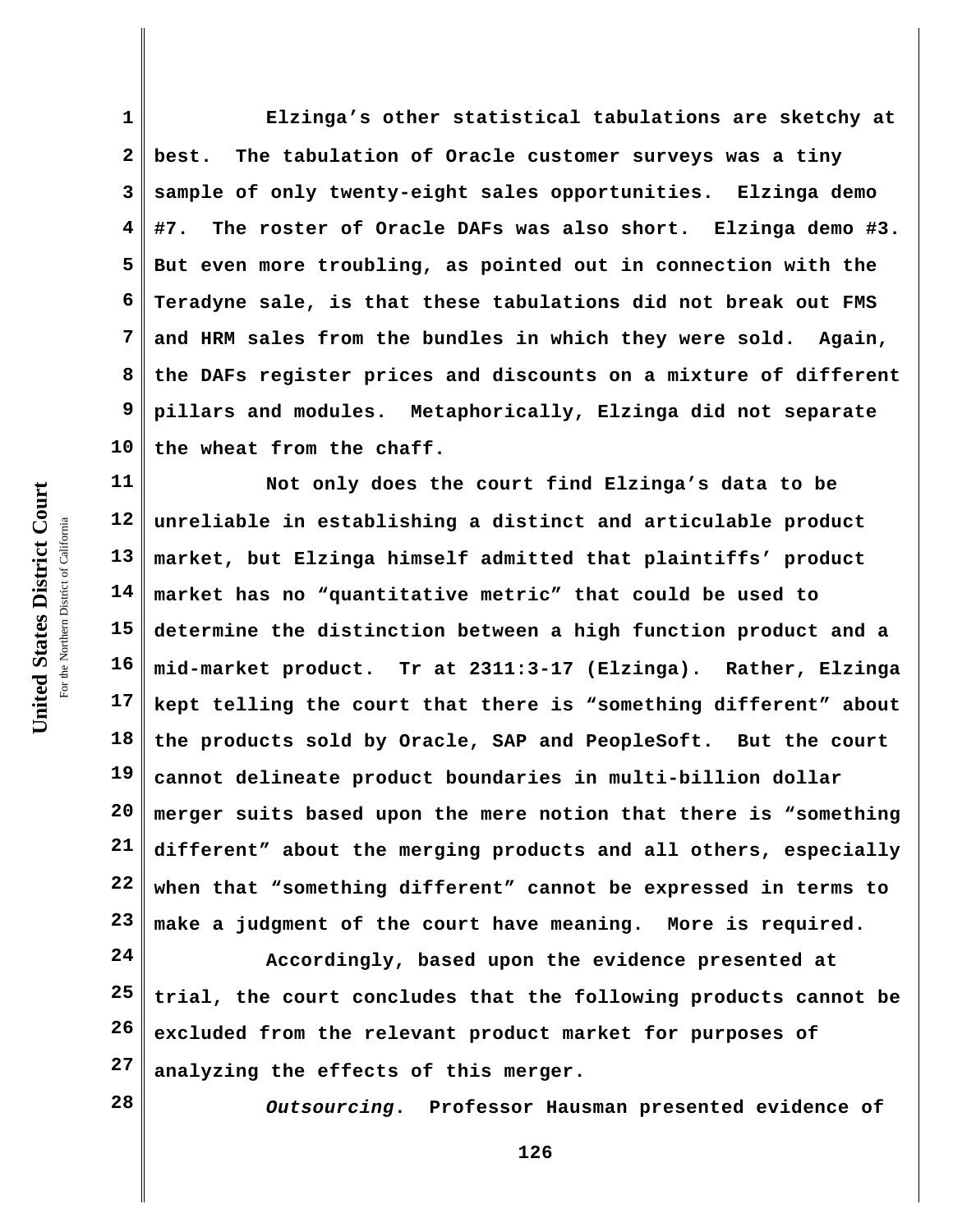United States District Court **United States District Court** For the Northern District of California the Northern District of California

**1 2 3 4 5 6 over twenty large enterprises that currently outsource all or some of their HRM needs. Furthermore, the testimony of Peters, Bass, Sternklar and Rising all support Hausman's contention that large companies can, and do, have their HRM needs effectively met by outsourcing. Accordingly, outsourcing solutions cannot be excluded.**

**7 8 9 10 11 12 13 14 15 16 17 18 19 20 21 22 23 24 25 26 27 Plaintiffs argue that because several of the outsourcing firms themselves use Oracle, SAP or PeopleSoft, these outsourcing firms do not count as independent competitors. But the court finds the testimony of Bass and Sternklar regarding "blanket licenses" or "one-to-many" licenses to be the most reliable on how outsourcing works. Most outsourcers that handle HRM needs for large enterprises either have, or soon will have, a type of blanket contract with an ERP vendor. Under these contracts, the software vendors agree to provide software to the outsourcer at a set price up to a certain number of employees, or "seats," usually numbering well into the millions of employees. Fidelity's contract with Oracle provides for a "seat" capacity of 2 million employees, with Fidelity having the option to increase the number of employees at a pre-set fee. Ex D7158. So if Company X chooses to outsource through Fidelity, which may be operating on Oracle software, there is no direct connection between Oracle and Company X. There is no license between Oracle and Company X and no chance for Oracle to take advantage of Company X which has no "post-merger" choice in ERP software. Company X is merely more "seats" in Fidelity's millions of empty seats under its blanket contract.**

**28**

**Moreover, several outsourcing firms currently use their**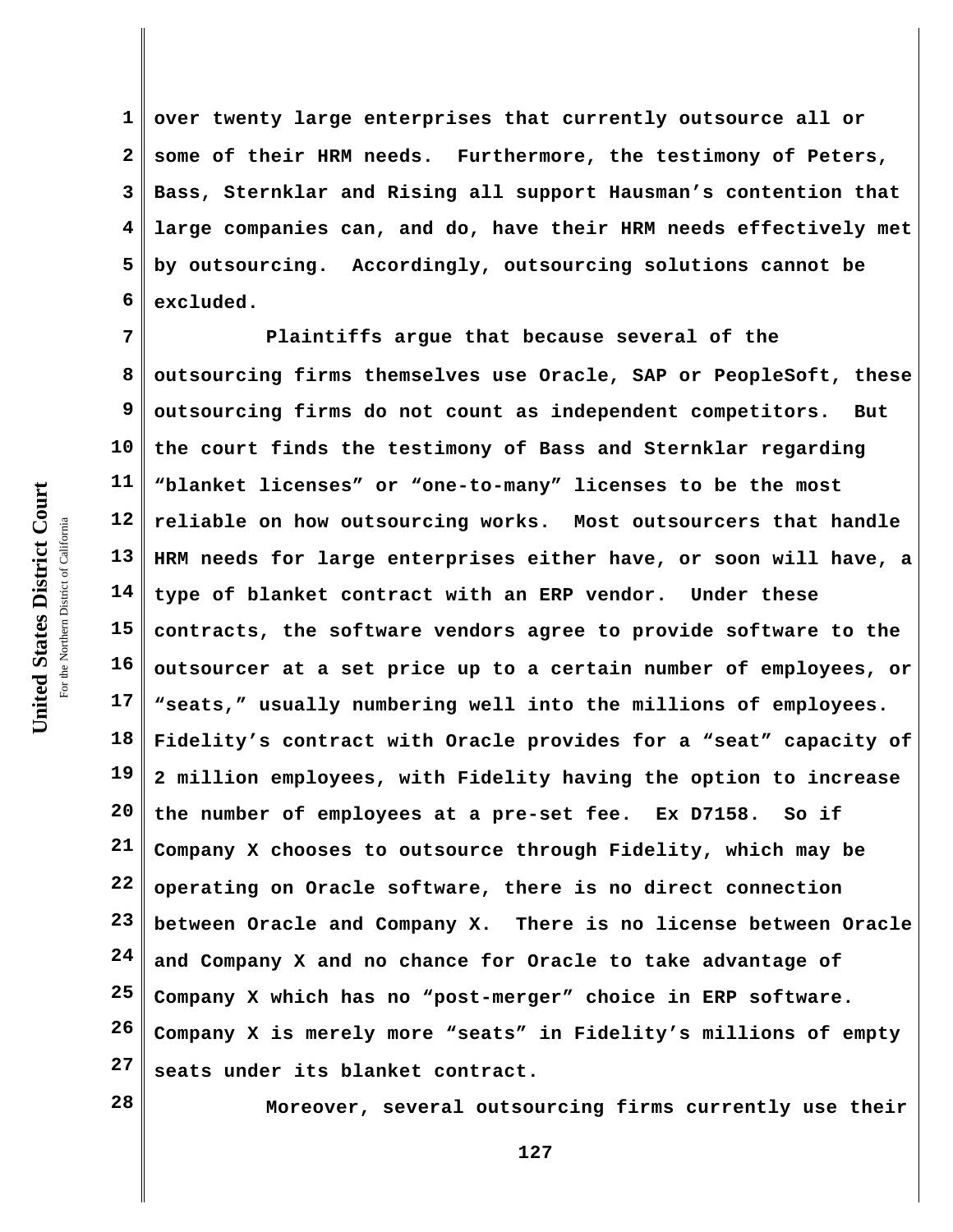**1 2 3 own proprietary software, such as Hewitt and ADP. Fidelity has also begun the process of migrating clients from Oracle software to Fidelity's own software. Tr at 3154:3-15 (Sternklar).**

**4 5 6 7 8 9 10 11 12 13 14 15 16 17 18 19 20 21** *Mid-market vendors***. The court is perplexed about plaintiffs' position that "mid-market solutions" are not part of the product market for high function ERP. Plaintiffs claim that mid-market vendors, such as Lawson and AMS could not constrain a post-merger SSNIP. Pls Post Brief (Doc #366) at 14. Such a statement clearly implies that plaintiffs do not view Lawson and AMS as high function vendors. But Elzinga's high function market share calculations showed Lawson and AMS each had market shares. See Elzinga demo ##10-11. Further, Elzinga stated that his calculations probably understated Lawson's market share in the high function market. Lawson and AMS plainly cannot have market shares in the high function market if they are not a part of it. Accordingly, plaintiffs' own evidence shows that either (1) Lawson and AMS are a substitute for high function vendors or (2) no substantive demarcation between these two types of vendors exists. This evidence glaringly shows that plaintiffs have failed to prove a distinct relevant product market for this court to analyze.**

**22 23 24 25 26 27 28 As surprising as plaintiffs' evidence and statistics on the mid-market is one of the plaintiff's actual behavior. Plaintiffs characterize vendors that serve the mid-market as "hav[ing] limited capacity to support customers with diverse operations such as multiple geographic locations, distinct legal entities \* \* \* or numerous lines of business." FAC (Doc #125) ¶12 at 8. But, soon after filing its complaint, the United**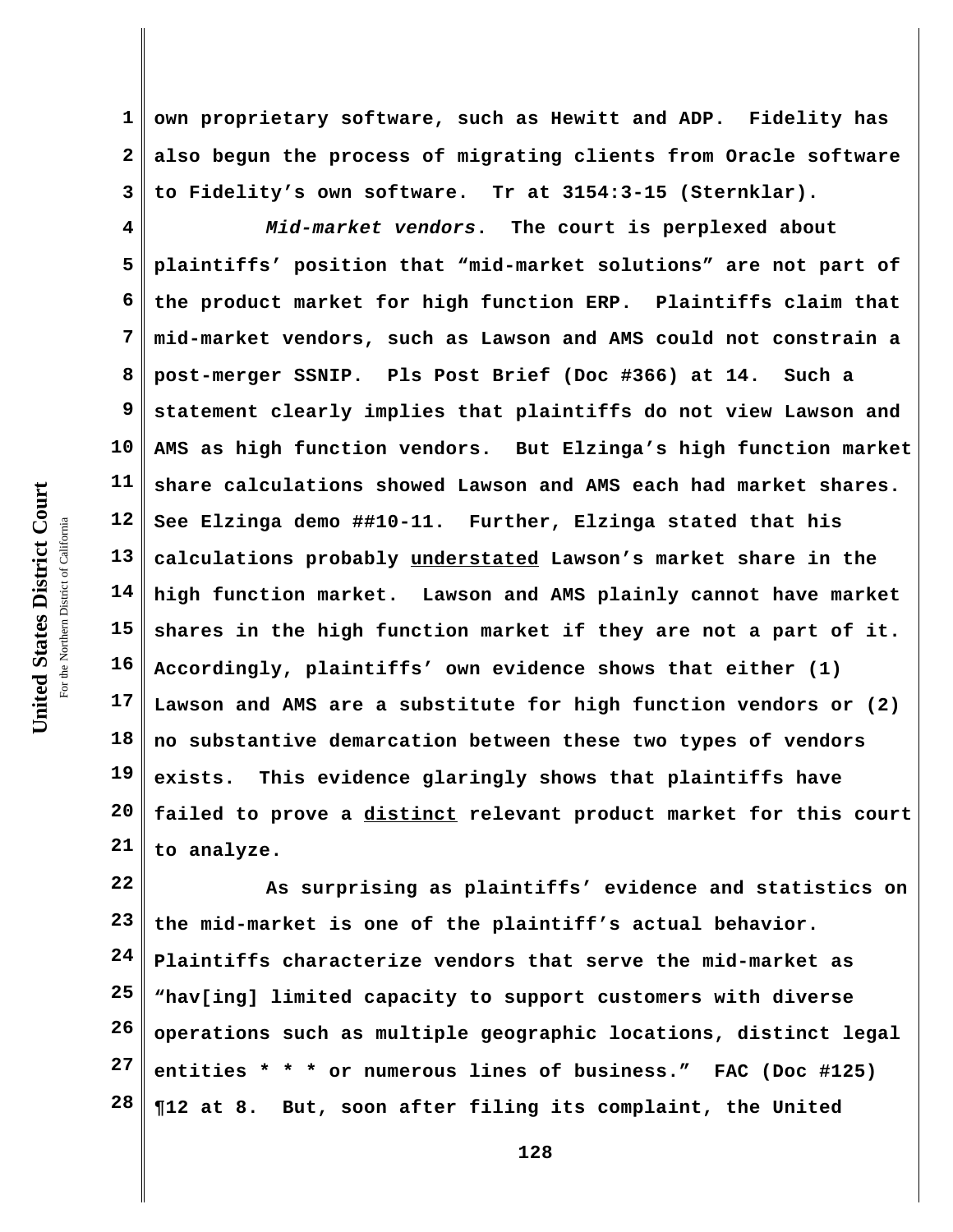**1 2 3 4 States Department of Justice itself -- which surely meets at least two of these criteria -- chose AMS, a so-called mid-market vendor, to meet its HRM and FMS needs. The DOJ chose AMS over Oracle and PeopleSoft.**

**5 6 7 8 Plaintiffs' statistics, expert witness and behavior all treat mid-market vendors Lawson and AMS as part of the high function market. The court sees no reason why it should not follow suit.** 

**9 10 11 12 13 14 15 16 17 18 19 20 21** *Microsoft***. As discussed above the court finds Burgum's testimony regarding Microsoft's entry into the up-market to be incredible. The testimony of Keating, as well as BearingPoint's homepage, make it clear that Microsoft has every intention of using Axapta and BearingPoint to compete for so-called up-market business. Furthermore, Allen's testimony about the struggle of J D Edwards in trying to enter the up-market does not apply to Microsoft. Microsoft has the money, the reputation and now, due to the BearingPoint alliance, it has the sales force necessary to become a major competitor for up-market business. Accordingly, the court finds that Microsoft will be a viable substitute for a significant number of consumers should a post-merger Oracle impose a SSNIP in its pricing of ERP software.** 

**22 23 24 25 26 27 28** *Best of breed solutions.* **The court does not dismiss defendant's bundle argument as an "elaborate distraction" or "economical nonsense" as plaintiffs urge. Pls Post Brief (Doc #366) at 21-22. The reality of this industry is that 90 percent of consumers purchase software "bundles" containing several pillars; rarely does a consumer purchase a single pillar. Tr at 3815:10-13 (Hausman). FMS and HRM pillars typically are sold in**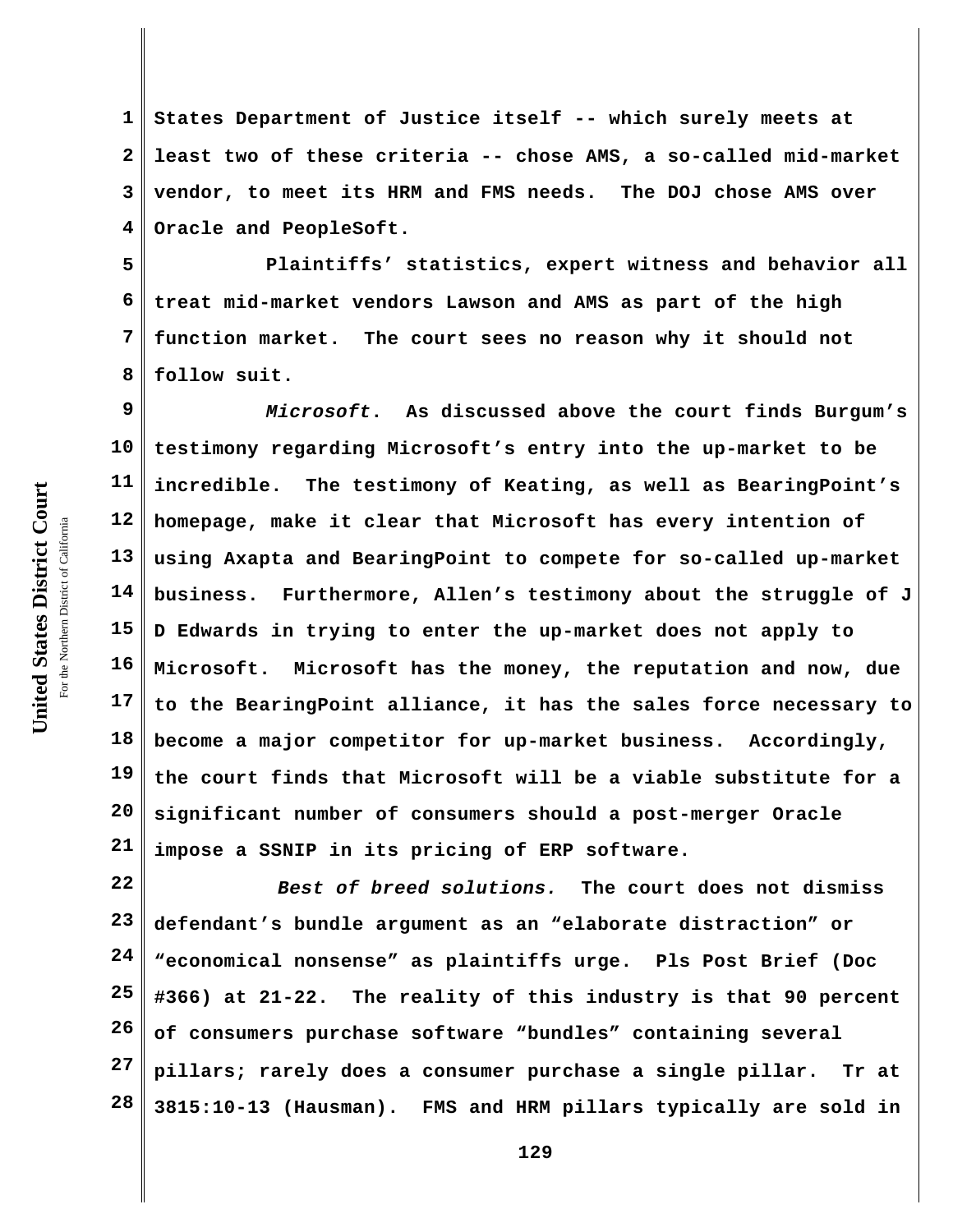**1 2 3 4 5 6 7 8 a bundle along with additional kinds of EAS, such as CRM or SCM. Further, the discounts that are offered to potential consumers are based on the value of the entire bundle, not simply based upon the presence of an HRM or FMS pillar. Tr at 3813:23-3814:1 (Hausman). Accordingly, when Oracle or PeopleSoft offer a discount on a bundle, they are doing so in order to ensure that the customer purchases all the pillars from Oracle or PeopleSoft, rather than turn to a best of breed vendor.**

**9 10 11 12 13 14 15 16 17 18 19 20 21** *Incumbent solutions.* **The court, however, is not persuaded that incumbent solutions would be able to constrain a post-merger Oracle from imposing a SSNIP. Companies can, and apparently do, threaten to "do nothing," in hopes of getting a better price on ERP software. See Campbell demo ##20-21. But it is highly unlikely that any monopolist would see this threat as "credible," thereby preventing a SSNIP. Given the ever-changing conditions of both the regulatory and technological aspects of human resources and financial management, it is hard to sustain the idea that large corporations would rather employ an antiquated software system than pay 10 percent more for modern and continuously maintained products. Such a choice in today's business world would be extremely risky and unlikely***.* 

**22 23 24 25 26 27 Accordingly, without a relevant market having been established, the court cannot conduct a burden-shifting statistical analysis under Philadelphia Nat Bank, much less hold that plaintiffs are entitled to such a presumption. Nor, of course, can the court apply the concentration methodology of the Guidelines. See Guidelines § 1.51.** 

United States District Court **United States District Court** For the Northern District of California the Northern District of California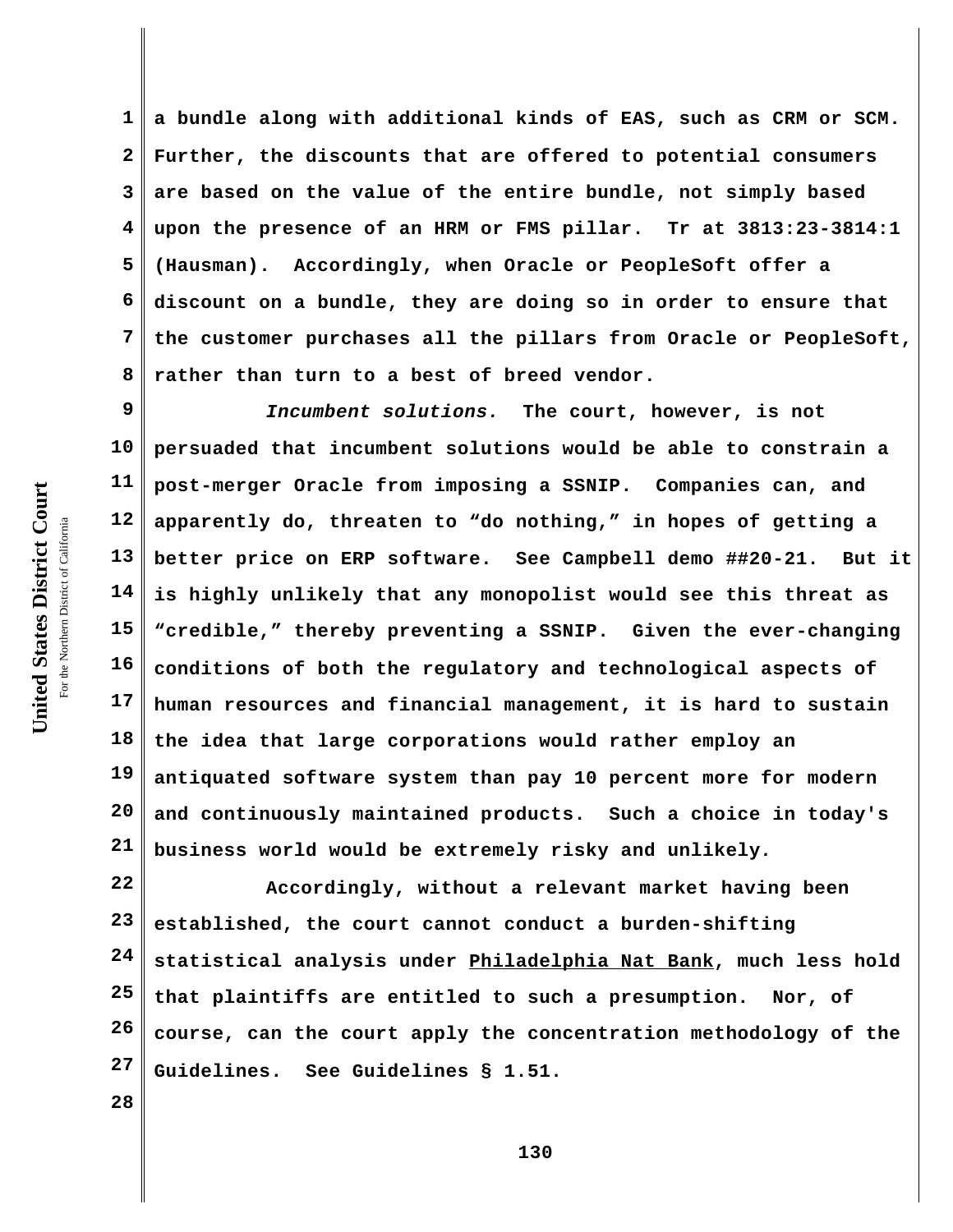## *Plaintiffs' Proposed Geographic Market*

**2 3 4 5 6 7 8 9 Assuming that high function FMS and HRM is the relevant product market, plaintiffs claimed that the relevant geographic market is the United States. Pls Post Brief (Doc #366) at 22. Again, plaintiffs relied heavily on Elzinga's testimony. In reaching this market definition, Elzinga ironically enough did not rely upon the oft-used Elzinga-Hogarty (E-H) test, which he admitted has been used in "dozens and dozens of merger cases" and which he himself co-developed. Tr at 2154:22-23 (Elzinga).**

**10 11 12 13 14 15 16 17 18 In informal terms, the E-H test "measures the accuracy of a market delineation by determining the amount of either imports into or exports from a tentative market. The test is based on the assumption that if an area has significant exports or imports, then that area is not a relevant geographic market. Under the [test], exports or imports greater than 10% suggest that the market examined is not a relevant market." United States v Country Lake Foods, Inc, 754 F Supp 669, 672 n2 (D Minn 1990).**

**19 20 21 22 23 24 25 26 27 28 Elzinga stated that he did not believe the E-H test "fit this particular antitrust case." Tr at 2154:25-25 (Elzinga). Instead, Elzinga relied solely upon the Guidelines "hypothetical monopolist" test in determining the geographic market. Tr at 2204:1-11. (Elzinga). See Guidelines § 1.21. "I am persuaded that the United States [is the geographic market because] if [some]one were the sole supplier of high function FMS and HRM \* \* \* in the US, and [he imposed a SNNIP], he would not be thwarted or undercut by economic \* \* \* agents outside the United States." Id.** 

**1**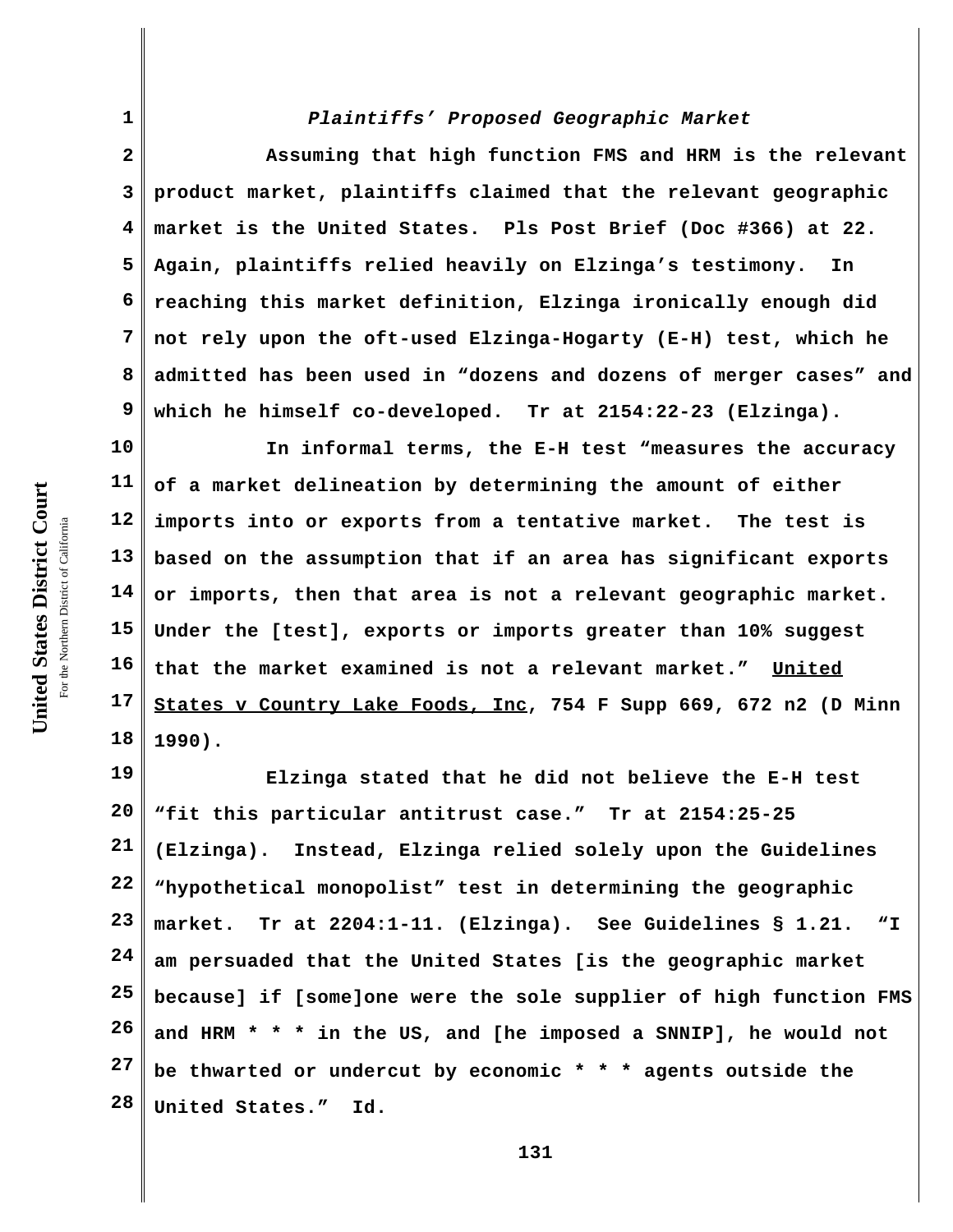**1 2 3 Elzinga cited several relevant factors that led him to believe the Guidelines required a United States-only geographic market. Tr at 2203:24-25 (Elzinga).**

**4 5 6 7 8 9 10 11 12 13 14** *Where software code is written is not relevant to geographic market***. "The [product] market here is high function FMS and HRM, and that is not just code. What you buy when you buy this product \* \* \* is a relationship." Tr at 2154:10-14 (Elzinga) (emphasis added). Plaintiffs urged the court to exclude from the geographic market the site of manufacture. Hence, Elzinga urged the court to look beyond the location of manufacture for FMS and HRM. Since all of SAP's software is manufactured in Germany and SAP indisputably produces high function ERP, inclusion of SAP's site of manufacture would wholly undermine plaintiffs' proposed geographic market.**

**15 16 17 18 19 20 21 22 23 24 25 26 27 Rather, Elzinga stated that the relevant factor in determining the geographic market is how the products are "marketed and supported" (i e, the relationship) between the ERP vendor and the consumer. Tr at 2202 (Elzinga). Elzinga argued that purchasing high function FMS and HRM entails installation, implementation, maintenance and upgrades -- a relationship that has an inherently "local" aspect. Tr at 2154:21-25 (Elzinga). Accordingly, since the relevant factor is the marketing and support of the software (which occurs in the United States) and not the "shipment" of the software from the manufacturing site (which could occur outside the United States), the E-H "shipments" test is not appropriate for this merger analysis. Tr at 2205:11-14 (Elzinga).**

**28**

**Under the Guidelines, because the relevant factor of**

United States District Court **United States District Court** For the Northern District of California the Northern District of California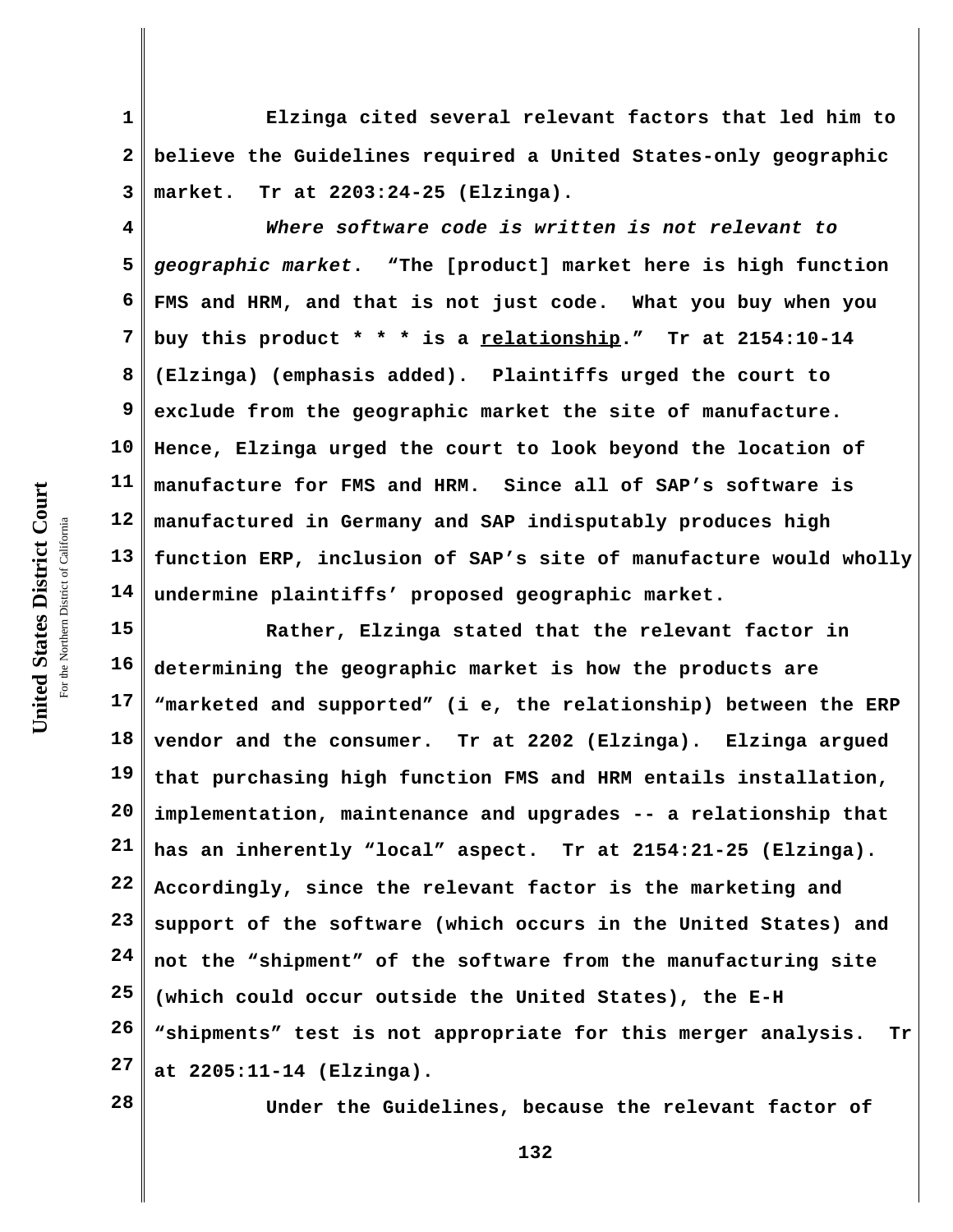**1 2 3 4 "relationship" occurs only within the United States for United States customers, these customers could not seek substitutes abroad in the event of a SSNIP, thus making the United States the geographic market, according to Elzinga.**

**5 6 7 8 9 10 11 12 13 14 15 16 17 18** *No arbitrage exists in this market***. Arbitrage occurs when a consumer of a product buys the product from a vendor in one geographic location at a low price, but then sells the product to another consumer in a different geographic location for a higher price. Tr at 2157:15-19 (Elzinga). Arbitrage is a factor that Elzinga stated can "stitch" together two geographic locations into "one geographic market" for merger analysis. Tr at 2157:20-22 (Elzinga). Elzinga illustrated the phenomenon of arbitrage for the court via a precious stone hypothetical. "If the price of diamonds got relatively high in the United States, compared to \* \* \* Europe, \* \* \* arbitragers could buy diamonds where the price is low [Europe] and ship them to where the price is high \* \* \* thereby eliminating the price difference [between] the two parts of the world." Tr at 2157:16-19 (Elzinga).** 

**19 20 21 22 23 24 25 26 27 28 But, according to Elzinga, arbitrage is not a factor that can "stitch" the United States high function FMS and HRM markets to the same markets in other parts of the world. Tr at 2205:21 (Elzinga). Arbitrage does not exist in the high function FMS and HRM markets for two reasons, he testified. First, the products that consumers buy from Oracle, PeopleSoft or SAP are licensed products; accordingly, the consumers "do not have the legal authority" to resell the software to other consumers. Tr at 2158:6 (Elzinga). Second, high function FMS and HRM is tooled to "work \* \* \* and meet the specific configurations and**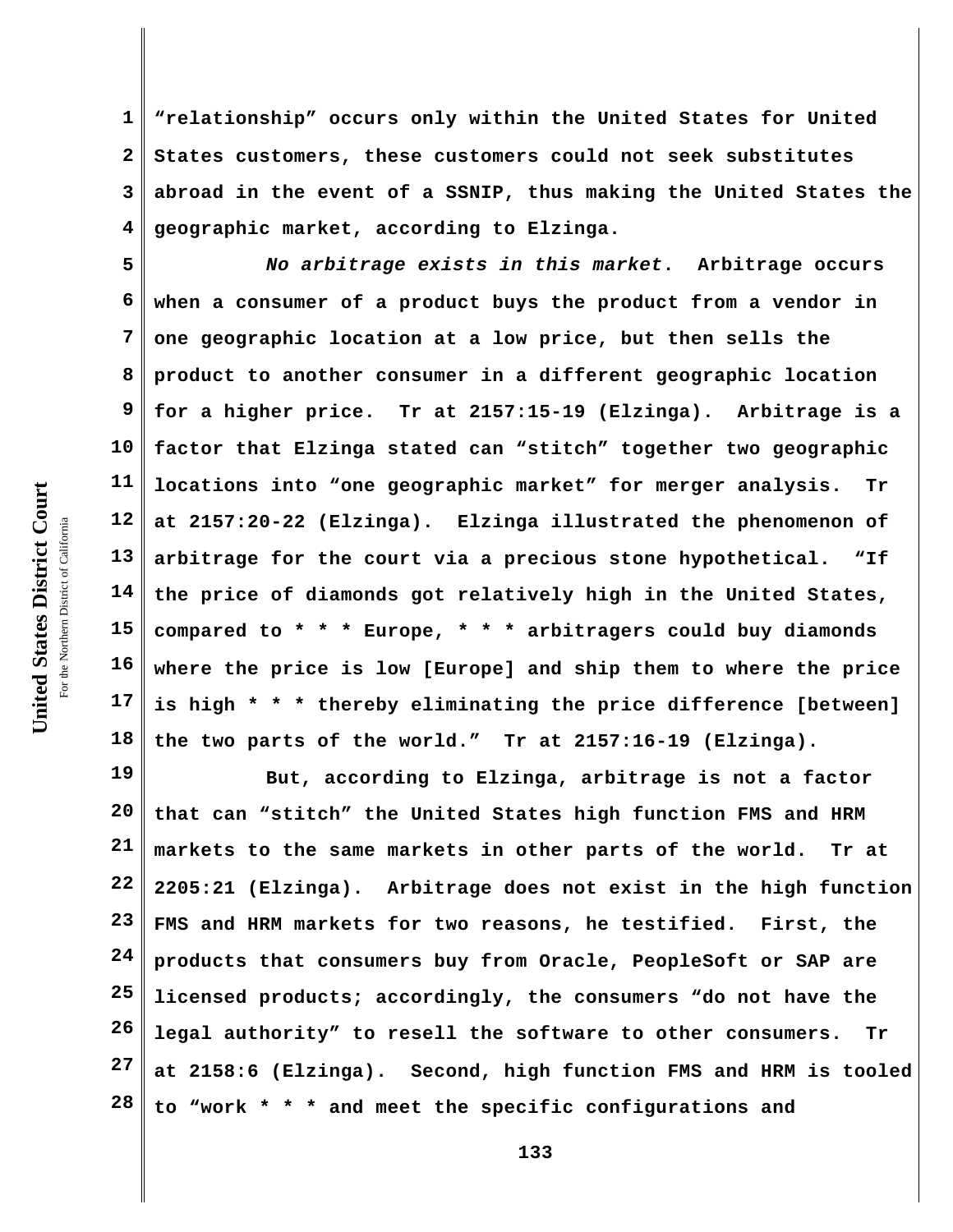**1 2 3 4 5 capabilities [of only one consumer], it won't work [on another consumer's computers]." Tr at 2158:18-21 (Elzinga). Therefore, lack of the "arbitrage factor" reinforced Elzinga's proposition that consumers cannot find substitute products outside of the United States, he testified.** 

**6 7 8 9 10 11 12 13 14** *Prices in the United States are not affected by prices in other parts of the world***. Elzinga posited that United States consumers of high function FMS and HRM cannot expect to be charged the same price that a European consumer is paying. Tr at 2206:7-11 (Elzinga). "The United States is not affected by prices or output of [high function FMS and HRM] outside the United States. And the flip side is also true. [P]rices charged outside of the United States aren't affected by prices charged inside." Tr at 2206:10-12 (Elzinga).**

## *Oracle's Proposed Geographic Market*

**17 18 19 20 21 22 23 24 25 Oracle asks the court to reject the plaintiffs' proposed geographic market. Oracle argues that the geographic market in this case is "so clear[ly] [a global market] that reasonable people ought not be debating it." Def Post Brief (Doc #365) at 22. Further, Oracle noted that this is not the first time the DOJ has tried (unsuccessfully) to claim a United Statesonly market in the face of overwhelming evidence of a worldwide market. Def Post Brief (Doc #365) at 23 n19 (citing United States v Eastman Kodak, 63 F3d 95 (2d Cir 1995)).** 

**26 27 28 Oracle assailed plaintiffs' severance of SAP into two distinct companies. "The proposed United States-only market is a way of \* \* \* making SAP appear 'smaller' than it really is and**

**15**

**16**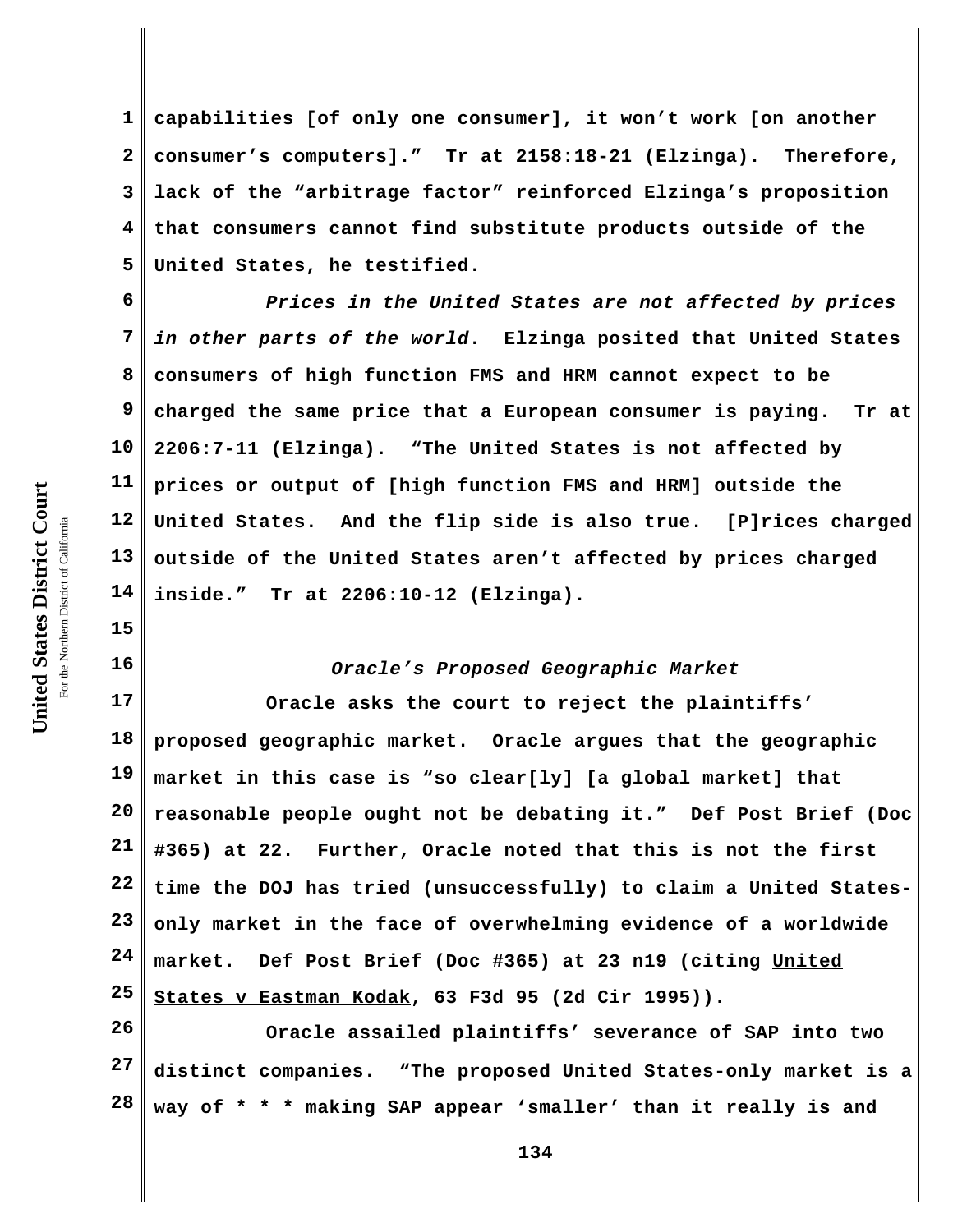**1 2 3 4 5 6 7 8 9 10 simultaneously making Oracle and PeopleSoft appear 'bigger' than they really are." Def Post Brief (Doc #365) at 23. While SAP America is responsible for all sales of SAP software in the United States and Canada, it sells software that was manufactured in Germany. SAP America has no North American manufacturing sites. Def Fact (Doc #357) ¶100 at 50. Further, all large discount rates offered to United States customers by SAP America must be approved by SAP AG. Tr at 2836:22-24 (Knowles). Accordingly, without SAP AG, SAP America would (1) have nothing to sell and (2) not be able to offer competitive discounts.**

**11 12 13 14 15 Moreover, simply because SAP has a larger market share in Europe does not mean that the geographic market should be limited to the United States. "Shares are not determinative of how you define the [geographic] market" Hausman testified. SAP -- all of SAP -- must be included he stated.**

**16 17 18 19 Once SAP is seen as a single entity, defendant claims that there are four different ways of analyzing the geographic market in this case, all of which point to a worldwide market. Tr at 3793:18-19 (Hausman).**

**20 21 22 23 24 25 26 27 28 First, Hausman analyzed the geographic market under the "hypothetical monopolist" test from the Guidelines. Tr at 3794:9-10 (Hausman). See Guidelines § 1.21. Even assuming SAP America is distinct from SAP AG, Hausman stated that if a hypothetical monopolist in the United States imposed a SSNIP, SAP AG could "of course hire plenty of salespeople \* \* \* and come in and compete." Tr at 3795:2-6 (Hausman). "[SAP AG's] product would do just fine in the United States." Id. Accordingly, "if [the court] looks at this market from a Merger Guidelines**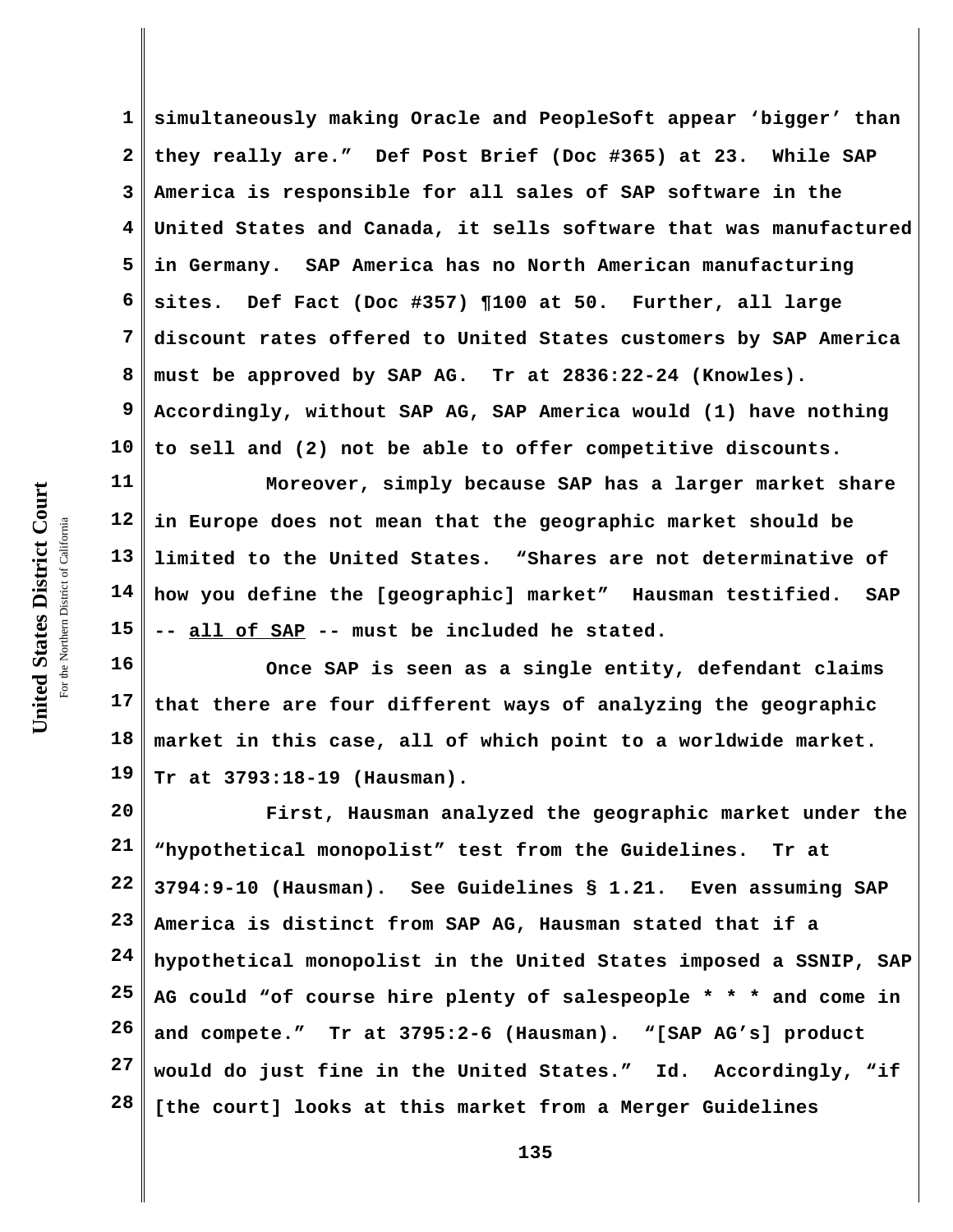**1 2 approach, you need to look at this on a worldwide basis." Tr at 3795:1-12 (Hausman).**

**3 4 5 6 7 8 9 10 11 12 13 14 Second, Hausman analyzed the geographic market under the plaintiffs' description of the "high function needs" of the customers who buy high function software. Tr at 3795:24-25 (Hausman). Hausman described the DOJ's product definition as "multi, multi, multi," referring to the functionality that the DOJ claims high function software possesses. Tr at 3796:1-2 (Hausman). The software must be able to handle multiple currencies, from multiple jurisdictions, while understanding multiple languages. Different currencies and different languages are clearly "international or worldwide features," and therefore "bring a worldwide aspect" to the analysis. Tr at 3798:7-8, 18- 20 (Hausman).**

**15 16 17 18 19 20 21 22 23 24 25 26 27 28 Third, Hausman employed the E-H test that was rejected by its own creator. Tr at 3800-3804 (Hausman). Hausman stated that this is a point that both he and Elzinga agree upon: the E-H test would only be satisfied if the geographic market were defined worldwide. Tr at 3801:7-11 (Hausman). Hausman stated that Elzinga's rejection of the E-H test was "inappropriate" for two reasons. First, there are several markets, other than the high function ERP market, where the client buys a "relationship" with the vendor (e g, the purchase of a mainframe computer or server). But, it has never been argued that the computer market is not a worldwide market. Tr at 3802:1-15 (Hausman). "We see [this kind of relationship] in all sorts of high-technology markets. Yet, people agree that those are all world markets." Tr at 3802:13-15 (Hausman). Second, the E-H test has "often"**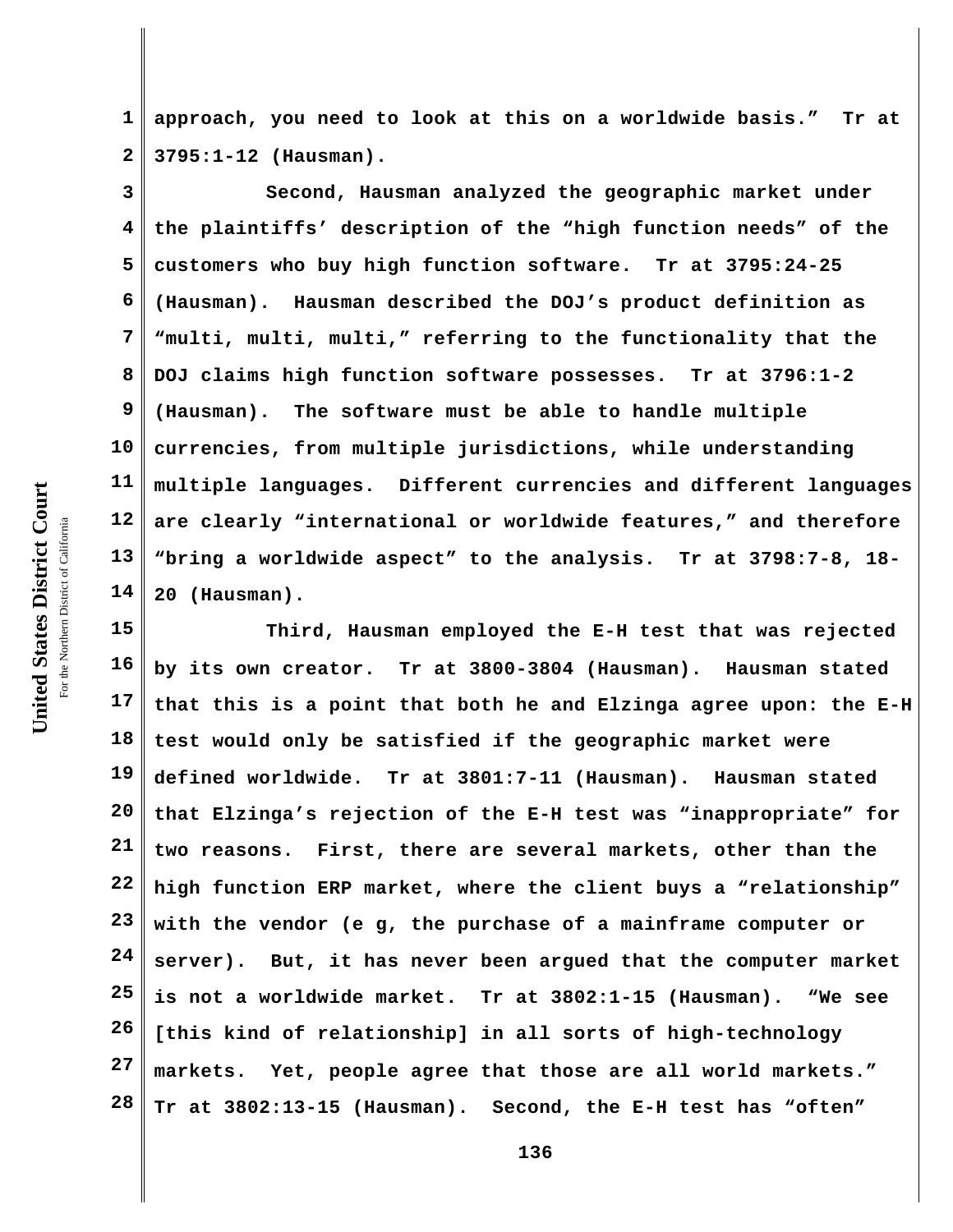United States District Court **United States District Court** For the Northern District of California the Northern District of California

**1 2 3 4 5 6 been applied to several cases involving services based upon a relationship with customers, such as hospital merger cases. Tr at 3803:12-20 (Hausman). Accordingly, the E-H test is appropriate for this type of relationship-oriented scenario as well, and all agree that the E-H test mandates a worldwide market.**

**7 8 9 10 11 12 13 14 15 16 17 18 19 20 Finally, Hausman opined that there is empirical evidence showing that prices in Europe constrain prices in the United States, and vice versa. Tr at 3805 (Hausman). Hausman studied the PeopleSoft DAFs submitted to the DOJ. He found that the average discount rates for PeopleSoft in the United States was 45.2 percent. Tr at 3805:19 (Hausman). In Europe, the average discount was 45.1 percent. Tr at 3805:20 (Hausman). Hausman stated that these discount rates are "virtually identical." Tr at 3805:22. If the competitive conditions in Europe and the United States were wholly independent of each other, one would expect to see completely different discounts in both regions. But these facts demonstrate, in Hausman's view, that the market needs to be analyzed on a global scale. Tr at 3806 (Hausman).** 

**21 22 23 24 25 26 27 28 Accordingly, Oracle urged the court to look at concentration figures based upon a global market of all FMS and HRM software. Def Fact (Doc #357) at 56. Using these product and geographic market definitions, Oracle offered the following global FMS market shares: SAP, 19.2 percent; Oracle, 16.8 percent; and PeopleSoft, 12 percent. Ex P0825 at 21. A merged Oracle/PeopleSoft would, in Oracle's view, possess a 28.8 percent market share in the FMS market.**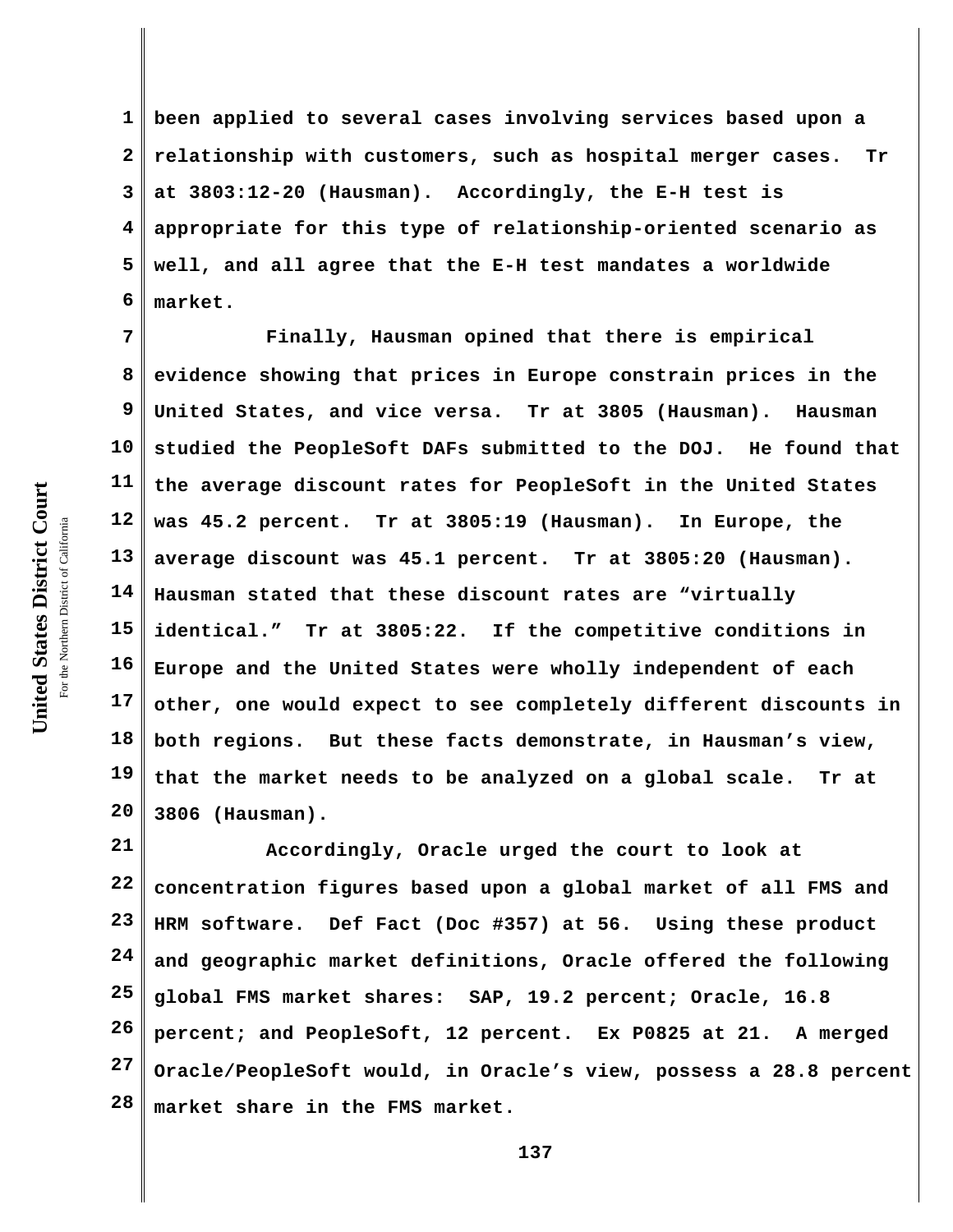**5**

**6**

**1 2 3 4 For global HRM, Oracle offers the following market shares: SAP, 11.9 percent; PeopleSoft, 11.3 percent; and Oracle, 3.04 percent. Ex D5815 at 9. A merged Oracle/PeopleSoft would possess only a 14.3 percent market share in the HRM market.**

## *Findings of Fact: Geographic Market*

**7 8 9 10 The court finds that the relevant geographic market ("the area of effective competition") in this case is a worldwide market. Tampa Electric Co v Nashville Coal Co, 365 US 320, 327- 28 (1961).** 

**11 12 13 14 15 16 17 18 19 20 21 22 23 24 25 26 27 28 At the outset, the court must address the plaintiffs' attempt to sever SAP into two companies -- SAP America and SAP AG. The court finds this argument wholly unpersuasive. SAP America, while critical to SAP's success in North America, is not an independent company. This fact was clearly shown by the testimony of Knowles who stated that any large discount (usually above 70 percent) that SAP America offers, clearly in the face of competition, must get that discount approved by SAP AG in Germany. Further, while the source of the code is not determinative of this severance inquiry, it is important to note that all of SAP America's software is manufactured and shipped from SAP AG. So without SAP AG, SAP America would have nothing to sell, and even if it did have its own manufacturing, SAP America would still have to get competitive discount rates approved by SAP AG. To view these two dependent branches of SAP as separate entities would be asking the court to ignore the reality of how the industry presently operates. Accordingly, the court finds that SAP must be viewed as one single entity.**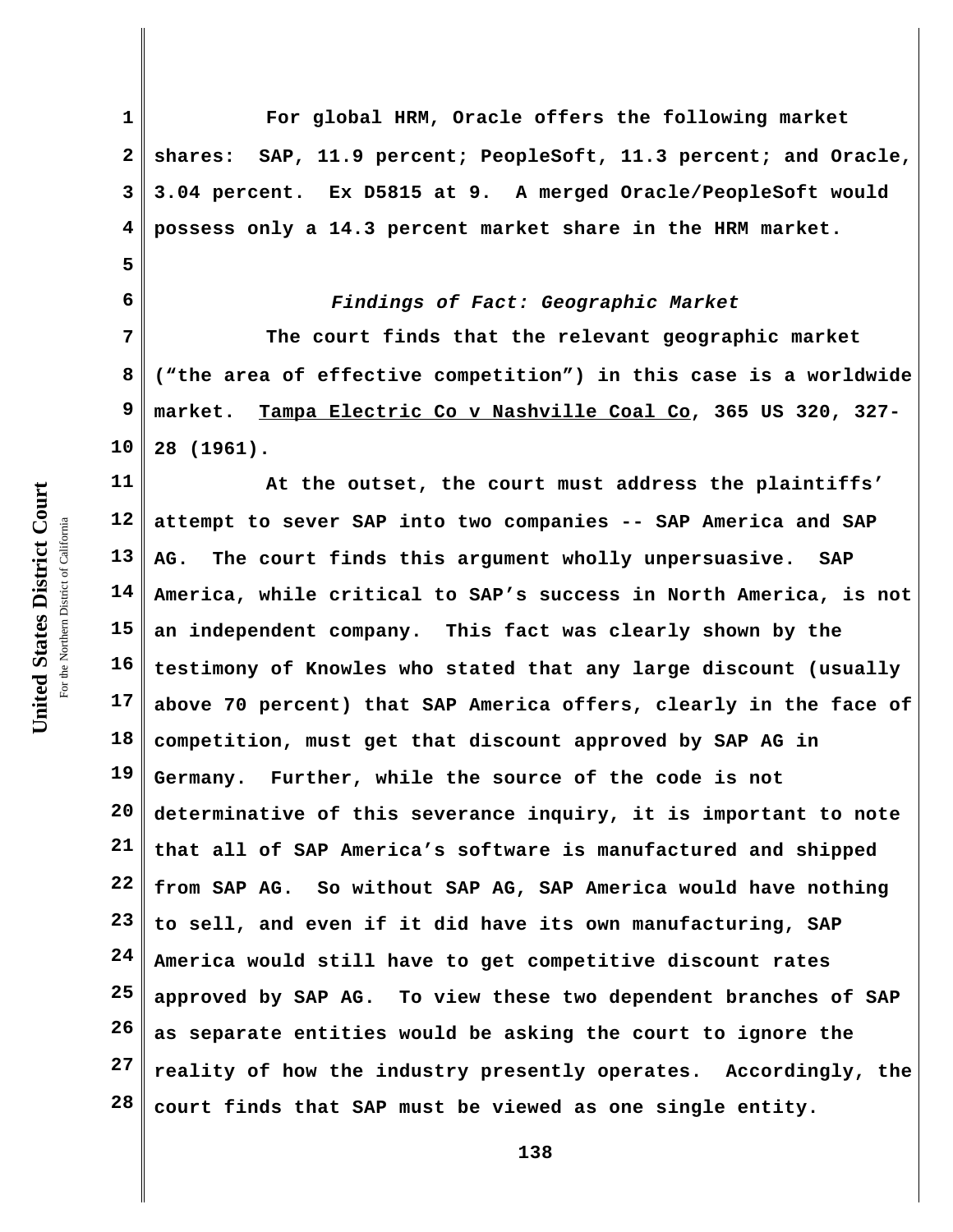**1 2 3 4 5 6 7 8 9 10 11 12 13 14 15 16 17 18 19 20 Next the court must decide the geographic boundaries within which the market participants effectively compete. This court (per Judge Chesney) has used the E-H test in defining the relevant geographic market for merger analysis. See California v Sutter Health Systems, 84 F Supp 2d 1057, 1069 (ND Cal 2000) ("The analytical process [of defining the geographic market] generally begins with an application of the Elzinga-Hogarty test \* \* \*."). Furthermore, the results of employing the E-H test are undisputed. See Tr at 2155:9-10 (Elzinga) (admitting that the E-H test would dictate the court to view the market as a global market). Elzinga's basis for rejecting the E-H test is unpersuasive. The court, while agreeing that "relationships" are important in ERP sales, does not find that such relationships render the E-H test inapplicable. First, the court can think of a number of sales transactions that involve marketing and negotiation as well as installation and maintenance "relationships" between seller and vendor: computer sales, copier sales, motor vehicles to name a few. But to argue that these markets, all involving major foreign vendors, are limited to the United States would be untenable.** 

**21 22 23 24 25 26 27 28 Second, the E-H test has been used when important vendor-customer relationships are involved. A clear example is Sutter Health, where Judge Chesney used the E-H test in a hospital merger case to determine whether patients seeking medical treatment outside of the Bay area required a geographic market expansion. No one can argue that medical treatment is not a "relationship" between the patient and the doctor. But the E-H test controlled the analysis, not the location of the**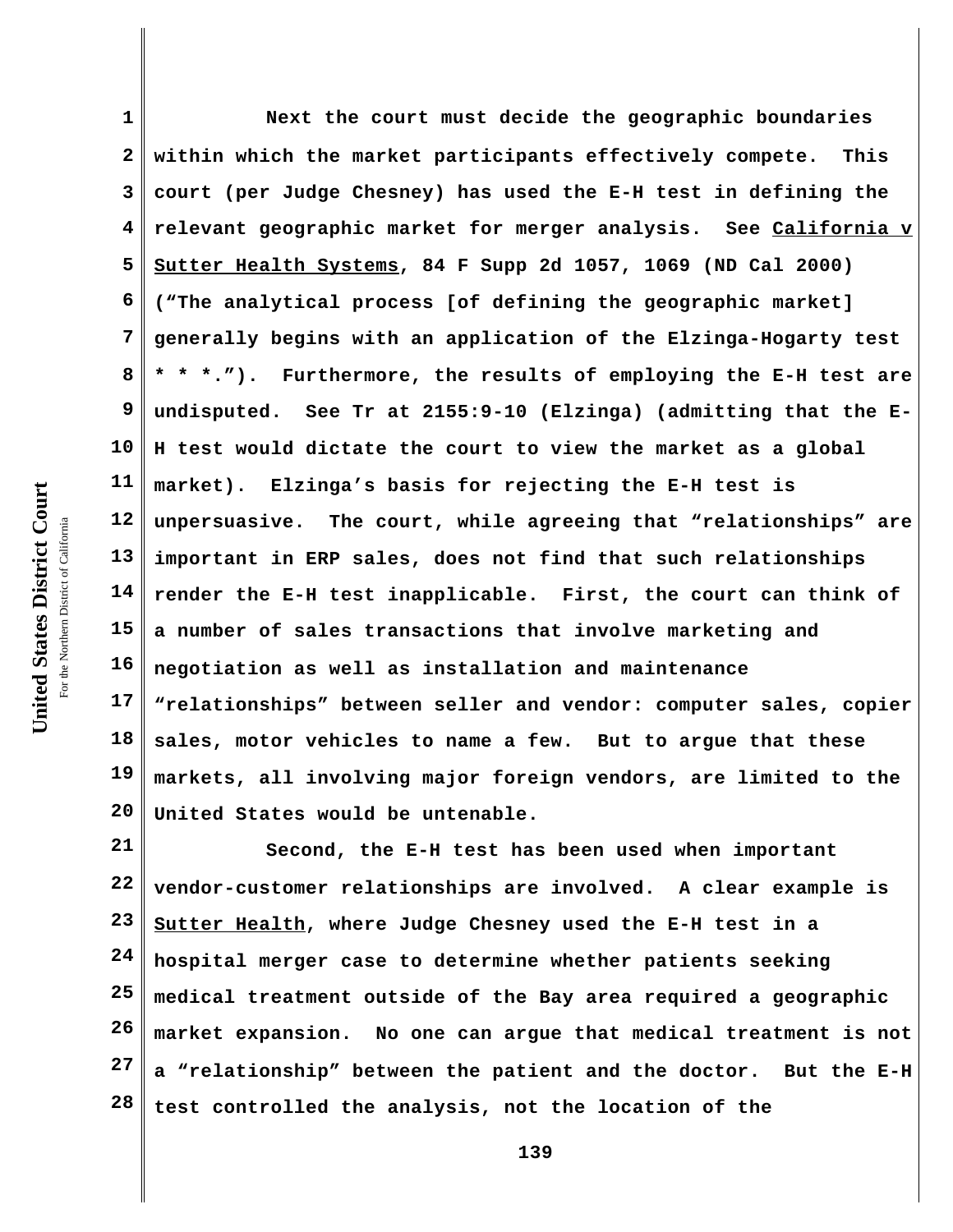**1 2 3 4 "relationship" between the doctor and the patient. Further, Judge Chesney is not alone in applying the E-H test to hospital merger cases. See United States v Mercy Health Services, 902 F Supp 968, 980 (ND Iowa 1995).**

**5 6 7 8 Finally, the court cannot allow this "relationship" factor to solely dictate the geographic boundaries for this case, as the court has already found that "non-relationship" solutions (i e, outsourcing) cannot be excluded from the product market.**

**9 10 11 12 13 14 15 Accordingly, the court holds that the E-H test is an appropriate method of determining the "area of effective competition" between vendors in this relevant market. Tampa Electric, 365 US at 327. Elzinga, creator of the test, admitted that applying the E-H test would mandate a global market. The court therefore finds that the geographic market in this case is global.**

*Findings of Fact: Market Shares and Concentration*

**18 19 20 21 22 23 24 25 26 27 In addition to failing to meet their burden of proving a distinct product market, plaintiffs have failed to prove that the relevant product market in this case is geographically bound to the United States. Accordingly, the market share and concentration statistics presented by Elzinga are wholly inapplicable to the court's analysis. The court is left with a new product market definition which includes, at least: (1) ERP sold by Oracle, SAP, PeopleSoft, Lawson, AMS and Microsoft; (2) outsourcing solutions; and (3) best of breed solutions. Further, this product market must be analyzed as a global one.** 

**Not surprisingly, plaintiffs did not offer any market**

**140**

**16**

**17**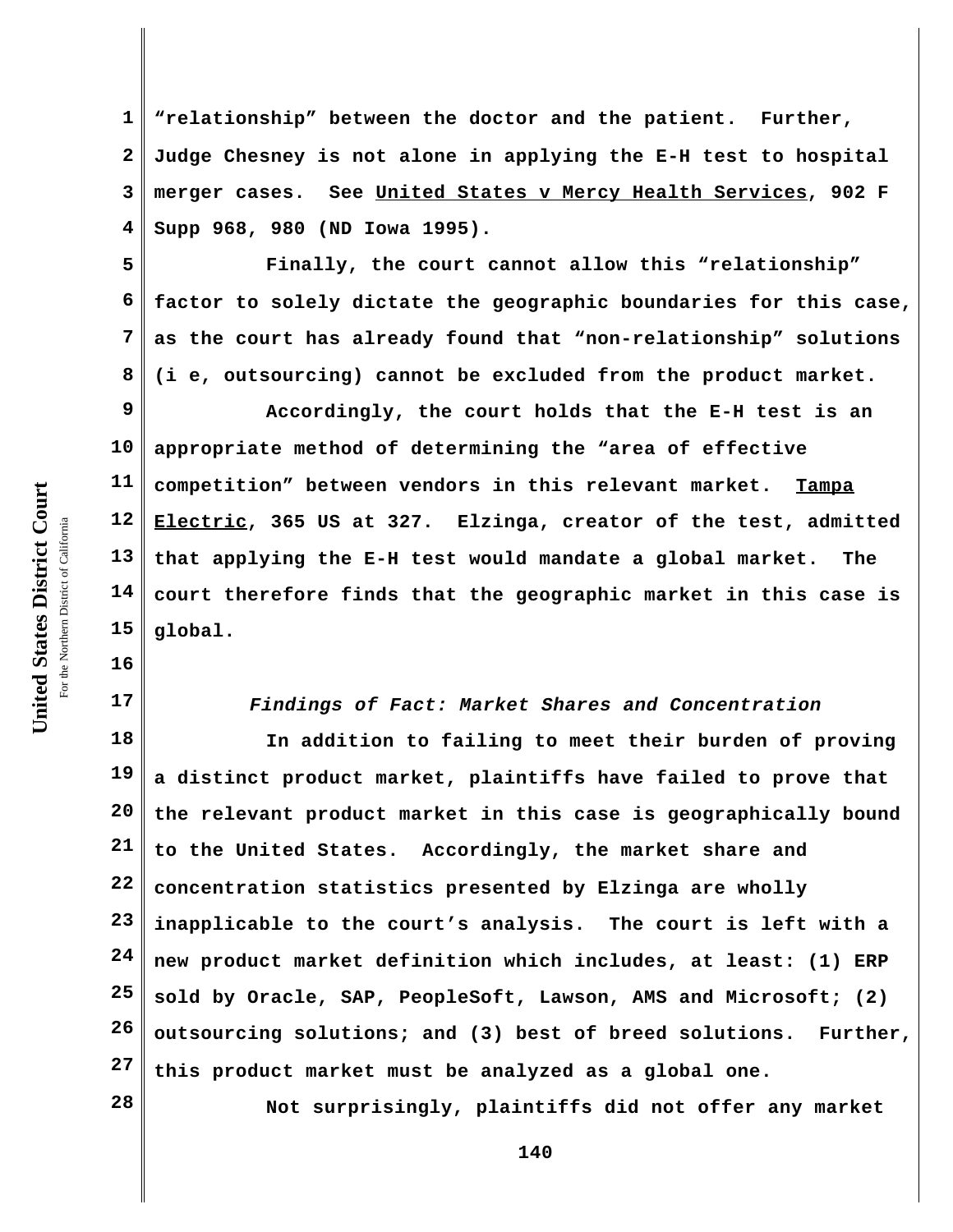**1 2 3 4 5 6 7 8 share data other than those of Elzinga. Oracle, while successfully picking apart plaintiffs' market definition did not provide a definitive alternative of its own. The only statistical data Oracle offered showed the 2002 global HRM shares of Oracle, PeopleSoft and SAP, but did not include HRM data on AMS or Microsoft's share since the BearingPoint alliance. Moreover, Oracle offered even less in the way of FMS shares or concentration.** 

**9 10 11 12 13 But it is plaintiffs, not defendant, who carry the burden of proving market shares and concentration in order to invoke the presumptions of the case law or to sustain a showing in accordance with the Guidelines. The court cannot furnish its own statistics.**

**14 15 16 Without the benefit of presumptions, the burden remains upon plaintiffs to come forward with evidence of actual anticompetitive effects.** 

## *Anticompetitive Effects*

**19 20 21 22 23 24 25 26 27 28** *Plaintiffs' Evidence of Coordinated Effects* **Plaintiffs presented no evidence at trial on coordinated effects. This was a wise decision, as proving the probability of such collusion would definitely be an uphill battle for two reasons. First, the products in the relevant market are not homogeneous. Plaintiffs themselves even argue against homogeneity. Pls Post Brief (Doc #366) at 30 (stating that the products in the high function HRM and FMS market are "highly differentiated"). Second, there is no price transparency in this market. Prices and discount rates for software are known**

**17**

**18**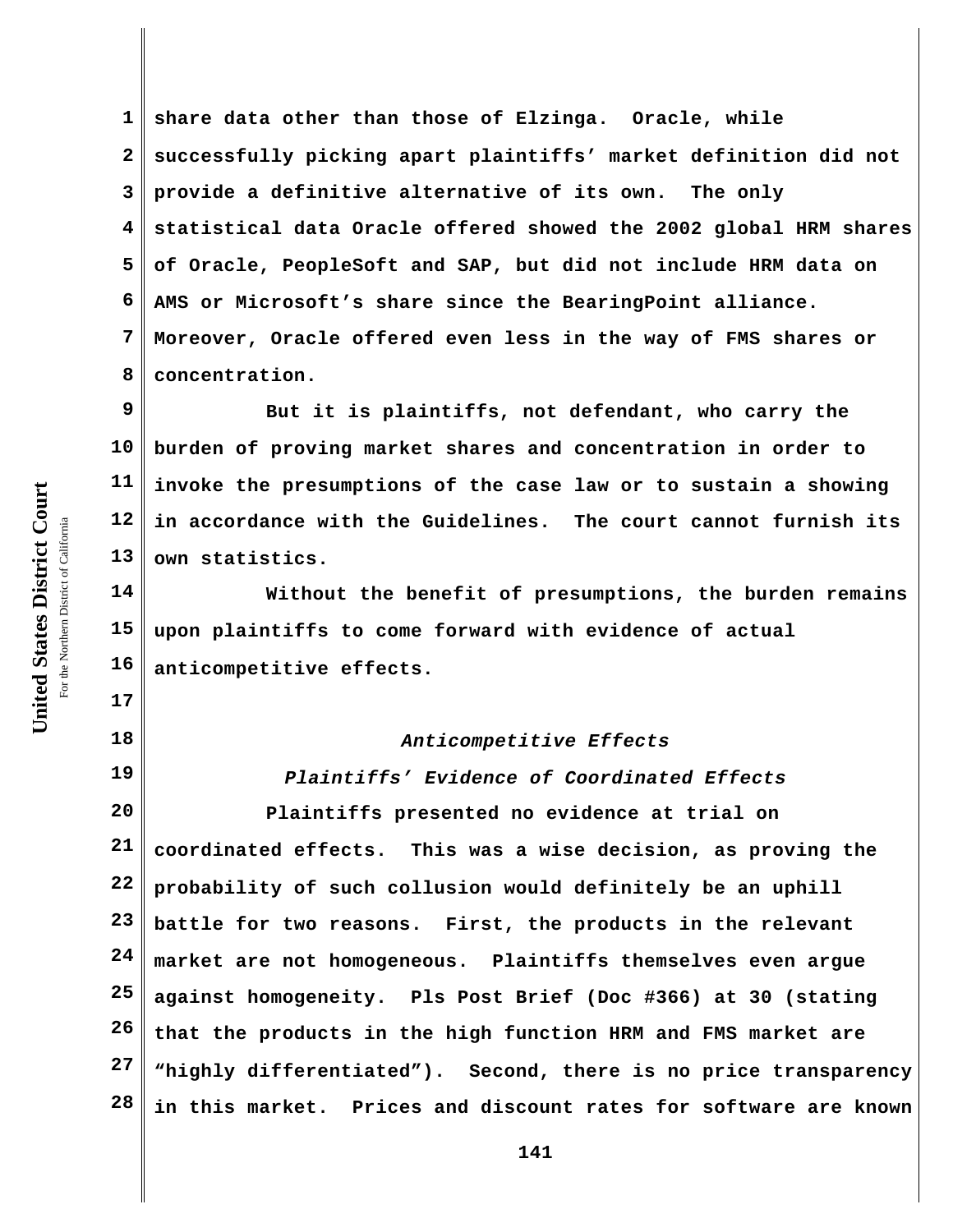**1 2 3 4 5 6 7 8 only to the vendor and the customer, both of whom take great pains to keep such information confidential. Without homogeneity or transparency, the market conditions are not conducive to coordinated effects, either tacit or express. Plaintiffs recognized this unlikelihood. Id at 38 ("The fact that high function software is a differentiated product and that pricing is not transparent make price coordination between Oracle and SAP unlikely.").** 

**9 10 11 12 13 14 15 16 17 18 19 20 21 22 But in plaintiffs' post-trial brief they unexpectedly included an entire section arguing that a post-merger Oracle and SAP could tacitly collude in allocating customers or markets. Id at 38-40. Plaintiffs argue that "Oracle is strong in the high technology and telecommunications" area while "SAP dominates the oil and gas industry." Id at 39. Accordingly, Oracle and SAP could reach a tacit understanding based upon "mutual trust and forbearance" and stop competing against each other in those relevant areas. Pls Post Brief at 38 (quoting Hospital Corp of Am, 807 F2d at 1391). But the court has searched in vain for any testimony or exhibits regarding tacit territorial or market divisions by Oracle and SAP. With no evidence in the record regarding such a speculative coordinated effects argument, the court finds this new theory to be without merit.**

*Plaintiffs' Evidence of Unilateral Effects*

**25 26 27 28 Plaintiffs rest their theory of anticompetitive effects on an attempt to prove that Oracle and PeopleSoft are in a "localized" competition sphere (a "node") within the high function FMS and HRM market. This sphere does not include SAP or**

**23**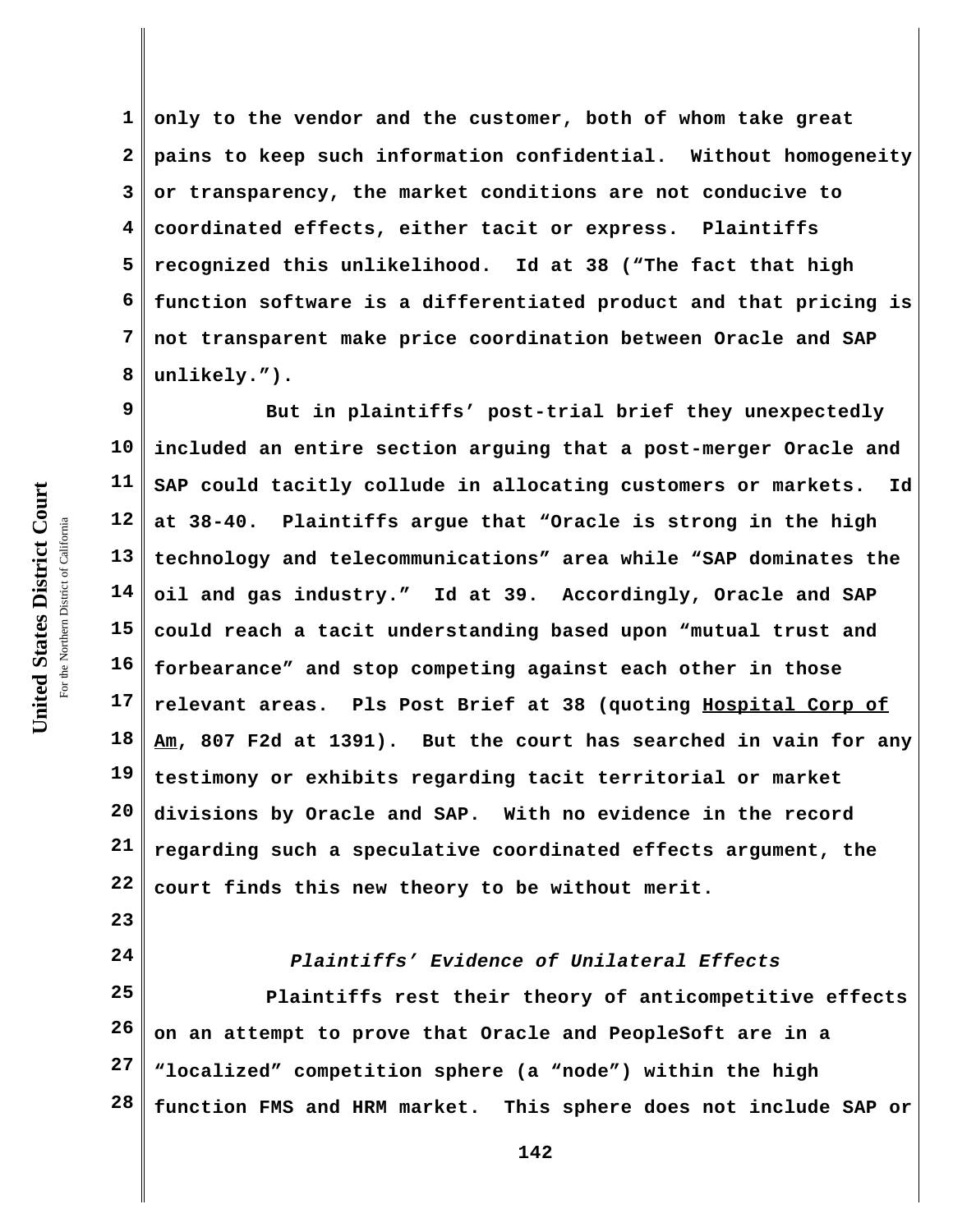**1 2 3 4 5 6 7 any other vendors, and a merger of Oracle and PeopleSoft would, therefore, adversely affect competition in this localized market. Pls Post Brief (Doc #366) at 31-36; Tr at 2448-2450 (McAfee). Plaintiffs also offered evidence to show that SAP could not reposition itself to replace the localized competition that would allegedly be lost if Oracle and PeopleSoft merge. Pls Post Brief (Doc #366) at 32-33.** 

**8 9 10 11 12 In attempting to prove localized competition between Oracle and PeopleSoft, plaintiffs relied on virtually the same kind of evidence used to prove the product market, including internal corporate documents, SAP executive testimony, customer and consultant firm testimony and expert testimony.** 

**13 14 15 16 17 18 19 20 21 22 23** *Internal documents.* **Plaintiffs rely upon several quarterly "win/loss analysis" documents that were compiled by Oracle during 2003 to show that Oracle and PeopleSoft are each other's "closest competitors." Pls Post Brief (Doc #366) at 31. In Quarter 1 of 2003, plaintiffs offered evidence that Oracle lost to PeopleSoft 37 percent of the time when the two were in competition, while Oracle lost to SAP only 15 percent of the time the two competed. Ex P2090. Plaintiffs then offered evidence from Quarter 3 in which Oracle "explicitly states" that "PeopleSoft is our Number #1 competitor" and "SAP is our Number #2 competitor." Ex P2093.**

**24 25 26 27 28 But what plaintiffs failed to mention regarding the Quarter 3 findings is that Oracle lost to PeopleSoft 54 percent of the time, while they lost to SAP 53 percent of the time. Accordingly, what separates the "#1 competitor" and "#2 competitor" of Oracle is merely one percent. Ex P2093.**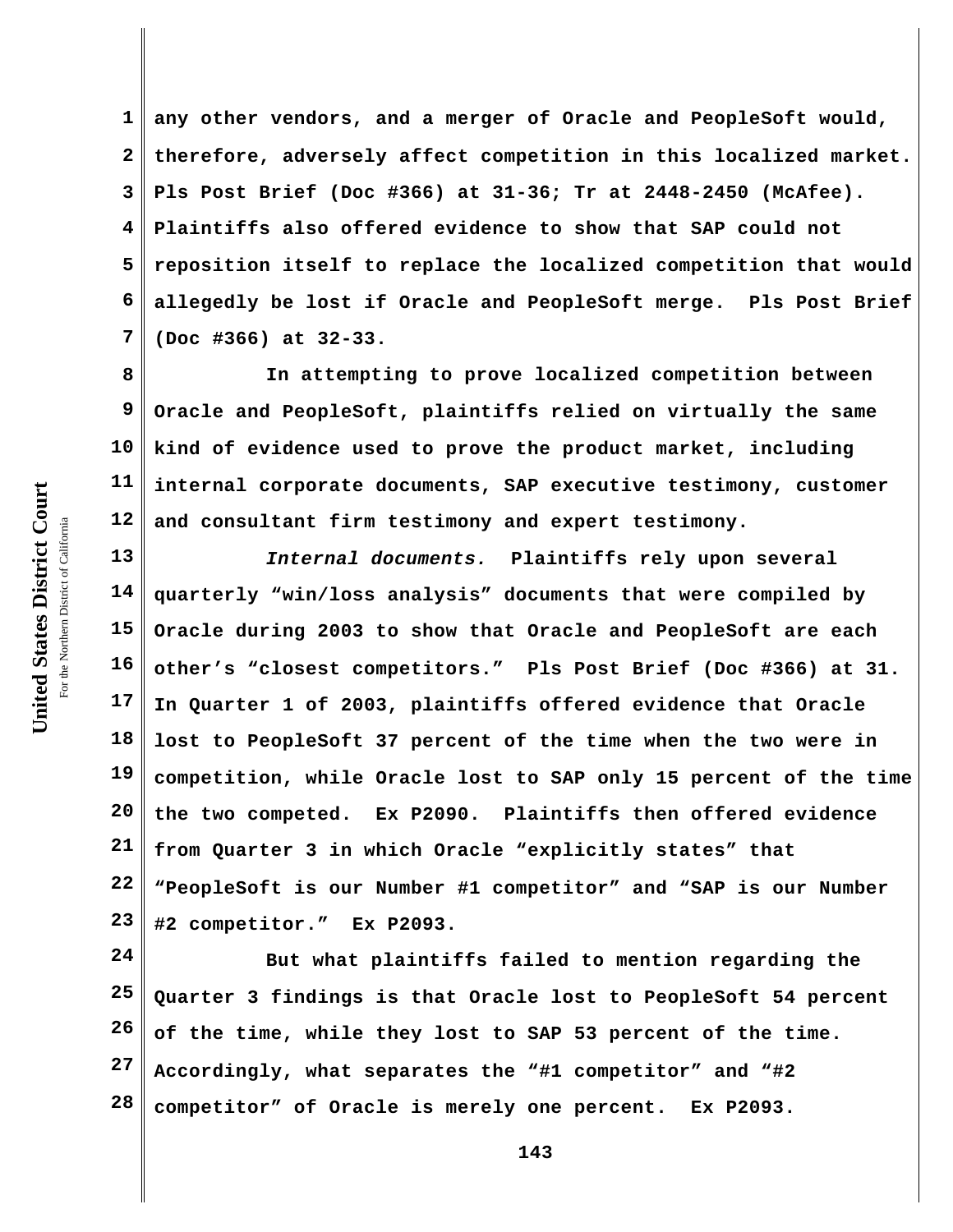**1 2 3 4 5 6 7 8 Moreover, these roughly equal loss ratios continued into Quarter 4 when Oracle lost to PeopleSoft 59 percent of the time, while losing to SAP 50 percent of the time. Ex P2095. Accordingly, the court can draw no conclusions from the conflicting data within the win/loss reports upon which plaintiffs focus. In fact, these documents arguably negate a showing of localization between Oracle and PeopleSoft more than they support such a finding.**

**9 10 11 12 13 14 15 16 17 18 19 20 21 22 23 24** *SAP executive testimony***. Plaintiffs attempt to localize PeopleSoft and Oracle by showing that many customers have a negative "perception" of SAP and that SAP is at a "substantial disadvantage" when it comes to competing for customers in the United States (the geographic market that the court has already rejected). Pls Post Brief (Doc #366) at 31-32. In proving these negative perceptions, plaintiffs pointed to the testimony of SAP America's Knowles. At trial, Knowles agreed that SAP has had to deal with "perceptions" that SAP is "too costly and difficult to implement." Tr at 2950:8-12 (Knowles). Further, plaintiffs cited evidence from consulting firms and Knowles stating that SAP has had "trouble" breaking into certain verticals in the United States. See Ex P3037 (Knowles dep 5/3/04) at Tr 67:21-68:7 (difficulty breaking into services sector); Tr at 1698:1-8 (Bass) (difficulty in entering banking industry).**

**25 26 27 28 In deciding the merits of this argument, the court is again perplexed by the inconsistency within plaintiffs' own evidence. In trying to prove Oracle and PeopleSoft are in localized competition, plaintiffs tried to downplay SAP's**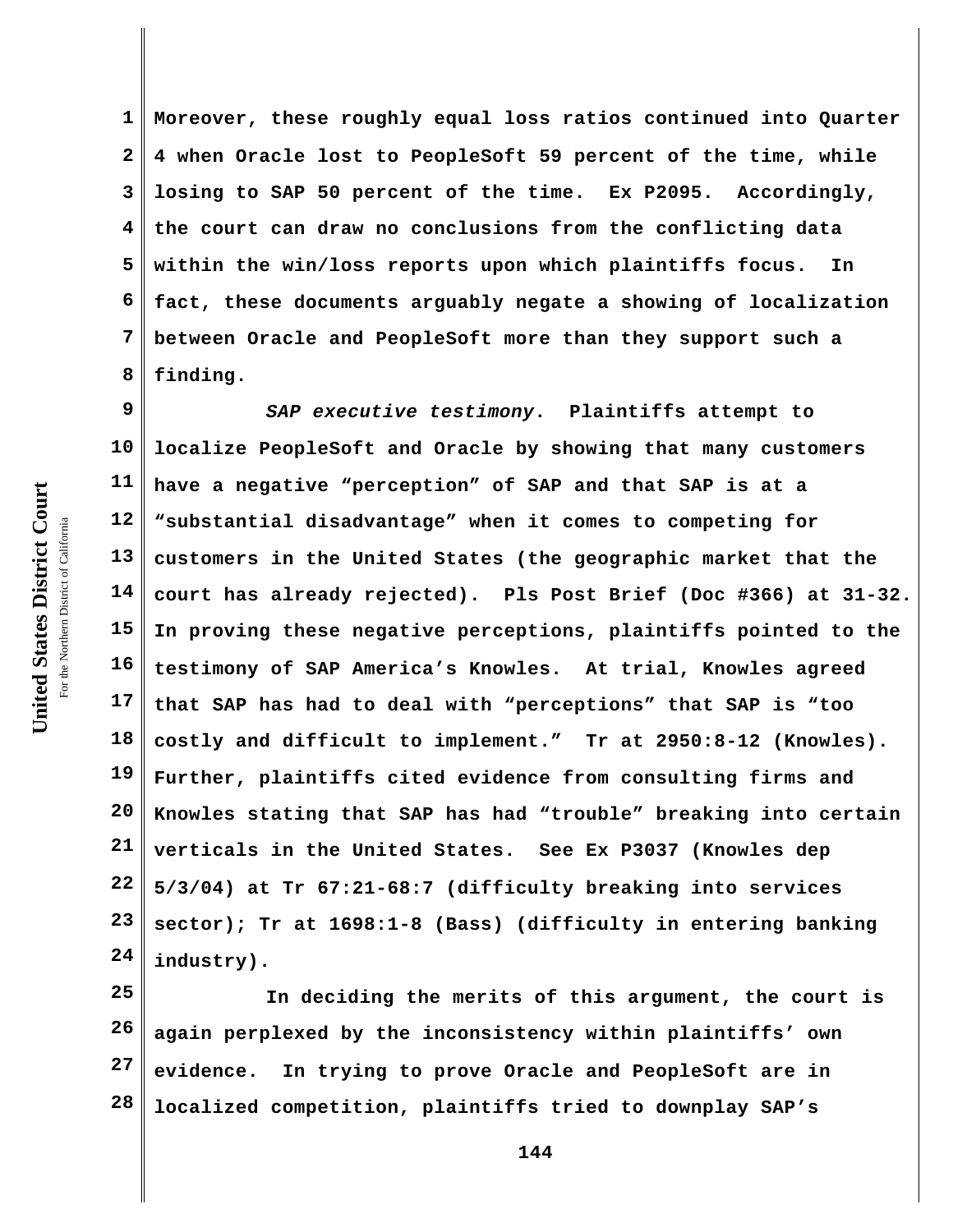**1 2 3 4 5 6 7 8 9 10 11 12 13 14 15 16 presence in the United States and characterize SAP has being "disadvantaged" and unable to enter several markets. But plaintiffs' own evidence on market shares negates such a finding. Even assuming the relevant geographic market in this case was the United States, Elzinga's calculations of market shares in socalled high function FMS has SAP ranked highest (above Oracle and PeopleSoft) with a 39 percent market share. Elzinga demo #10. Moreover, in the HRM high function market, plaintiffs' expert ranked SAP second with a 29 percent market share (beating Oracle). Elzinga demo #11. SAP is not a "disadvantaged" and "troubled" competitor in the United States. If it were, SAP should not be beating Oracle in both markets and beating PeopleSoft in the FMS market. Accordingly, the court cannot credit plaintiffs' argument that SAP is suffering from negative customer perceptions or is disadvantaged in competing against Oracle and PeopleSoft.**

**17 18 19 20 21 22 23 24 25** *Customer and consulting firm testimony.* **In furtherance of this localization theory, plaintiffs argued that customer testimony shows that "Oracle and PeopleSoft present better alternatives in the United States than SAP." Pls Post Brief (Doc #366) at 32. Plaintiffs support this assertion by citing the testimony of five customers who eliminated SAP from the final round of negotiations and instead chose to deal with Oracle and PeopleSoft. Id (citing testimony of North Dakota, Neiman Marcus, Greyhound, AIMCO and Cox).** 

**26 27 28 The court finds this evidence unpersuasive for two reasons. First, the court cannot take the self-interested testimony of five companies which chose to eliminate SAP from**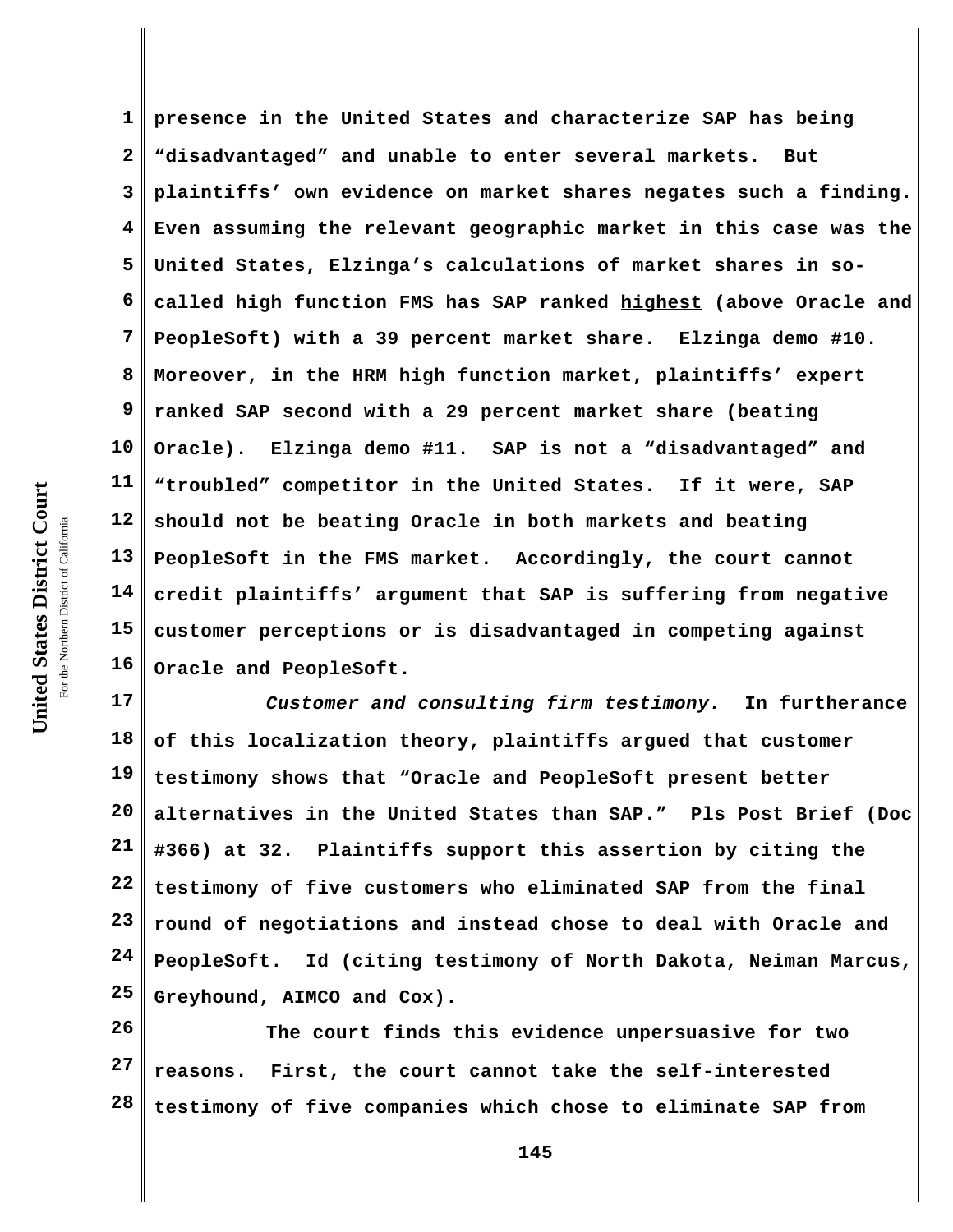**1 2 3 4 5 6 7 8 9 10 11 consideration, and from that sample draw the general conclusion that SAP does not present a competitive alternative to Oracle and PeopleSoft. Drawing generalized conclusions about an extremely heterogeneous customer market based upon testimony from a small sample is not only unreliable, it is nearly impossible. See Sungard Data Sys, 172 F Supp 2d at 182-83. Second, the most persuasive testimony from customers is not what they say in court, but what they do in the market. And as Elzinga's statistics showed, customers are buying SAP FMS more than Oracle and PeopleSoft FMS. Elzinga demo #10. Customers are buying SAP HRM more than that of Oracle. Elzinga demo #11.** 

**12 13 14 15 16 17 18 19 20 21 22 23 24 25 26 Plaintiffs rely upon two of the Big Five consulting firms' testimony stating "they believe SAP is often the third choice of many US customers." Pls Post Brief (Doc #366) at 32. According to BearingPoint's Keating, SAP has long been the least flexible of the three vendors in the way it has sold its HRM and FMS software. Tr at 901:6-20, 946:18-20 (Keating). Also, Accenture's Bass testified that SAP was "less likely to discount than Oracle and PeopleSoft." Pls Post Brief (Doc #366) at 32; P3198 (Bass Dep) at Tr 132:08-133:07. But the plaintiffs' own evidence discounts this argument. While it may be true that SAP has been the least flexible and least likely to discount, the evidence introduced by Elzinga shows that customers apparently are not deterred by SAP's inflexibility or higher pricing. Customers still buy SAP software over Oracle and PeopleSoft. See Elzinga demo ##10-11.** 

**27 28 Taken as a whole, the customer and consulting firm testimony falls short of proving that Oracle and PeopleSoft**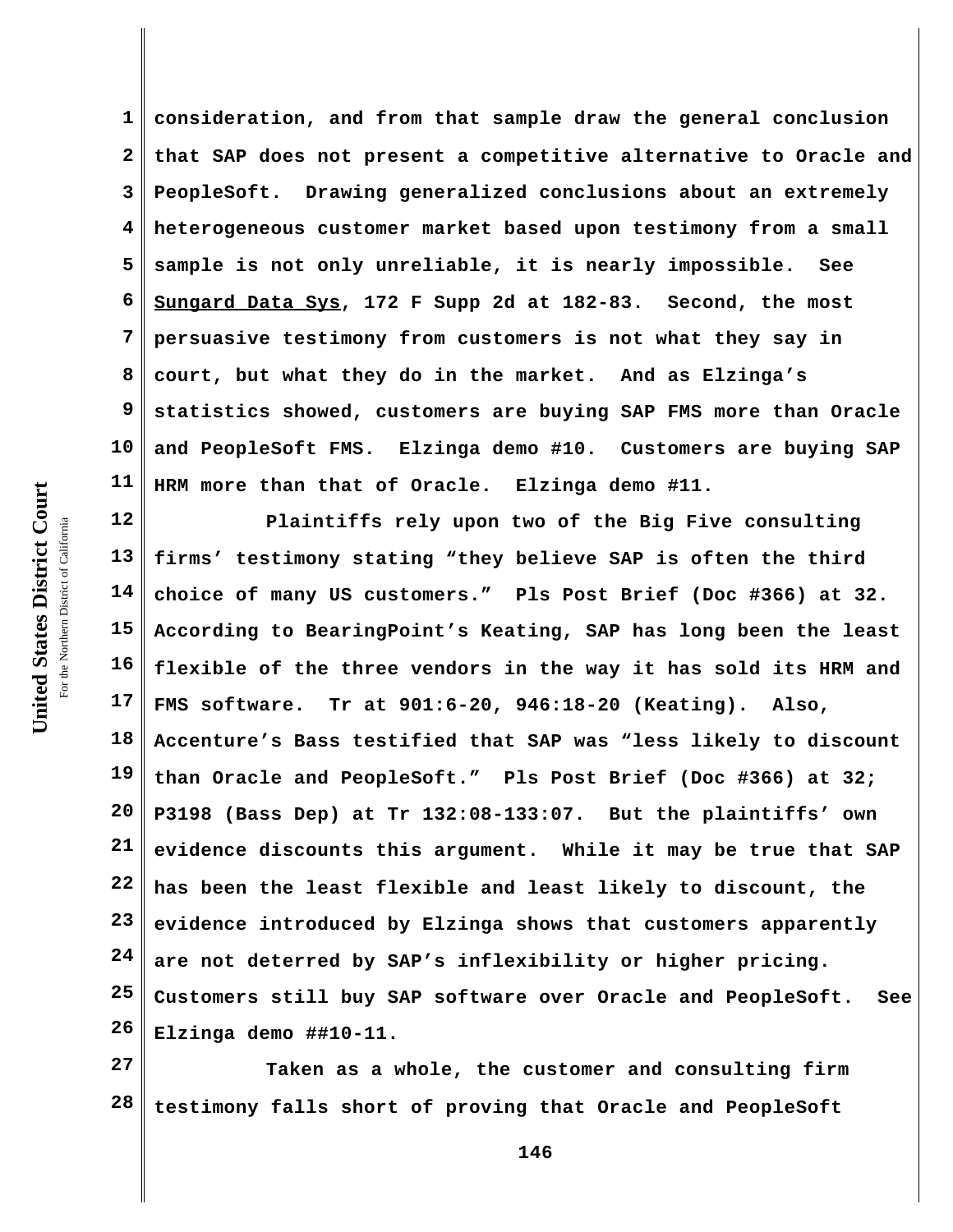**1 2 3 4 engage in competition to which SAP is simply not a party. Moreover, both PeopleSoft industry witnesses conceded there is no vertical in which SAP is not competitive with Oracle and PeopleSoft. Tr at 388:1-11 (Bergquist); 1957:10-21 (Wilmington).**

**5 6 7 8 9** *Expert testimony***. Finally, plaintiffs offered the testimony of Professor McAfee to show that PeopleSoft and Oracle are engaged in localized competition to which SAP is not a party. McAfee conducted three independent analyses to reach his conclusions. Pls Post Brief (Doc #366) at 34.**

**10 11 12 13 14 15 16 17 18 19 20 21 22 First, McAfee examined, in detail, twenty-five of Oracle's DAFs in which Oracle salespersons had listed PeopleSoft as their justification for seeking a higher discount. Second, McAfee, using charts of discount trends provided by Oracle, ran a regression analysis to assess the effect of PeopleSoft's presence on Oracle's discount levels. Third, using the market statistics calculated by Elzinga, McAfee conducted a "merger simulation" to assess the theoretical effects of an Oracle/PeopleSoft merger. Tr at 2447-2449 (McAfee). Based upon these three independent studies, McAfee concluded that in many instances PeopleSoft and Oracle are each other's closest competitor and a merger between the two would cause significant anticompetitive effects. Tr at 2466:8-13, 2449:22-24 (McAfee).**

**23 24 25 26 27 28** *Twenty-five case studies***. At trial, McAfee showed the court several DAFs in which the presence of PeopleSoft had justified an Oracle salesperson seeking a steep discount. McAfee then picked out explicit language from the justification column to prove that when Oracle and PeopleSoft compete, they do so vigorously. For example, when seeking a discount on the Hallmark**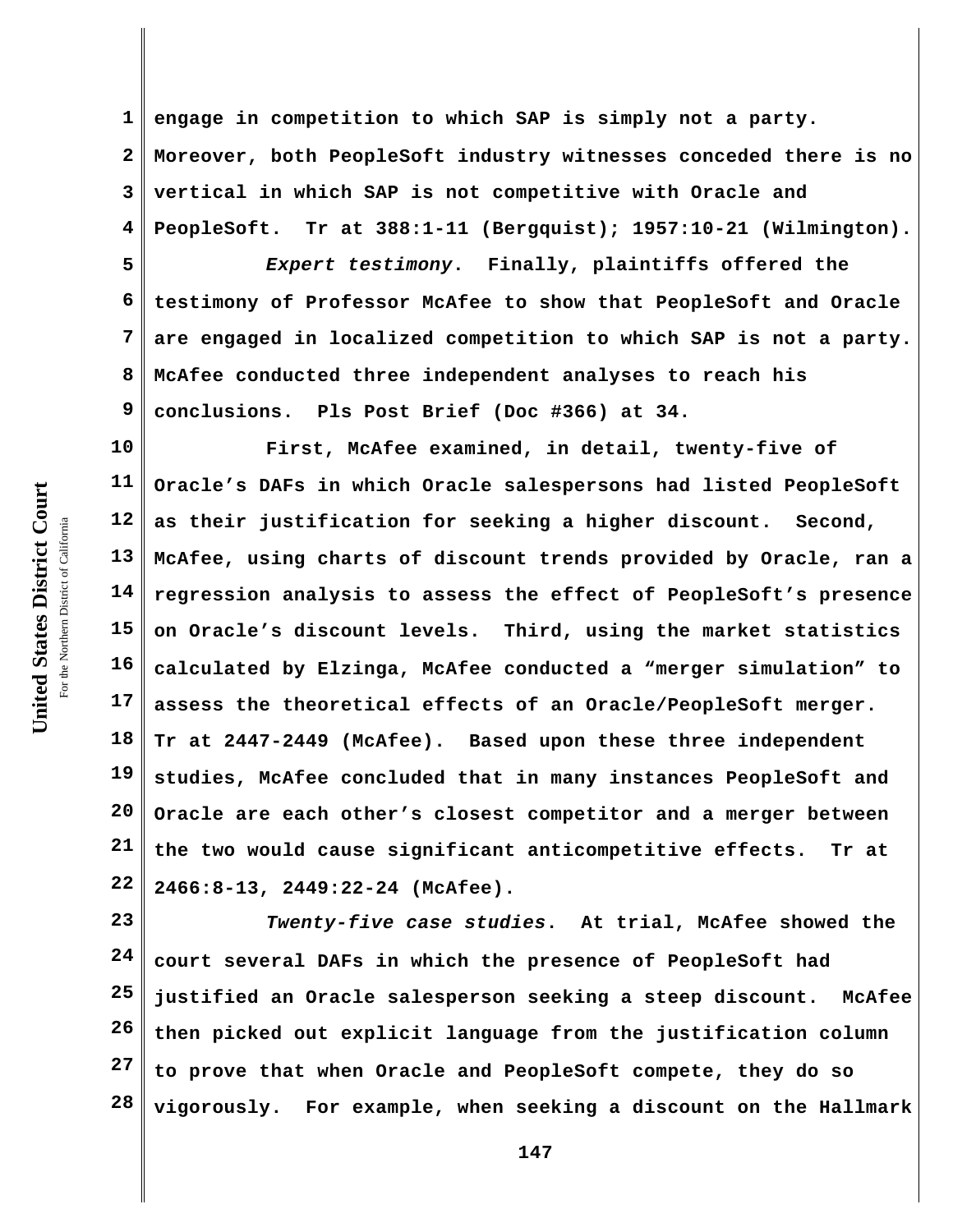**1 2 3 4 5 6 7 account, a salesperson's justification for a discount was an "EXTREMELY competitive situation against" PeopleSoft. Because of this competition, a "higher discount was warranted." Tr at 2464:15-21 (McAfee). Likewise, in trying to win the Greyhound account Oracle wanted to cause a "third straight loss" for PeopleSoft and "only aggressive proposals" would win Greyhound over. Tr at 2466:14-20 (McAfee).** 

**8 9 10 11 12 13 These two examples are representative of the many that McAfee showed the court -- clear examples of how vigorously PeopleSoft and Oracle compete when they go "head to head" against each other, he asserted. McAfee concluded that such head to head competition between Oracle and PeopleSoft would be lost if this merger were consummated. Tr at 2488:13-25 (McAfee).**

**14 15 16 17 18 19 20 21 22 23 24 25 26 27 28** *Regressions***. Next, in trying to show localized competition, McAfee used a regression technique to calculate what effect, if any, the presence of PeopleSoft or another competitor has on the discounts offered by Oracle. Tr at 2495:22-25 (McAfee). McAfee ran two regression analyses. In the first, McAfee was privy to sales representative surveys identifying the discount percentages given to Oracle customers that had purchased the E-Business Suite. The surveys also identified the competitor that Oracle had beaten to get the account. Tr at 2497:10-14 (McAfee). McAfee narrowed the sample to all sales that were over \$500,000, in order to equate the sample with Elzinga's market definition. McAfee used these variables (competitor, net revenue, discount percentage) and ran the regressions. Tr at 2498:3-20 (McAfee). The data led McAfee to conclude that "PeopleSoft has a .097 (9.7 percent) effect" on the discount**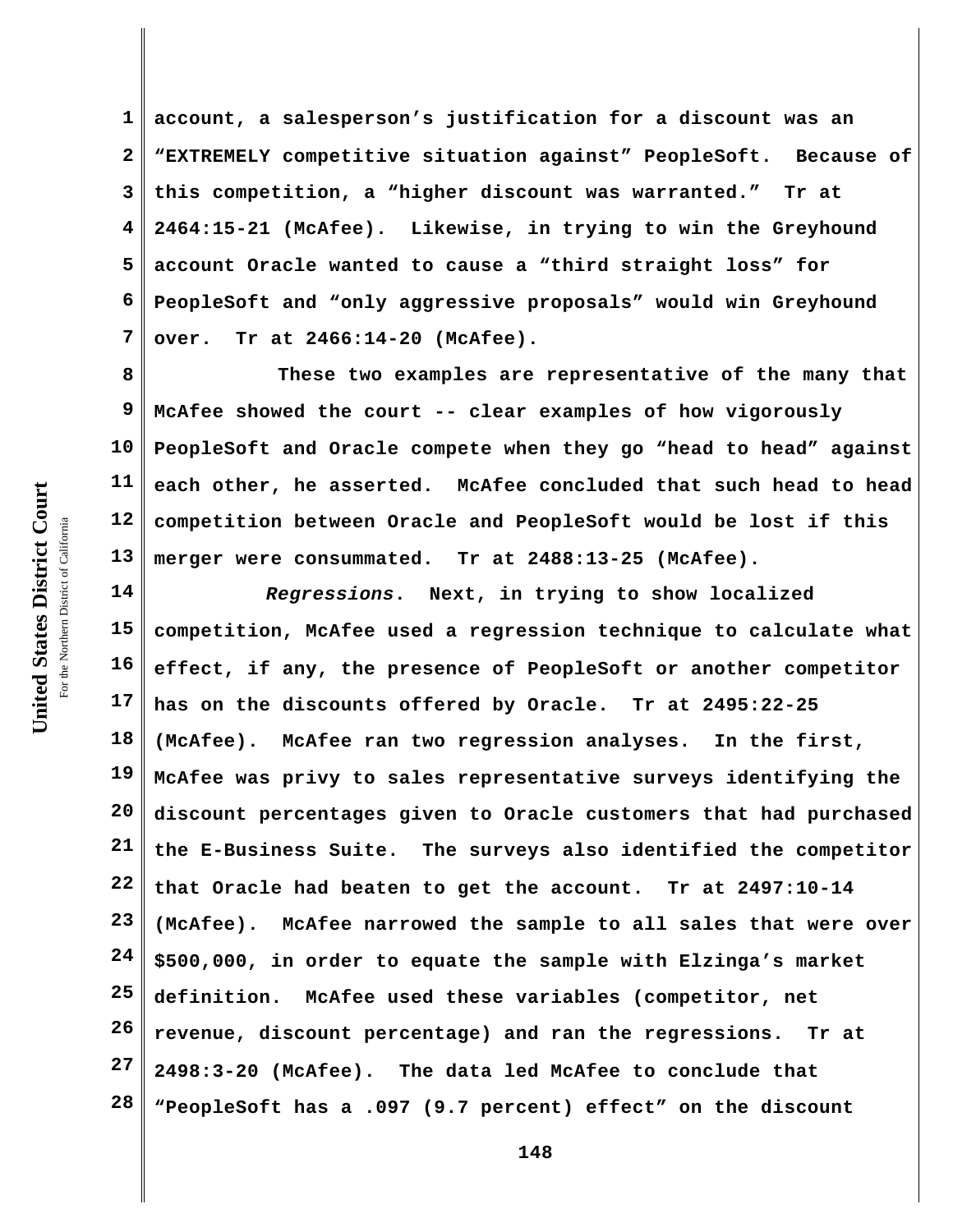**1 2 3 4 5 Oracle offers. Tr at 2499:22-25 (McAfee). In other words, when Oracle competes against PeopleSoft for the sale of Oracle's E-Business Suite, the consumer obtains a 9.7 percent greater discount than when Oracle competes against no one in selling the suite.** 

**6 7 8 9 10 11 12 13 14 15 16 17 Wanting to look at more than just the sale of the E-Business suite, McAfee then analyzed all of the DAFs that Elzinga had used in defining the product market and matched those with the data from the sales representative forms to create a larger sample with more variables. Tr at 2504:22-25 (McAfee). The DAFs listed the percentage requested along with the competitor justifying such a discount. Once McAfee ran this second regression, he concluded that PeopleSoft had a .136 effect on Oracle's discount rates (i e, 13.6 percent greater discount). Tr at 2507:6-11 (McAfee). Accordingly, McAfee concluded that when PeopleSoft is competing against Oracle, Oracle's discounts are 9 to 14 percentage points greater. Tr at 2508 (McAfee).**

**18 19 20 21 22 23 24 25 26 27 28 Based upon these DAF studies and regression analyses, it is safe for the court to conclude that Oracle and PeopleSoft do compete frequently for ERP customers and when they do compete, that competition can be vigorous. But these two contentions are not disputed by anyone in the case. Oracle concedes that PeopleSoft is a frequent rival. Def Post Brief (Doc #365) at 34. The court fails to understand what this undisputed fact is supposed to show about whether Oracle and PeopleSoft are competing head to head in a product space in which SAP is not a party. McAfee himself stated that from these twenty-five DAFs, he drew the "broad conclusion that in many instances PeopleSoft**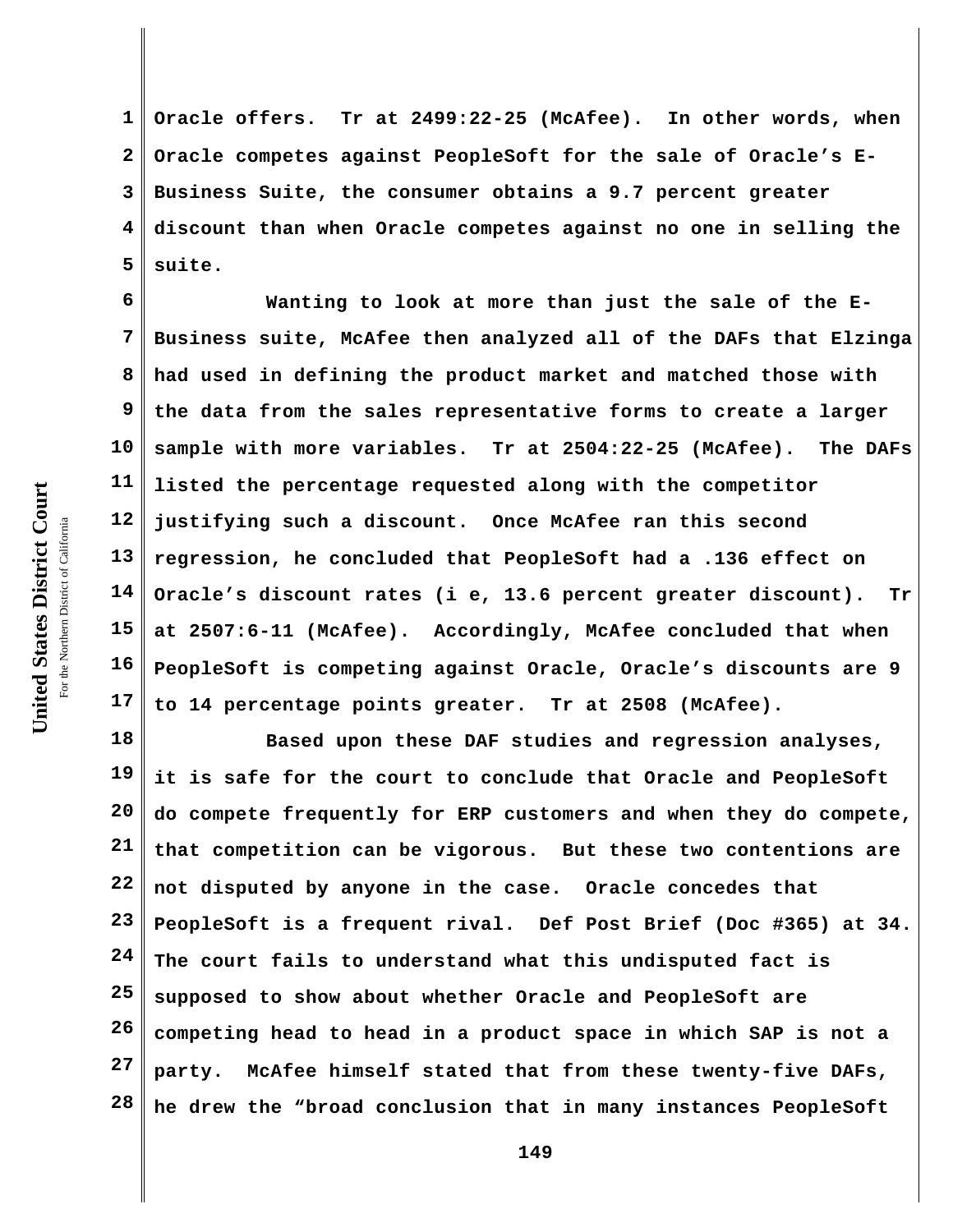**1 2 3 4 5 6 7 8 9 10 11 12 13 and Oracle are each others' closest competitors." Tr at 2466:10- 12 (McAfee). But these DAFs tell the court nothing about how often SAP competes against PeopleSoft or Oracle (a key factual issue if trying to exclude SAP) or whether that competition is equally fierce. What would have been more helpful to the court would have been the DAFs of PeopleSoft and SAP as well. Defendants introduced several SAP DAFs during trial, one showing a very aggressive competition against Oracle, so it is clear that such forms exist. Ex D5649R A more complete DAF record would perhaps have evidenced localized competition between Oracle and PeopleSoft. But plaintiffs did not provide such DAFs to McAfee, nor is it clear whether they even sought to obtain such documents during discovery.**

**14 15 16 Simply because Oracle and PeopleSoft often meet on the battlefield and fight aggressively does not lead to the conclusion that they do so in the absence of SAP.**

**17 18 19 20 21 22 23 24 25 26 27 28** *Merger simulation***. Finally, McAfee conducted a merger simulation analysis. There are several merger simulation models that can be used depending on the characteristics of the industry. Tr at 2511:12-19 (McAfee). McAfee chose the "English auction" model (also called the oral ascending auction) because one of the features of this model is its allowance of multiple bidders and multiple rounds of bidding. Tr at 2511:19-22 (McAfee). The simulation works by putting in necessary variables and assumptions, such as market shares and percentage of wins in head to head competition. Once these variables were accounted for, McAfee still had to set a variable for "how competitive the market [was] pre-merger." Tr at 2526:17-22 (McAfee). One way of**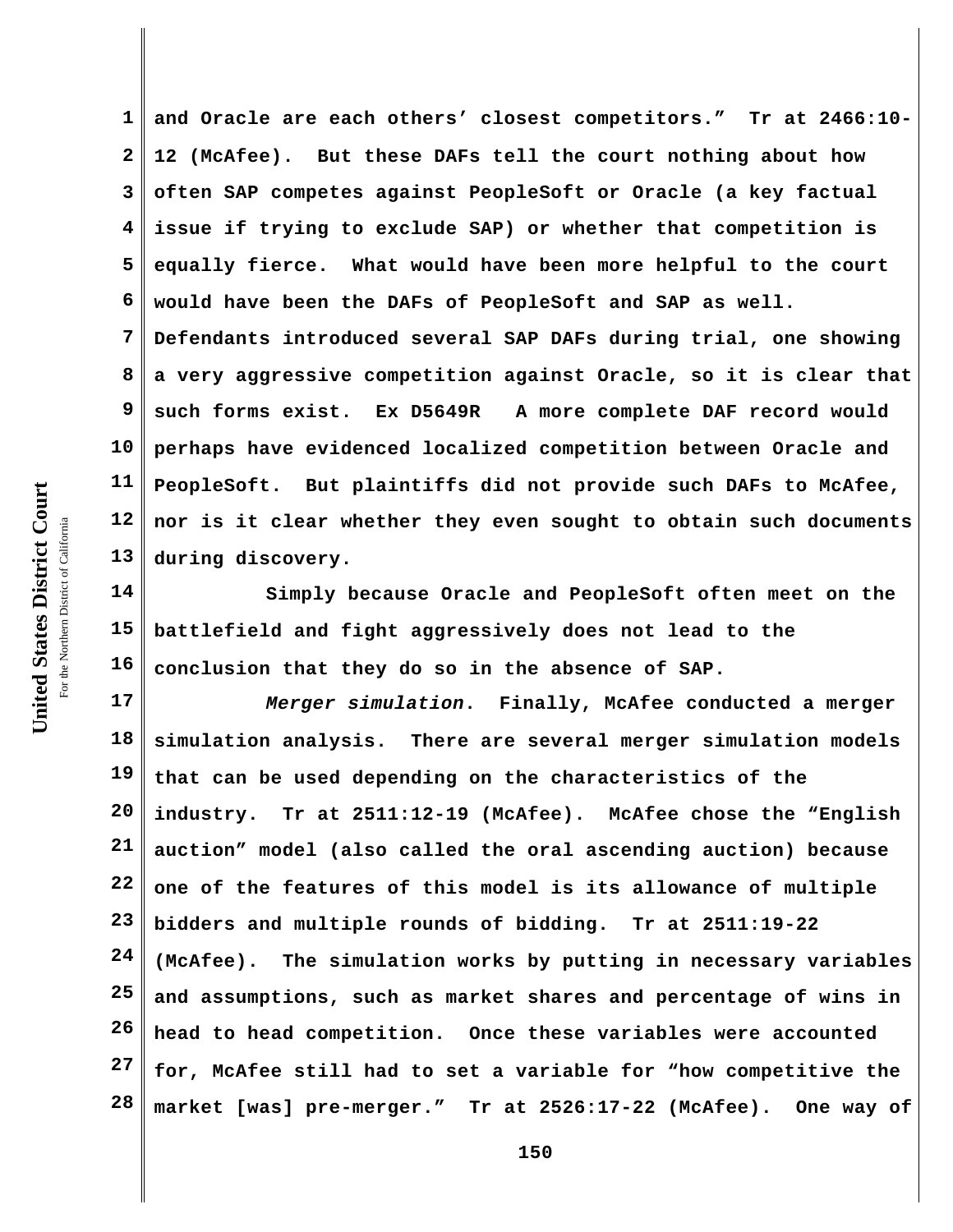**1 2 3 4 5 6 7 8 9 10 11 12 13 14 15 16 17 18 creating such a measurement is by estimating the "total value of the product that accrues to the buyer" (i e, how "much of the value of the software to the buyer actually accrues to the buyer and how much accrues to the vendors in the form of price"). Tr at 2517:1-4 (McAfee). McAfee ran the simulation based upon five different "buyer accrual" estimates: .5 (only 50 percent accrual) to .9 (90 percent accrual). McAfee used the market shares calculated by Elzinga as his market shares variable. Once all the data are compiled and the variables accounted for, the merger is simulated by merging the shares of the two merging firms. Once this is done, data can be calculated showing how much the price of the relevant product is expected to increase. McAfee asserted that in the high function FMS market, after the Oracle/PeopleSoft merger, he expects price to increase anywhere from 5 percent (.50 accrual variable) to 11 percent (.90 accrual variable). In the high function HRM market, McAfee concluded that the price would increase by 13 percent (.50 accrual variable) to 30 percent (.90 accrual variable). Ex P4024.** 

**19 20 21 22 McAfee asserted that this merger simulation, using Elzinga's market share statistics, shows that a merger between Oracle and PeopleSoft will lead to a unilateral price increase in both markets.**

**23 24 25 26 27 28 But the court has already found that Elzinga's market share statistics are not a reliable indicator of Oracle, SAP and PeopleSoft's positions in the ERP market. Accordingly, because this merger simulation is based upon these unreliable data, the court concludes that the simulation results are likewise unreliable.**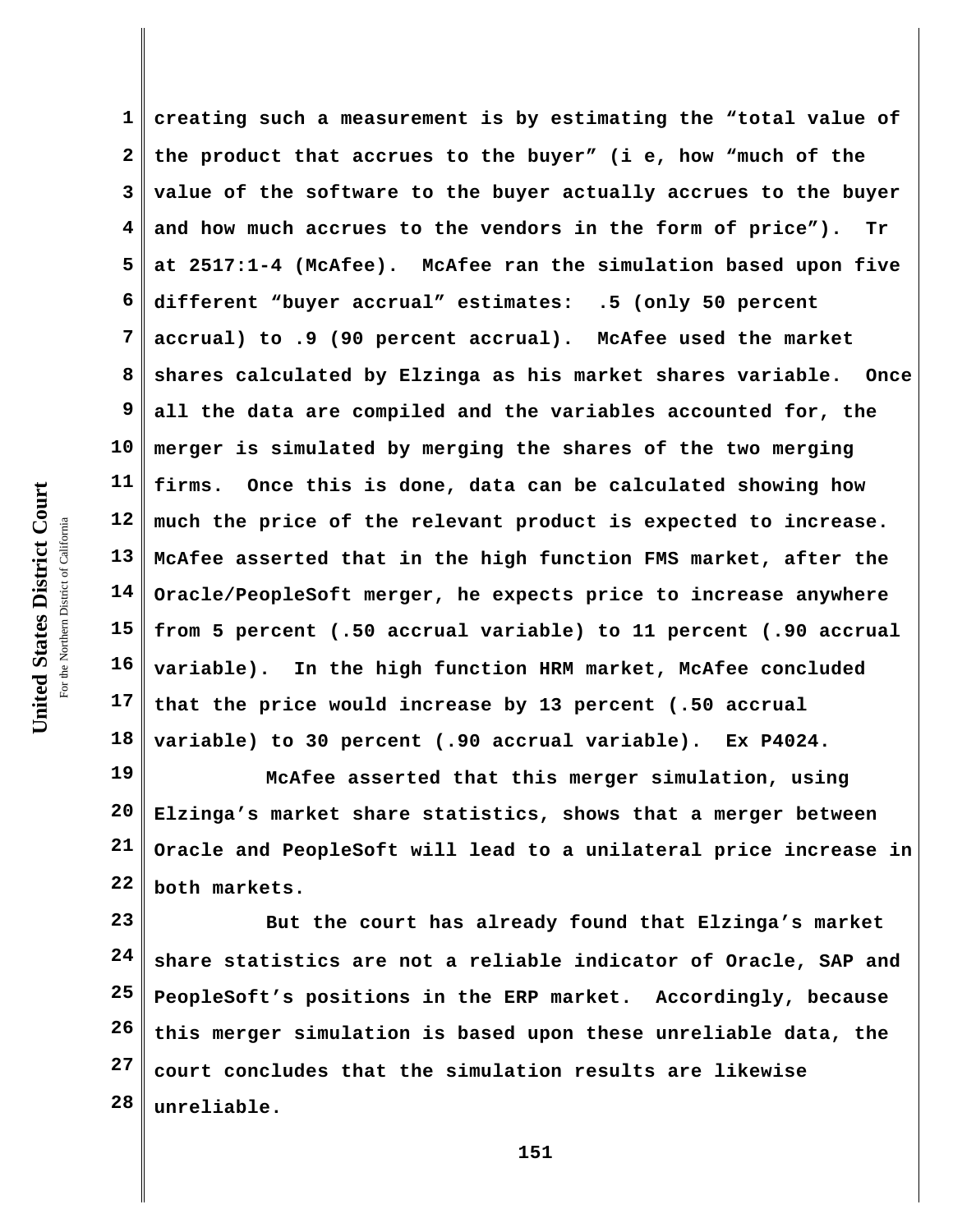**1**

**2**

**3 4 5 6 7 8 9 10 11 12 13 14 15 16 17 18 19 20 21 22 23 24 25 26 27 28 Oracle takes issue with all of the plaintiffs' evidence regarding the likelihood of anticompetitive unilateral effects. First, Oracle claims that the present case is not the type of case for which the doctrine of unilateral effects was created. Oracle offered Campbell's expert testimony that a fundamental assumption of the unilateral effects theory is not present in this case. Tr at 2721:3-5 (Campbell). Campbell testified that the "unilateral effects doctrine is posited on the notion of a localized market powered by a seller and a group of purchasers located in product space or geographic space around that particular seller." Tr at 2721:5-9 (Campbell). This "product space" is defined by characteristics of the product or products within the space. Campbell offered a homey example of product space using breakfast cereal. Tr at 2721:15-18 (Campbell). A number of customers have characteristic preferences for their breakfast cereal that could create a product space within the entire breakfast cereal market. For example, some customers prefer cereal to be crunchy, sugar-free and high in fiber. These characteristics of the product will narrow the entire market down to a "space" in which only crunchy, sugarless, high fiber cereals occupy the space and only those companies that produce such cereal are competitors. Campbell called this space a "node," with the buyers being centered around this node. The unilateral effects theory is concerned about there being only one vendor operating inside the node, thereby being able to increase the price unilaterally. Tr at 2721:19-23 (Campbell). Plaintiffs attempted to carve out a "node" for high**

# *Oracle's Competitive Effects Rebuttal*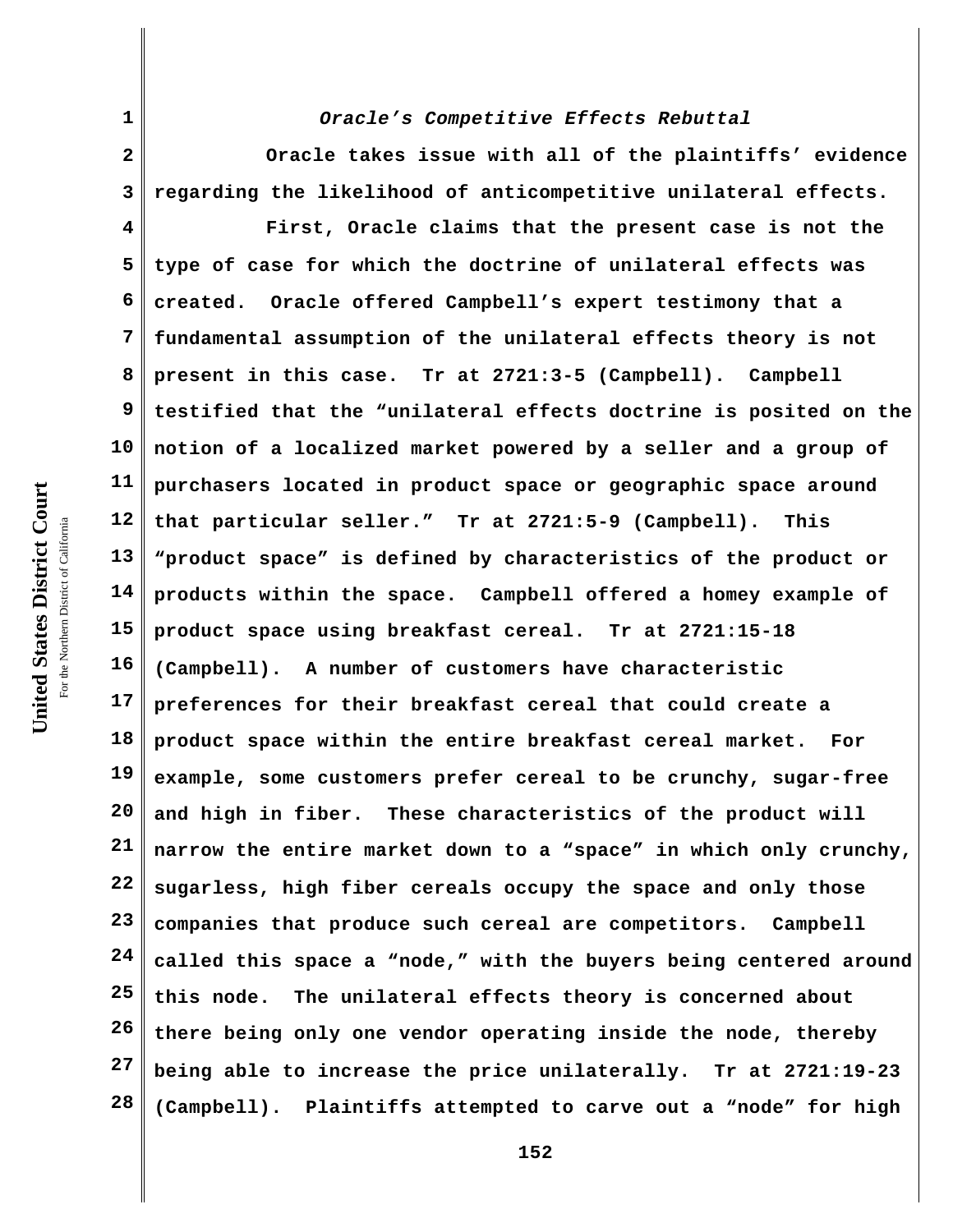**1 2 3 4 5 function FMS and HRM software in the United States in which only Oracle and PeopleSoft compete. Accordingly, if a merger takes place, there will be only one vendor in this node with the ability unilaterally to reduce output and raise price within the node.** 

**6 7 8 9 10 11 12 13 14 15 16 17 18 19 20 21 22 23 24 25 Campbell asserted that the unilateral effects theory is predicated on the fundamental assumption that the consumers in the node have no "buyer power." He testified that the theory assumes that customers are unsophisticated buyers who will not be able to rebuff a price increase. Tr at 2721:23 (Campbell). This fundamental assumption does not hold in the case of the products in suit. Campbell asserted that the buyers of high function FMS and HRM are extremely sophisticated and knowledgeable and engage in extensive and intensive one-on-one negotiations with vendors. These customers clearly have a lot of power during these negotiations, Campbell claimed, and they are aware of this power. Tr at 2722:1-4 (Campbell). Campbell gave examples of high function consumers such as Emerson Electric and Daimler whose representatives testified that their companies have "leverage" and "power over people they deal with," and use their "size" and "the size of the deal" to gain better deals on software. Campbell demo #25 (citing Tr at 1287:22-1288:2 (Peters); Tr at 1407:20-1408:1 (Gorriz)). Campbell concluded that the unilateral effects theory is "dogma developed for a totally different context" from the present case. Tr at 2728:6-7 (Campbell).**

**26 27 28 Even assuming arguendo that a unilateral effects theory is appropriate for this case, Oracle attacks each piece of evidence that plaintiffs put forward attempting to prove**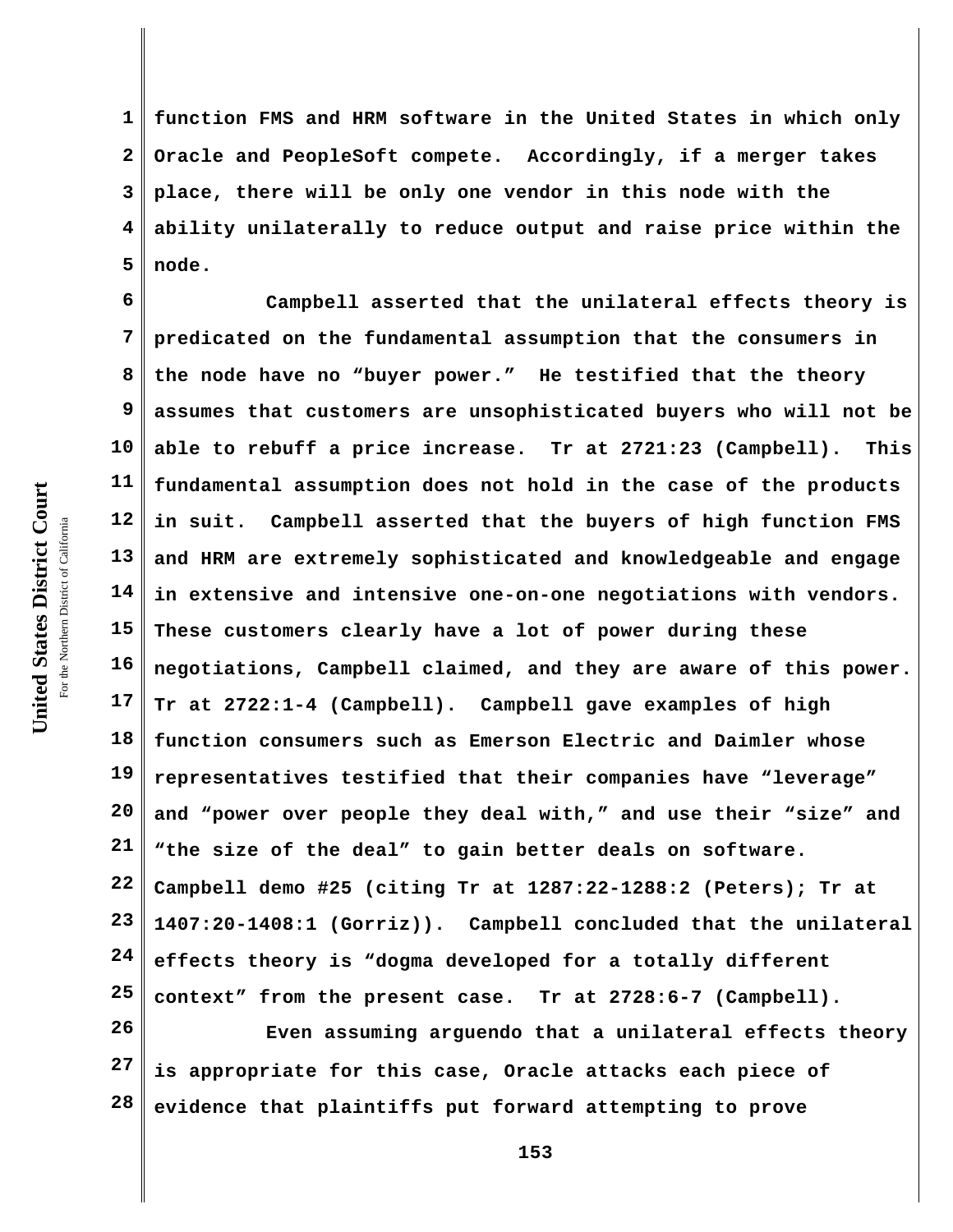**1 localization between Oracle and PeopleSoft.**

**2 3 4 5 6 7 8 9 10 Oracle objected to plaintiffs' characterization of SAP as a struggling firm with a substantial disadvantage which prevents it from being in a localized space with Oracle and PeopleSoft. Def Post Brief (Doc #365) at 33. Oracle claims that these SAP "struggling" assertions are "not remotely true" and are belied by the fact that SAP has over 22,000 professional service customers. Id. While Oracle admits that SAP does not "dominate" the United States in the manner that it may "dominate elsewhere," non-domination does not equate with "struggling." Id.**

**11 12 13 14 15 16 17 18 19 20 21 22 Finally, Oracle takes aim at McAfee's expert testimony on anticompetitive effects. First, Oracle claims that McAfee's "case studies" based upon the Oracle DAFs do nothing more than "show Oracle and PeopleSoft are frequent rivals." Id at 34. This evidence reveals nothing about localization between Oracle and PeopleSoft in a product space in which SAP is not encompassed. McAfee offered no insights regarding the characteristics of high function FMS and HRM that create the alleged product space between Oracle and PeopleSoft. Further, these case studies are devoid of any information about whether head to head competition between Oracle and SAP, or PeopleSoft and SAP, is equally vigorous.**

**23 24 25 26 27 28 With regards to McAfee's regression analysis, Oracle argued the analysis was flawed from the outset. The data upon which McAfee based his regression were "not based on any set of data identifying \* \* \* high function HRM and FMS software, but only on data involving broader suites of EAS." Id at 36. Accordingly, it is impossible to know if these alleged increased**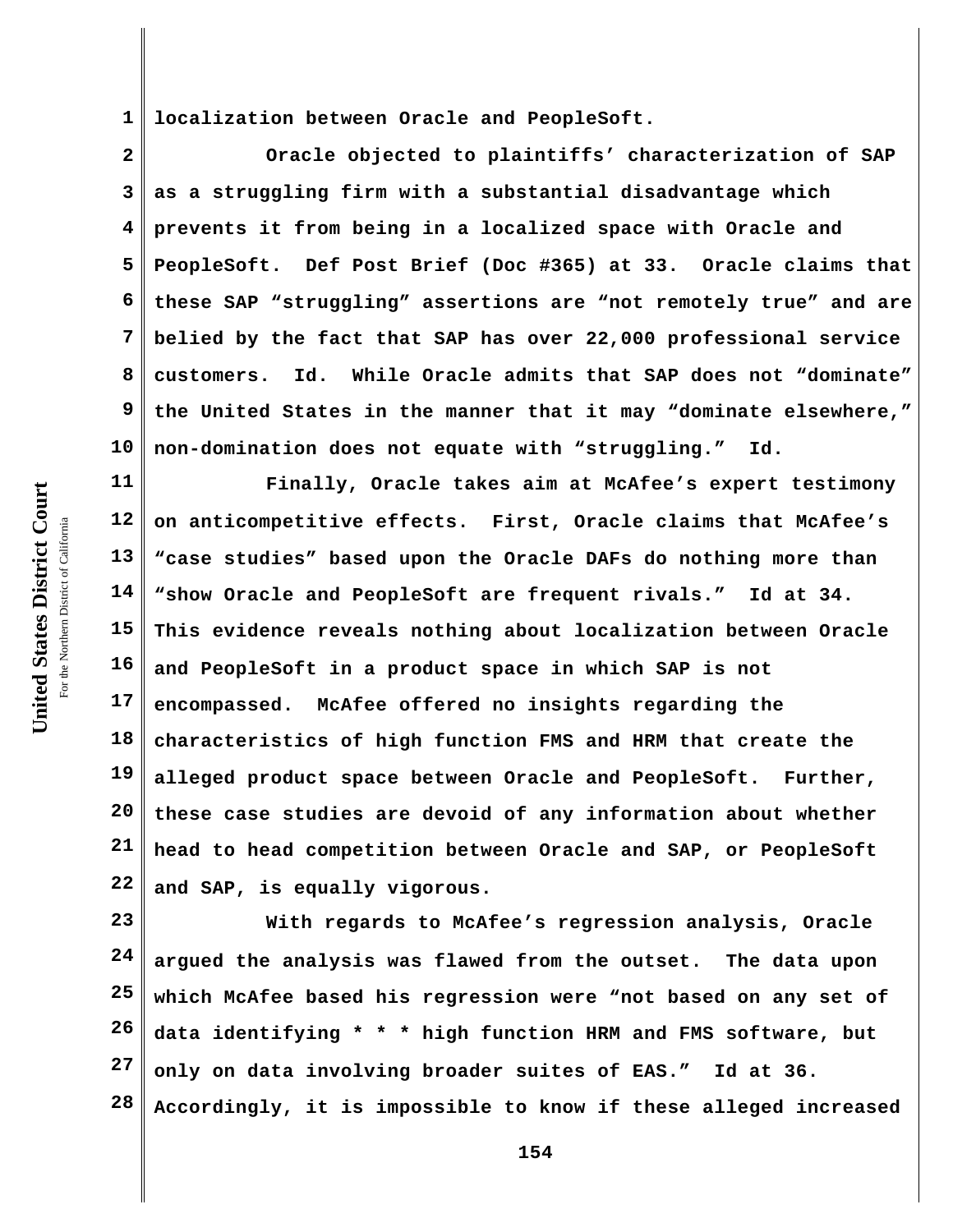**1 2 3 4 5 discount rates were the product of high function FMS and HRM, other ERP pillars or the bundling of all. Without this crucial information, the regression analysis shows nothing in regards to localization between Oracle and PeopleSoft in a high function FMS and HRM product space. Id at 37.**

**6 7 8 9 10 11 12 13 14 15 16 17 18 19 20 21 22 Furthermore, Oracle assails McAfee's merger simulation as "simplistic" and "spurious." Id. Oracle cites two major flaws in the merger simulation. First, the "auction" model is wholly inappropriate for the present market because (1) the customers in this market are extremely powerful at bargaining and (2) vendors of ERP do not simply "bid" for business; rather these negotiations are extensive and prolonged, with the purchaser having complete control over information disclosure. Id. Second, the "market shares -- the only input having any connection to real-world data -- were those produced by Elzinga using the plaintiffs' market definition." Id at 38. Because Oracle wholly rejects plaintiffs' "gerrymandered" market definition, market statistics based upon this definition are equally flawed. Accordingly, the merger simulation's prediction of price increases after the merger are inaccurate and unreliable, based as it is on an inappropriate model using inaccurate data***.*

**23 24 25 26 27 28 Finally, and perhaps most importantly, Oracle contends that plaintiffs have offered no "econometric calculations in trying to prove localization." Id at 31. Oracle argues that proving localization requires "extensive econometric analysis," such as diversion ratios, price-cost margins and the like, of which plaintiffs have offered none. When Oracle cross-examined**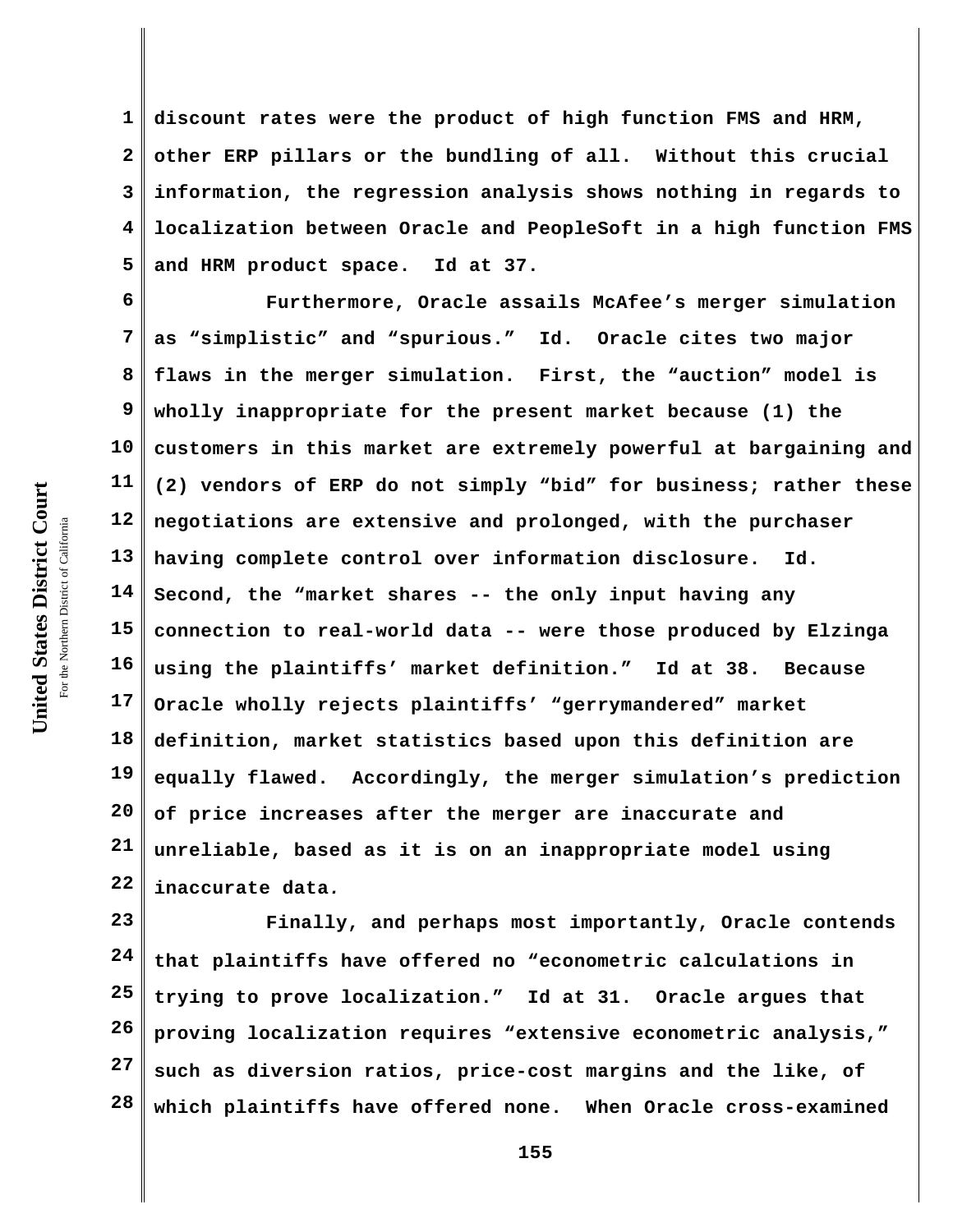**7**

**8**

**1 2 3 4 5 6 plaintiffs' expert witnesses, both admitted that they "did not even attempt to calculate diversion ratios, or crosselasticities, or any other economically meaningful measurement of whether the products of Oracle and PeopleSoft are uniquely close substitutes for each other." Id. See Tr at 2293:23-25 (Elzinga); Tr at 2599:3-8 (McAfee).**

*Findings of Fact: Unilateral Effects*

**9 10 11 12 13 14 15 16 17 18 19 The court finds that the plaintiffs have wholly failed to prove the fundamental aspect of a unilateral effects case - they have failed to show a "node" or an area of localized competition between Oracle and PeopleSoft. In other words, plaintiffs have failed to prove that there are a significant number of customers (the "node") who regard Oracle and PeopleSoft as their first and second choices. If plaintiffs had made such a showing, then the court could analyze the potential for exercise of monopoly power over this "node" by a post-merger Oracle or the ability of SAP or Lawson to reposition itself within the node in order to constrain such an exercise of monopoly power.**

**20 21 22 23 24 25 26 27 28 Plaintiffs' attempt to show localized competition based upon customer and expert testimony was flawed and unreliable. Moreover, plaintiffs' evidence was devoid of any thorough econometric analysis such as diversion ratios showing recapture effects. Both the Kraft Gen Foods and Swedish Match courts, the only other courts explicitly to address unilateral effects, based their rulings in part upon econometric evidence submitted by the parties. Kraft Gen Foods, 926 F Supp at 356 (relying on econometric evidence of the cross-price elasticity of demand**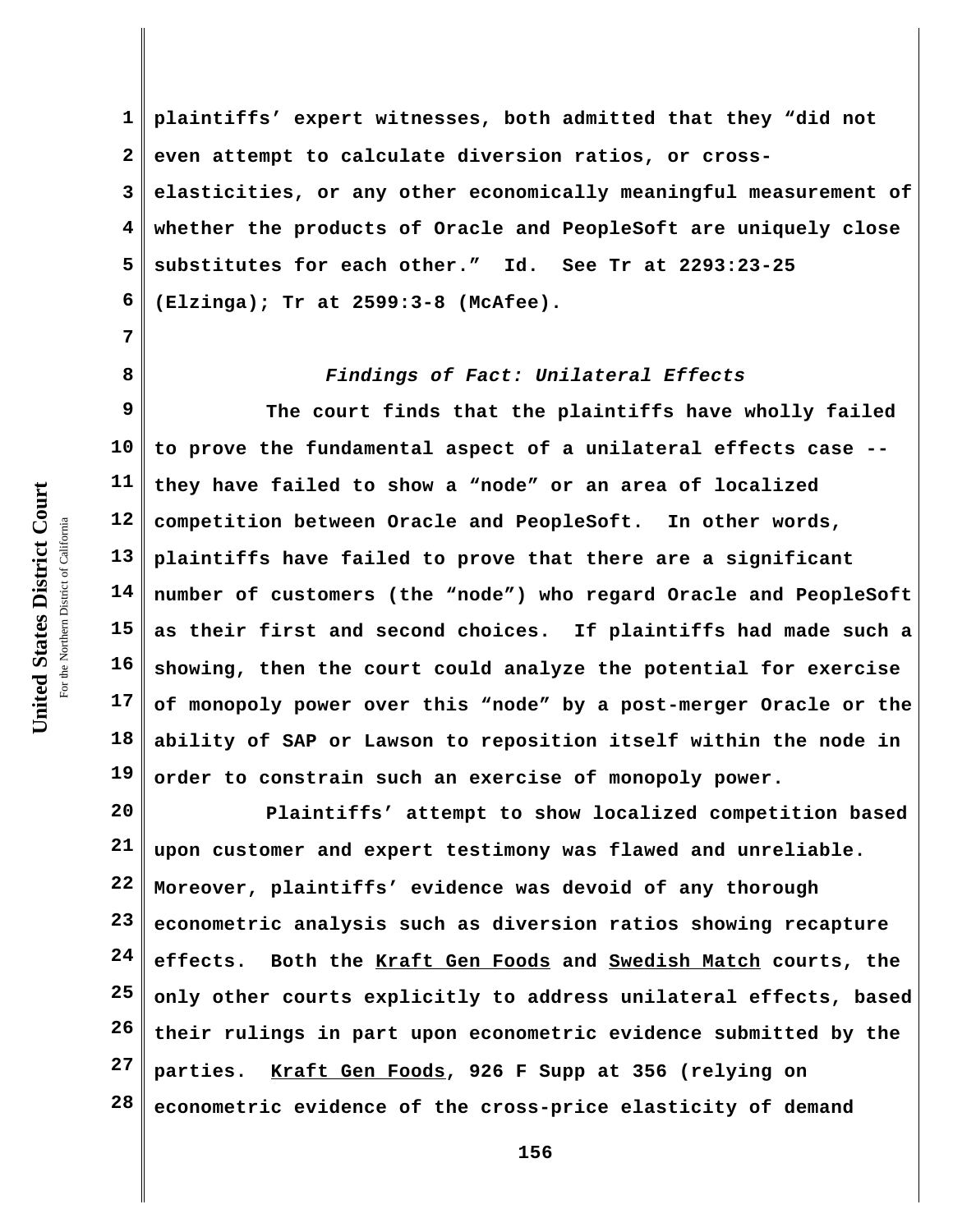**1 2 3 between Post cereal brands and Nabisco brands); Swedish Match, 131 F Supp 2d at 169 (relying upon the diversion ratio between two brands of loose leaf tobacco).** 

**4 5 6 7 8 9 10 11 12 13 14 15 16 17 18 19 20 21 22 23 24 Plaintiffs claim they were unable to present the court with such econometric data because "this [the high function HRM and FMS market] is a market that's shot through with price discrimination," and therefore such data would be unreliable. Tr at 2291:15-16 (Elzinga). But the court finds plaintiffs' price discrimination argument unpersuasive. First, "this" market which Elzinga claims is plagued by price discrimination, is the socalled high function FMS and HRM market that the court has already rejected as being the relevant product market in which to examine the effects of the proposed merger. Second, assuming that the high function FMS and HRM market were the relevant market, which it clearly is not, plaintiffs only evidence regarding price discrimination came from Elzinga's analysis of the Oracle DAFs. Elzinga stated that there was a wide range of discounts offered by Oracle to these 222 customers. Tr at 2222:13-19 (Elzinga). Elzinga stated that because Oracle charged different discounts to these customers, Oracle must be able to determine what price it can charge a customer before the customer eliminates Oracle as a potential vendor (i e, Oracle price discriminates). And since Oracle price discriminates, then SAP and PeopleSoft must price discriminate as well.**

**25 26 27 28 But Elzinga admitted he conducted no formal studies of price discrimination in "this" market. Tr at 2343:14-20 (Elzinga). Nor did he examine the discounts given by PeopleSoft or SAP to their respective customers. Tr at 2351:10-14**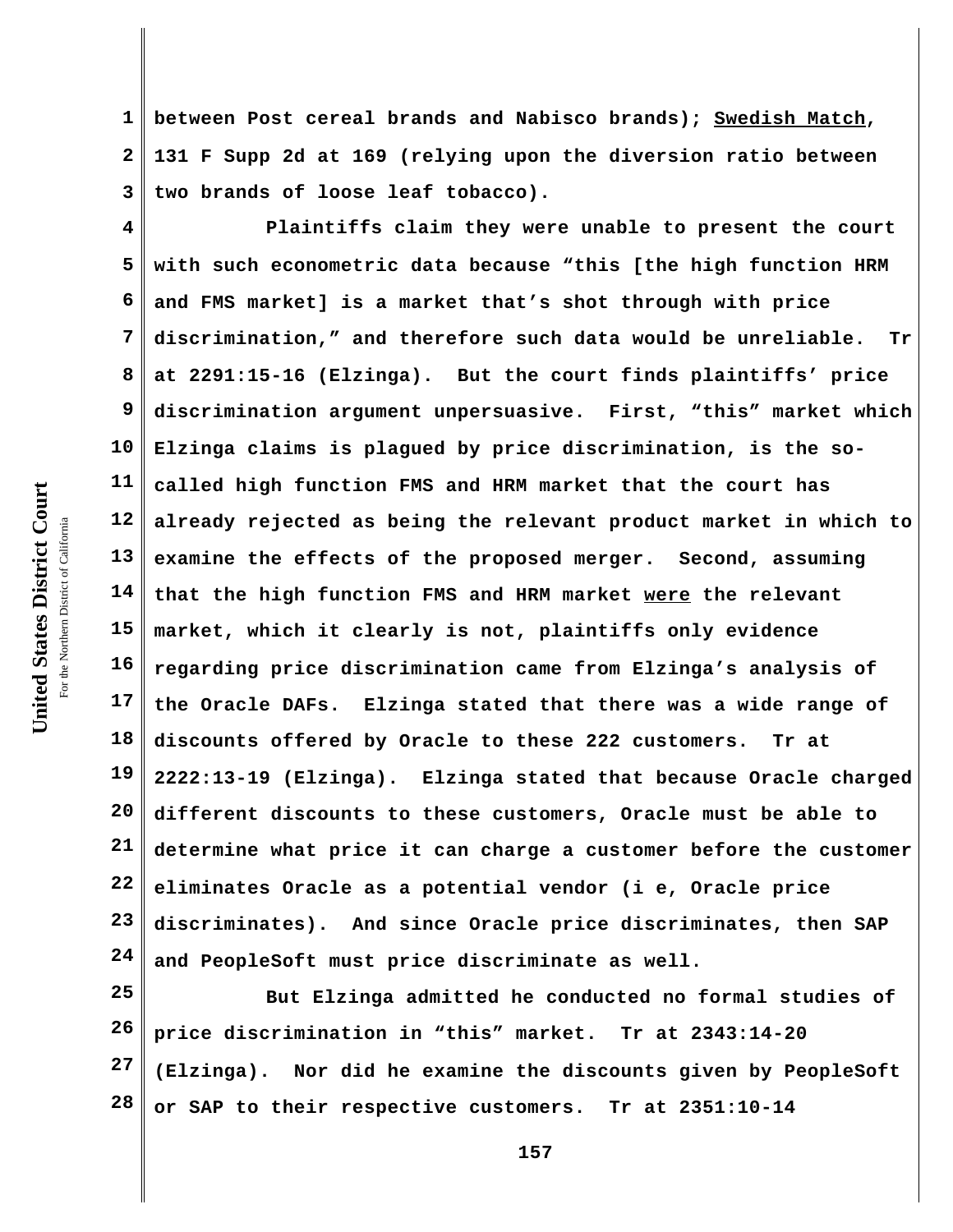**11**

**12**

**1 2 3 4 5 6 7 (Elzinga). Elzinga's assertion that this market is "shot through" with price discrimination because "somehow" Oracle was able to determine what level of discount it could offer to different customers uncannily resembles his argument that there is "something different" about Oracle, PeopleSoft and SAP. Again, the court refuses to sustain plaintiffs' inarticulable contentions.**

**8 9 10 In sum, the court finds that plaintiffs have failed to show an area of localized competition between Oracle and PeopleSoft.**

# *Oracle's Efficiency Defense*

**13 14 15 16 17 18 19 20 21 Oracle offers an efficiency defense to rebut plaintiffs' claim of anticompetitive effects. Def Post Brief (Doc #365) at 39-40. Oracle claims that the merger will result in two overall efficiencies: (1) significant cost-savings for Oracle in many areas of business, and (2) an increase in Oracle's scale (i e, customer base), thereby fueling more competition with SAP, Siebel and Microsoft resulting in higher innovation and lower costs. Def Fact (Doc #357) ¶¶234-237 at 113, ¶¶247-251 at 118-21.**

**22 23 24 25 26 27 28 Oracle's cost-savings evidence came from a spreadsheet originally compiled in May 2003 when Oracle wanted to acquire J D Edwards. The spreadsheet was revamped in June 2003 when Oracle sought to acquire PeopleSoft. It was finalized in July 2003 when Oracle looked at acquiring both. Tr at 3469:5-12, 3470:19-20 (Catz); Ex D7132. (Acquisition Efficiencies Analysis) (AEA). The AEA lists, as of July 2003, PeopleSoft's total costs for the**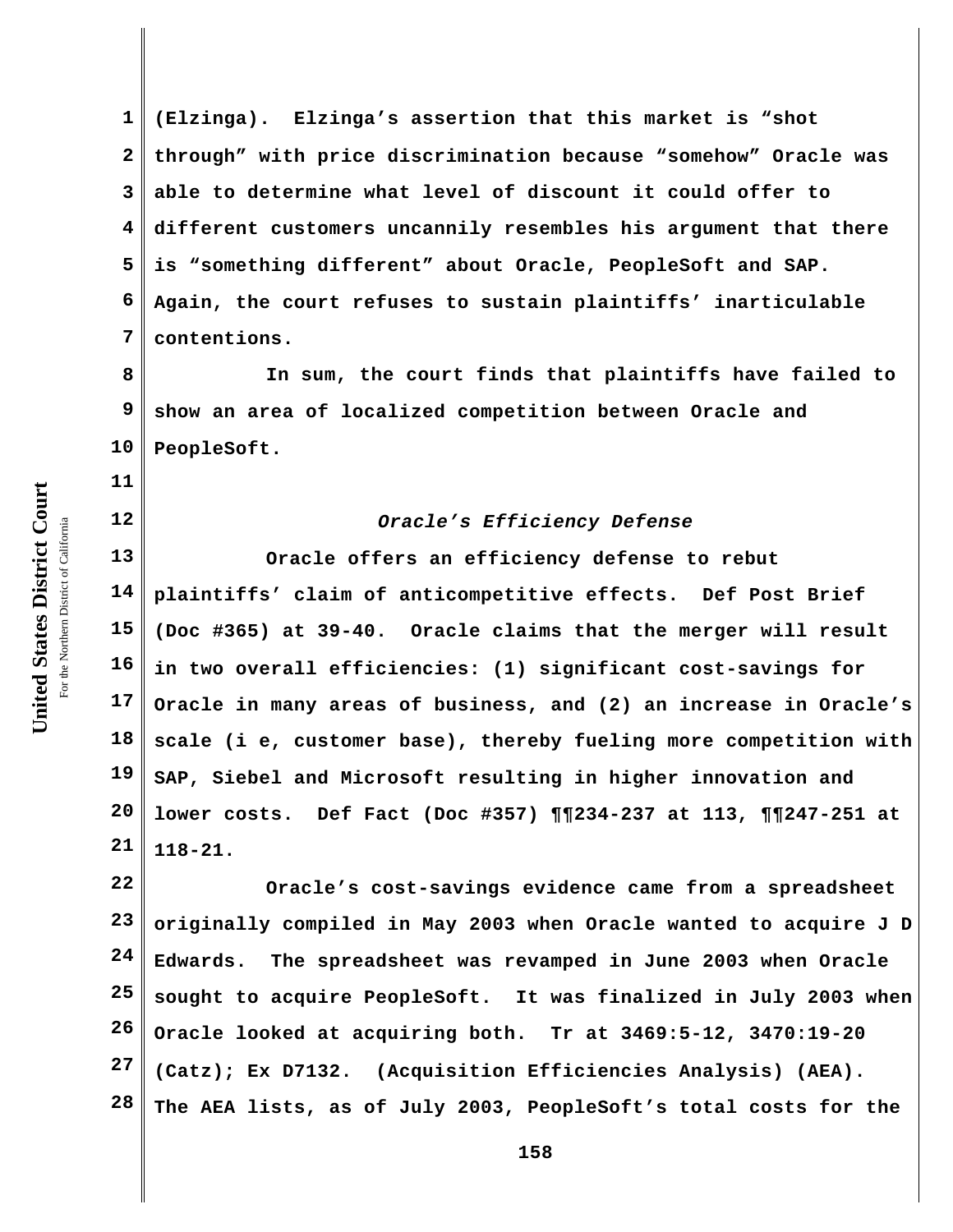**1 2 3 4 5 6 7 8 9 10 11 12 13 areas of sales and marketing (S & M), research and development (R & D) and general and administrative (G & A). Id. For 2003, PeopleSoft's total cost of S & M was \$769.3 million, R & D was \$466.9 million and G & A costs were \$214 million. Id. The AEA projects that one year after Oracle has acquired PeopleSoft, the cost of S & M will decrease to \$34 million (\$735.3 million in savings), R & D will decrease to \$201.3 million (\$265.6 million in savings) and G & A will decrease to \$37.4 million (\$176.6 million in savings). Id. Accordingly, Oracle argues that post merger, it will achieve cost-savings of over \$1 billion. Def Fact (Doc #357) ¶234 at 113. Moreover, the cost savings are annual. So Oracle would save \$1 billion in 2005, \$1 billion in 2006, and so forth. Tr at 3493:2-5 (Catz).** 

**14 15 16 17 18 19 20 21 22 23 24 25 26 27 28 Catz further testified to the efficiencies that would result if Oracle's scale were expanded to include PeopleSoft's customers. Tr at 3438-3439 (Catz). Catz stated that one of the main reasons, aside from cost savings, that led Oracle to make a tender offer for PeopleSoft was the potential acquisition of PeopleSoft's "customer base." Tr at 3438:20 (Catz). The scale of a company is a source of annuity revenue, revenue which allows a company to invest more in research and development of its products. Id. By acquiring PeopleSoft, Oracle would capture the extra revenue of PeopleSoft's customer base as well as the potential for revenue from sales of add-on products. Tr at 3439:6-12 (Catz). This additional revenue and customer base would allow Oracle to expand its R & D, thereby fueling more innovation of Oracle software. Specifically, Catz testified about a new "superset product line" that would have the "best**

United States District Court **United States District Court** For the Northern District of California the Northern District of California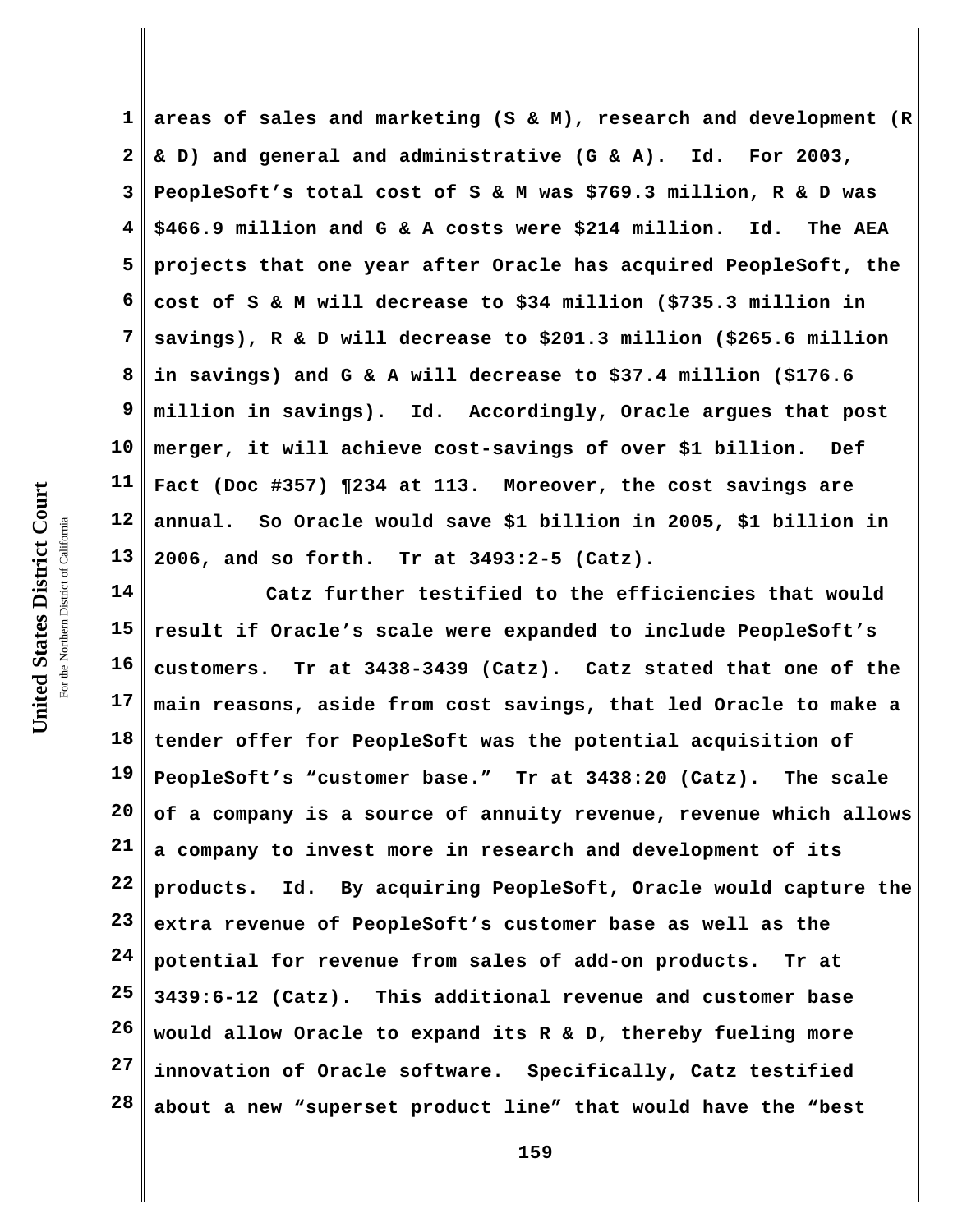**10**

**11**

**1 2 features from Oracle" and the "best features and modules from PeopleSoft." Tr at 3451:2-7 (Catz).** 

**3 4 5 6 7 8 9 Further, the larger customer base and increased innovation would allow Oracle to compete with larger competitors, such as Microsoft, and compete better in other ERP markets, such as SCM and CMS. Tr at 3440:3-7 (Catz); Def Fact (Doc #357) ¶251. Reduced costs, increased innovation and more competition are efficiencies Oracle claims outweigh, and thus rebut, any showing of anticompetitive effects plaintiffs have put forward.**

#### *Plaintiffs' Efficiency Rebuttal*

**12 13 14 15 16 17 18 19 20 21 22 Plaintiffs rebutted the efficiency defense by calling Professor Zmijewski, a professor of business from the University of Chicago. Zmijweski was asked to verify the arithmetic in the AEA spreadsheet that Oracle claims explicate its large costsaving efficiencies. To verify the spreadsheet, Zmijewski was required to "tease out" all of the inputs (i e, the pre-merger costs and the post-merger costs of all departments) that had been plugged in by Oracle, verify that those inputs were true (based in fact) and then recalculate the numbers to verify that the final efficiency amounts were the same as the amounts represented on the AEA. Tr at 4509:16, 4517-4518 (Zmijewski).** 

**23 24 25 26 27 28 Zmijewski teased out the inputs successfully then began looking at information provided by Oracle and the SEC for some "factual foundation" for these inputs and post-merger assumptions Oracle had used in calculating the AEA. Tr at 4520:5 (Zmijewski). But Zmijewski hit a "dead end" every time he tried to find some factual basis for any of the inputs in the**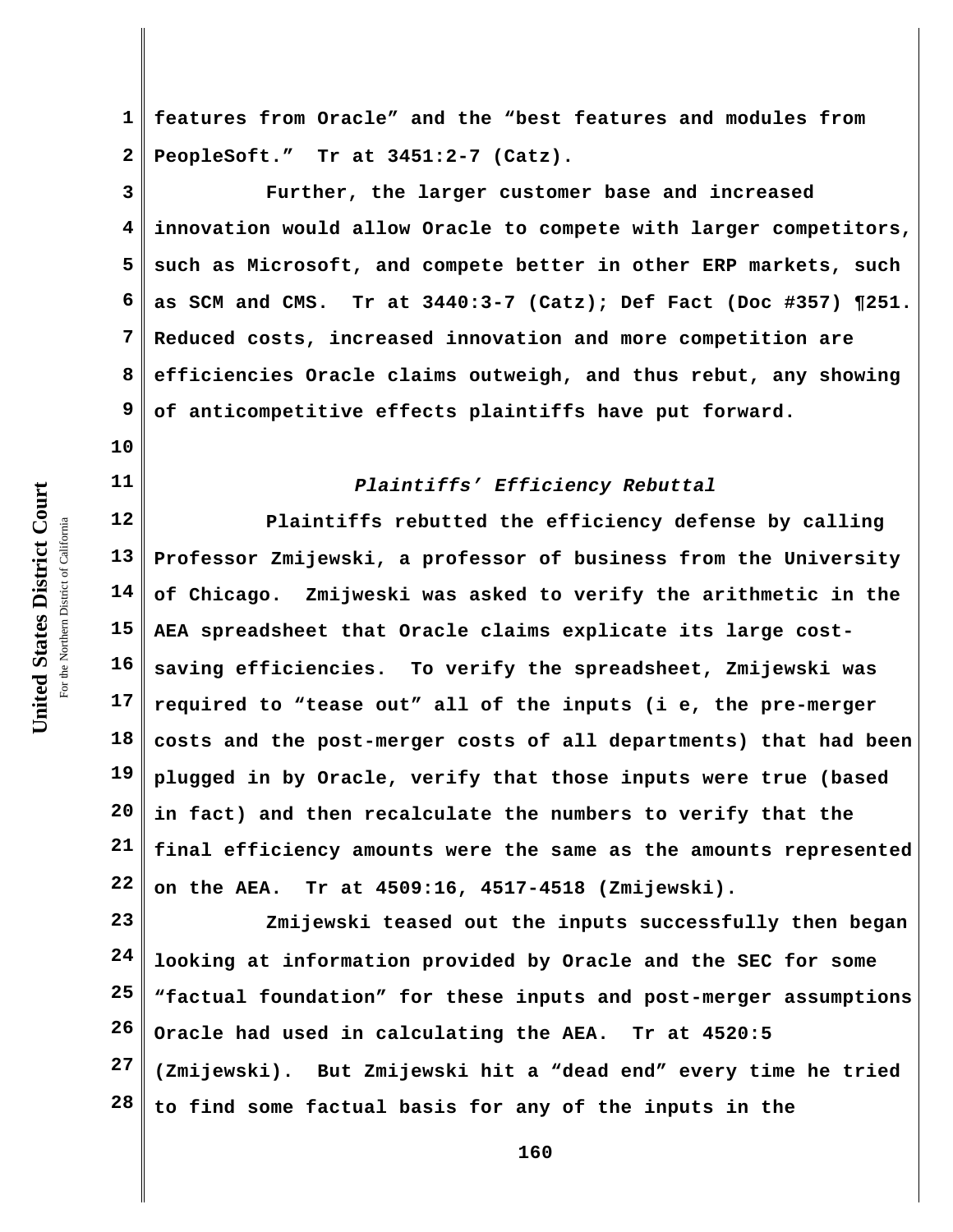**1 2 3 4 5 6 7 8 9 10 11 12 13 14 15 16 17 18 19 20 spreadsheet. Id. A four month search through the documents left Zmijewski with "essentially none" of the information he needed to verify the AEA inputs. Tr at 4520:11 (Zmijewski). Zmijewski's uneasiness about his fruitless search was relieved when he found that there was no factual basis for the inputs. Catz had "used her personal judgment" based upon consultation with Larry Ellison and others in determining the inputs that went into the AEA. Tr at 4520:14-23 (Zmijewski); 3558:1-8 (Catz). Further, there were no documents that could explain how Catz and others had reached these personal judgments on the inputs. Tr at 3558:21 (Catz). This led Zmijewski to conclude that the AEA is "not verifiable" and therefore not reliable under the verification standards used by many professionals, including the SEC. Tr at 4519:24, 4516:5- 12 (Zmijewski). Plaintiffs claim that cost-saving efficiencies require defendant to "'explain the methods used to calculate'" the cost-saving numbers. Pls Post Brief (Doc #366) at 47 (quoting Staples, 970 F Supp at 1089). According to plaintiffs, Oracle has provided no explanation of the methods used to calculate the AEA other than the judgment of Catz and her colleagues.**

**21 22 23 24 25 26 27 28 Finally, plaintiffs urge the court to put no stock in Oracle's innovation claims, as they are unverified and not merger- specific. Pls Post Brief (Doc #366) at 49-50. When Catz was cross-examined about the superset product line, the innovative hybrid of Oracle and PeopleSoft, she did not have any documents discussing this proposed innovation, nor did she know any details about when the product would be available. Pls Post Brief (Doc #366) at 50; Tr at 3533:8-16 (Catz). Plaintiffs claim**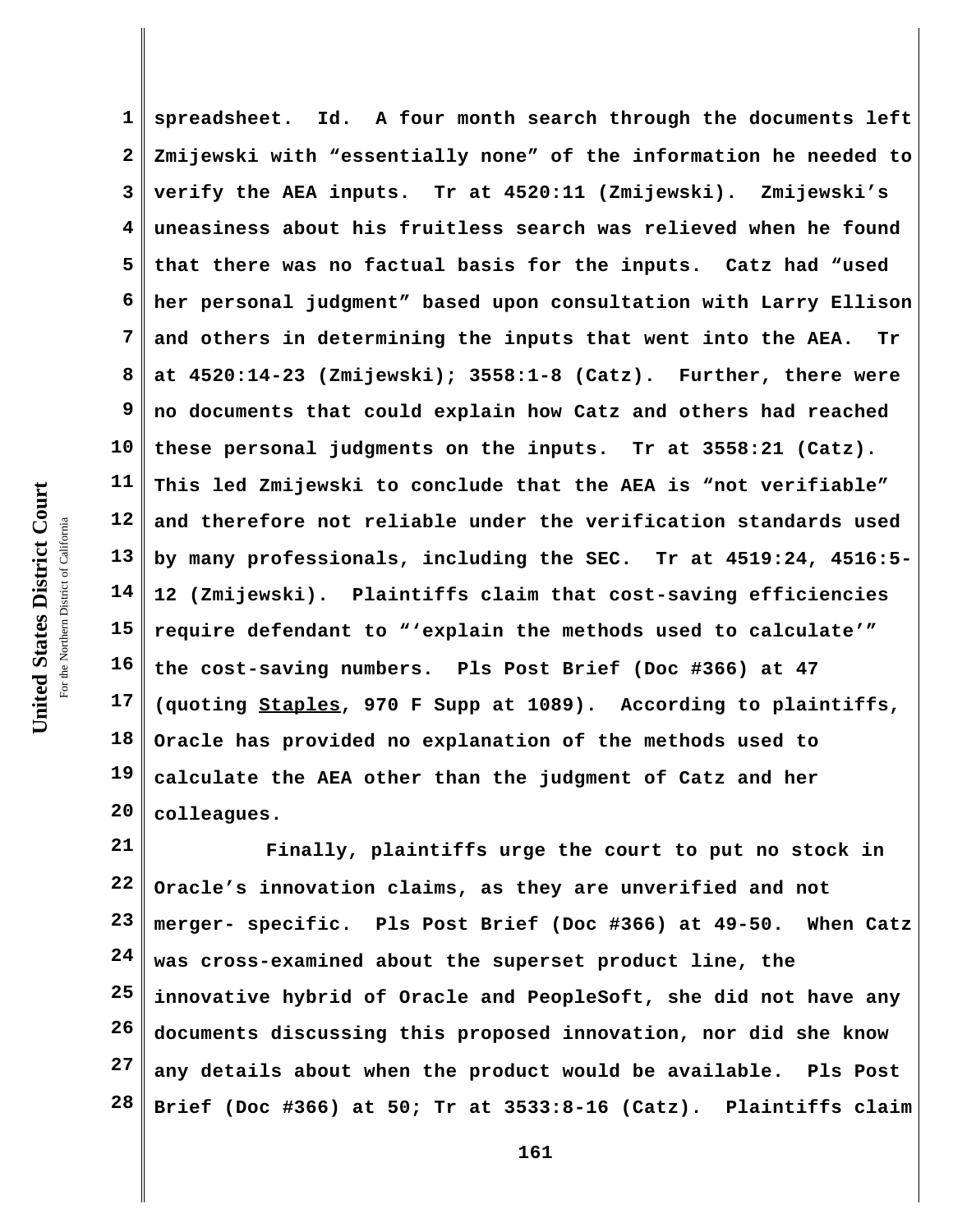**7**

**8**

**23**

**24**

**1 2 3 4 5 6 this "vague" assertion of a superset product line is not a cognizable innovation claim under case law or the Guidelines. Pls Post Brief (Doc #365) at 49 (citing Heinz, 246 F3d at 723 (requiring "reliable and significant evidence that the merger will permit innovation that otherwise could not be accomplished \* \* \*.")).**

## *Findings of Fact: Efficiencies*

**9 10 11 12 13 14 15 16 17 18 19 In order for a claimed efficiency to be "cognizable," it must be "substantiate[d]" and "verfi[able]." Guidelines § 4.0. The court finds Oracle's evidence on the claimed costsavings efficiency to be flawed and unverifiable. Catz and Ellison's personal estimations regarding the potential costsavings to Oracle are much too speculative to be afforded credibility. Oracle's efficiency defense based upon future innovations (e g, the superset product) was not verified by internal documents. Oracle presented no evidence regarding the functionality or characteristics the innovative product will contain, nor any evidence regarding its date of availability.**

**20 21 22 Accordingly, both claimed efficiencies are much too vague and unreliable to rebut a showing of anticompetitive effects.**

## *Conclusions Of Law*

**25 26 27 28 This court has jurisdiction over this action pursuant to 28 USC §§ 1331, 1337(a) and 1345 and Section 15 of the Clayton Act, 15 USC § 25. Venue is proper in this district pursuant to 15 USC § 22 and 28 USC § 1391(c).**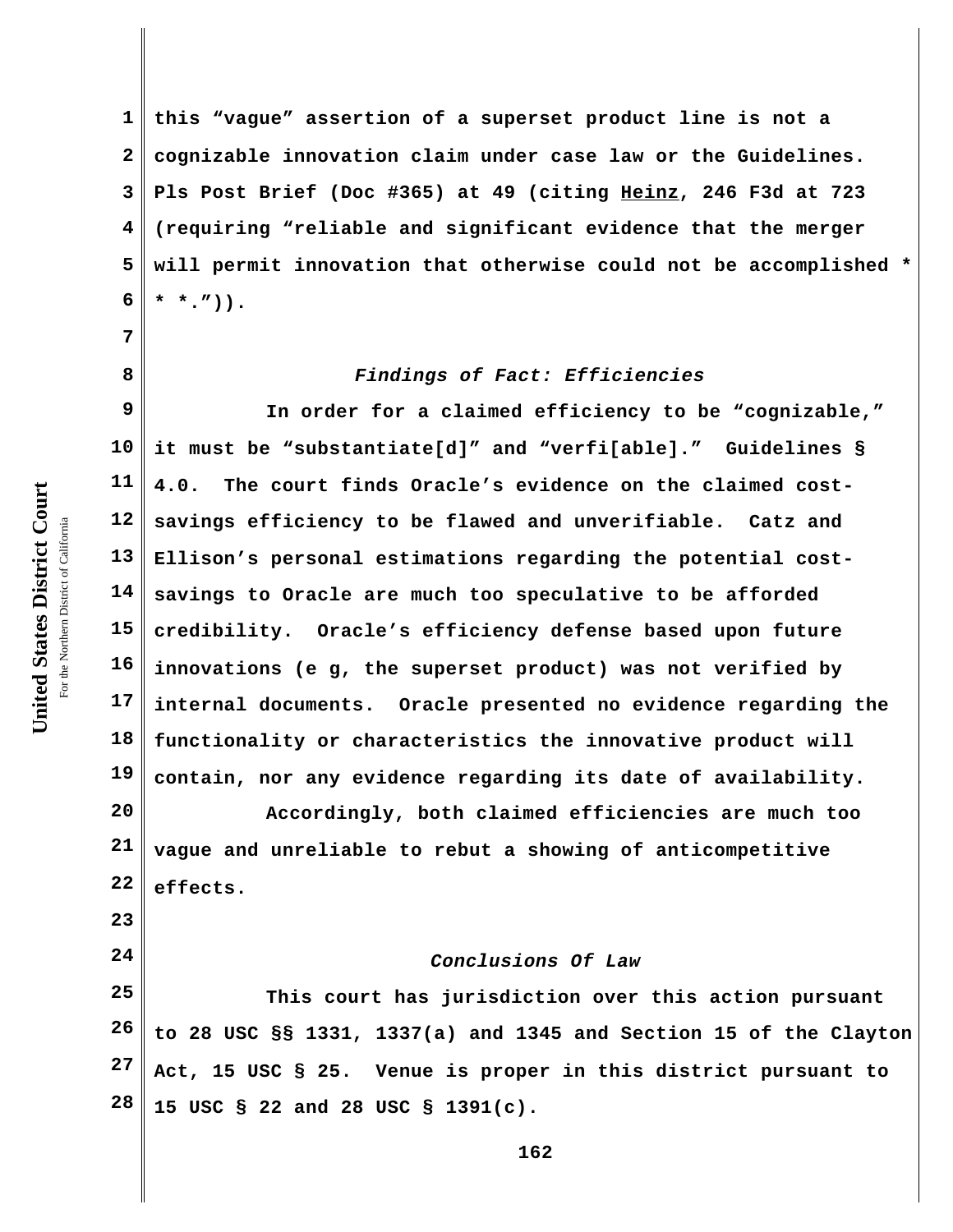**1 2 3 4 5 In order to succeed on their claim, plaintiffs must prove by a preponderance of the evidence (1) the relevant product and geographic market, and within this market (2) the effect of Oracle's acquisition of PeopleSoft may be substantially to diminish competition. See Penn-Olin, 378 US at 171.** 

**6 7 8 Plaintiffs alleged a product market limited to HRM and FMS software licensed by Oracle, PeopleSoft and SAP. Plaintiffs also alleged a geographic market limited to the United States.**

**9 10 11 12 13 14 15 16 17 Plaintiffs have proven that the relevant product market does not include incumbent systems or the integration layer. But plaintiffs failed to prove that outsourcing solutions, best of breed solutions and so-called mid-market vendors should be excluded from the relevant product market. Furthermore, plaintiffs have failed to establish that the area of effective competition is limited to the United States. Accordingly, plaintiffs have failed to meet their burden of proving the relevant market for section 7 analysis.**

**18 19 20 Because plaintiffs have failed to meet this predicative burden, plaintiffs are not entitled to a presumption of illegality under Philadelphia Nat Bank or the Guidelines.**

**21 22 23 24 Plaintiffs have failed to prove the likelihood that a post-merger Oracle and SAP would tacitly coordinate by allocating customers or markets. Accordingly, the plaintiffs have not met their burden of establishing anticompetitive coordinated effects.**

**25 26 27 28 Plaintiffs have failed to prove an area of localized competition between Oracle and PeopleSoft in which a post-merger Oracle could profitably impose a SSNIP. Accordingly, plaintiffs have not met their burden of establishing the likelihood of**